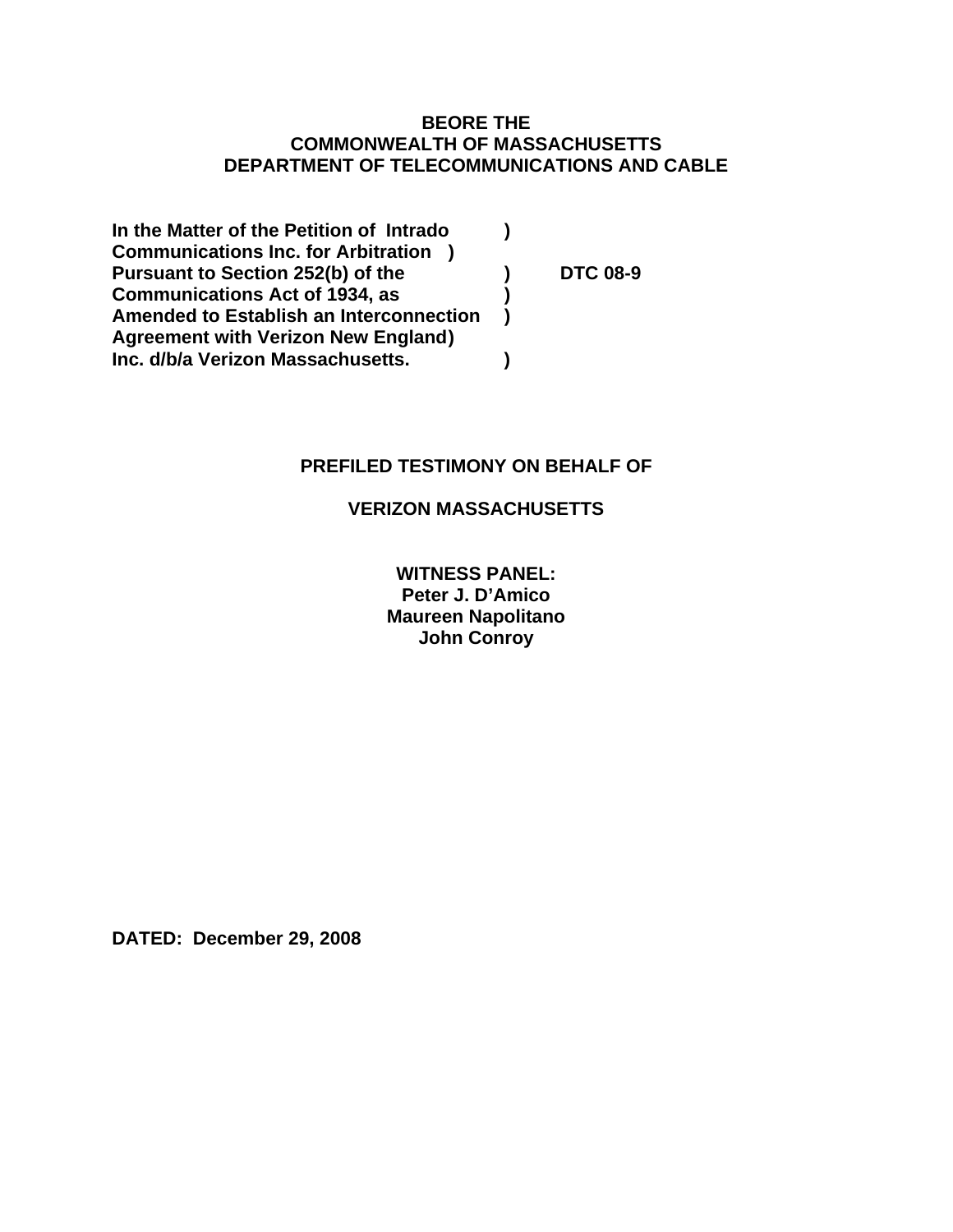# **TABLE OF CONTENTS**

| ı. |    |                |                                                                                                                                                                                                                                             |
|----|----|----------------|---------------------------------------------------------------------------------------------------------------------------------------------------------------------------------------------------------------------------------------------|
| Ш. |    |                |                                                                                                                                                                                                                                             |
| Ш. |    |                |                                                                                                                                                                                                                                             |
|    | А. |                |                                                                                                                                                                                                                                             |
|    | В. |                |                                                                                                                                                                                                                                             |
|    |    | <b>ISSUE 1</b> | WHERE SHOULD THE POINT(S) OF INTERCONNECTION<br>BE LOCATED AND WHAT TERMS AND CONDITIONS<br><b>SHOULD APPLY WITH REGARD TO</b><br>INTERCONNECTION AND TRANSPORT OF TRAFFIC?<br>(911 Att. §§ 1.3, 1.4, 1.5, 1.6.2, 1.7.3, 2.3.1; Glossary §§ |
|    |    | <b>ISSUE 2</b> | <b>WHETHER THE PARTIES SHOULD IMPLEMENT</b><br><b>INTER-SELECTIVE ROUTER TRUNKING AND</b><br><b>WHAT TERMS AND CONDITIONS SHOULD</b><br><b>GOVERN THE EXCHANGE OF 911/E911 CALLS</b><br>BETWEEN THE PARTIES. (911 Att. § 1.4; Glossary      |
|    |    | <b>ISSUE 3</b> | <b>WHETHER THE FORECASTING PROVISIONS</b><br>SHOULD BE RECIPROCAL, (911 Att.§ 1.6)  36                                                                                                                                                      |
|    |    | <b>ISSUE 4</b> | <b>WHAT TERMS AND CONDITIONS SHOULD</b><br><b>GOVERN HOW THE PARTIES WILL INITIATE</b>                                                                                                                                                      |
|    |    | <b>ISSUE 5</b> | <b>HOW SHOULD THE PARTIES ROUTE 911/E911</b><br>CALLS TO EACH OTHER? (911 Att. §§ 1.3, 1.4,<br>1.7.3; Glossary §§ 2.6, 2.64, 2.94,<br>40                                                                                                    |
|    |    | <b>ISSUE 6</b> | <b>WHETHER 911 ATT. § 1.1.1 SHOULD INCLUDE</b><br>RECIPROCAL LANGUAGE DESCRIBING BOTH<br>PARTIES' 911/E911 FACILITIES. (911 Att. § 1.1.1)<br>64                                                                                             |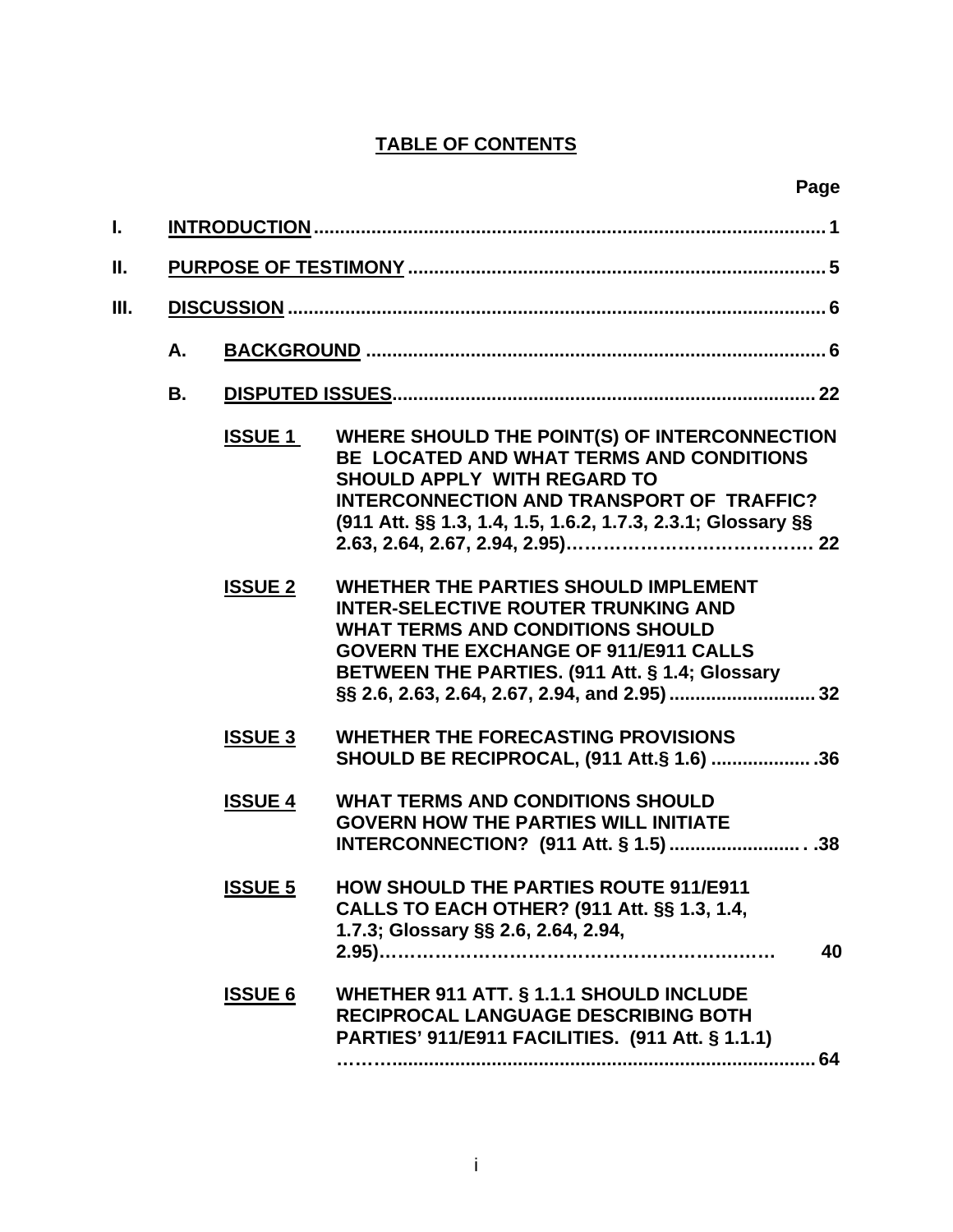| <b>ISSUE 7</b>  | <b>WHETHER THE AGREEMENT SHOULD CONTAIN</b><br><b>PROVISIONS WITH REGARD TO THE PARTIES</b><br><b>MAINTAINING ALI STEERING TABLES, AND, IF</b><br>SO, WHAT THE PROVISIONS SHOULD BE. (911                                                                                                                                                                                                                                                                                                                                                                                                                                                                             |
|-----------------|-----------------------------------------------------------------------------------------------------------------------------------------------------------------------------------------------------------------------------------------------------------------------------------------------------------------------------------------------------------------------------------------------------------------------------------------------------------------------------------------------------------------------------------------------------------------------------------------------------------------------------------------------------------------------|
| <b>ISSUE 8</b>  | WHETHER CERTAIN DEFINITIONS RELATED TO THE<br><b>PARTIES' PROVISION OF 911/E911 SERVICE SHOULD</b><br><b>BE INCLUDED IN THE INTERCONNECTION</b><br><b>AGREEMENT AND WHAT DEFINITIONS SHOULD BE</b><br>USED. (Glossary §§ 2.6 ("ANI"), 2.63 ("911/E-911<br>Service Provider"), 2.64 ("911 Tandem/Selective<br>Router"), 2.67 ("POI"), 2.94 ("Verizon 911<br>Tandem/Selective Router"), 2.95 ("Verizon 911<br><b>Tandem/Selective Router Interconnection Wire</b>                                                                                                                                                                                                       |
| <b>ISSUE 9</b>  | <b>SHOULD 911 ATTACHMENT SECTION 2.5 BE</b><br><b>MADE RECIPROCAL AND QUALIFIED AS</b><br>PROPOSED BY INTRADO? (911 Att., § 2.5)  74                                                                                                                                                                                                                                                                                                                                                                                                                                                                                                                                  |
| <b>ISSUE 10</b> | <b>WHAT SHOULD VERIZON CHARGE INTRADO</b><br><b>COMM FOR 911E-911 RELATED SERVICES AND</b><br><b>WHAT SHOULD INTRADO CHARGE VERIZON</b><br>FOR 911/E-911 RELATED SERVICES? (911 Att., §§<br>1.3, 1.4, 1.7; Pricing Att., §§ 1.3, 1.5, App. A) 75                                                                                                                                                                                                                                                                                                                                                                                                                      |
| <b>ISSUE 11</b> | <b>WHETHER ALL "APPLICABLE" TARIFF</b><br><b>PROVISIONS SHALL BE INCORPORATED INTO</b><br>THE AGREEMENT; WHETHER TARIFFED RATES<br>SHALL APPLY WITHOUT A REFERENCE TO THE<br><b>SPECIFIC TARIFF; WHETHER TARIFFED RATES</b><br><b>MAY AUTOMATICALLY SUPERSEDE THE RATES</b><br><b>CONTAINED IN THE PRICING ATTACHMENT,</b><br><b>APPENDIX A WITHOUT A REFERENCE TO THE</b><br>SPECIFIC TARIFF; AND WHETHER THE VERIZON<br><b>PROPOSED LANGUAGE IN PRICING</b><br><b>ATTACHMENT SECTION 1.5 WITH REGARD TO</b><br>"TBD" RATES SHOULD BE INCLUDED IN THE<br>AGREEMENT. (GT&C § 1.1; 911 Att. § 1.3 (Verizon<br>§ 1.3.3, Intrado § 1.3.6), 1.4.2, 1.7.3; Pricing Att. §§ |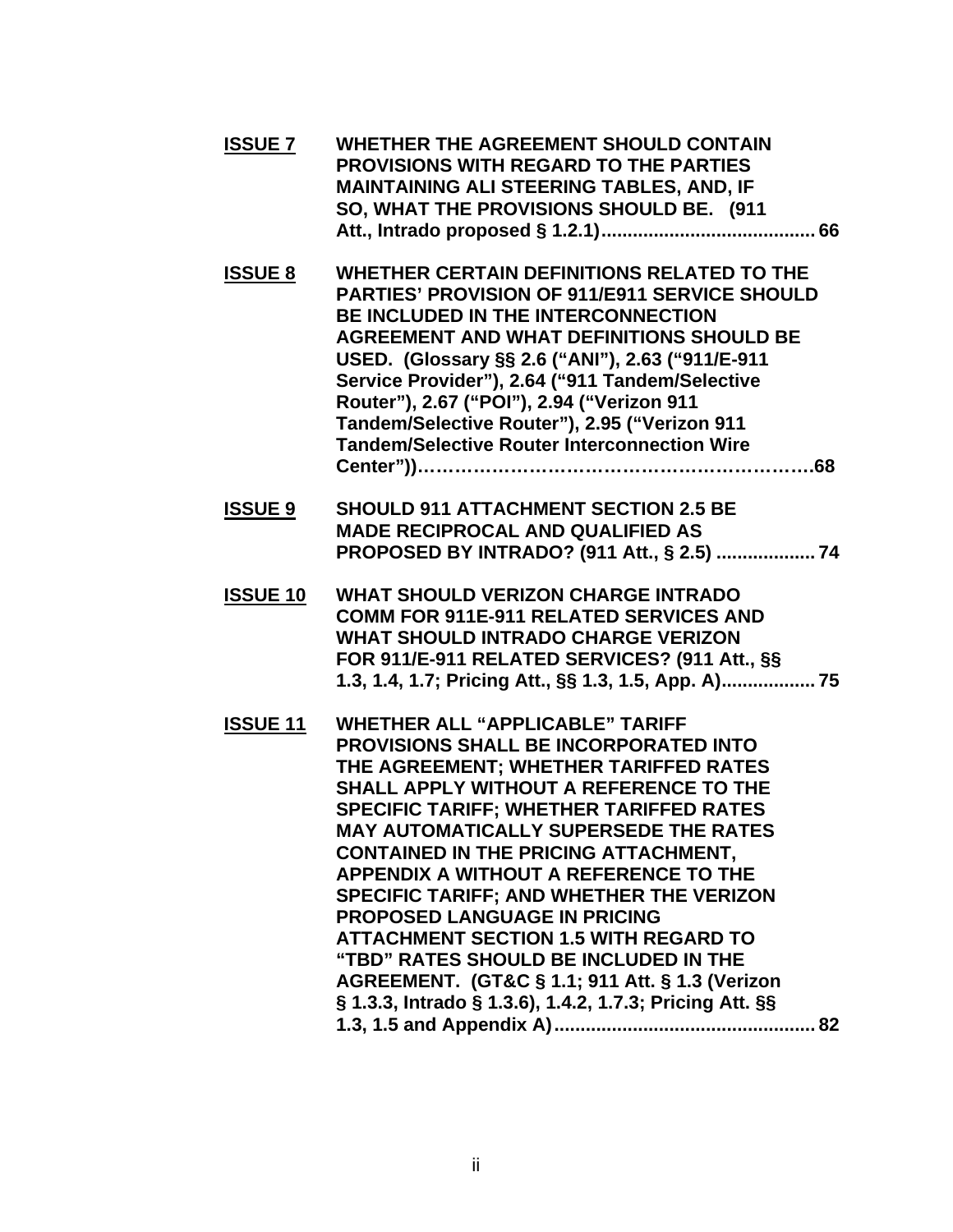| <b>ISSUE 12</b> | WHETHER VERIZON MAY REQUIRE INTRADO         |
|-----------------|---------------------------------------------|
|                 | <b>COMM TO CHARGE THE SAME RATES AS, OR</b> |
|                 | LOWER RATES THAN, VERIZON RATES FOR THE     |
|                 | <b>SAME SERVICES, FACILITIES, AND</b>       |
|                 |                                             |

- **ISSUE 13 SHOULD THE WAIVER OF CHARGES FOR 911 CALL TRANSPORT, 911 CALL TRANSPORT FACILITIES, ALI DATABASE, AND MSAG BE QUALIFIED AS PROPOSED BY INTRADO COMM BY OTHER PROVISIONS OF THE AGREEMENT? (911 Att. §§ 1.7.2 and 1.7.3).............................................. 89**
- **ISSUE 14 SHOULD THE RESERVATION OF RIGHTS TO BILL CHARGES TO 911 CONTROLLING AUTHORITIES AND PSAPS BE QUALIFIED AS PROPOSED BY INTRADO COMM BY "TO THE EXTENT PERMITTED UNDER THE PARTIES' TARIFFS AND APPLICABLE LAW"? (911 Att., §§ 2.3, 2.4) ................... 90**
- **ISSUE 15 SHOULD INTRADO COMM HAVE THE RIGHT TO HAVE THE AGREEMENT AMENDED TO INCORPORATE PROVISIONS PERMITTING IT TO EXCHANGE TRAFFIC OTHER THAN 911/E-911 CALLS? (GT&C § 1.5)...................................................... 94**
- **ISSUE 16 SHOULD THE VERIZON-PROPOSED TERM "A CALLER" BE USED TO IDENTIFY WHAT ENTITY IS DIALING 911, OR SHOULD THIS TERM BE DELETED, AS PROPOSED BY INTRADO COMM? (911 Att., § 1.1.1) .............................................................. 96**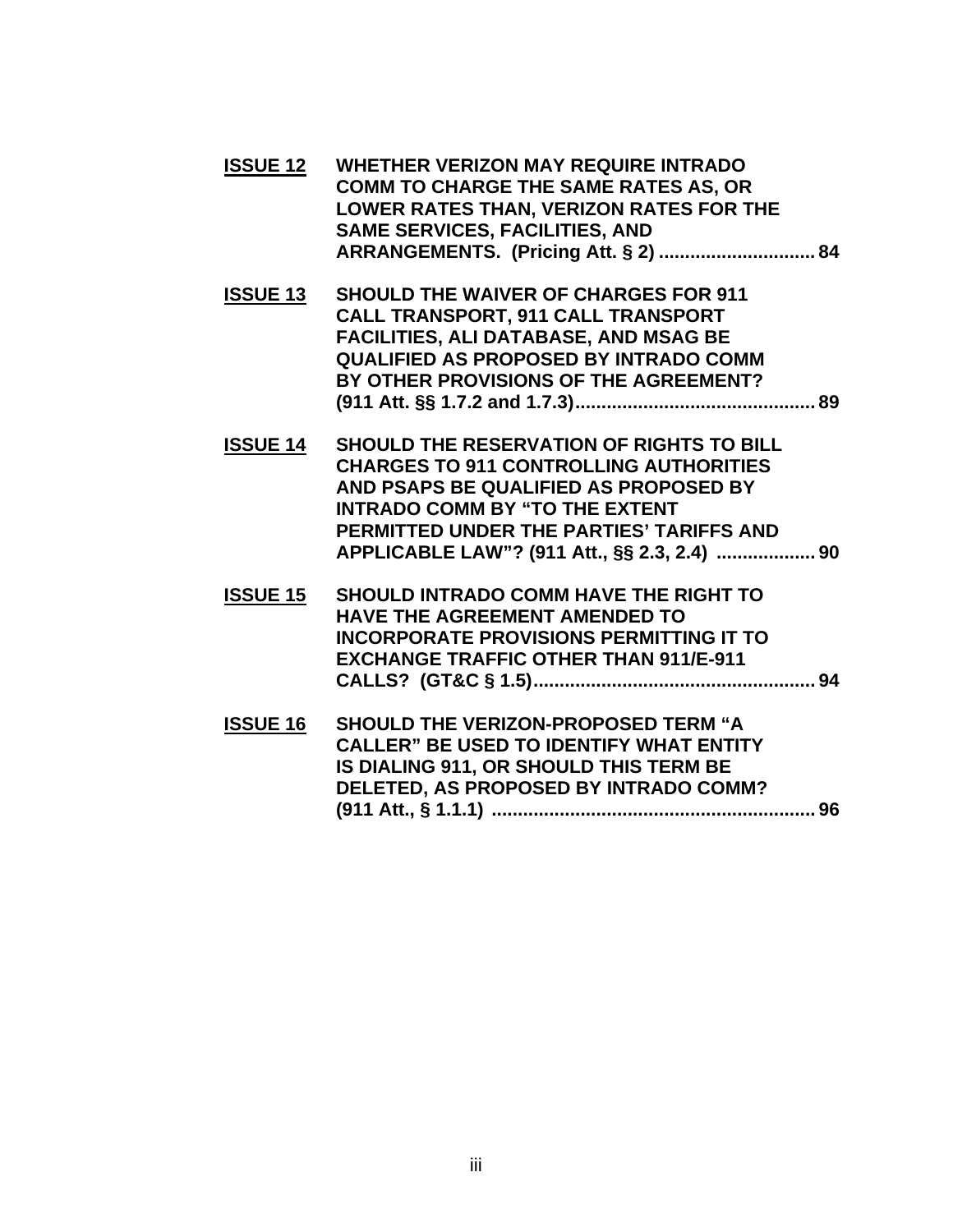| 1              |    | <b>INTRODUCTION</b><br>ı.                                                              |
|----------------|----|----------------------------------------------------------------------------------------|
| 2              | Q. | PLEASE INTRODUCE THE PANEL.                                                            |
| 3              | Α. | The panel consists of Peter J. D'Amico, Maureen Napolitano, and John                   |
| 4              |    | Conroy.                                                                                |
| 5              |    |                                                                                        |
| 6              | Q. | MR. D'AMICO, PLEASE STATE YOUR NAME, YOUR EMPLOYER,                                    |
| $\overline{7}$ |    | AND YOUR BUSINESS ADDRESS.                                                             |
| 8              | Α. | My name is Peter J. D'Amico. I am a Product Manager in the switched                    |
| 9              |    | access and interconnection Product Management Group for Verizon                        |
| 10             |    | Services Corporation. My business address is 416 7 <sup>th</sup> Avenue, Pittsburgh,   |
| 11             |    | Pennsylvania 15219.                                                                    |
| 12             |    |                                                                                        |
| 13             | Q. | D'AMICO,<br>MR.<br><b>BRIEFLY</b><br><b>STATE</b><br><b>YOUR</b><br><b>EDUCATIONAL</b> |
| 14             |    | <b>BACKGROUND AND EXPERIENCE IN THE TELECOMMUNICATIONS</b>                             |
| 15             |    | <b>INDUSTRY.</b>                                                                       |
| 16             | А. | I received a Bachelor of Science degree in Marketing from Indiana                      |
| 17             |    | University of Pennsylvania. I have been employed at subsidiaries of                    |
| 18             |    | Verizon Communications Inc. and its predecessor companies for 25 years,                |
| 19             |    | in positions of increasing responsibility, and have been in product                    |
| 20             |    | management dealing with interconnection arrangements for the last 19                   |
| 21             |    | years.                                                                                 |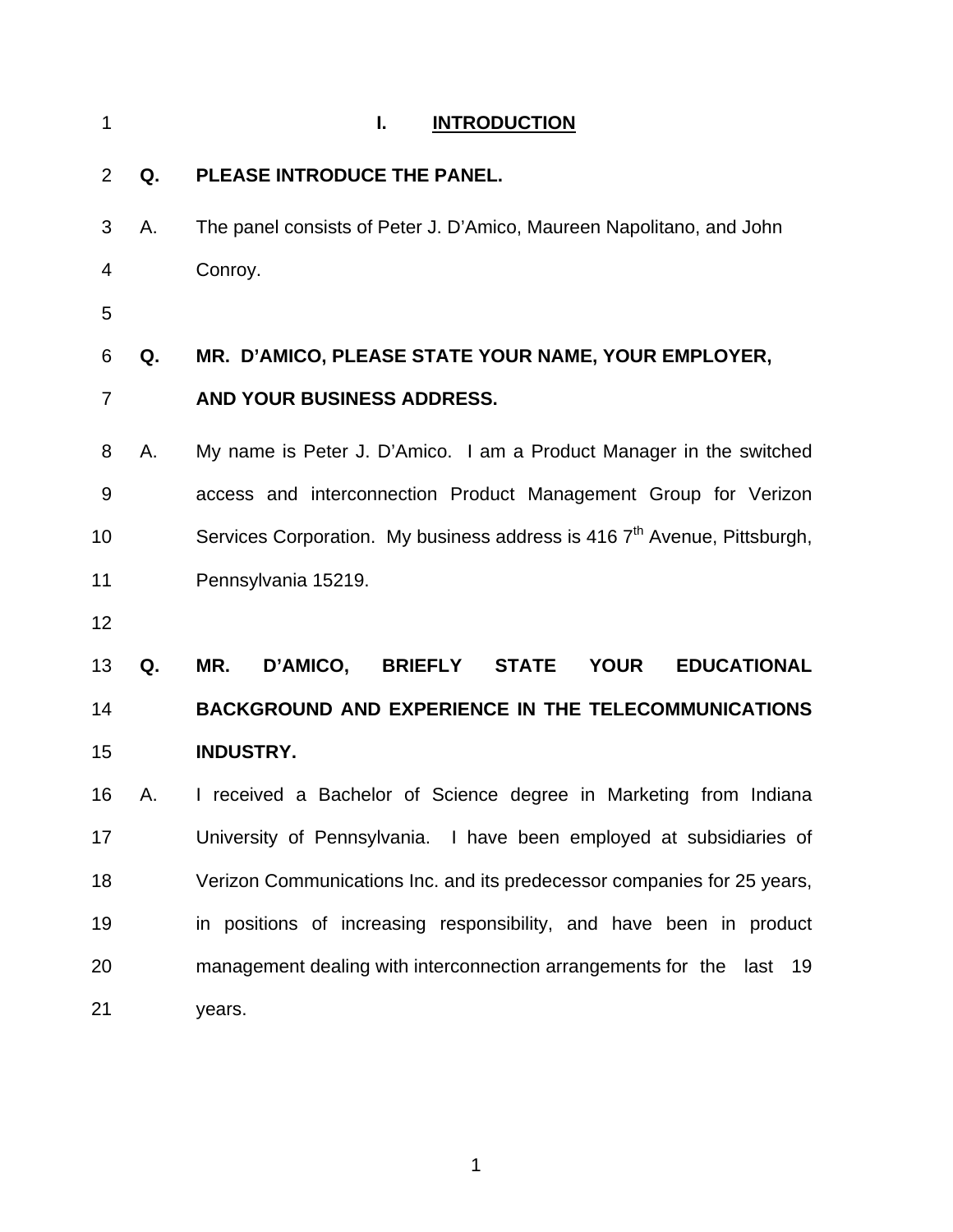## **Q. MR. D'AMICO, WHAT ARE YOUR RESPONSIBILITIES IN YOUR CURRENT POSITION?**  1 2

- 3 4 5 6 7 8 9 10 A. My responsibilities include development, implementation, and product management of switched access and interconnection services. I have testified on behalf of Verizon companies in many state commission proceedings over the last seven years, including, among others, interconnection agreement arbitrations under Sections 251 and 252 of the federal Telecommunications Act of 1996 ("the Act") and proceedings addressing Verizon operating companies' entry into interLATA longdistance markets in accordance with Section 271 of the Act.
- 11

### 12 13 **Q. MS. NAPOLITANO, PLEASE STATE YOUR NAME, YOUR EMPLOYER AND YOUR BUSINESS ADDRESS.**

- 14 15 16 A. My name is Maureen Napolitano. I am the National Director for E9-1-1 Customer Service for Verizon Business. My business address is 125 High St. Room 4008, Boston, Massachusetts 02110.
- 17

18 19 20 **Q. MS. NAPOLITANO, BRIEFLY STATE YOUR EDUCATIONAL BACKGROUND AND EXPERIENCE IN THE TELECOMMUNICATIONS INDUSTRY.** 

- 21 A. I attended Lowell State Teachers College in Lowell, MA from 1969-1971. I
- 22 began my career with New England Telephone and Telegraph in 1972.
- 23 My involvement with E9-1-1 began in 1997, as a Manager in the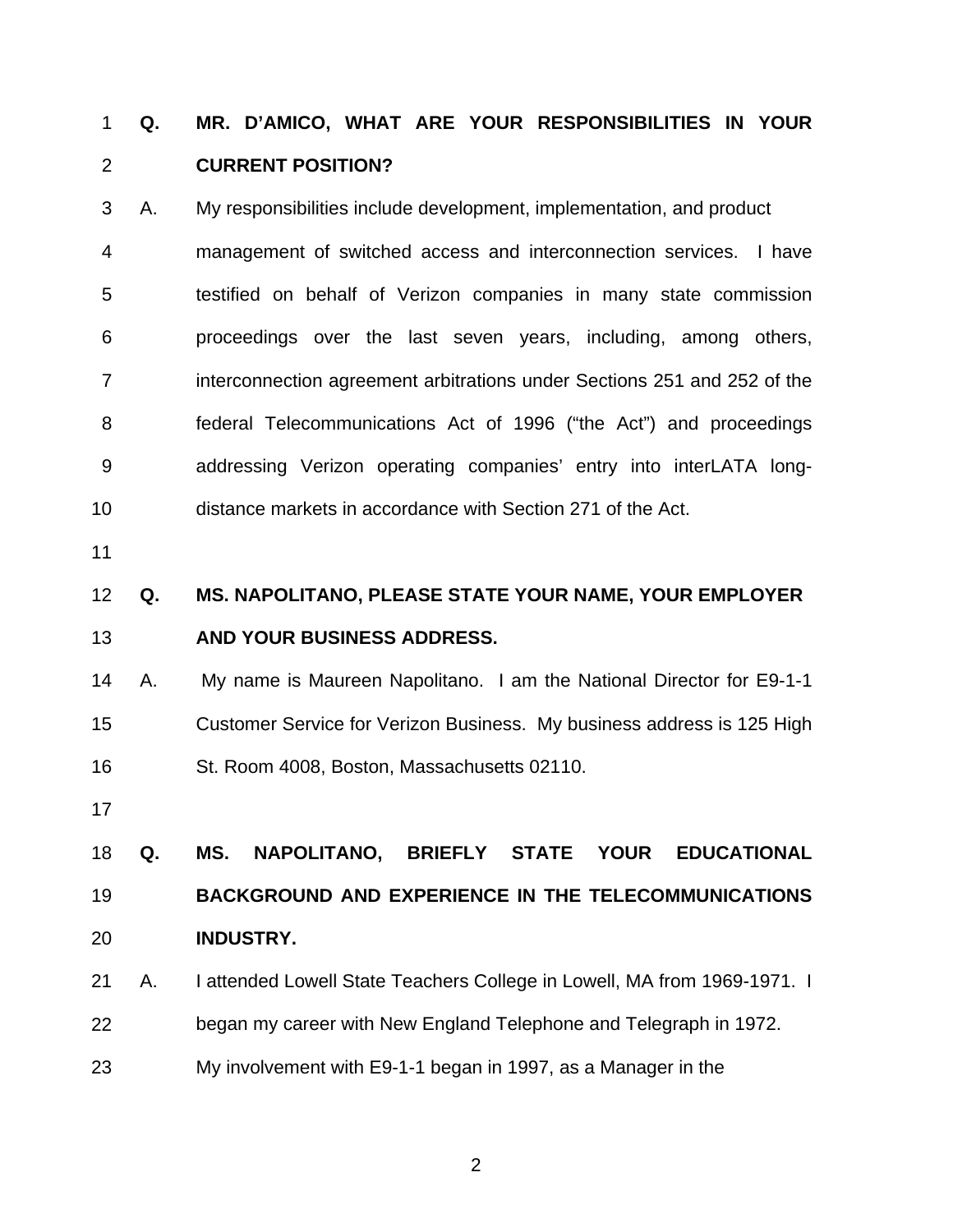| 1  | Information Technology organization, where I was responsible for the      |
|----|---------------------------------------------------------------------------|
| 2  | team that maintained the 9-1-1 applications and systems within the former |
| 3  | NYNEX footprint. At a national level, I was a member of the United States |
| 4  | Department of Transportation working committee, convened by Secretary     |
| 5  | Norman Mineta for the acceleration of wireless enhanced 9-1-1             |
| 6  | deployment. In addition, I represented Verizon on the NENA (National      |
| 7  | Emergency Number Association) SWAT team focusing on ubiquitous E9-        |
| 8  | 1-1 deployment for both wireline and wireless service and I was the Chair |
| 9  | of the Emergency Services Interconnection Forum ("ESIF") under ATIS       |
| 10 | (Alliance for Telecommunication Industry Standards) for 2 years. I also   |
| 11 | represented Verizon in the Partners Program for the NENA Next             |
| 12 | Generation initiative for 9-1-1.                                          |

13

## 14 15 **Q. MS. NAPOLITANO, WHAT ARE YOUR RESPONSIBILITIES IN YOUR CURRENT POSITION?**

16 17 18 19 20 21 22 23 A. I direct a team of approximately 90 Verizon employees that act as the single point of accountability and champions of service for the city, state and local governmental agencies that purchase 9-1-1 solutions from Verizon Business. We provide project management and technical support to Verizon-served Public Safety Answering Points ("PSAPs") for new deployments as well as day-to-day operational support. Additionally, we are responsible for facilitating the implementation of wireless and voice over Internet protocol ("VoIP") E911 services to nearly 2,000 Verizon-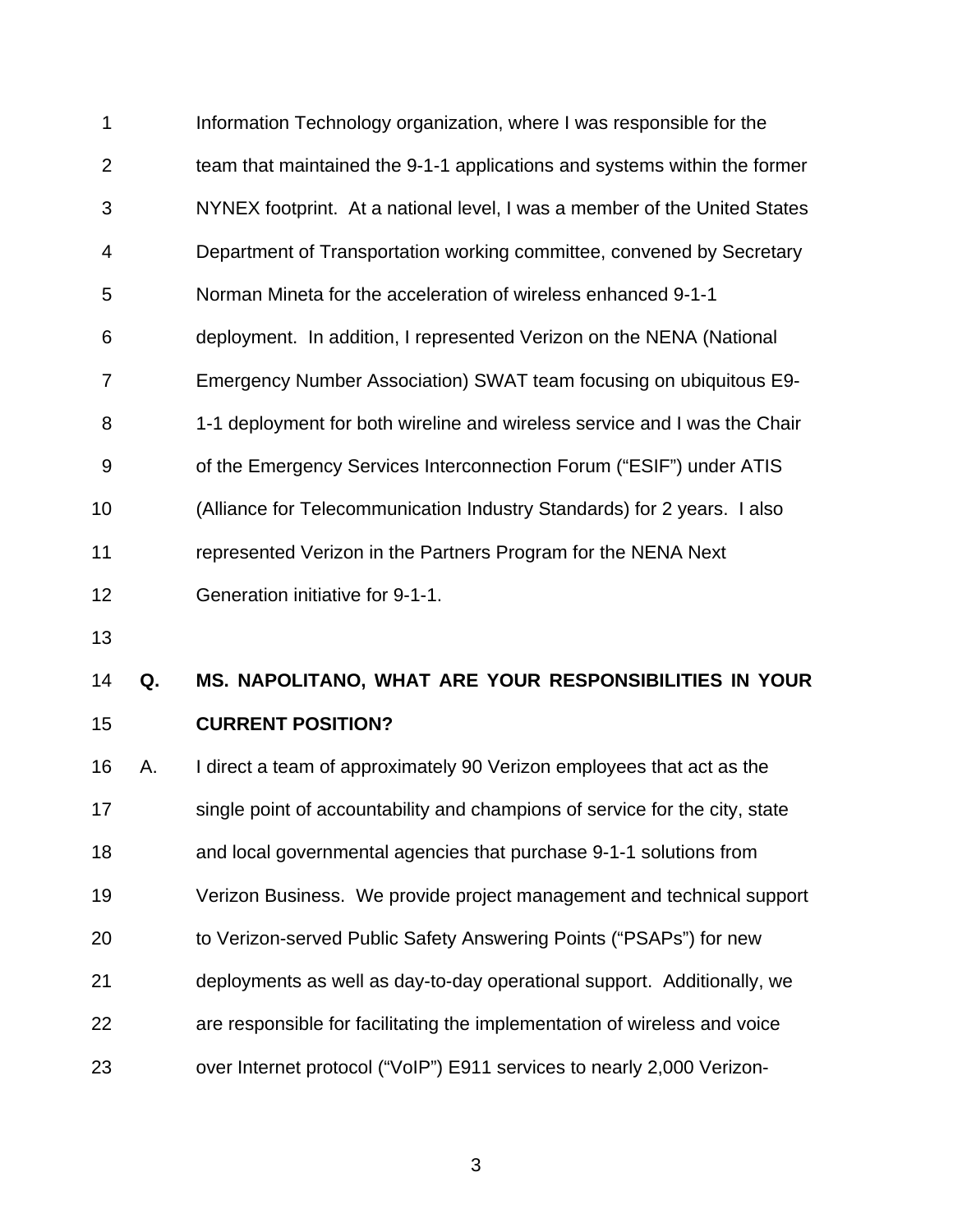| 1              |    | served PSAPs across the nation in accordance with FCC mandates. We                    |
|----------------|----|---------------------------------------------------------------------------------------|
| $\overline{2}$ |    | are the first point of contact to assist external entities with their                 |
| 3              |    | deployment efforts to ensure that emergency calls are routed to the right             |
| 4              |    | PSAP and automatic location information ("ALI") is passed to the call                 |
| 5              |    | taker. We also administer "pANI" ("pseudo-ANI") numbers required by                   |
| 6              |    | wireless carriers and VoIP provisioning centers ("VPC") for routing of 911            |
| 7              |    | calls to PSAPs.                                                                       |
| 8              |    |                                                                                       |
| 9              | Q. | MR. CONROY, PLEASE STATE YOUR NAME, YOUR EMPLOYER AND                                 |
| 10             |    | YOUR BUSINESS ADDRESS.                                                                |
| 11             | Α. | My name is John Conroy and I am Vice President - Regulatory for                       |
| 12             |    | Verizon Massachusetts ("Verizon"). My business address is 185 Franklin                |
| 13             |    | Street, Boston, Massachusetts 02110.                                                  |
| 14             |    |                                                                                       |
| 15             | Q. | MR.<br><b>EDUCATIONAL</b><br>CONROY,<br><b>BRIEFLY</b><br><b>STATE</b><br><b>YOUR</b> |
| 16             |    | <b>BACKGROUND AND EXPERIENCE IN THE TELECOMMUNICATIONS</b>                            |
| 17             |    | <b>INDUSTRY.</b>                                                                      |
| 18             | Α. | I was hired by New England Telephone in June, 1972, after graduating                  |
| 19             |    | from Stonehill College with a Bachelor of Arts degree in Economics.                   |
| 20             |    | Since then, I have held various assignments of increasing responsibility in           |
| 21             |    | the Revenue Matters, External Affairs, Customer Services, Marketing and               |
| 22             |    | Technology, and<br>Public Affairs and Corporate<br>Communications                     |
| 23             |    | departments of Verizon and its predecessor companies. I have appeared                 |
|                |    |                                                                                       |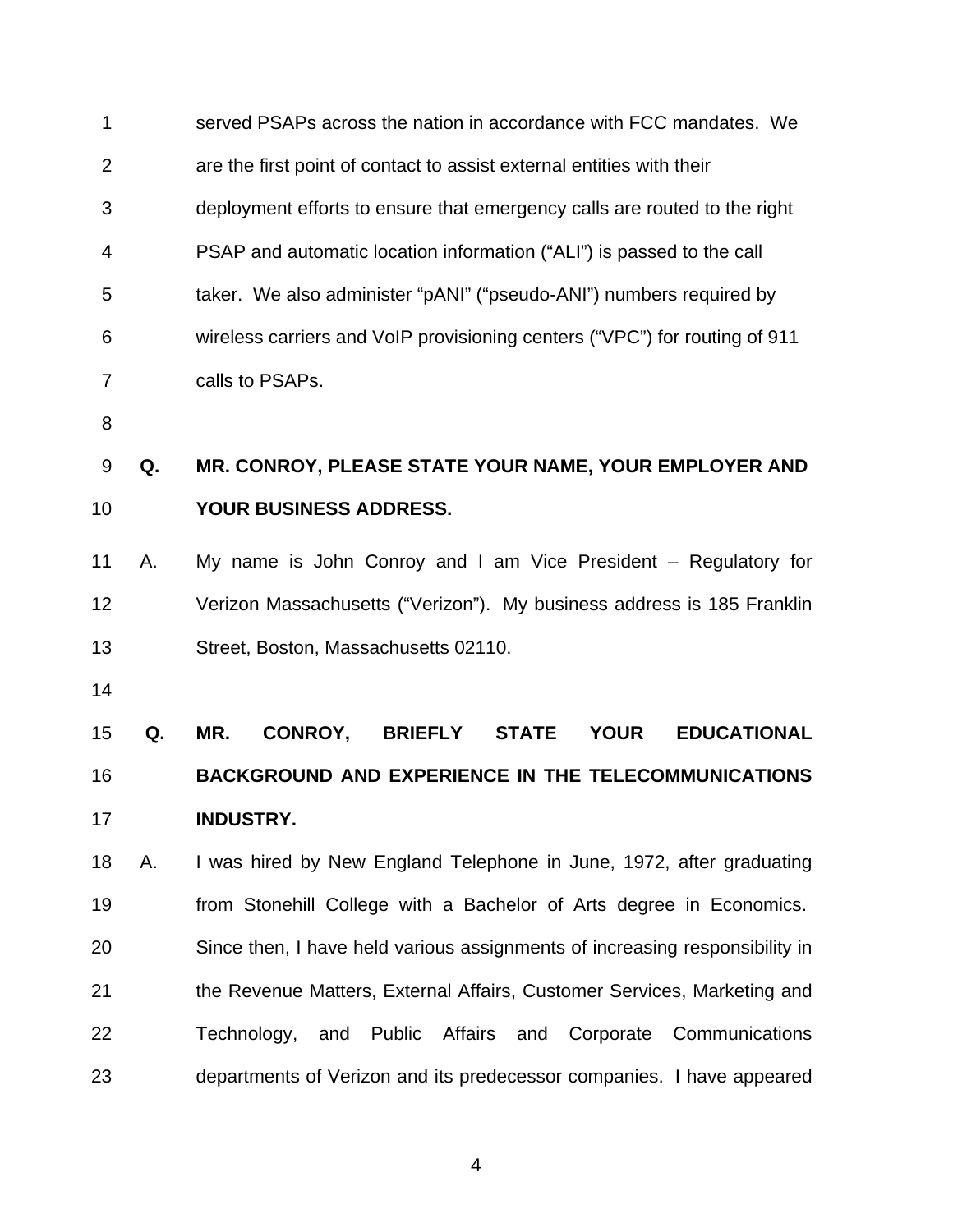| 1              |    | as a witness before the Department, the Maine, New Hampshire and             |
|----------------|----|------------------------------------------------------------------------------|
| 2              |    | Rhode Island Public Utilities Commissions, and the Vermont Public            |
| 3              |    | Service Board.                                                               |
| $\overline{4}$ |    |                                                                              |
| 5              | Q. | MR. CONROY, WHAT ARE YOUR RESPONSIBILITIES IN YOUR                           |
| 6              |    | <b>CURRENT POSITION?</b>                                                     |
| 7              | Α. | As Vice President Regulatory, I have responsibility for regulatory policy    |
| 8              |    | and planning for Verizon in Massachusetts.                                   |
| 9              |    |                                                                              |
| 10             |    | Ш.<br><b>PURPOSE OF TESTIMONY</b>                                            |
| 11             | Q. | WHAT IS THE PURPOSE OF YOUR TESTIMONY?                                       |
| 12             | А. | This testimony addresses all of the disputed issues in this arbitration, in  |
| 13             |    | which Intrado Communications, Inc. ("Intrado") is seeking interconnection    |
| 14             |    | with Verizon under section 251(c) of the Act. We will explain why the        |
| 15             |    | Department should reject or outright dismiss Intrado's proposals, which      |
| 16             |    | have nothing to do with Verizon's interconnection obligations under the      |
| 17             |    | Act, and which would require Verizon to build and pay for a new 911          |
| 18             |    | network for Intrado. Intrado's "interconnection" proposals in this case, if  |
| 19             |    | implemented, would completely change the statewide E911 system in            |
| 20             |    | Massachusetts, and a bilateral arbitration is not the proper forum to modify |
| 21             |    | the existing emergency call delivery system in Massachusetts.                |
| 22             |    |                                                                              |

# 23 **Q. ARE YOU LAWYERS?**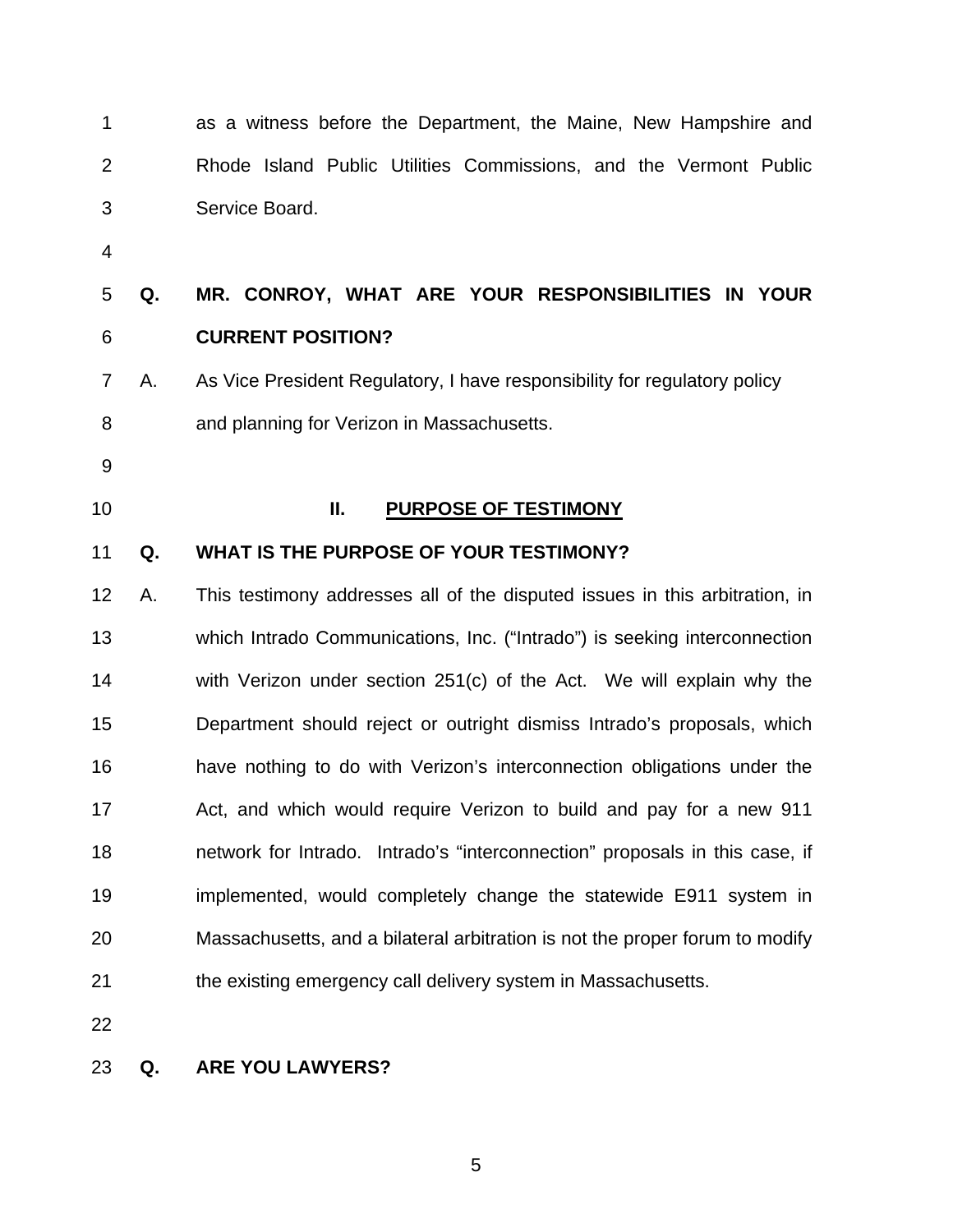1 2 3 4 5 6 7 8 9 A. No, but this entire arbitration turns on the fundamental legal issue of whether the governing law—that is, section 251(c) of the Act—entitles Intrado to the interconnection arrangements it seeks from Verizon. As Verizon will explain in its legal briefs, there is no law supporting Intrado's proposals—and, in particular, Intrado's network architecture proposal that is driving this arbitration—so the Department must reject those proposals. Although we will leave detailed legal analyses to Verizon's lawyers, it is impossible to state Verizon's positions on the arbitration issues without at least referring to the applicable law.

- 10
- 

<span id="page-9-0"></span><u>.</u>

# 11 **III. DISCUSSION**

# 12 **A. BACKGROUND**

#### 13 **Q. WHAT SERVICES DOES INTRADO PLAN TO PROVIDE?**

14 15 16 17 18 19 20 21 A. Intrado will provide  $911/E911<sup>1</sup>$  $911/E911<sup>1</sup>$  $911/E911<sup>1</sup>$  services only to PSAPs and other public safety agencies that receive emergency 911/E911 calls for a defined geographic area and dispatch emergency medical and public safety services in response to those calls. Intrado's Petition for Arbitration ("Petition") describes these services as "routing, transmission, and transport of traditional and non-traditional emergency calls to the appropriate PSAP." (Petition at 5.) Intrado's Massachusetts tariff, likewise, states that it will provide "telecommunications services that

 $<sup>1</sup>$  In this Testimony, "911" also includes "E911."</sup>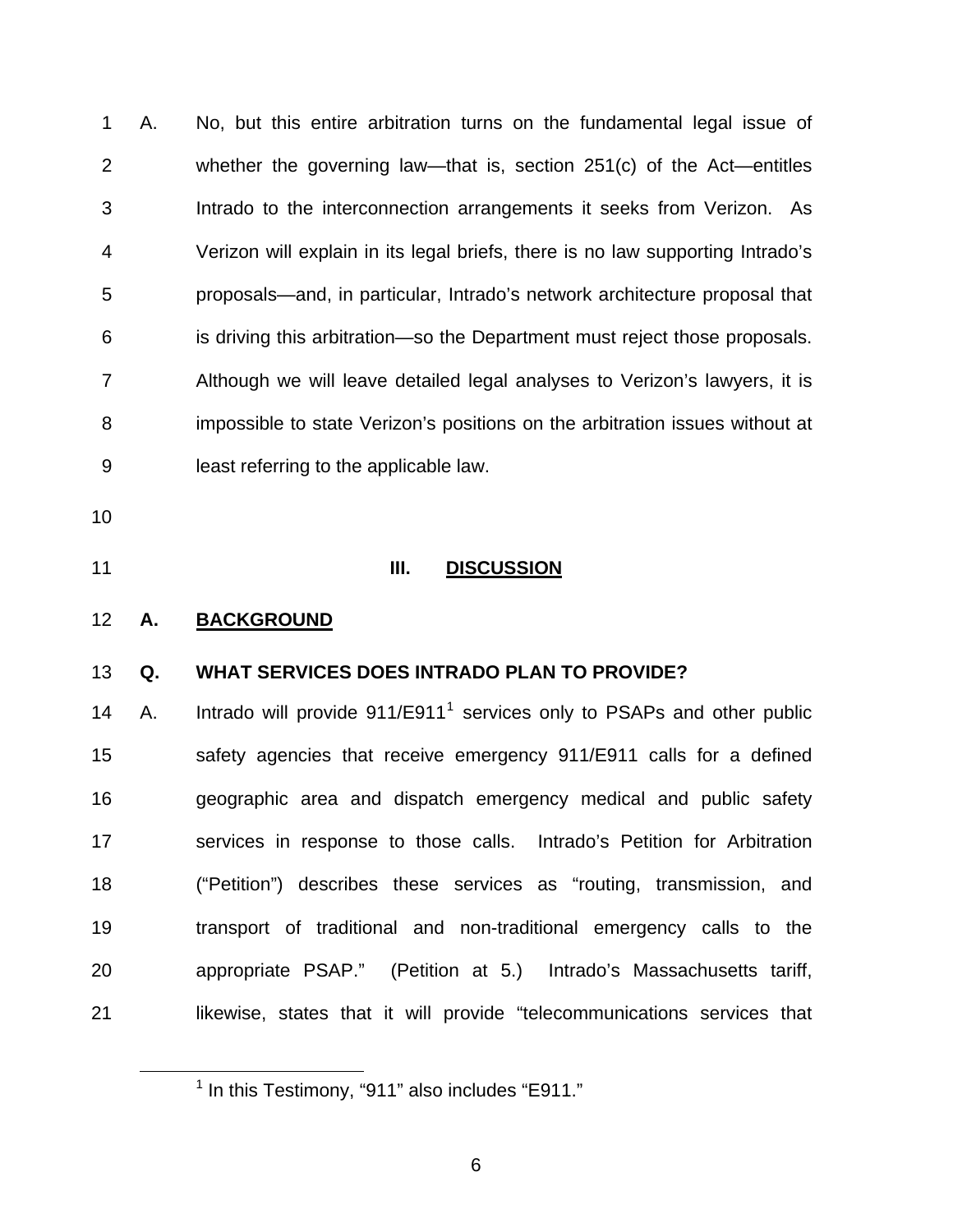permit a Public Safety Answering Point ("PSAP") to receive emergency calls placed by dialing the number 9-1-1 or emergency calls originated by personal communications devices."<sup>[2](#page-10-0)</sup> (Intrado Mass. Tariff No. 1, § 5.1.) 1 2 3

5 6 7 8 9 10 Intrado will serve no end users of its own who place 911 (or any other) calls over Intrado facilities. Intrado instead seeks to compel Verizon to interconnect with Intrado to handle *Verizon's* end users' 911 calls. Indeed, Intrado has made clear that: "The Company [Intrado] is not responsible for the provision of local exchange service to its Customers." (Intrado Mass. Tariff No. 1, § 2.2, at 16.)

11

<span id="page-10-0"></span> $\overline{a}$ 

4

### 12 13 **Q. IS VERIZON REQUIRED TO PROVIDE INTERCONNECTION TO INTRADO FOR ANY PURPOSE INTRADO WISHES?**

14 15 16 17 18 19 20 21 22 A. No. Section 251(c)(2) of the Act, under which Intrado seeks interconnection, requires incumbent local exchange carriers to provide interconnection to requesting carriers only "for the transmission and routing of telephone exchange service and exchange access." (47 U.S.C. § 251(c)(2).) Although it is now apparent that Intrado does not intend to provide local exchange service as other competitive local exchange carriers ("CLECs") do, it approached Verizon for negotiation of an interconnection agreement as any other CLEC would. We understand, however, that the threshold issue of Intrado's right to section 251(c)

 $^2$  Intrado Mass. Tariff No. 1, § 5.1.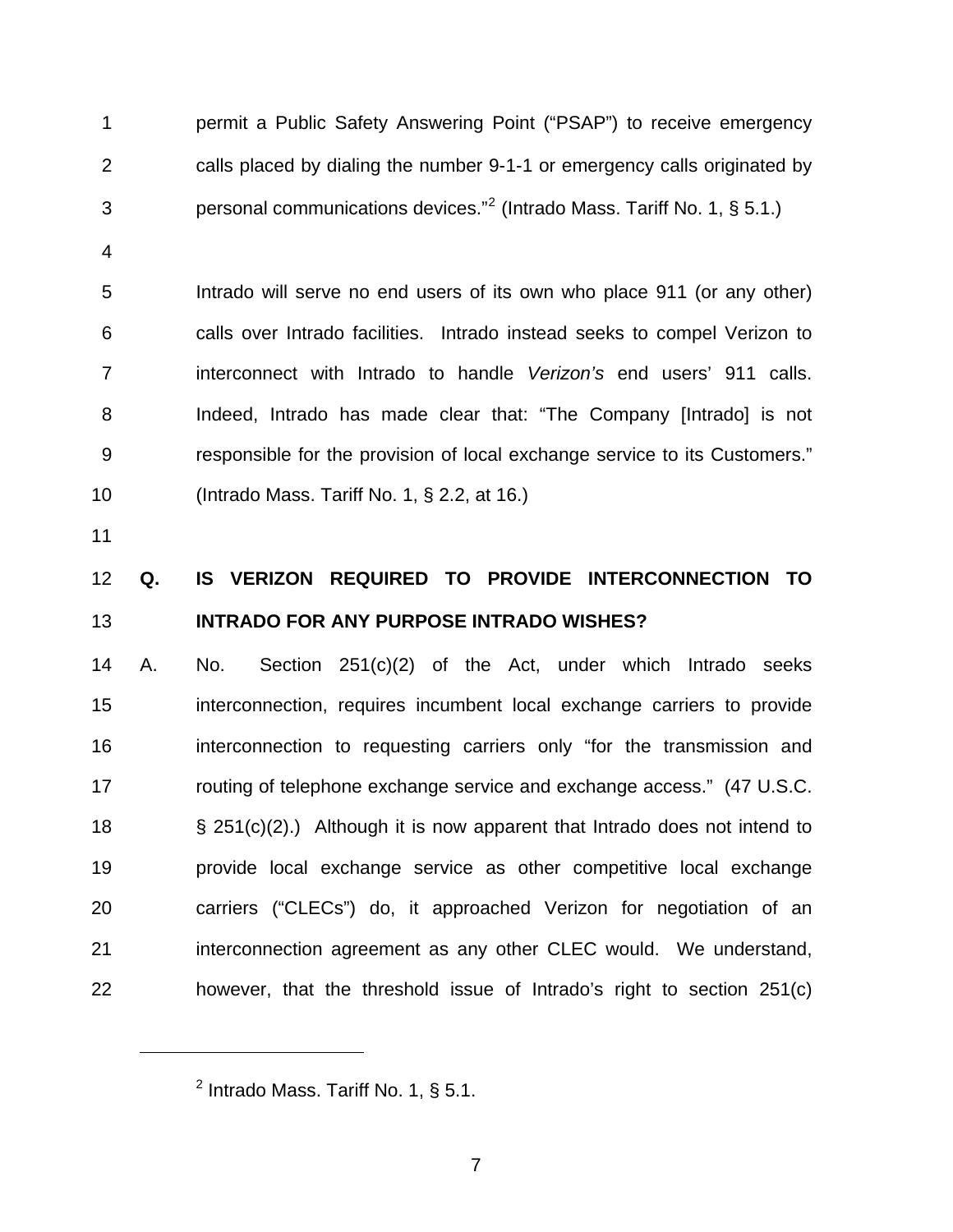interconnection for the limited services it will provide is now before the FCC's Wireline Competition Bureau, $3$  as well as a number of other state 1 2 3 4 5 6 7 8 9 10 commissions, in Intrado arbitrations. Indeed, the Florida Public Service Commission has already dismissed Intrado's arbitrations with Embarq and AT&T, because Intrado's 911 service did not constitute "telephone exchange service and exchange access" (47 U.S.C. § 251(c)(2)(A)) that would entitle it to section  $251(c)$  interconnection under the Act.<sup>[4](#page-11-1)</sup> Intrado was advised that it could provide its services through the use of a commercial agreement or incumbent local exchange carrier ("ILEC") tariffs.<sup>[5](#page-11-2)</sup>

<span id="page-11-0"></span>11

 $\overline{a}$ 

<sup>3</sup> *See Petition of Intrado Communications of Virginia Inc. Pursuant to Section 252(e)(5) of the Communications Act for Preemption of the Jurisdiction of the Virginia State Corporation Commission Regarding Arbitration of an Interconnection Agreement with Central Telephone Company of Virginia and United Telephone – Southeast, Inc. (collectively, Embarq)*, WC Docket No. 08- 33; *Petition of Intrado Communications of Virginia Inc. Pursuant to Section 252(e)(5) of the Communications Act for Preemption of the Jurisdiction of the Virginia State Corporation Commission Regarding Arbitration of an Interconnection Agreement with Verizon South Inc. and Verizon Virginia Inc. (collectively, Verizon)*, WC Docket No. 08-185 (consolidated by Order released Dec. 9, 2008, FCC No. DA 08-2682).

<span id="page-11-1"></span><sup>4</sup> *Petition by Intrado Comm., Inc. for Arbitration of Certain Rates, Terms, and Conditions for Interconnection and Related Arrangements with AT&T Florida, Pursuant to Section 252(b) of the Comm. Act of 1934, as Amended*, Docket No. 070736-TP, Final Order, Order No. PSC-08-0798-FOF-TP (Dec. 3, 2008) ("*Fla*. *AT&T/Intrado Order*") (attached as Ex. 1); *Petition by Intrado Comm., Inc. for Arbitration of Certain Rates, Terms, and Conditions for Interconnection and Related Arrangements with Embarq Florida, Inc., Pursuant to Section 252(b) of the Comm. Act, as Amended*, Docket No. 070699-TP, Final Order, Order No. PSC-08-0799-FOF-TP (Dec. 3, 2008) ("*Fla*. *Embarq/Intrado Order*") (attached as Ex. 2).

<span id="page-11-2"></span><sup>5</sup> *Fla. AT&T/Intrado Order* at 9.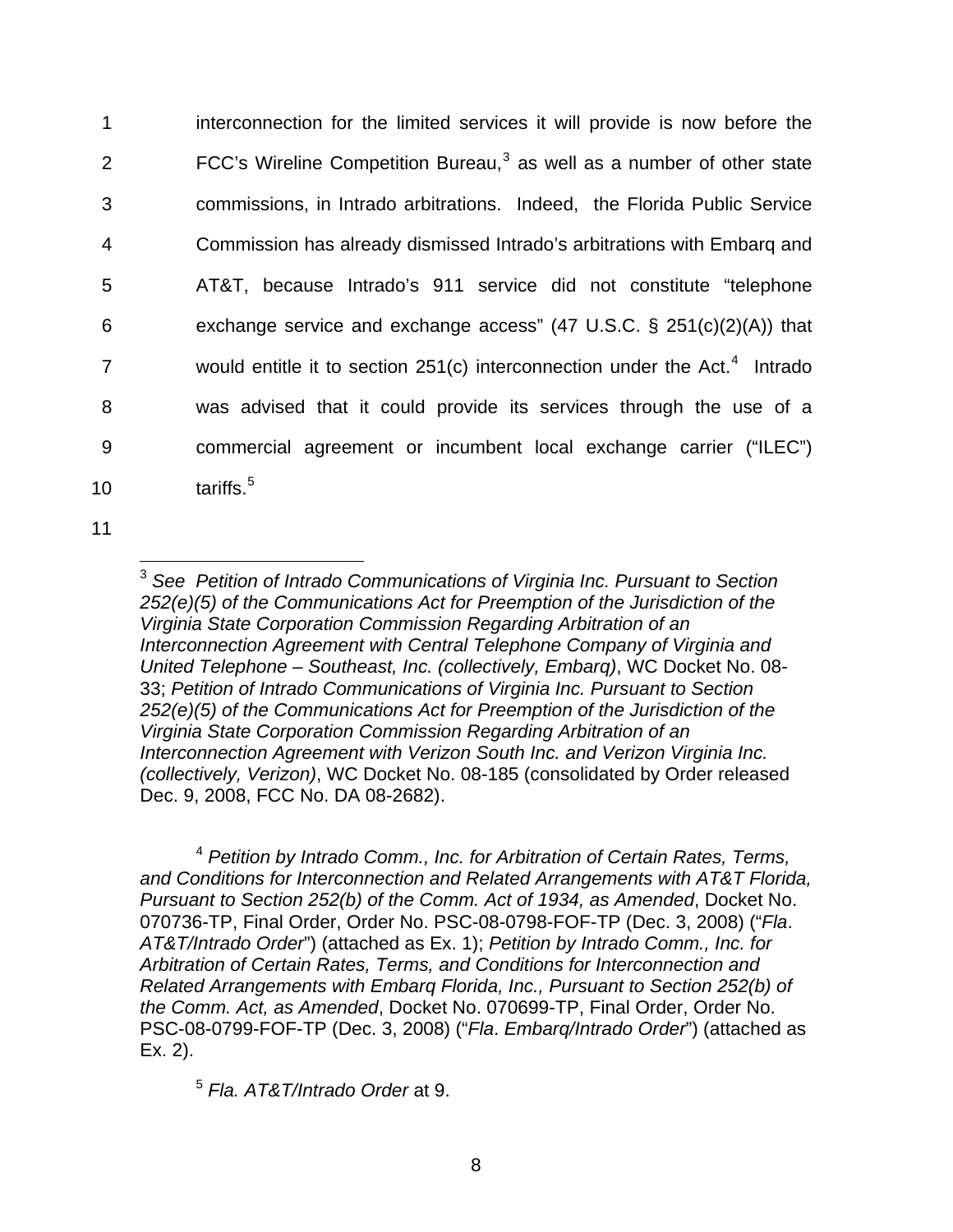The Arbitrators in Intrado's arbitrations with AT&T and Verizon in Texas have, likewise, raised doubts about whether ILECs can be forced to arbitrate interconnection agreements with Intrado for the 911 services it plans to provide.<sup>[6](#page-12-0)</sup> 1 2 3 4 5 6 7 bedephone exchange or exchange access services as defined by federal 8 law. At the Arbitrators' request, Verizon and AT&T submitted briefs in those arbitrations, explaining that Intrado is not, in fact, entitled to section 251(c) arbitration because it is not providing any

9

10 11 12 13 14 15 16 The Which does not impose any specific interconnection obligations upon the 17 **ILEC, as section 251(c) does.**<sup>7</sup> In Intrado's arbitrations with Embarq and Cincinnati Bell Telephone in Ohio, the Commission ruled that Intrado is not entitled to section 251(c) interconnection (which Intrado is seeking here) when it seeks to interconnect with the ILEC to take the ILEC's end users' 911 calls to Intrado-served PSAPs. The Ohio Commission instead ruled that the terms of such interconnection are commercial terms under section 251(a),

<span id="page-12-0"></span> <sup>6</sup> *Petition of Intrado Comm., Inc. for Compulsory Arbitration with Verizon Southwest Under the FTA Relating to Establishment of an Interconnection*  Agreement, Order No. 2, Requesting Briefs on Threshold Legal Issues (Oct. 17, 2008) (attached as Ex. 3).

*r*  Rehearing (Dec. 10, 2008) (attached as Ex. 5); *Petition of Intrado Comm., Inc. fo* Arbitration Pursuant to Section 252(b) of the Comm. Act of 1934, as Amended, to <sup>7</sup> *See generally*, *Petition of Intrado Comm., Inc. for Arbitration of Interconnection Rates, Terms, and Conditions and Related arrangements with Embarq*, Arbitration Award, Case No. 07-1216-TP-ARB, Arbitration Award ("*Ohio Intrado/Embarq Order*"), at 33 (Sept. 24, 2008) (attached as Ex. 4) and Entry on *Establish an Interconnection Agreement with Cincinnati Bell Tel. Co*., Case No.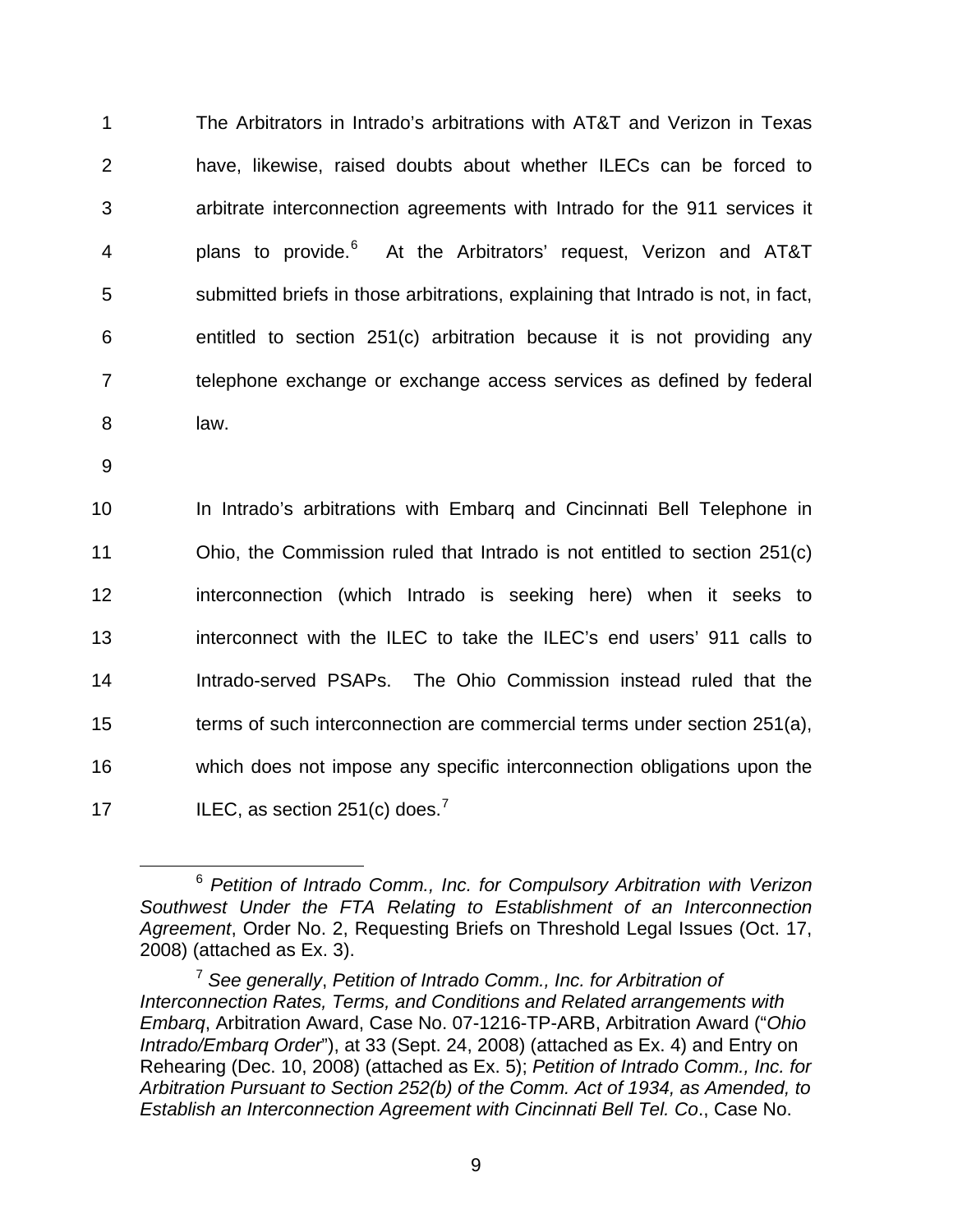In any event, assuming this arbitration goes forward, Verizon can be required to provide Intrado only the same interconnection and other services it provides to any CLEC. Verizon is not required to create special arrangements for Intrado and Intrado cannot force Verizon to bear the costs of Intrado's network decisions. 1 2 3 4 5

6

 $\overline{a}$ 

7 8 9 10 **Q. DO INTRADO'S DEMANDS DESERVE SPECIAL CONSIDERATION BECAUSE IT PLANS TO PROVIDE E911 SERVICE TO PSAPS, RATHER THAN LOCAL TELEPHONE SERVICE TO BUSINESS AND RESIDENCE END USERS LIKE OTHER CLECS?** 

11 12 13 14 15 16 17 18 19 20 A. No. Intrado is seeking interconnection with Verizon under section 251(c) of the Act as a certified CLEC in Massachusetts. Verizon should not and cannot be required to provide Intrado any more favorable interconnection arrangements than it does to any CLEC, in accordance with the requirements of the Act and the FCC's implementing rules. Contrary to Intrado's arguments, there are no special interconnection requirements for emergency services, and the Department should not and cannot create any based on Intrado's misguided policy arguments or for any other reason. The same law applies to all CLECs seeking section 251(c) interconnection agreements.

08-537-TP-ARB, Arbitration Award ("*Ohio Intrado/CBT Order*") (Oct. 8, 2008) (Attached as Ex. 6). The Ohio Commission decided particular arbitration issues under section 251(a) in Intrado's arbitrations with Embarq and Cincinnati Bell, but neither Verizon nor Intrado seek arbitration under section 251(a) in this case, and Verizon is not required and does not agree to arbitrate commercial agreement terms in this arbitration.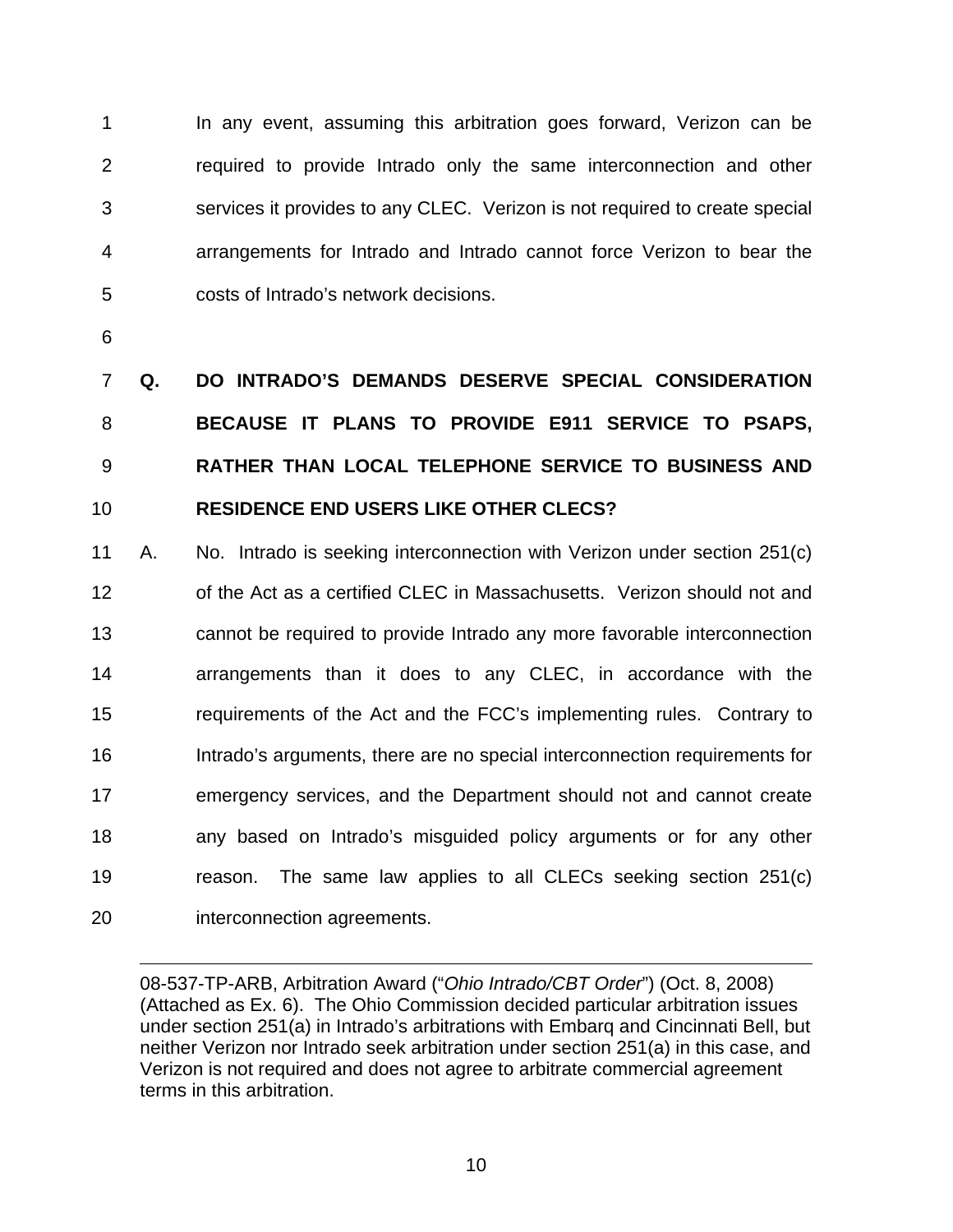## **Q. IS THAT WHAT THE WEST VIRGINIA PUBLIC SERVICE COMMISSION**  1

### **DECIDED?**  2

- 3 A. Yes. The West Virginia Public Service Commission decided the issues in
- 4 Verizon's arbitration with Intrado, despite Intrado's "questionable" right to
- 5 section 251(c) interconnection with Verizon.<sup>[8](#page-14-0)</sup> The Arbitrator there
- 6 concluded (and the Commission confirmed) that Intrado's legal arguments
- 7 for its unprecedented network architecture were "unsupported by law or
- 8 reason" and found no support for Intrado's claims about the relative
- 9 benefits of its planned 911 network:
- 10 11 12 13 14 15 16 17 18 19 20 21 22 23 24 First, Section 251 makes no distinction between interconnection for POTS and interconnection for more specialized services. The same requirements and rules apply to all types of interconnection. If the provision of 911/E911 service on a competitive basis is a local exchange service, the same statutory language applies to interconnections to provide that service as for any other telecommunications exchange service. Second, and perhaps more importantly, even if there were a different standard, there is absolutely no evidence in the record of this proceeding to demonstrate that the current 911/E911 system architecture and provision of 911/E911 service in West Virginia are in any way deficient, flawed, substandard or even mediocre.
	- (*W.V. Award* at 13 (record citations omitted)).

<span id="page-14-0"></span><sup>&</sup>lt;u>.</u> <sup>8</sup> *Intrado Comm., Inc. and Verizon West Virginia, Inc., Petition for Arbitration Filed Pursuant to § 252(b) of 47 U.S.C. and 150 C.S.R. 6.15.5*, Case No. 08-0298-T-PC, Arbitration Award ("*W.V. Award*"), at 13 (Nov. 14, 2008) (attached as Ex. 7), affirmed by the Commission in its Dec. 16, 2008 Order (attached as Ex. 8) ("*W.V. Order*").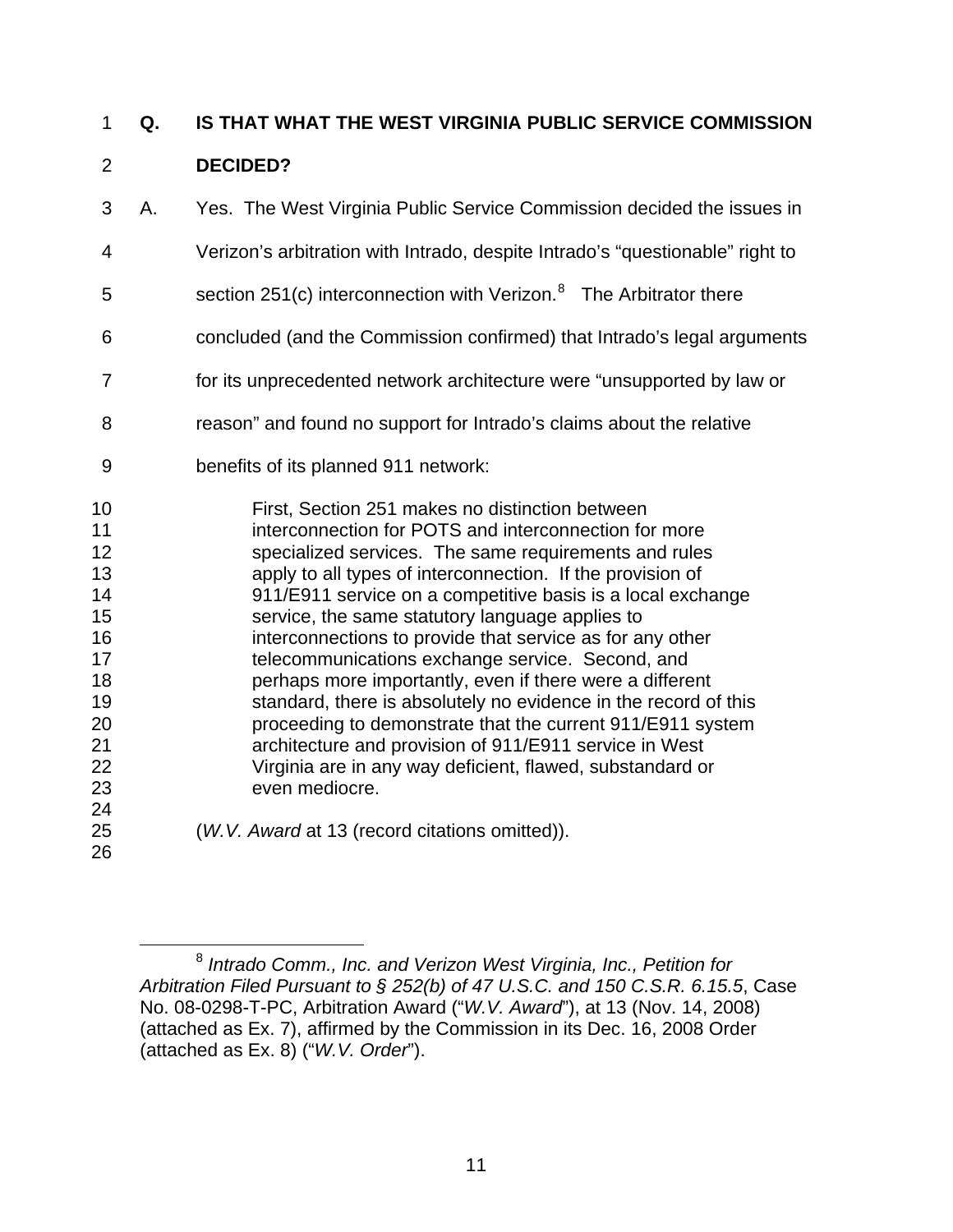Intrado can point to nothing in the law that justifies its extreme proposals, which have nothing to do with section 251(c) interconnection and have never been adopted or even proposed by any CLEC anywhere. As more and more Commissions get a look at Intrado's attempt to torture the law to fit its overriding objective of shifting its network costs to other carriers, Verizon expects those Commissions to either dismiss Intrado's arbitrations for lack of entitlement to section 251(c) interconnection—as the Florida Commission did—or to conclude that Intrado's legal arguments offered to support its proposals are "ludicrous on their face"—as the West Virginia Arbitrator did.<sup>[9](#page-15-0)</sup> 1 2 3 4 5 6 7 8 9 10

11

# 12 **Q. BEFORE TURNING TO VERIZON'S POSITIONS ON THE SPECIFIC**

### 13 **ISSUES, CAN YOU GENERALLY DESCRIBE INTRADO'S**

14

<span id="page-15-0"></span> $\overline{a}$ 

# **INTERCONNECTION PROPOSAL?**

15 16 17 18 19 20 21 A. Yes. As we have explained, Intrado plans to provide 911/E911 emergency services to PSAPs in Massachusetts. The PSAPs will be Intrado's only customers; Intrado will not provide telephone service to business or residential end users, so calls will not originate from Intrado's network to Verizon's. 911/E911 calls will flow in only one direction—from Verizon's end users to Intrado, for delivery to Intrado-served PSAPs (to the extent Intrado obtains PSAP customers). Intrado purports to seek

<sup>9</sup> *W.V. Award* at 13.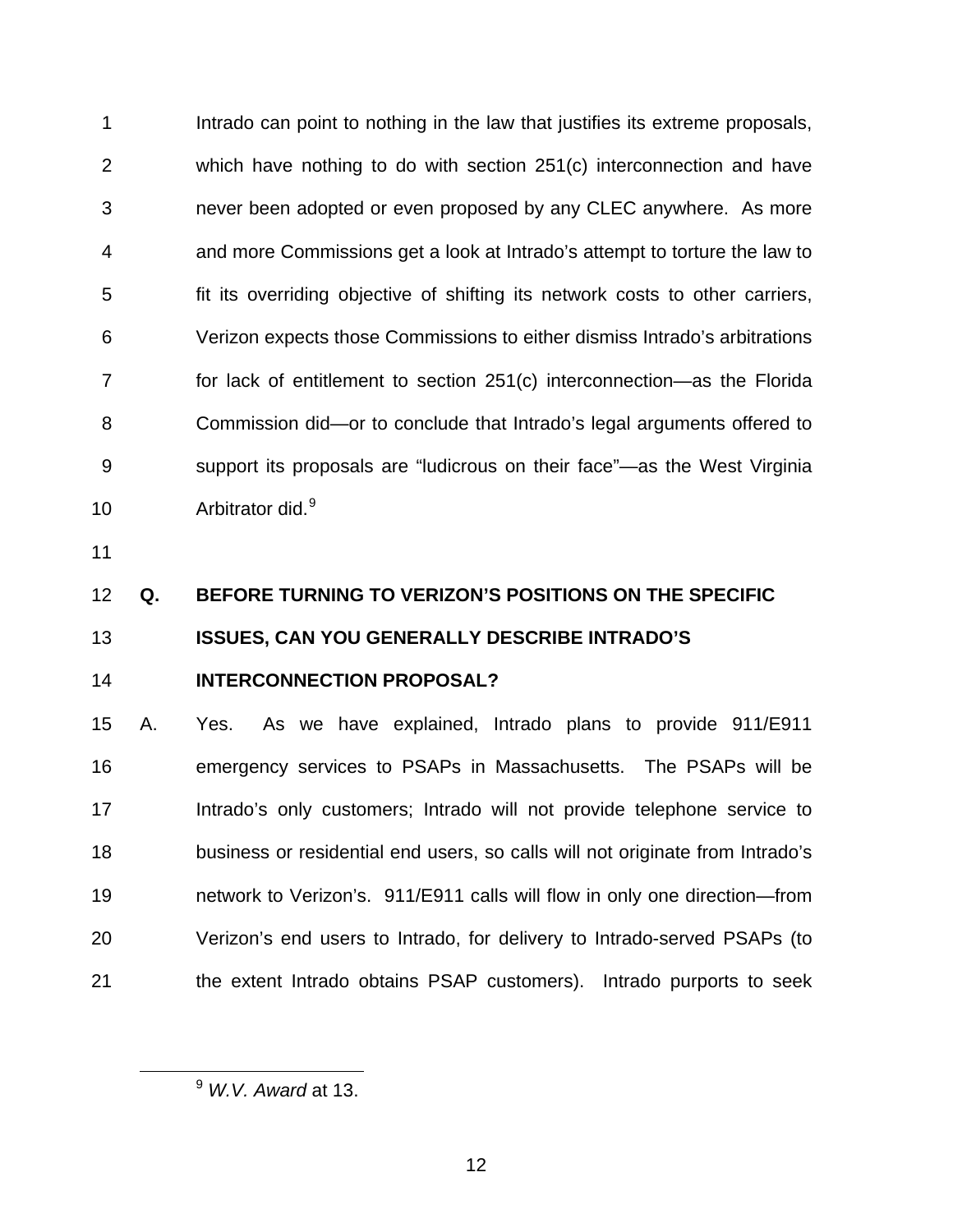1 2 interconnection with Verizon under section 251(c) of the Act to carry Verizon's end users' emergency calls to PSAPs served by Intrado.

3

4 5 6 7 8 9 10 11 12 13 14 The parties' fundamental dispute is about whether Intrado is entitled to the kind of "interconnection" arrangements it seeks for the 911 services it plans to provide. Intrado demands that Verizon, *at Verizon's sole expense*, interconnect with Intrado *on Intrado's network*, at unspecified locations—at as many points of interconnection ("POIs") as Intrado wishes and as far from Verizon facilities as Intrado wishes. Intrado would require Verizon to get to those POIs by building at least two direct trunks from each affected Verizon end office to Intrado's network. In addition, Intrado would require Verizon to deploy in each of those end offices an unknown, new kind of call-sorting technology in place of Verizon's selective routers used today.

15

16 17 18 19 20 21 22 23 Intrado's business plan is, therefore, to force Verizon to provide facilities and services that Intrado will market to PSAPs, but that Verizon would actually provide and pay for. *Under Intrado's plan, Verizon would still carry its end users' 911 calls to the PSAPs, but instead of being paid to do so by the PSAPs, as Verizon is today, Verizon would have to haul those calls for free to Intrado-served PSAPs and then, on top of that, pay Intrado for interconnecting on Intrado's network.* This extreme plan is rooted in Intrado's objective of shifting as much of its network costs to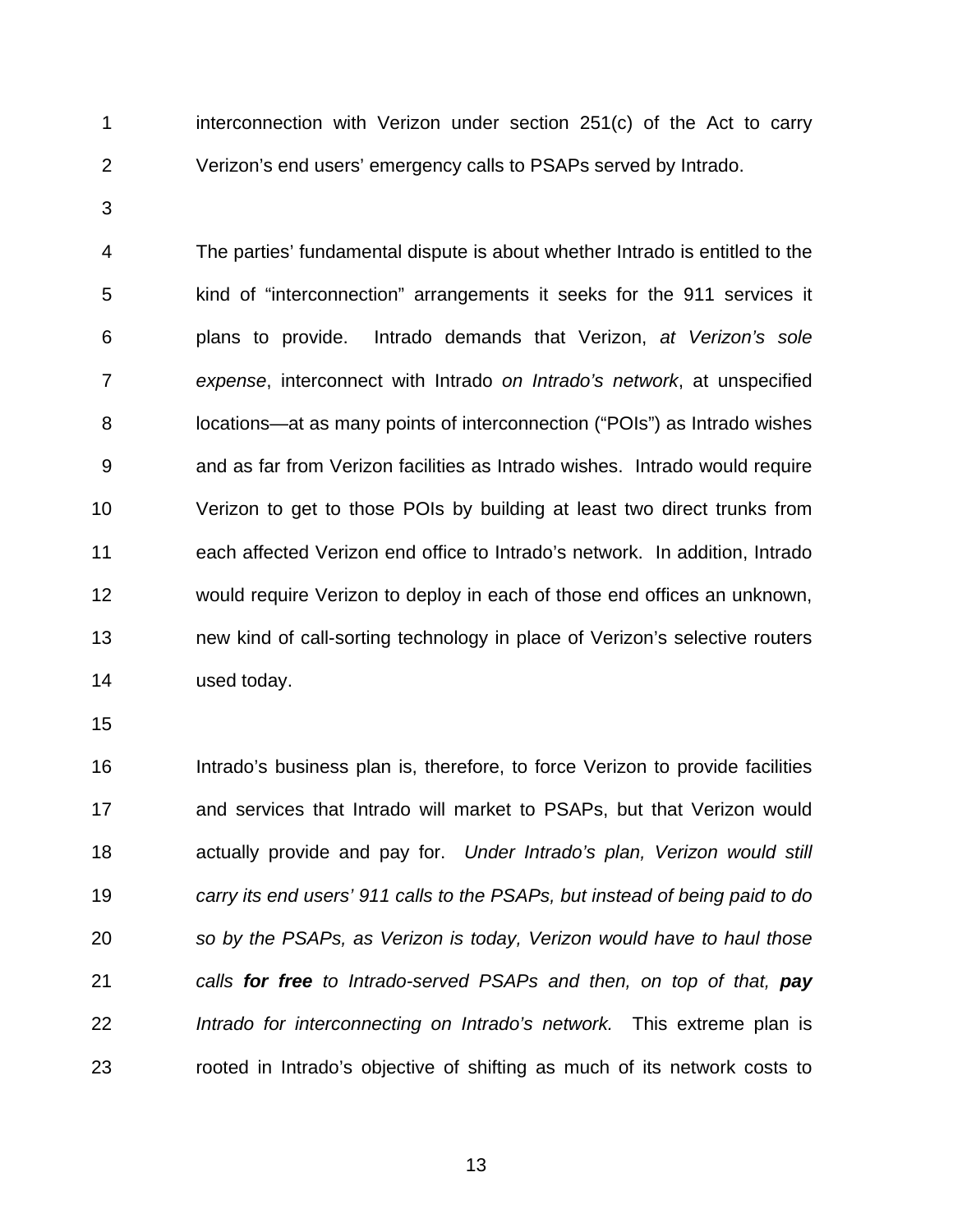1 2 3 4 5 6 7 8 Verizon as it can. For Intrado's 911 products to succeed in the marketplace, Intrado must convince its potential customers that Intrado's services are comparable in price and quality to Intrado's competitors' products. At the same time, Intrado is seeking to maximize its profit—an objective that will be easier to meet if Intrado can shift its costs to other carriers. To the extent Intrado's cost-shifting effort succeeds, it can sell its services more cheaply to PSAPs, thus gaining an unfair competitive advantage over its 911 competitors.

9

### 10 11 **Q. DID THE FLORIDA COMMISSION RECOGNIZE THAT INTRADO WAS TRYING TO SHIFT ITS COSTS TO THE ILECS?**

12 13 14 15 16 17 18 19 20 21 A. Yes. The Florida Commission raised the same concerns about Intrado's cost-shifting proposals that we discuss here. Although the Commission dismissed Intrado's arbitrations with Embarq and AT&T because Intrado's 911 services do not entitle it to section 251(c) interconnection, the Commission nevertheless observed that the type of interconnection arrangements Intrado is requesting "could present a serious disadvantage to [the ILEC], who would pay for Intrado Comm establishing its 911/E911 service. We are concerned that the costs for interconnection would be borne by [the ILEC]." (*Fla. AT&T/Intrado Order* at 7; *Fla. Embarq/Intrado Order* at 6.) This concern is well justified.

22

#### 23 **Q. PLEASE DESCRIBE HOW THE E911 NETWORK WORKS TODAY.**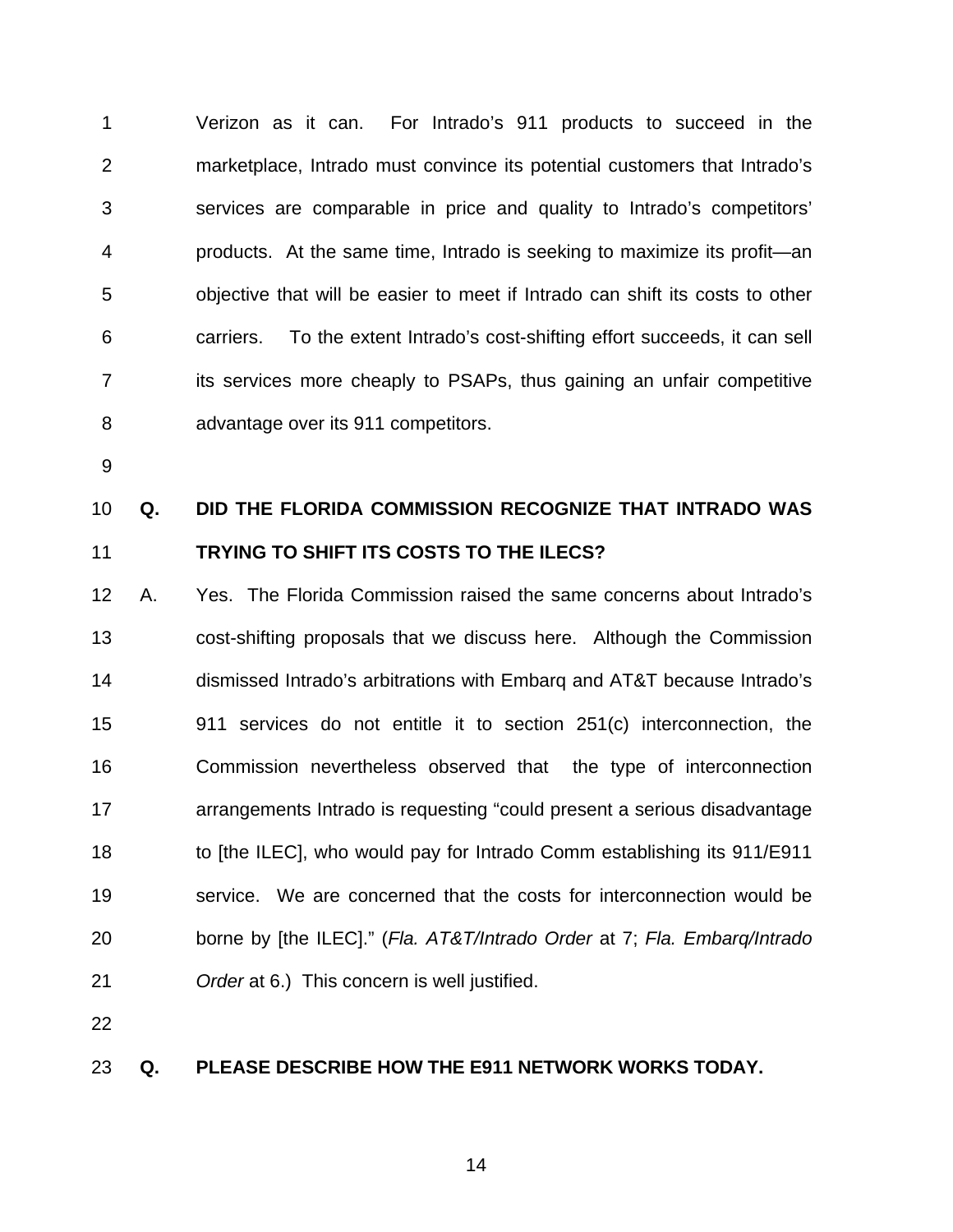1 2 3 4 5 6 7 8 9 A. Verizon provides E911 services to the State 911 Department pursuant to a contract with the Commonwealth. E911 service provides the PSAPs with automatic number identification, or "ANI" (*i.e*., the caller's telephone number) and automatic location identification "ALI" (*i.e*., the caller's address) from the party making a 911 call, so that emergency responders can locate the caller even if he or she is incapacitated. The E911 services Verizon provides include trunking, routing and features that enable the State 911 Department to provide E911 service to residents of the Commonwealth.

10

11 12 13 14 15 16 17 18 19 20 21 22 Verizon's wireline network includes a series of end office switches that serve Verizon's customers. Each end office switch is directly connected, by means of dedicated trunks, to a "mated" pair of special tandem switches, called selective routers, in Massachusetts. These selective routers aggregate 911 calls from the end offices and send them over dedicated circuits to the appropriate PSAPs. When the end office switch forwards a call (and its ANI) to the selective router, the selective router looks up the caller's number in its database to determine which PSAP is supposed to receive the call. This database associates every Verizon telephone number (and every telephone number of CLEC customers that access E911 via Verizon's selective router) with the emergency services number of the serving PSAP.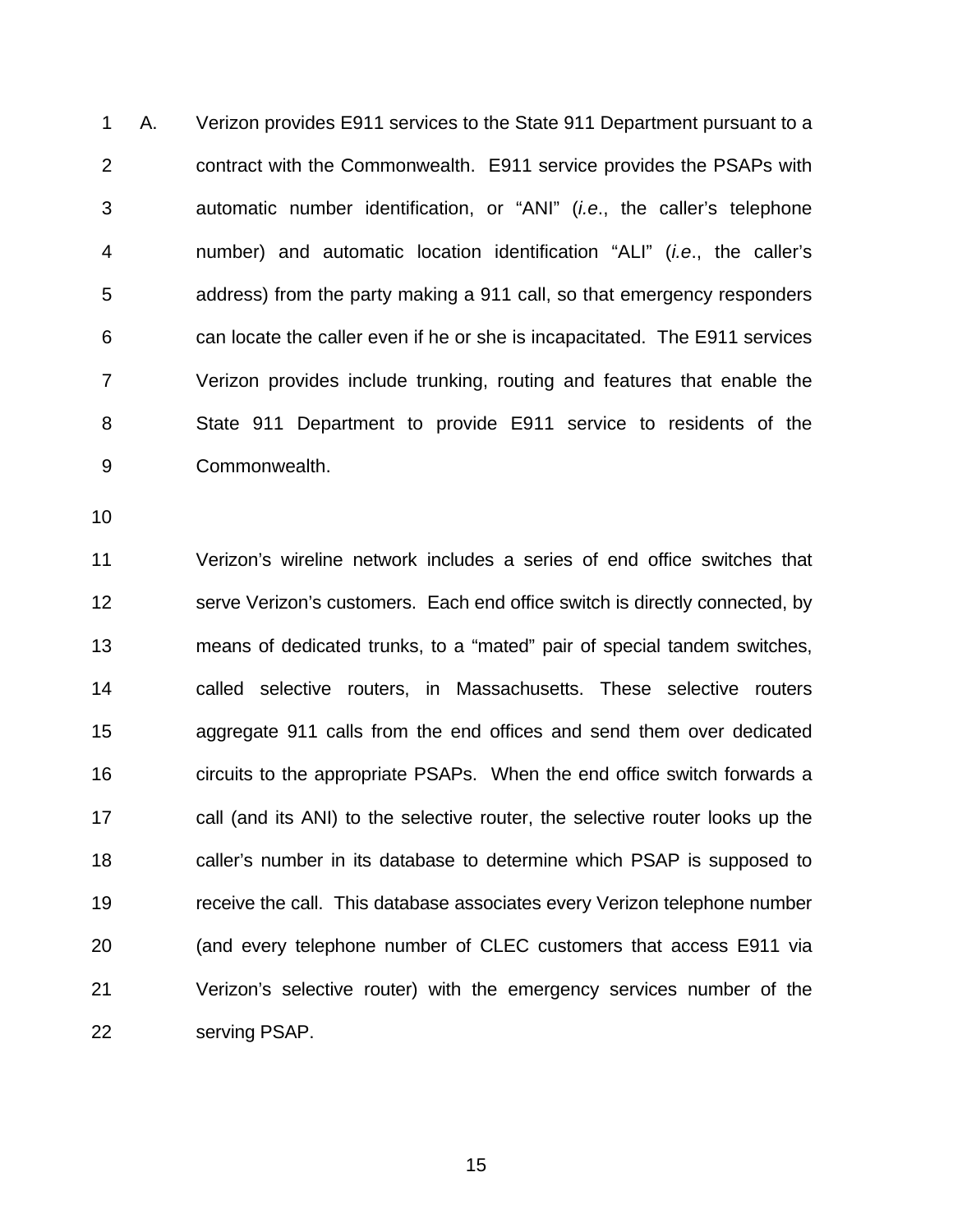1 2 3 4 Verizon has two pairs of selective routers in Massachusetts. The selective routers are mated, so if the circuits from one selective router to a PSAP are busy, that selective router will automatically transfer the call to the other (mated) selective router that has direct circuits to the PSAP.

5

6 7 8 9 10 When a PSAP receives a call, the receiving Verizon telephone system automatically sends a request to one of two redundant ALI database locations via dedicated, diverse digital circuits. The address or location information of the caller is returned to the PSAP, which sends the appropriate public safety personnel in response to the emergency call**.** 

11

## 12 13 **Q. HOW DOES VERIZON HANDLE 911 CALLS THAT ARE EXCHANGED WITH OTHER CARRIERS?**

14 15 16 17 18 19 20 21 22 A. Other carriers, such as wireless carriers and CLECs, that do not serve PSAPs themselves still have end users who need to make emergency calls. These carriers generally have service areas that overlap Verizon's and they interconnect at Verizon's selective routers using their own circuits or circuits provided by Verizon or another carrier. These carriers deliver their customers' 911 calls to Verizon's selective router, where the database lookup procedure determines which PSAP should receive the call. In the case of wireless calls, the database look-up is not performed on the caller's actual telephone number, but on a pseudo-ANI assigned by the carrier or its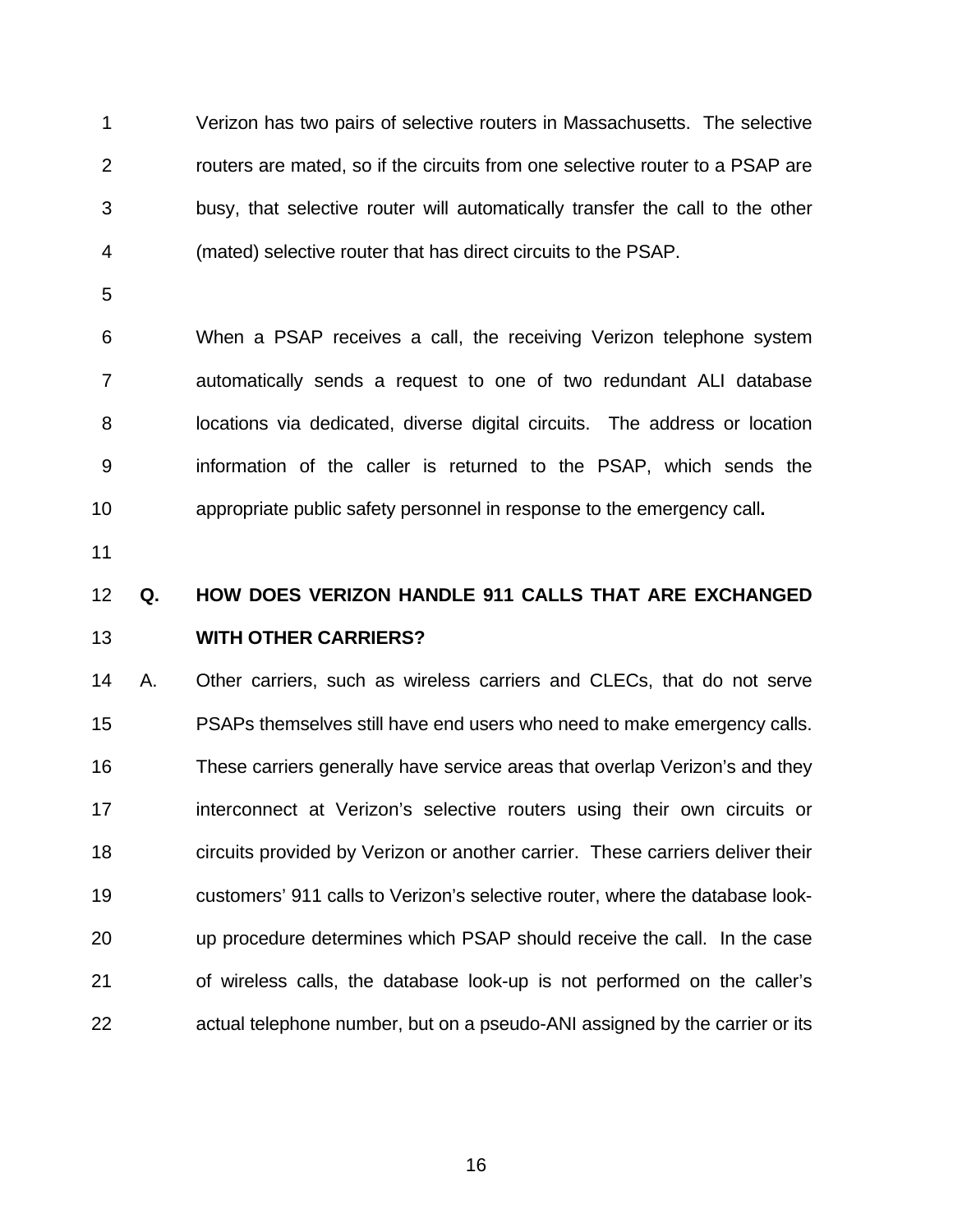1 2 contracted third party database provider in order to route the call to the appropriate PSAP.

3

4 5 6 7 8 All 911 calls exchanged between Verizon and other carriers today must go through Verizon's selective routers to ensure routing to the appropriate PSAP. Verizon would expect to interconnect with Intrado the same way it does with all other carriers in Massachusetts—that is, at Verizon's selective routers on Verizon's network.

9

#### 10 **Q. HOW IS MASSACHUSETTS' E911 SYSTEM ADMINISTERED TODAY?**

11 A. Massachusetts has, by statute, a statewide E911 system, under which 12 Verizon provides E911 service to 273 PSAPs. The State 911 Department 13 (formerly the Statewide Emergency Telecommunications Board) is the 14 agency responsible for coordinating and administering the implementation 15 of E911 services and promulgating standards to ensure a consistent 16 statewide approach for E911. The Enhanced 9-1-1 system in 17 Massachusetts is funded by a surcharge on all wireline and wireless lines. 18 19 20 21 22 23 There is no indication from Intrado's Petition that it has considered at all how or whether its proposed interconnection arrangements would fit with the very detailed and specific requirements for implementation, maintenance, administration and funding of the statewide E911 system in Massachusetts. (*See* M.G.L. ch. 6A, § 18B-I.) Again, we are not lawyers, but it is clear that the changes Intrado proposes to the existing 911 system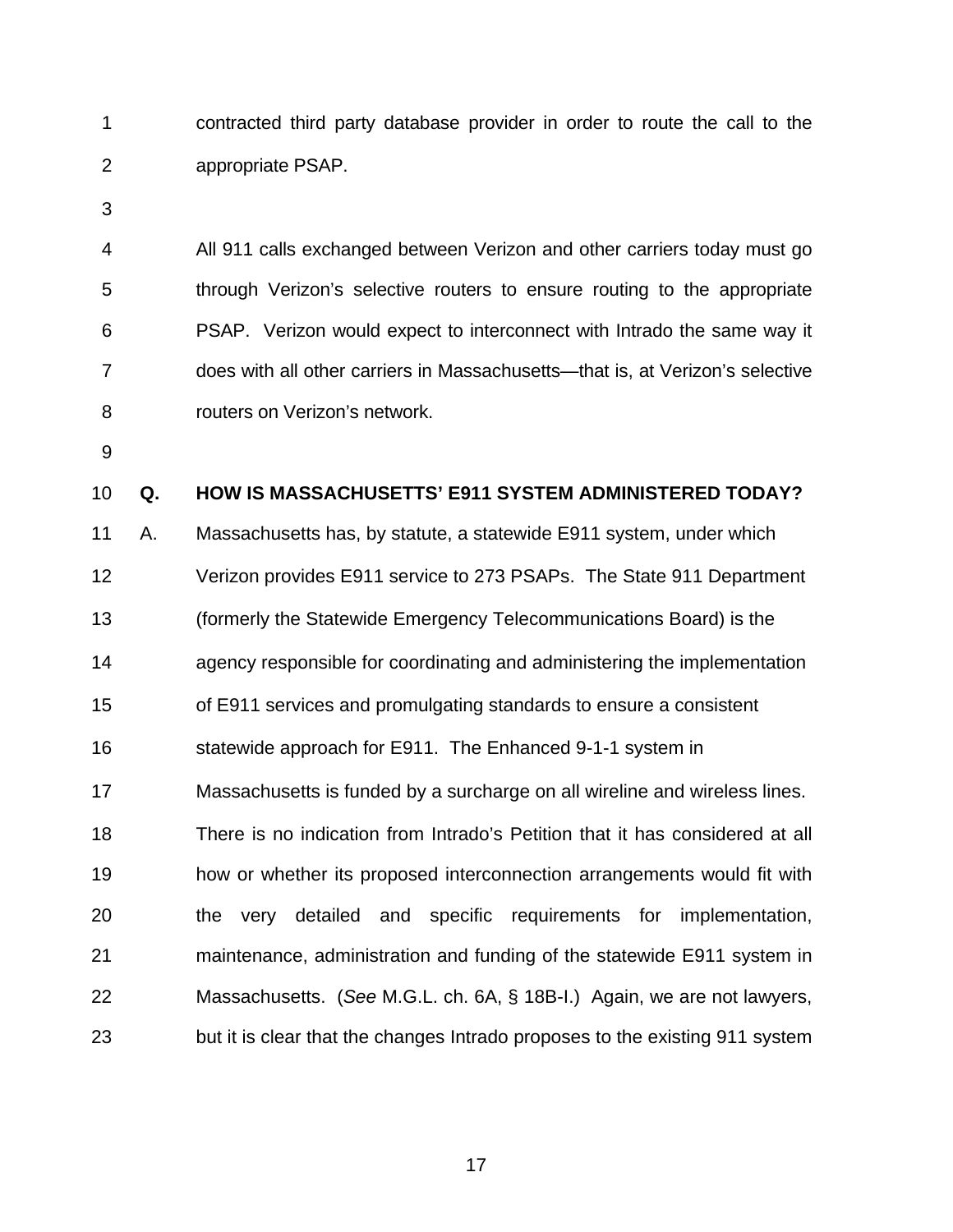1 2 cannot be contemplated in this case, but would require the participation of all affected carriers and agencies.

3

4 5 6 7 8 9 10 11 12 13 Indeed, in dismissing Intrado's arbitrations with Embarq and AT&T, the Florida Commission emphasized that "emergence of a competitive 911/E911 provider in the Florida marketplace" presents the possibility of "potential unintended consequences that affect more than just the current parties to this docket, impacting all carriers in Florida, including wireless and VoIP providers." (*Fla. Embarq/Intrado Order* at 7; *Fla. AT&T/Intrado Order* at 8.) Therefore, the Commission concluded that a bilateral interconnection arbitration was not the appropriate forum to consider matters involving 911 services in Florida, which, as in Massachusetts, are governed by statute:

14 15 16 17 18 19 20 21 22 23 24 Any changes involving 911/E911 require the facilitation and cooperation of all affected agencies and entities to resolve any changes or complications that affect 911/E911 in Florida. Decisions affecting the provision of 911/E911 service in Florida are made by several different agencies, including the Department of Management Services, local and state officials, providers and PSAPs. Accordingly, any discussion regarding the provisioning of competitive 911/E911 service in Florida requires that all potentially affected parties be consulted and afforded an opportunity to weigh in on these vital matters.

- (*Fla. Embarq/Intrado Order* at 8; *Fla. AT&T/Intrado Order* at 9.)
- 27

25 26

28 29 30 The same considerations are present in this case. It would not be in the public interest here, either, to make decisions affecting 911 services and implicating the 911 statutes in this interconnection arbitration.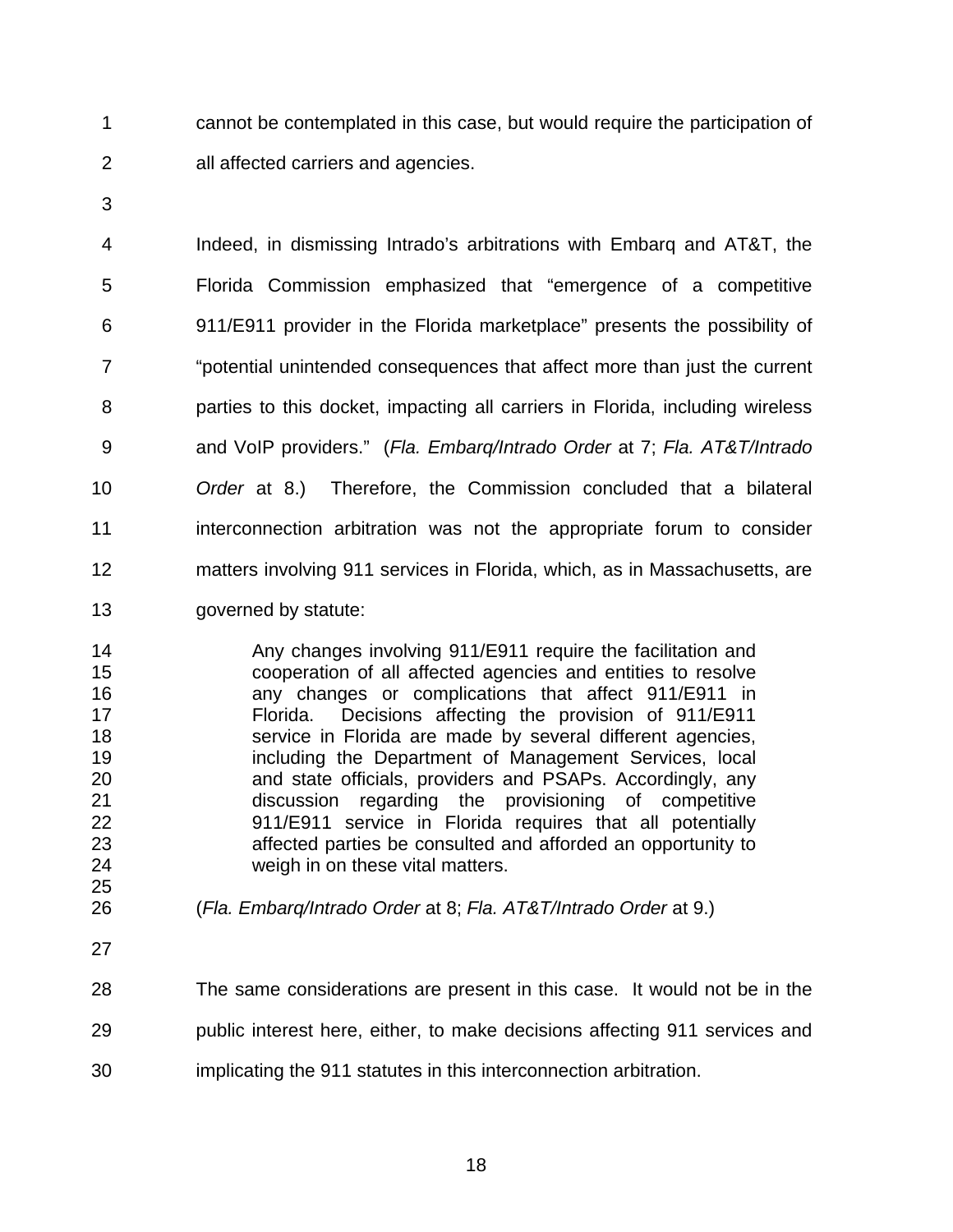## **Q. INTRADO IMPLIES THAT THE EXISTING E911 SYSTEM IS INADEQUATE. IS THAT TRUE?**  1 2

3 A. No. Intrado's Petition states that its interconnection agreement with 4 Verizon will allow it to provide the innovative services "desperately sought 5 by public safety agencies, voice over Internet protocol ('VoIP') service 6 providers, and other communications providers." (Petition at 4.) To the 7 extent Intrado is suggesting that Verizon's existing E911 services are 8 inadequate or unreliable, or that public safety needs cannot be met unless 9 Intrado enters the market, there is nothing to support such conclusions. 10 On the contrary, as the State 911 Department explains: "Our program is 11 considered one of the best in the country because of its coordinated 12 approach and the redundancy and diversity required of our service 13 provider, Verizon New England. All dispatchers and call-takers that 14 answer Enhanced 9-1-1 calls are required to be certified through the 15 SETB's [Statewide Emergency Telecommunications Board's] training 16 program."<sup>[10](#page-22-0)</sup>

17

18 The SETB has worked with Verizon and VoIP service providers serving 19 Massachusetts to integrate new technologies into the E911 system, and 20 VoIP providers must go through a testing process with the SETB to ensure 21 the calls are delivered with complete and accurate information. (*Id*.)

<span id="page-22-0"></span><sup>&</sup>lt;sup>10</sup>http://www.mass.gov/?pageID=eopsagencylanding&L=3&L0=Home&L1= Public+Safety+Agencies&L2=State+911+Department&sid=Eeops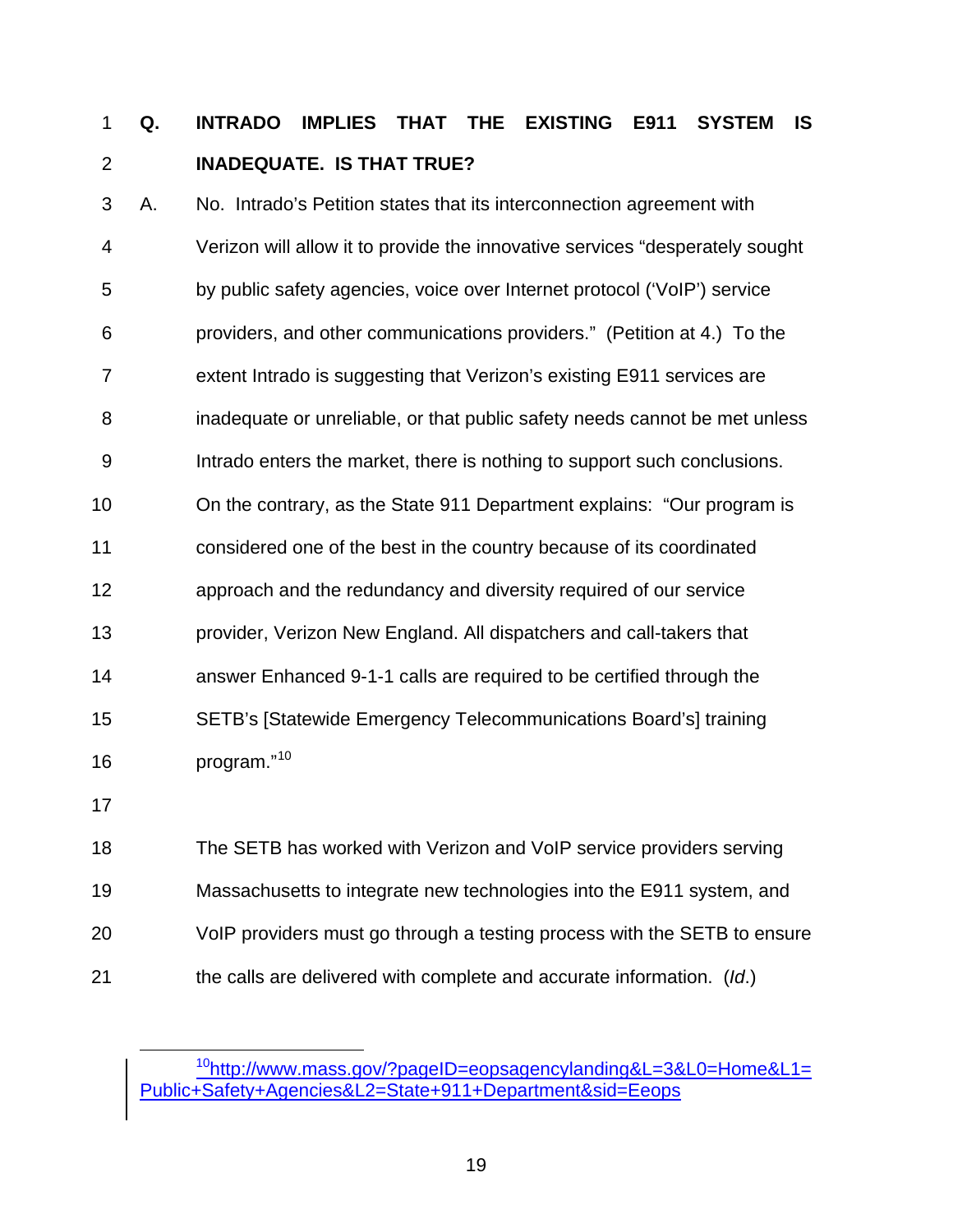## **Q. DOES VERIZON OPPOSE COMPETITION FOR THE 911/E911 SERVICES THAT INTRADO CLAIMS IT IS TRYING TO PROMOTE?**  1 2

3 4 5 6 7 8 9 A. Verizon does not oppose competitive 911 services to the extent the state has decided to permit such services and they are consistent with state 911 laws and regulations. Verizon does, however, oppose Intrado's specific market entry scheme, which would require Verizon to build Intrado's 911 network for Intrado. Intrado is not trying to promote fair and efficient competition in the provision of 911 services; it is openly seeking subsidization of its business plan by other carriers and their end users.

10

### 11 12 **Q. WOULD INTRADO'S INTERCONNECTION PROPOSAL CHANGE THE EXISTING 911 SYSTEM?**

13 14 15 16 17 18 19 20 21 22 23 24 25 A. Yes. It would completely change that system. As we will explain in the context of Issues 1 and 5, Intrado's interconnection proposal would require Verizon to interconnect with Intrado on Intrado's own network and would require Verizon and all other carriers to establish and pay for redundant direct trunks from their end offices to each Intrado-served PSAP. Intrado's proposal would also prohibit Verizon and other carriers from using Verizon's selective routers to route 911 calls to the appropriate PSAP, and would require Verizon to develop and deploy a new call-sorting methodology in every affected end office. Verizon has 270 end offices in Massachusetts, it serves 273 PSAPs, and CLECs and wireless carriers typically send their end users' emergency calls through Verizon's selective routers for sorting to the appropriate PSAP. *Given these facts, the magnitude and expense of the changes Intrado is proposing with its*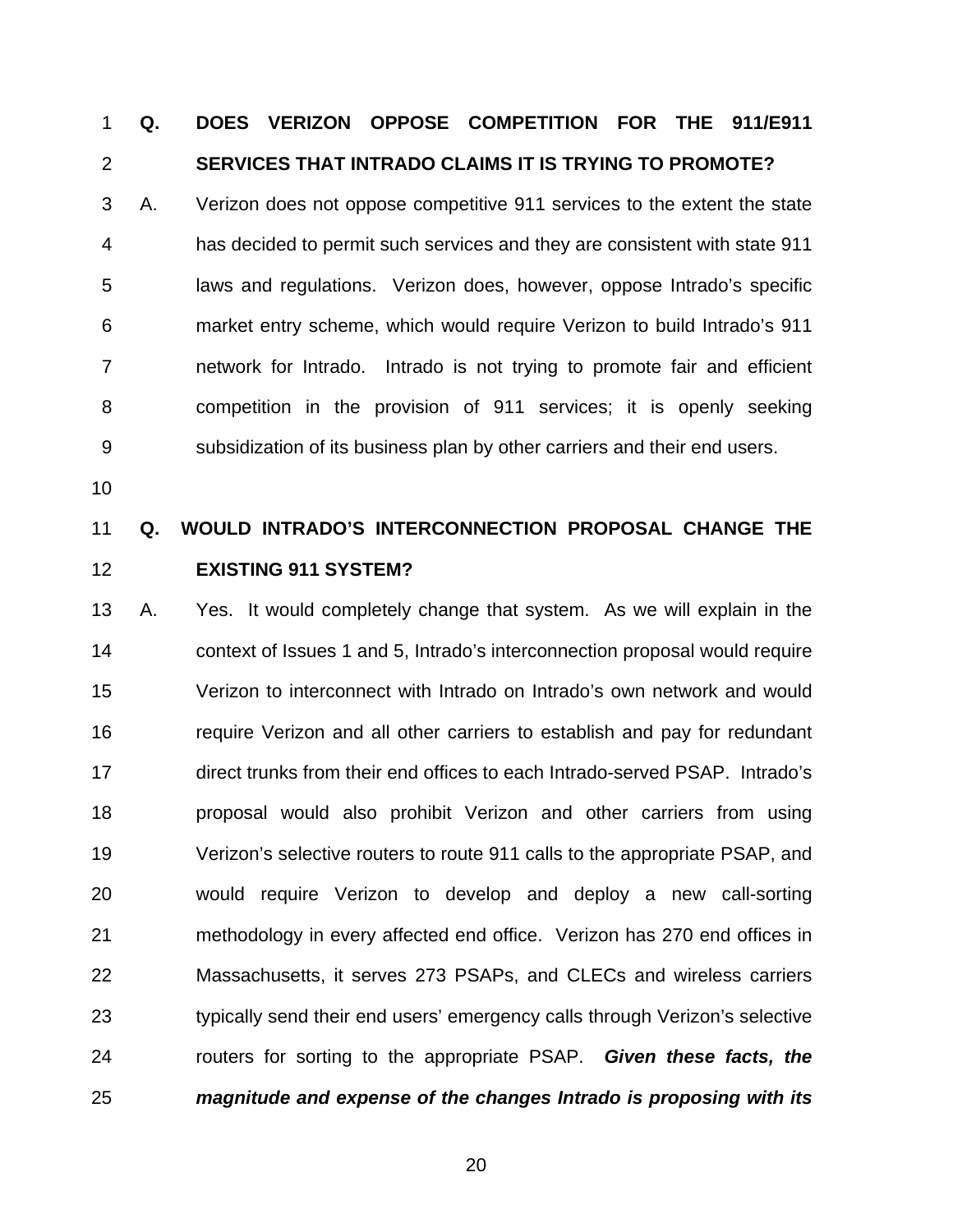*new network architecture would be staggering.* They are also completely unnecessary to allow Intrado to compete for 911 services. 1 2

3

## 4 5 6 **Q. SO THE DEPARTMENT DOES NOT NEED TO APPROVE INTRADO'S SPECIFIC INTERCONNECTION PROPOSALS IN ORDER FOR INTRADO TO PROVIDE ITS COMPETITIVE E911 SERVICE?**

7 8 9 10 11 12 13 14 15 16 17 18 19 20 A. No. While interconnection of the parties' networks may be necessary for Verizon's end users to reach Intrado's PSAP customers, the *specific interconnection arrangements* Intrado seeks are not necessary for Intrado to provide any competitive E911 services that may be authorized in Massachusetts. Assuming competitive E911 services are permitted in Massachusetts, Intrado can provide its services using the same interconnection arrangements as other CLECs (and ILECs) do—*by interconnecting with Verizon on Verizon's network, as section 251(c) requires*. But Intrado is seeking unique interconnection arrangements and trying to use the section 251 process for the purpose of shifting as much of its network costs as possible to Verizon and its end users. If Intrado wishes to implement a new 911 network in Massachusetts, then Intrado must build that network itself; it has no right to force Verizon and its customers to pay for it, as Intrado proposes.

21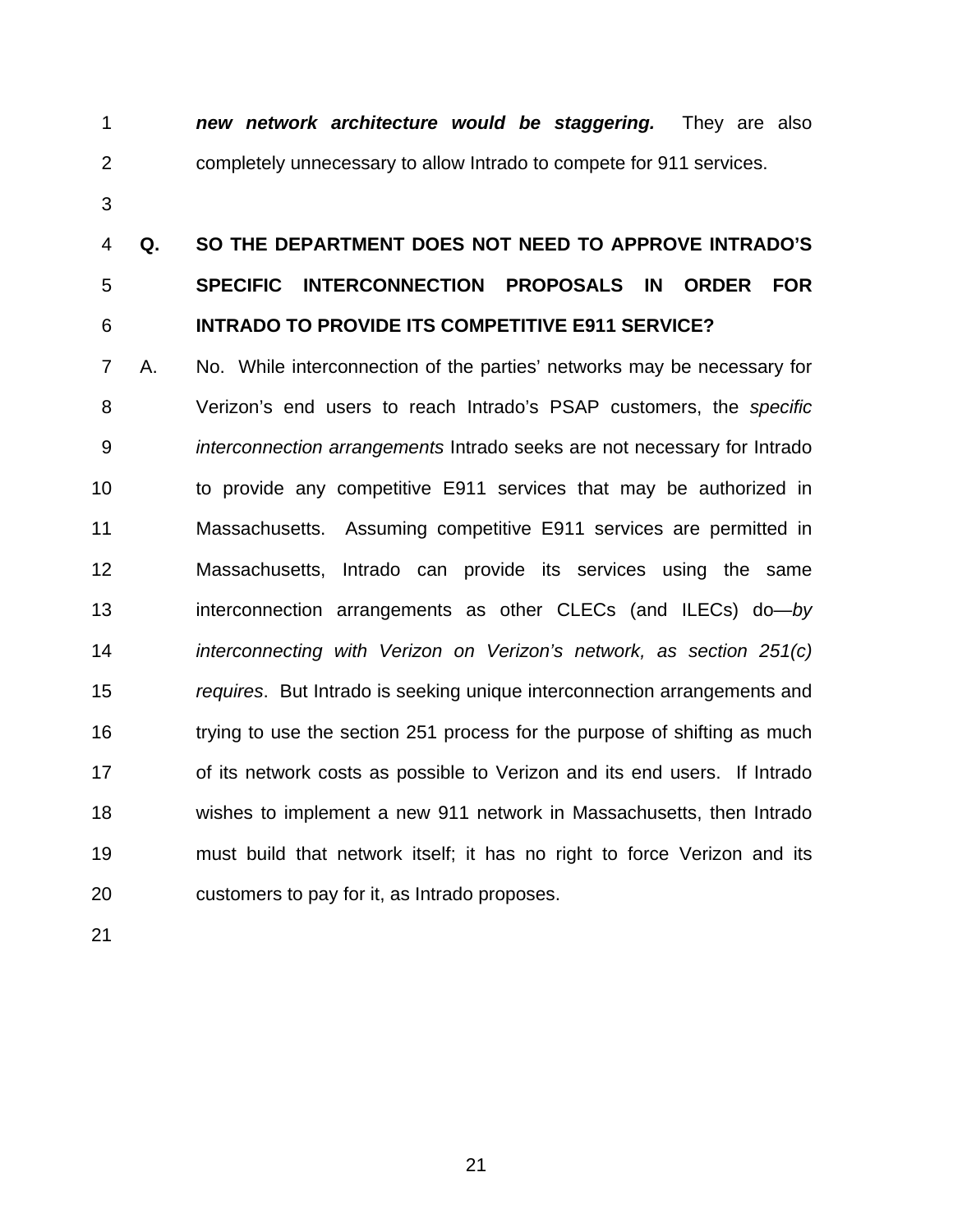# 1 **B. DISPUTED ISSUES**

**ISSUE 1 WHERE SHOULD THE POINT(S) OF INTERCONNECTION BE LOCATED AND WHAT TERMS AND CONDITIONS SHOULD APPLY WITH REGARD TO INTERCONNECTION AND TRANSPORT OF TRAFFIC? (911 Att., §§ 1.3, 1.4, 1.5, 1.6.2, 1.7.3, 2.3.1; Glossary §§ 2.63, 2.64, 2.67, 2.94, 2.95)**  2 3 4 5 6

7 8

## **Q. WHAT IS A "POINT OF INTERCONNECTION?"**

9 10 11 12 13 14 15 16 17 18 19 20 21 22 A. Local exchange carriers must interconnect their networks so their customers can call each other. A point of interconnection ("POI") is the location where that interconnection occurs—where one carrier's network ends and the other carrier's network begins. In other words, assuming that a CLEC has customers that place calls, when a CLEC customer calls a Verizon customer, the CLEC hands the call off to Verizon at a POI on Verizon's network, and Verizon delivers the call from the POI to its customer. Similarly, when a Verizon customer calls the CLEC's customer, Verizon hands the call off to the CLEC at the same POI, and the CLEC delivers the call from the POI to its customer. Depending on their particular agreements, carriers may interconnect at one or a number of POIs. The originating carrier is financially responsible for delivering traffic to the POI. The terminating carrier is responsible for delivering that traffic from the POI to its customer.

23

24 25 26 As noted, however, this arbitration does not involve the usual interconnection situation where a CLEC and ILEC interconnect so their end users can call one another. Intrado is seeking interconnection to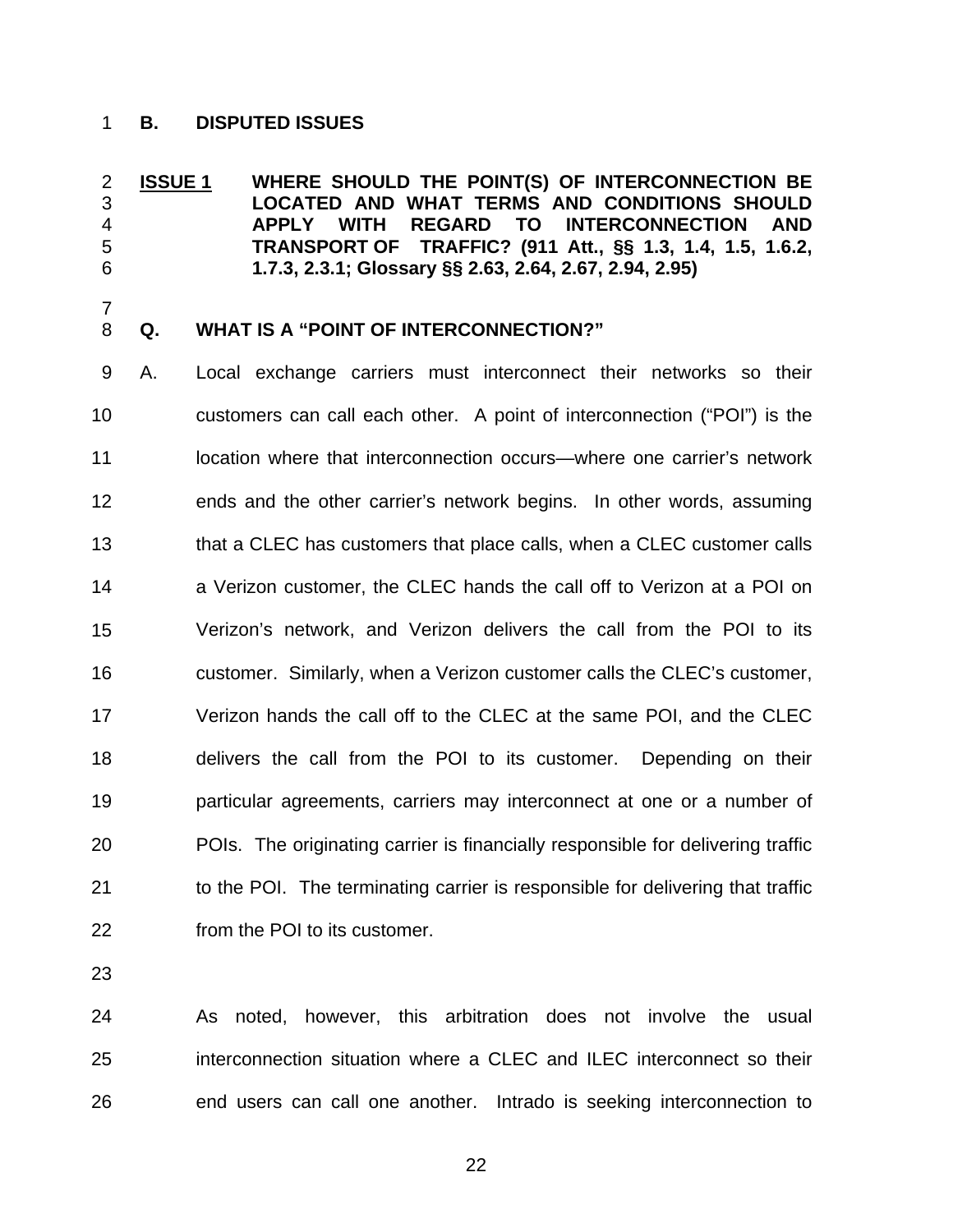1 2 3 deliver only 911 calls from Verizon end users to PSAPs served by Intrado. PSAPs will not call Verizon's end users, so calls will not originate from Intrado's network.

4

#### 5 **Q. IS THERE LAW GOVERNING PLACEMENT OF THE POI?**

6 7 8 9 10 11 12 13 14 15 16 17 A. Again, we are not lawyers, but the Act and the FCC's rules explicitly address placement of the POI, as the Department can see for itself. Section 251(c), under which Intrado seeks interconnection, states that each incumbent local exchange carrier has the duty to provide "interconnection with the local exchange carrier's network…at any technically feasible point within the carrier's network." (47 U.S.C. §  $251(c)(2)(B)$ . The FCC's rule implementing this provision, Rule 51.305, likewise makes clear that the incumbent LEC must provide interconnection with its network "[a]t any technically feasible point *within the incumbent LEC's network*" (emphasis added). Consistent with this law, Verizon proposes for Intrado to interconnect with Verizon at a technically feasible point of interconnection on Verizon's network within each LATA.

18

### 19 20 **Q. DOES INTRADO RECOGNIZE THE FEDERAL LAW REQUIRING POIS TO BE ON VERIZON'S NETWORK?**

21 22 23 24 25 A. Yes. Intrado's Petition (at 15) states: "As a competitive provider, Intrado Comm has the right to designate the location of the POI pursuant to section 251," and then quotes section 251(c)(2) of the Act and FCC rule 51.305(a), which require the CLEC to interconnect "within the incumbent LEC's network." (Petition at 15 n. 19.)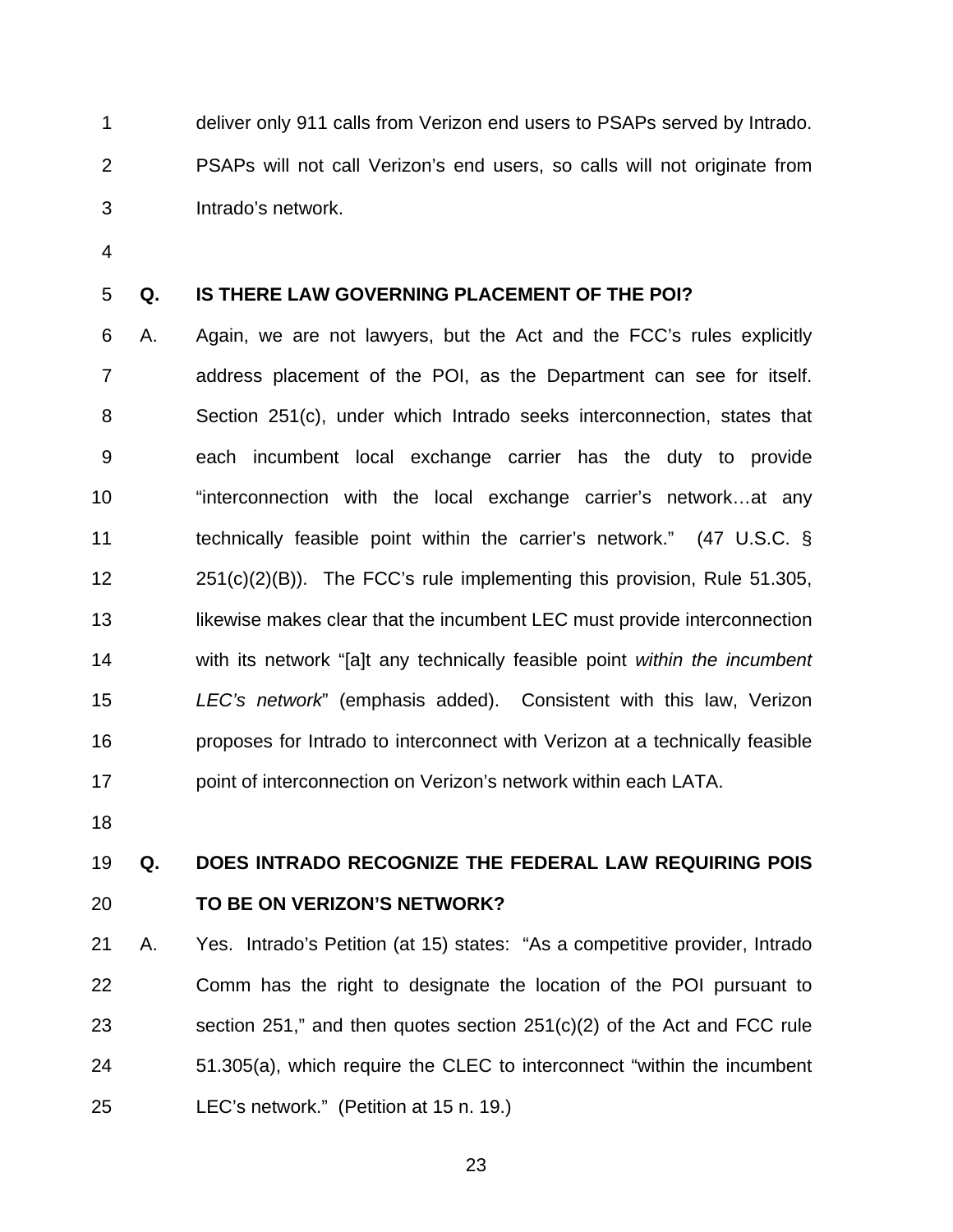### **Q. WHERE DOES INTRADO PROPOSE TO INTERCONNECT WITH VERIZON?**  1 2

3 4 5 6 7 8 9 10 11 12 13 14 15 A. Where Verizon is the designated 911/E911 service provider, Intrado agrees to deliver its 911/E911 calls to Verizon at a point on Verizon's network—specifically, the selective router serving the PSAP. (Petition at 15; Intrado's proposed 911 Att., § 1.3.1.) This part of Intrado's proposal correctly reflects the legal requirement for Intrado to establish a POI on Verizon's network. However, it will have little practical effect because Intrado's only customers will be PSAPs, and they will not be making emergency 911 calls. The parties' dispute with respect to Issue 1 is, rather, about where the POI will be when Intrado is the designated 911 provider—that is, when Verizon's end users make emergency calls to PSAPs served by Intrado. In that case, Intrado's proposed language would require Verizon to build out to, and interconnect within, Intrado's network at multiple points. (*See* Intrado's proposed 911 Att., § 1.3.2.)

16

17 18 **Q. HAS INTRADO TOLD VERIZON WHERE ON INTRADO'S NETWORK THOSE POIS WOULD BE?** 

19 20 21 22 23 24 25 A. No. Intrado refuses to specify where it would establish POIs when it serves a PSAP. Its contract language is broad enough to allow it to establish as many POIs as it wishes, at any points on its network that it wishes, whether inside or outside Massachusetts. (*See* Intrado's proposed 911 Att., § 1.3.2.) In other words, Verizon has no idea where Intrado plans to require Verizon to deliver calls to Intrado, except that it will be at multiple POIs somewhere on Intrado's network.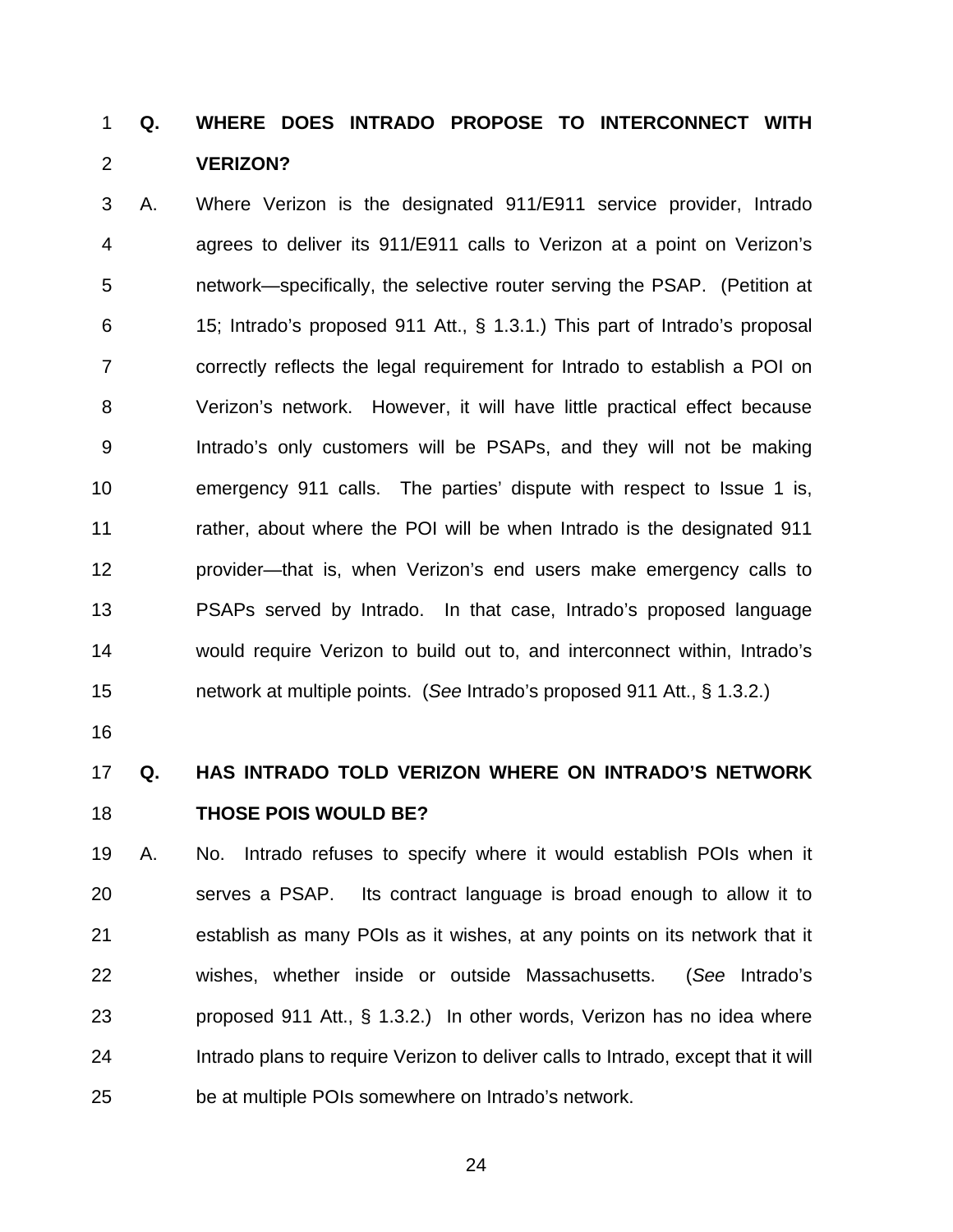# 1 **Q. DOES INTRADO'S PROPOSAL COMPLY WITH THIS LAW?**

2 3 4 5 6 A. No. Despite Intrado's recognition that Intrado must choose a POI *on Verizon's network*, Intrado proposes to establish POIs on its own network. Although we are not lawyers, no elaborate legal interpretation is necessary to understand that "within the incumbent LEC's network" in the FCC's Rule cannot also mean "outside the incumbent LEC's network."

7

**Q. THEN WHAT IS INTRADO'S RATIONALE FOR TRYING TO FORCE** 

# 8 9 **VERIZON TO INTERCONNECT ON INTRADO'S NETWORK?**

10 11 12 13 14 15 16 17 18 A. Intrado claims that is only seeking the same arrangements Verizon uses "when interconnecting with CLECs and adjacent ILECs for transport of 911/E911 traffic to the appropriate PSAP." (Petition at 16.) In terms of legal justification, Verizon expects Intrado to make the same argument it has elsewhere: that Verizon must interconnect with Intrado on Intrado's network to satisfy section  $251(c)(2)(C)$  of the Act, which requires incumbent LECs to provide interconnection "that is at least equal in quality to that provided by the local exchange carrier to itself or to any subsidiary, affiliate, or any other party to which the carrier provides interconnection."

19

#### 20 **Q. CAN YOU COMMENT ON INTRADO'S LEGAL THEORY?**

21 22 A. We can give our perspective from a plain-language reading of the law, leaving any more detailed analysis to Verizon's legal briefs.

23

24 25 The "equal-in-quality" provision that Intrado has used to justify its proposal, section 251(c)(2)(C), appears right after the above-quoted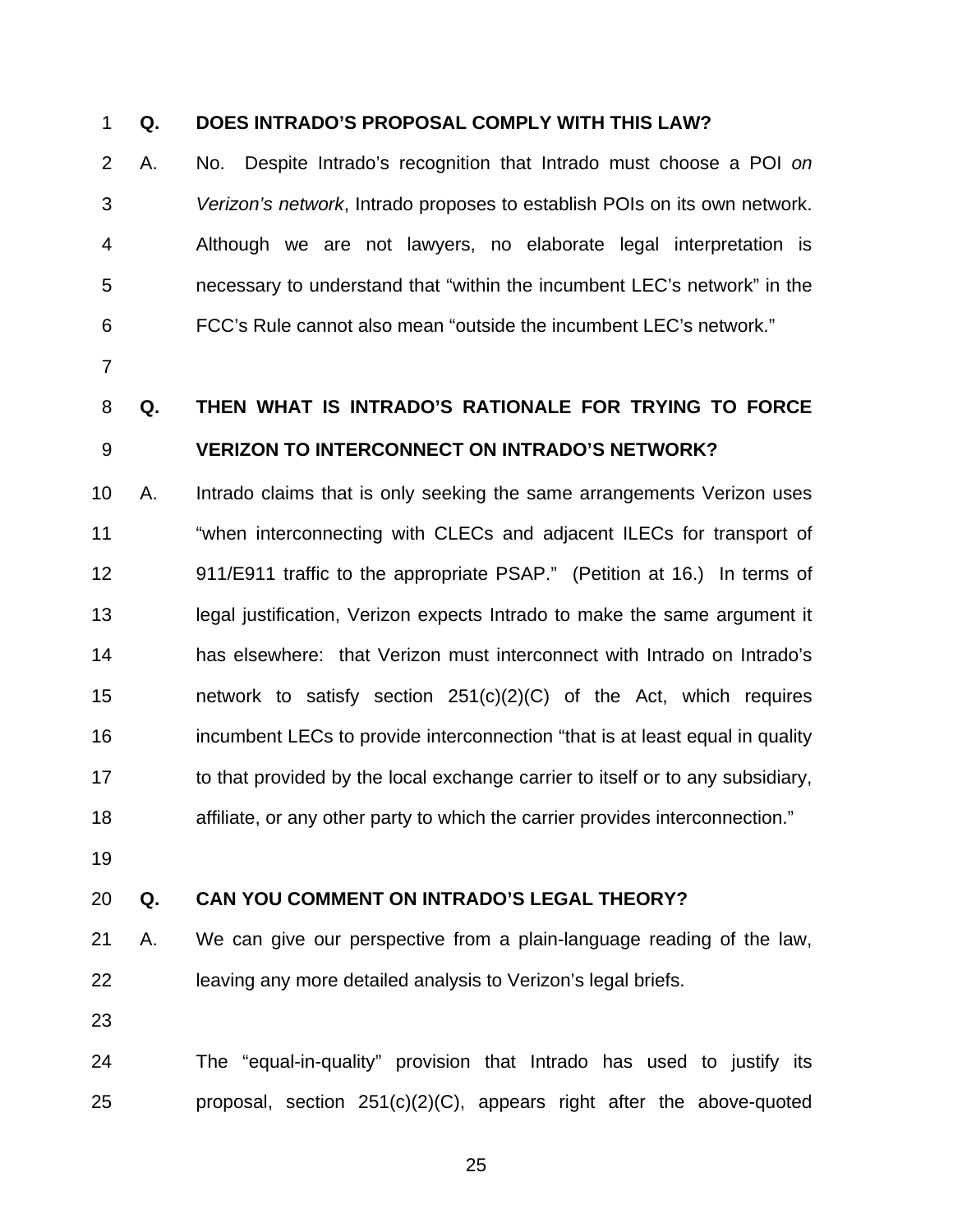1 2 3 4 5 6 7 8 subsection 251(c)(2)(B), which requires interconnection on the ILEC's network. The Act's equal-in-quality requirement is implemented through FCC Rule 51.305(a)(3). That section (which immediately follows section 51.305(a)(2), requiring the POI to be "within the incumbent LEC's network") tracks the language of the Act, then makes clear that satisfaction of the equal-in-quality criterion requires the ILEC to "design interconnection facilities to meet the same technical criteria and service standards that are used within the incumbent LEC's network."

9

10 11 12 13 14 15 16 17 18 The equal-in-quality criterion in the Act's section  $251(c)(2)(C)$  and FCC Rule 51.305(a)(3) addresses a different subject—that is, service quality and technical design criteria—from the specific language with respect to POI placement in section  $251(c)(2)(B)$  and FCC rule  $51.305(a)(2)$ . Because they address distinct subjects, there is no question of one section obliterating another, as Intrado has argued. Indeed, both requirements are in the *very same statute*—meaning that Congress *has already decided* that there is no conflict between requiring interconnection on the ILEC's network and requiring equal-in-quality interconnection.

19

## 20 21 22 **Q. DID THE WEST VIRGINIA ARBITRATOR GIVE ANY CREDENCE TO INTRADO'S CLAIM THAT VERIZON WAS TRYING TO "OBLITERATE" THE EQUAL-IN-QUALITY REQUIREMENT?**

23 24 25 A. No. She rejected this frivolous argument in the strongest possible terms: "Intrado's arguments are ludicrous on their face. On the one hand, Intrado argues that Verizon cannot use one obligation under Section 251(c) to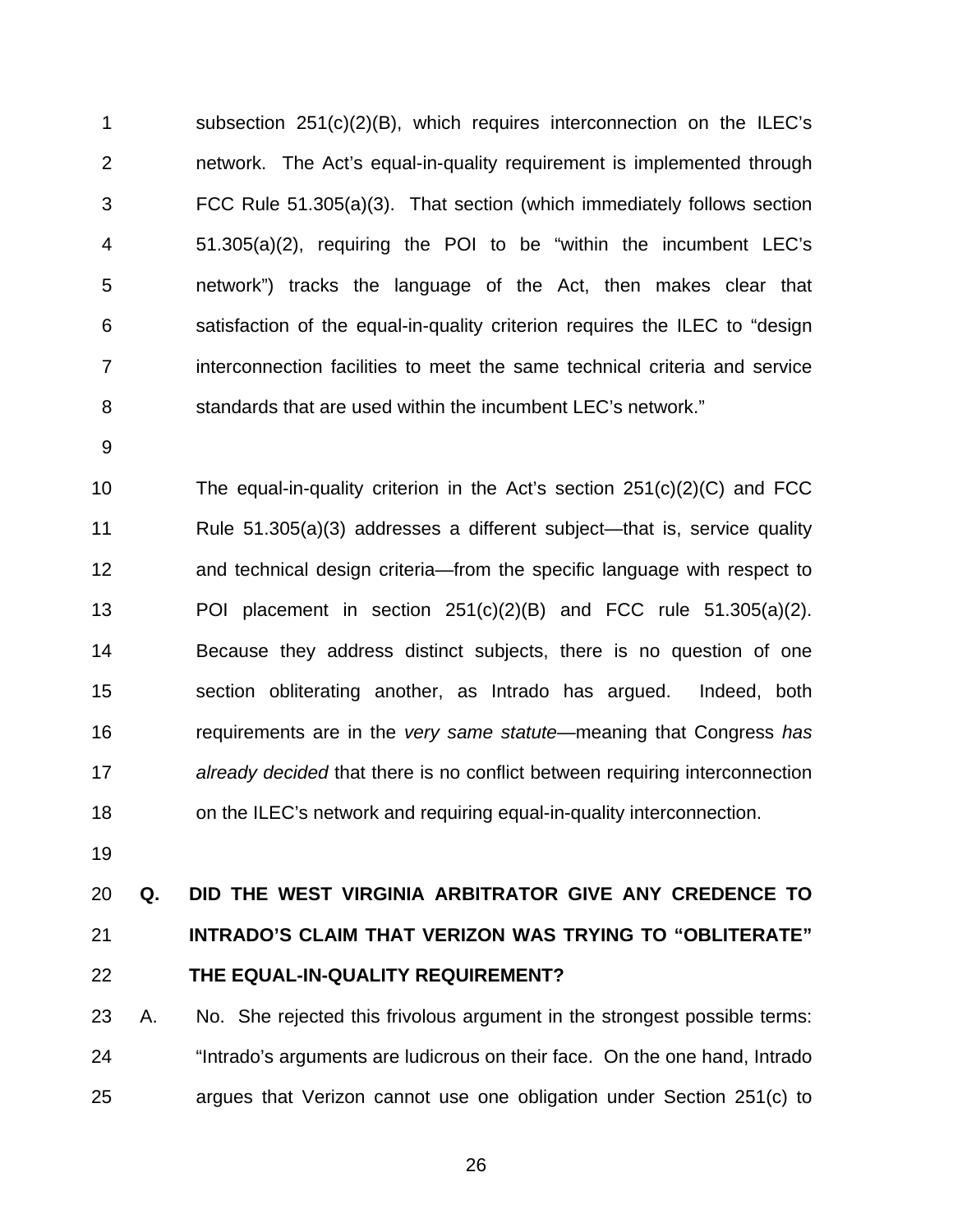1 2 3 4 5 6 7 8 9 10 11 12 'obliterate' another obligation under Section 251(c). That is certainly true enough. However, Intrado's own argument would require exactly that outcome." (*WV Award* at 13.) The Arbitrator pointed out, as Verizon has here, that the equal-in-quality criterion in section 251(c)(2)(C) and the FCC's rules implementing it address "the technical standards which apply at the point of interconnection," not the location of the point of interconnection: "The subsection on which Intrado has hung so much of its argument doesn't even apply to the location of the point of interconnection." (*Id.* at 13.) The West Virginia Arbitrator correctly observed that the issue with respect to location of the POI was "quite simple to decide," because the law was so "clear and unequivocal" in requiring the POI to be within the ILEC's network. (*Id.* at 12-13.)

13

## 14 15 **Q. DOES VERIZON HAVE ANY INTERCONNECTION ARRANGEMENTS LIKE THE ONES INTRADO IS PROPOSING HERE?**

16 17 18 19 20 21 22 23 24 A. No. Aside from the flaws in Intrado's legal argument, its facts are wrong. Contrary to Intrado's argument that it is just seeking the same kind of interconnection Verizon has with other CLECs and ILECs, Verizon has not implemented in any state, with any carrier, the kind of interconnection arrangements Intrado seeks here for 911 traffic. Intrado would not only force Verizon to interconnect with Intrado at POIs somewhere on Intrado's network, but, as we explain in Issue 5, Intrado would dictate how Verizon gets 911 traffic to those POIs and would require Verizon to deploy a new call-sorting method to replace selective routing.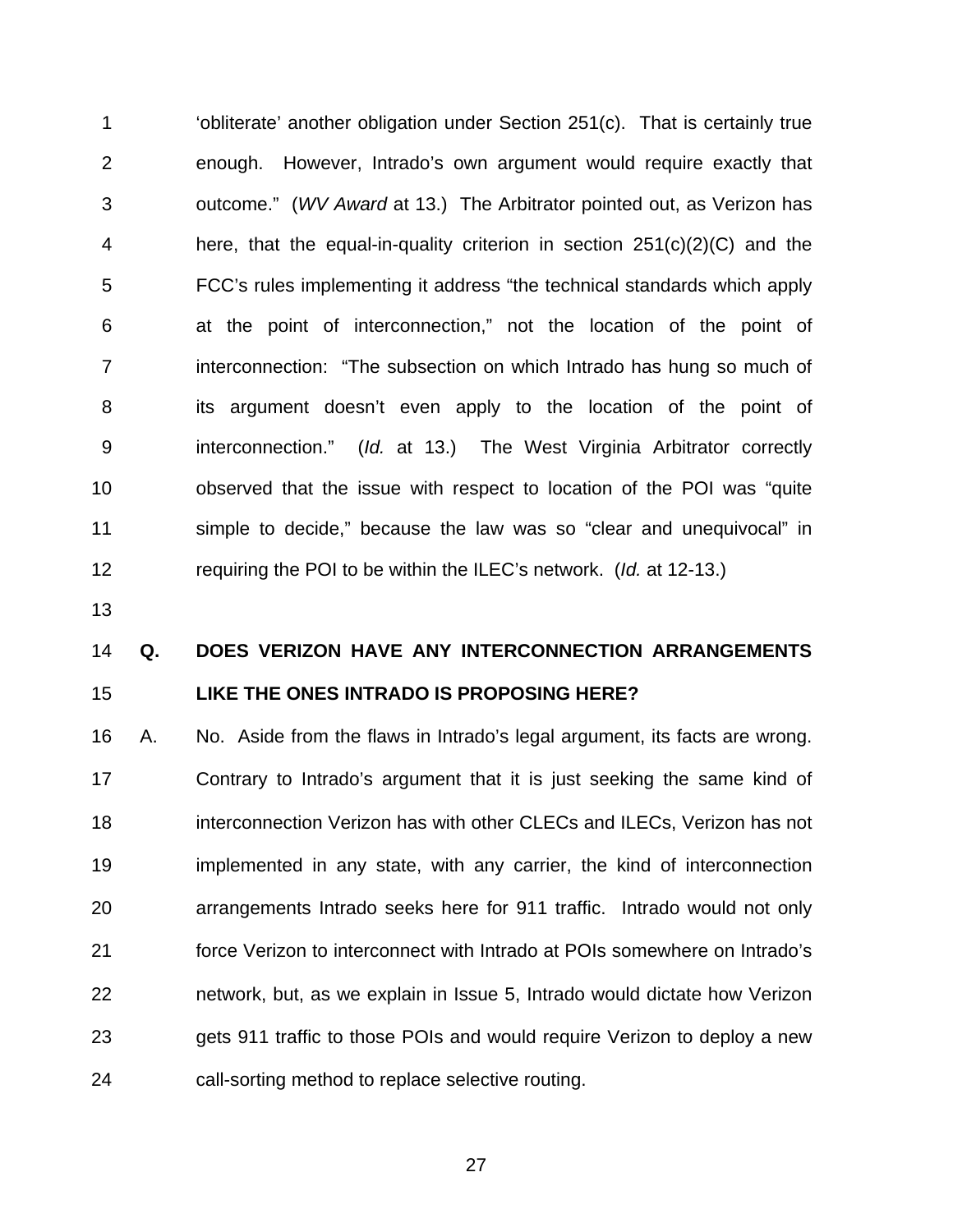## **Q. IS INTRADO CORRECT THAT IT IS ASKING ONLY FOR THE KIND OF INTERCONNECTION VERIZON HAS WITH ADJACENT ILECS FOR 911 TRAFFIC?**  1 2 3

4 5 6 7 8 9 A. No.First, the arrangements Verizon has with adjacent ILECs for the exchange of 911 traffic are not section 251 interconnection agreements, which is what Intrado seeks here. Such arrangements, therefore, could not guide the Department's resolution of the parties' disputes about their rights and obligations under section 251(c) (in the event the Department determines that Intrado has a right to section 251(c) interconnection).

10

11 12 13 14 15 16 17 18 19 Moreover, as Intrado acknowledges (Petition at 17), adjacent ILECs typically exchange 911 calls at a meet point--that is, each party builds its network out to an agreed point at which they mutually exchange traffic. This usually entails a relatively limited build-out from Verizon's network. And because the facilities that are constructed by Verizon carry all sorts of traffic between Verizon and the other carrier (and not just 911 calls), the cost and administrative burdens associated with those facilities are not restricted to 911 calls but are spread over the many different types of traffic Verizon exchanges with the other ILEC.

20

21 22 23 24 Adjacent ILEC meet-point arrangements are, therefore, very different from Intrado's proposal, under which traffic would flow almost entirely one way (from Verizon to Intrado) and Verizon would bear the entire cost of getting it from Verizon's network to potentially very distant POIs on Intrado's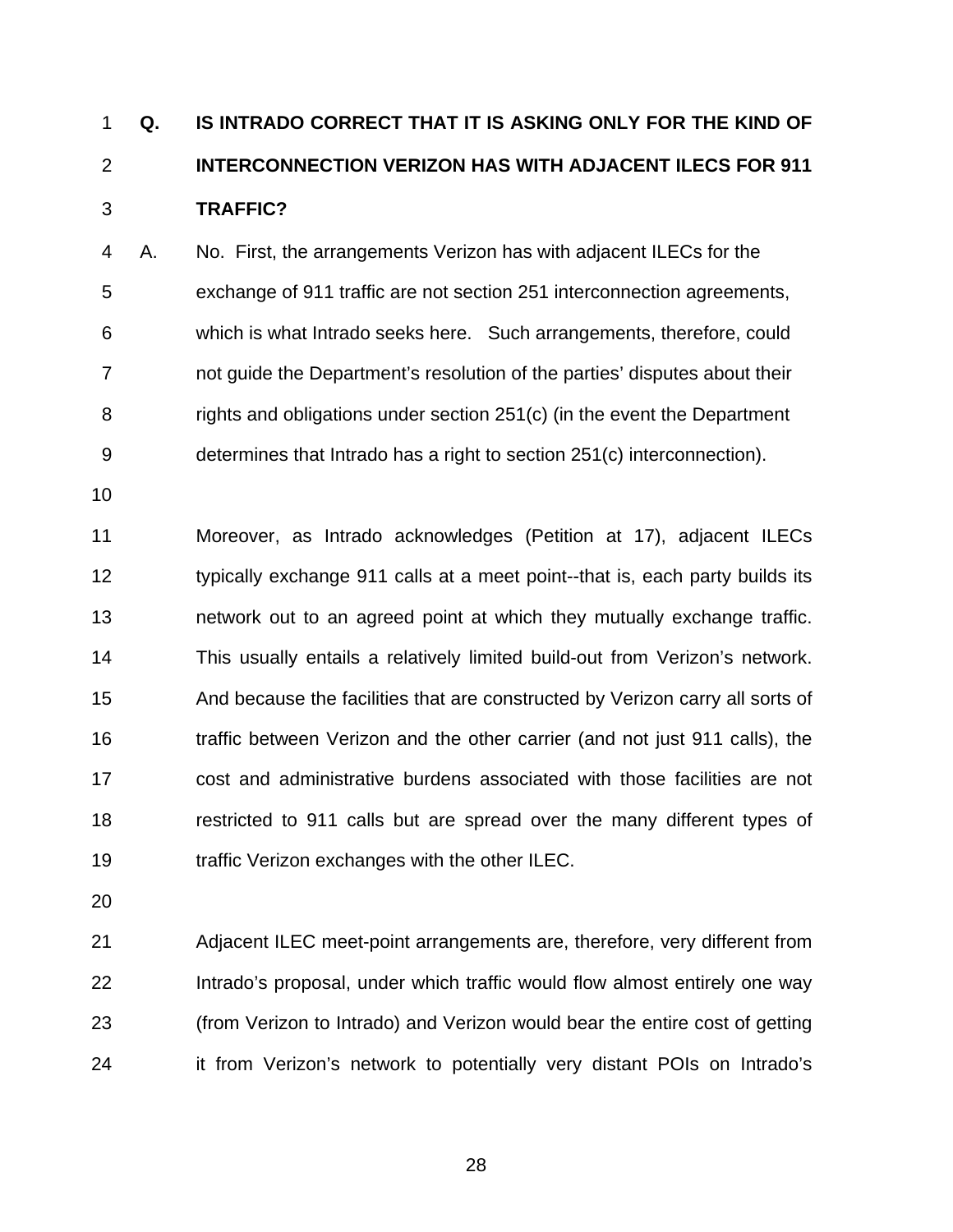1 2 network. In short, in the typical meet-point arrangement, one carrier is not shifting its costs to the other, as Intrado is trying to do here with Verizon.

3

#### 4 **Q. HAS VERIZON OFFERED INTRADO MEET-POINT ARRANGEMENTS?**

5 6 7 8 9 10 A. Yes. Meet-point arrangements are a standard term in Verizon's section 251(c) interconnection contracts, but Intrado rejected the meet-point approach. It continues to insist that Verizon build out all the way to Intrado's network, rather than to a reasonable meet-point, which would not include construction of facilities outside of Verizon's service territory or across LATA boundaries.

11

## 12 13 14 **Q. WHAT ABOUT INTRADO'S CLAIM THAT IT IS ONLY SEEKING THE SAME KIND OF INTERCONNECTION VERIZON REQUIRES OF CLECS?**

15 16 17 18 19 20 21 22 23 24 A. Intrado's claim is wrong. Intrado's argument seems to be that Verizon requires CLECs to bring their traffic to a POI on Verizon's network, so it is only fair to require Verizon to bring its traffic to a POI on the CLEC's network. The problem with this *policy* argument is that it ignores the *law*  stating that the POI must be within the ILEC's network. That is why other CLECs take their traffic there, and that is why Intrado, like any other CLEC, must also take its traffic to a POI (or POIs) on Verizon's network. And aside from the governing law, Intrado's proposal is not, in fact, fair at all, because there is no reciprocity. As we have explained, the parties will not "exchange" end user traffic as an ILEC and CLEC would under the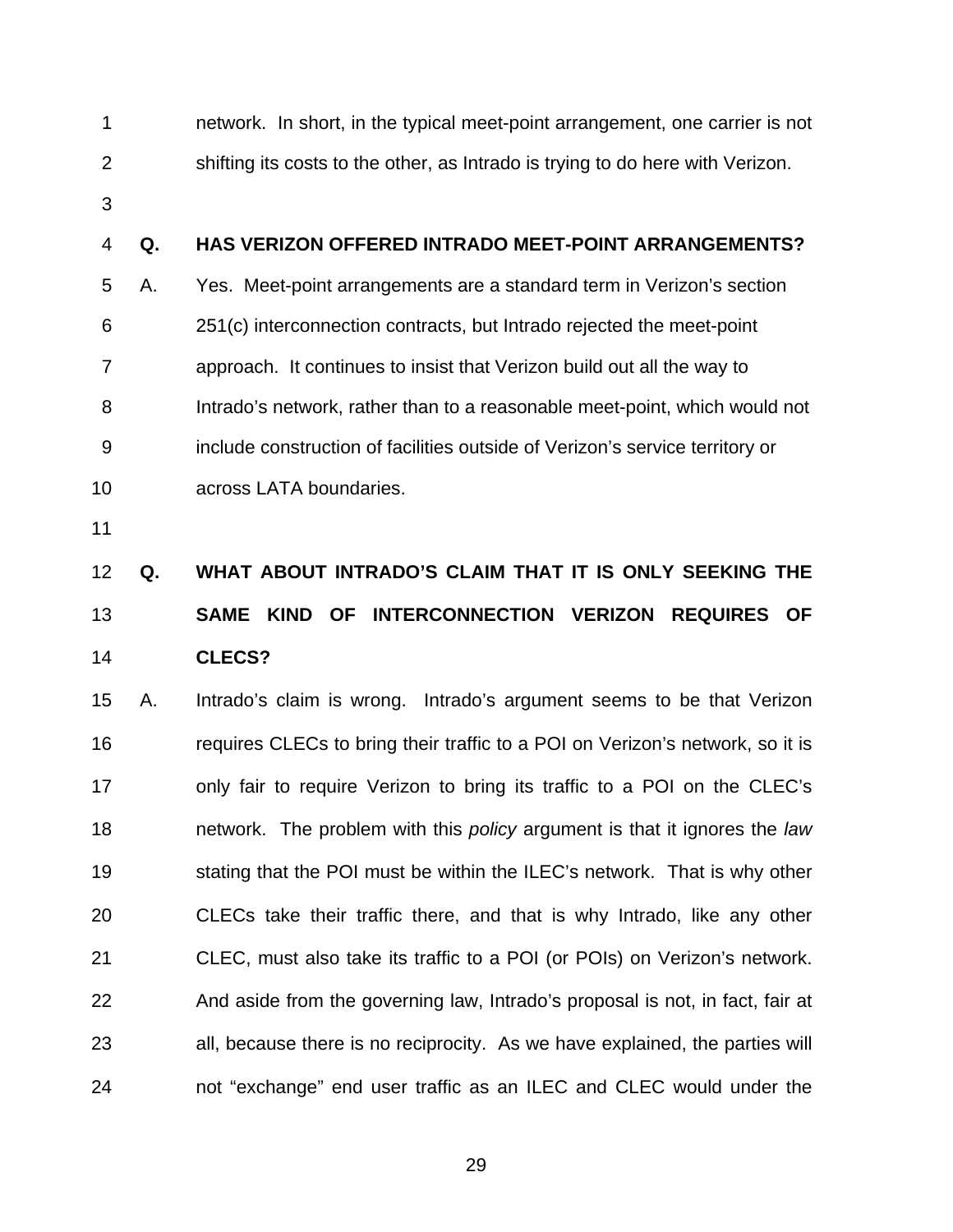1 2 3 usual interconnection agreement. Under the Verizon/Intrado agreement, traffic will flow almost entirely one way—from Verizon to Intrado—and Verizon would pay to haul all of it under Intrado's proposal.

4

## 5 6 7 **Q. CAN THE DEPARTMENT ADOPT INTRADO'S NETWORK ARCHITECTURE PROPOSAL BASED ON INTRADO'S CLAIM THAT IT IS THE MOST EFFICIENT AND RELIABLE? (***SEE* **PETITION AT 16.)**

8 9 10 11 12 13 14 15 16 17 A. No. Again, Intrado's *policy* arguments about the merits of its interconnection architecture are irrelevant; they cannot override the *law* requiring the POI(s) to be within Verizon's network. In any event, Intrado's policy claims are, once again, wrong. Intrado's network architecture proposal may very well be more "efficient and effective" (Petition at 17) for Intrado, but it is grossly inefficient for Verizon and other carriers, which will have to bear the expense of Intrado's entirely new network configuration, as we will explain further in response to Issue 5. As for reliability, as we explain later, Intrado's proposal is more likely to undermine than promote network reliability.

18

## 19 20 **Q. IS INTRADO'S INTERCONNECTION PROPOSAL CONSISTENT WITH INDUSTRY RECOMMENDATIONS?**

21 22 23 24 A. No. Intrado has suggested that because its proposal would require multiple "geographically diverse" POIs (Petition at 16) and redundant direct trunks to each of those POIs, it comports with the diversity and redundancy recommendations of the FCC's Network Reliability and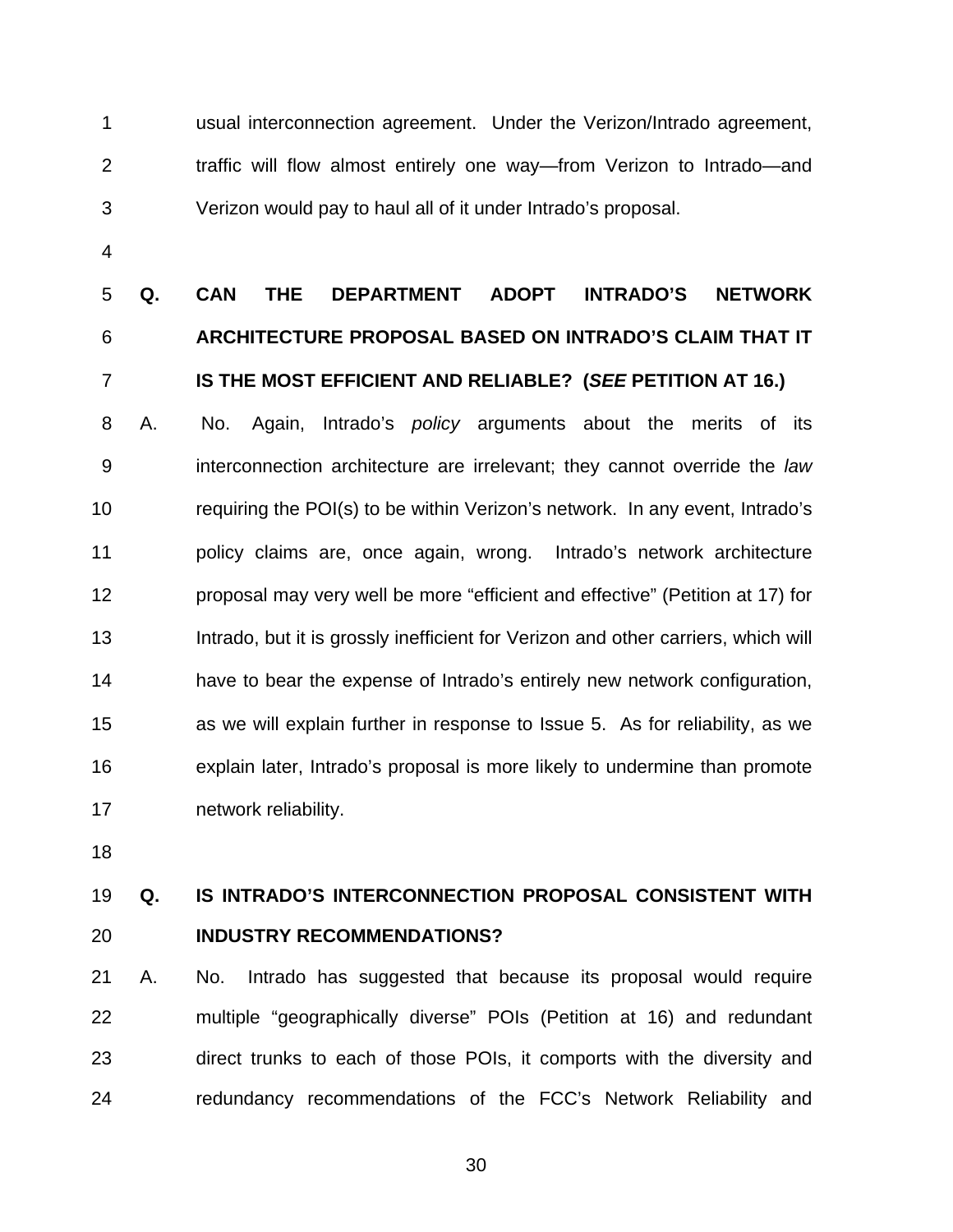1 2 3 4 5 6 7 8 9 10 11 12 13 14 Interoperability Council ("NRIC") and National Emergency Number Association ("NENA"). Contrary to Intrado's suggestion, its direct trunking proposal, which would require some new form of call routing, is not an industry-standard arrangement and is not used by anyone. Support for the principles of diversity and redundancy does not constitute support for Intrado's particular network architecture arrangement. Indeed, as we explain later, no one has developed a reliable way to sort calls from end offices, as Intrado's direct trunking proposal would require, so there is no way of knowing whether Intrado's proposed arrangements could at any point provide an acceptable level of accuracy. The integrity of the 911 system and the quality of access to that system is of paramount importance to Verizon. Verizon would never voluntarily implement a feature, like an untested call-sorting mechanism, that is non-industrystandard to replace Verizon's time-tested and accurate system.

15

16 17 18 19 20 21 22 In any event, no matter how redundant and diverse Intrado's proposed interconnection arrangement would be, it cannot be forced upon Verizon, *because it is based on the erroneous view that Intrado may designate POIs anywhere on its own network and force Verizon to haul traffic there.* In any event, this is not a proceeding to determine whether or how to reconfigure the Commonwealth's 911 network; it is a bilateral interconnection arbitration under the Act.

23

#### 24 **Q. HOW SHOULD THE DEPARTMENT RESOLVE ISSUE 1?**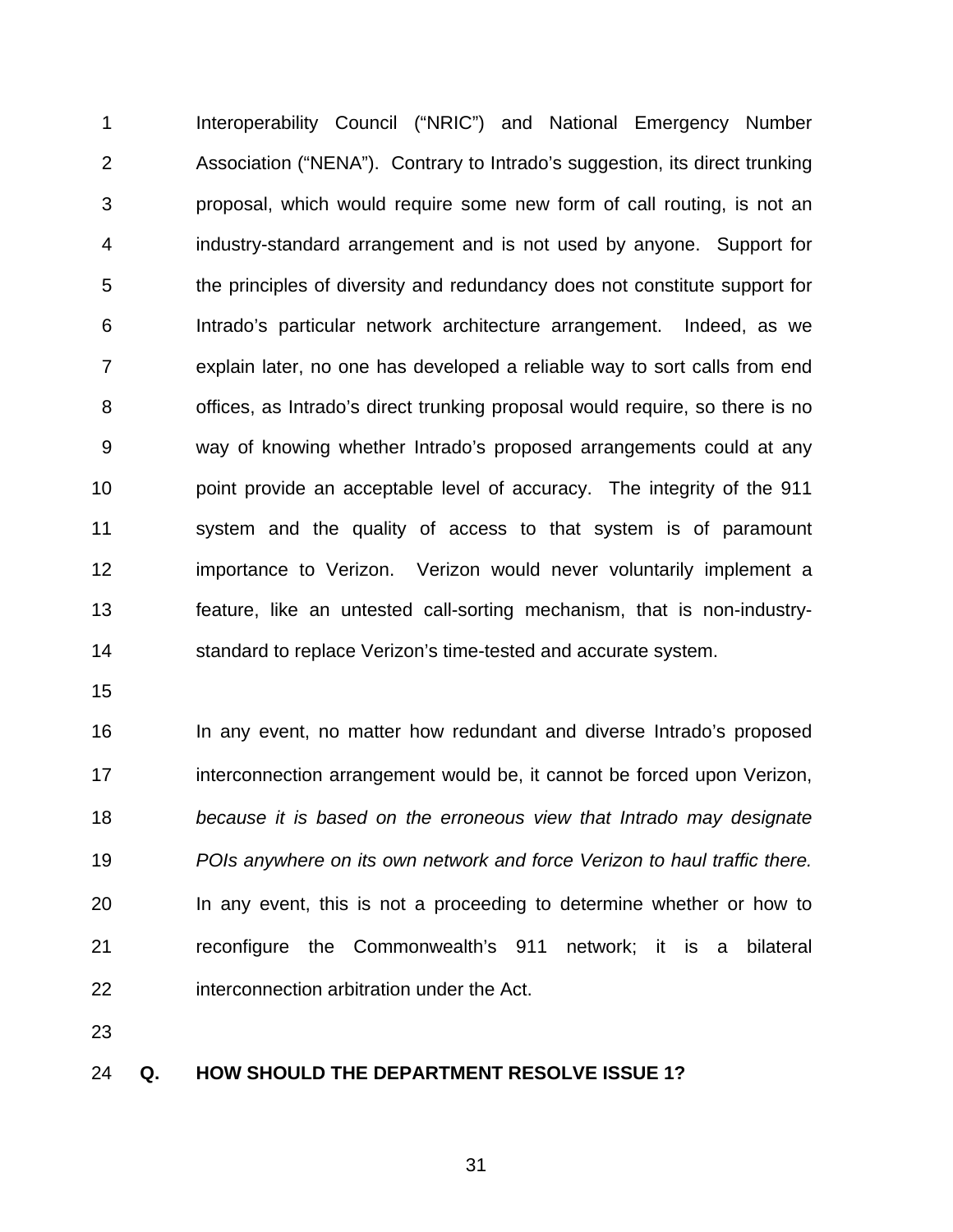1 2 3 4 5 6 A. The Department should reject Intrado's unlawful and unprecedented proposal to force Verizon to build facilities to, and interconnect with, Intrado at multiple, unspecified points on Intrado's network. The Department should instead direct the parties to incorporate into their interconnection agreement the language Verizon proposes for §§1.3 and 1.4 of the 911 Attachment.

7

8 9 10 11 12 13 14 The legal issue with respect to POI placement is driving Intrado's network architecture proposal and, therefore, this arbitration. As Verizon points out in its positions on other issues, Intrado's proposals and related language for resolving a number of issues in the arbitration incorrectly assume that Verizon must interconnect with Intrado on Intrado's network. Once the Department rejects Intrado's unlawful position on Issue 1, many of the other issues in this arbitration will be resolved.

15

### **ISSUE 2 WHETHER THE PARTIES SHOULD IMPLEMENT INTER-SELECTIVE ROUTER TRUNKING AND WHAT TERMS AND CONDITIONS SHOULD GOVERN THE EXCHANGE OF 911/E911 CALLS BETWEEN THE PARTIES. (911 Att. § 1.4; Glossary §§ 2.6, 2.63, 2.64, 2.67, 2.94, and 2.95)** 16 17 18 19 20

21

### 22 **Q. DO THE PARTIES DISPUTE WHETHER INTER-SELECTIVE ROUTER**

### 23 **TRUNKING SHOULD BE USED?**

24 25 26 A. No. Inter-selective router trunking is trunking between the parties' respective selective routers. Such trunking allows transfer of calls between PSAPs when calls are initially directed to the wrong PSAP. This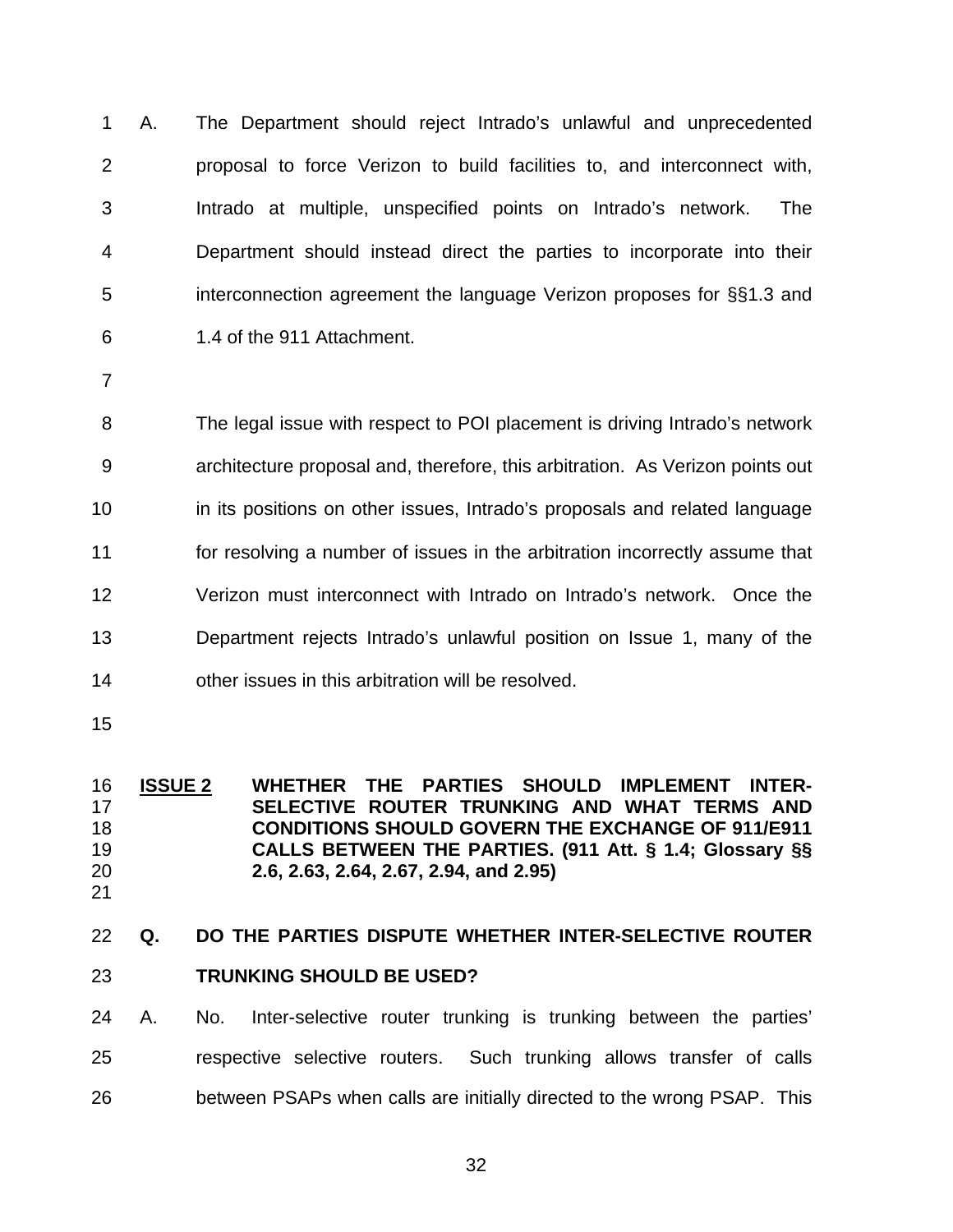1 2 may occur, for example, in the case of a wireless call because of a lack of identification of the caller's exact location.

3

4 5 6 7 8 9 10 Verizon does not oppose inter-selective-router trunking. In fact, Verizon's position in this arbitration is that interconnection between Verizon and Intrado for *all* 911 calls can and should be accomplished by means of inter-selective router trunks (rather than direct trunking from Verizon's end offices and deployment of a new call-sorting methodology to replace selective routing). However, the details of Intrado's specific inter-selective routing proposal are unacceptable for a number of reasons.

11

# 12 13 14 **Q. PLEASE LIST THE REASONS WHY THE DEPARTMENT SHOULD REJECT INTRADO'S SPECIFIC INTER-SELECTIVE-ROUTING PROPOSAL.**

15 16 17 18 19 20 21 A. First, and most fundamentally, Intrado's inter-selective-router trunking proposal assumes that Intrado may force Verizon to deliver 911 calls being transferred from a Verizon-served PSAP to an Intrado-served PSAP *at a POI on Intrado's network*. As Verizon explained in response to Issue 1, Verizon cannot lawfully be forced to build out its network to a POI on Intrado's network. Therefore, the Department must reject Intrado's proposal and associated language for Issue 2, just as it must for Issue 1.

22

23 24 25 Second, because Intrado proposes to designate POIs on its own network when it serves a PSAP in a particular area, it follows that all of the interselective router trunking between Verizon's selective routers and Intrado's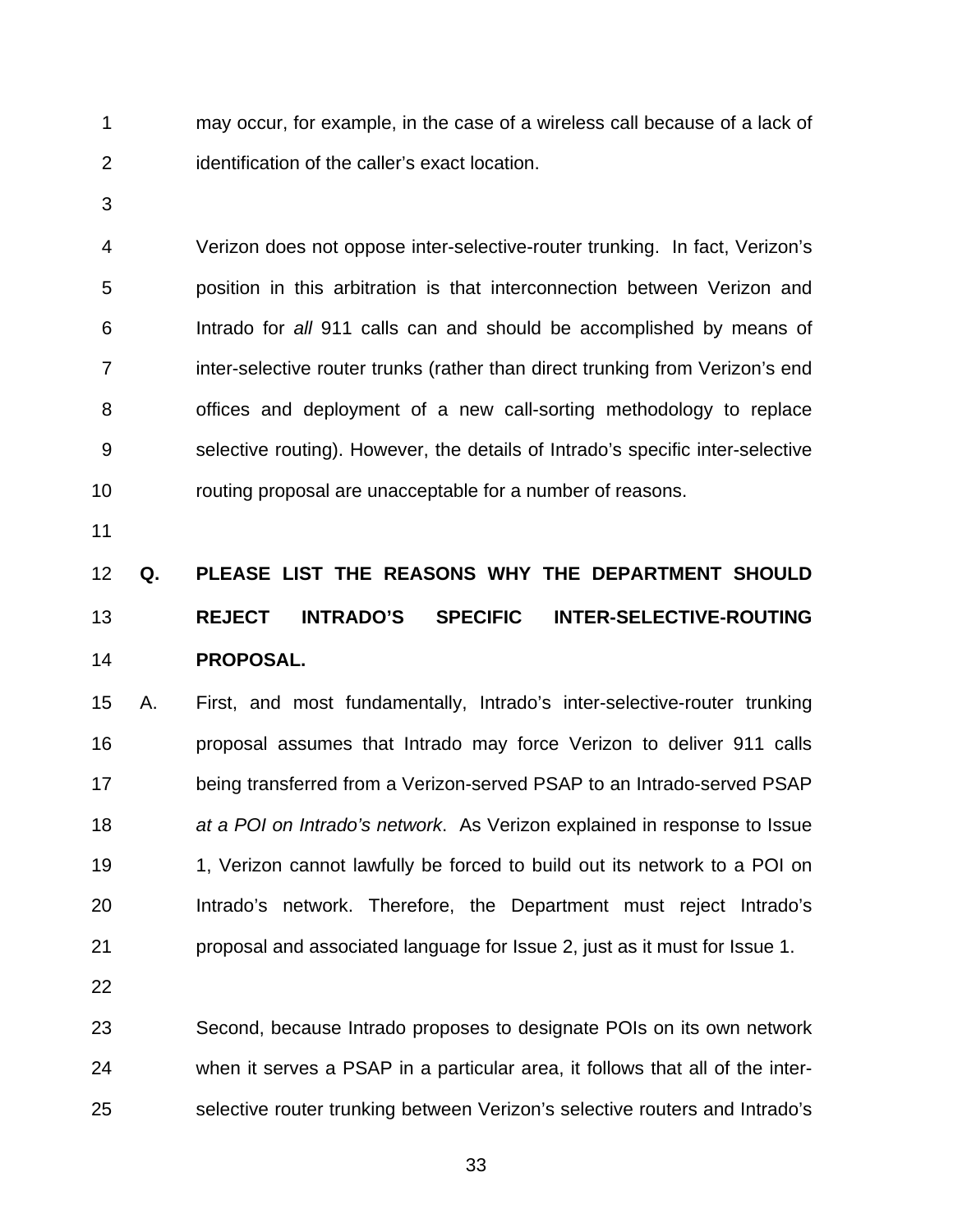1 2 3 4 5 6 7 8 9 10 11 selective routers would be on Verizon's side of the POI in this scenario. Therefore, under Intrado's proposal, Verizon would have to pay for virtually all of the trunking between Verizon's and Intrado's selective routers, as well as any other activities necessary to implement Intrado's particular method for selective router-to-selective router transfers. (These obligations would be in addition to Intrado's proposal, discussed in conjunction with Issue 5, to make Verizon pay for direct trunks from Verizon's end offices to Intrado's selective routers.) Intrado's proposal is, therefore, inequitable and anticompetitive (as well as unlawful). Intrado is once again seeking to make Verizon pay to implement new capabilities that Intrado can then market to PSAPs.

12

13 14 15 16 17 18 19 20 21 22 23 24 Third, the PSAPs served by Verizon and Intrado must *agree* to transfer misdirected 911 calls between them before such transfers can occur. Intrado argues that "[t]he interoperability currently available to ILECs providing 911/E-911 services must be made available to Intrado Comm when it offers a competing 911/E-911 service product." (Petition at 18.) It is not clear what Intrado means, but to the extent it is saying that PSAPs should have the same arrangements that they do today to transfer calls between one ILEC-served PSAP and another, that is not a matter for Verizon's and Intrado's interconnection agreement. The agreement between Verizon and Intrado cannot impose upon PSAPs specific interoperability provisions without their consent, as Intrado seeks to do. Verizon does not seek to dictate PSAPs' call transfer arrangements, but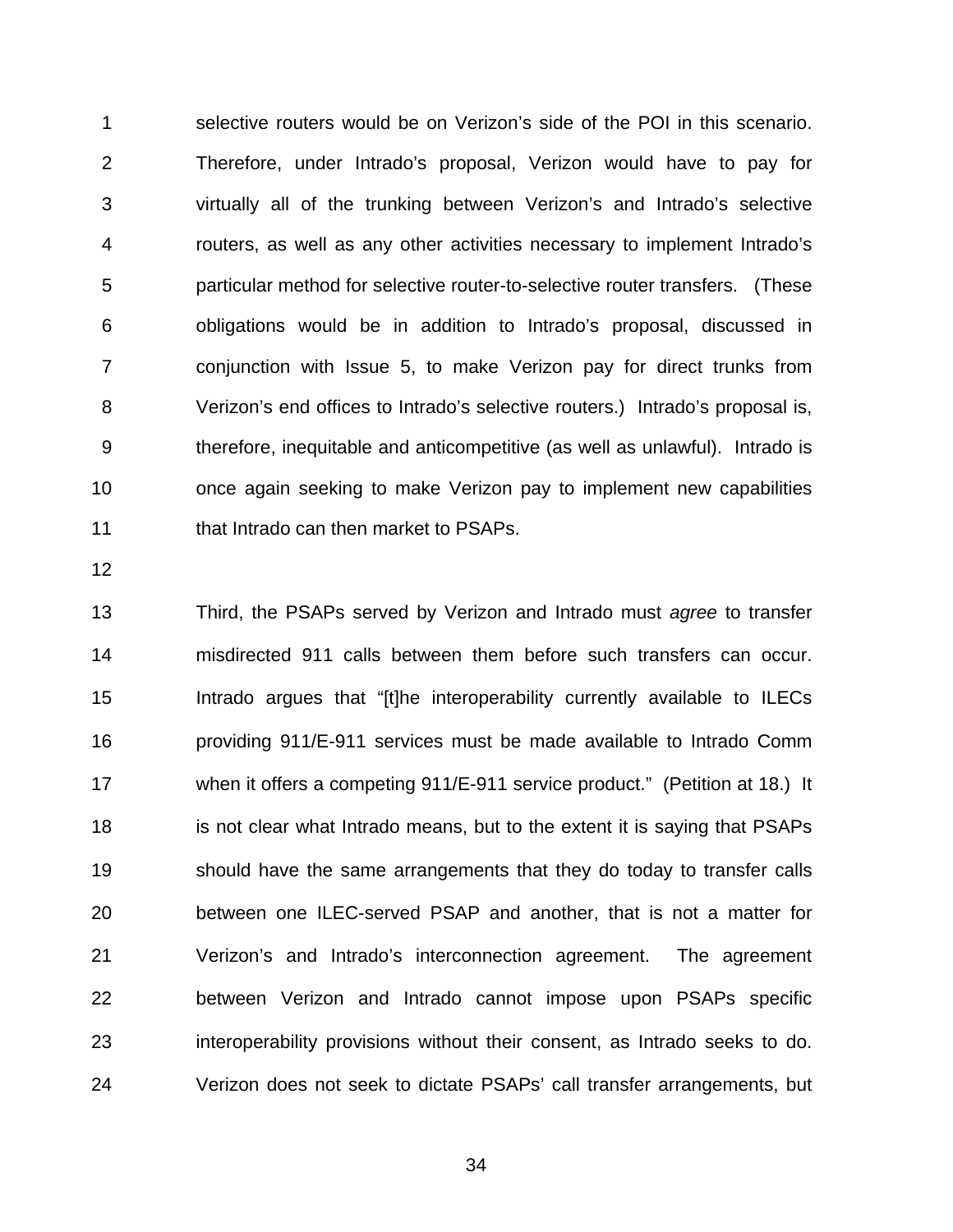1 2 3 4 5 rather, where PSAPs have agreed to transfer calls between themselves, Verizon will work with Intrado to establish arrangements for these transfers. An interconnection agreement cannot, however, purport to control the conduct of third parties or the services that can be sold to them.

6

7 8 9 10 11 12 13 14 15 16 17 Fourth, Intrado's proposed language specifying particular activities to be undertaken by the parties in support of Intrado's proposed call transfer methodology would require the parties to maintain inter-911-selective router dial plans. (Intrado proposed 911 Att., § 1.4.4.) Verizon agrees that current dial plans are necessary to ensure proper transfers of calls between companies' selective routers, and Verizon is willing to provide this information to Intrado just as it does to other providers. But Intrado seeks an excessive level of dial-plan detail in the interconnection agreement that is not customary, appropriate, or workable, and that is better left to the implementation efforts that are ordinarily undertaken by interconnecting carriers.

18

#### 19 **Q. HOW SHOULD THE DEPARTMENT DECIDE ISSUE 2?**

20 21 22 23 A. The Department should reject Intrado's language related to Issue 2, which incorrectly assumes that Verizon can be forced to interconnect on Intrado's network, and which would impose other unreasonable and unworkable obligations upon Verizon. The Department should instead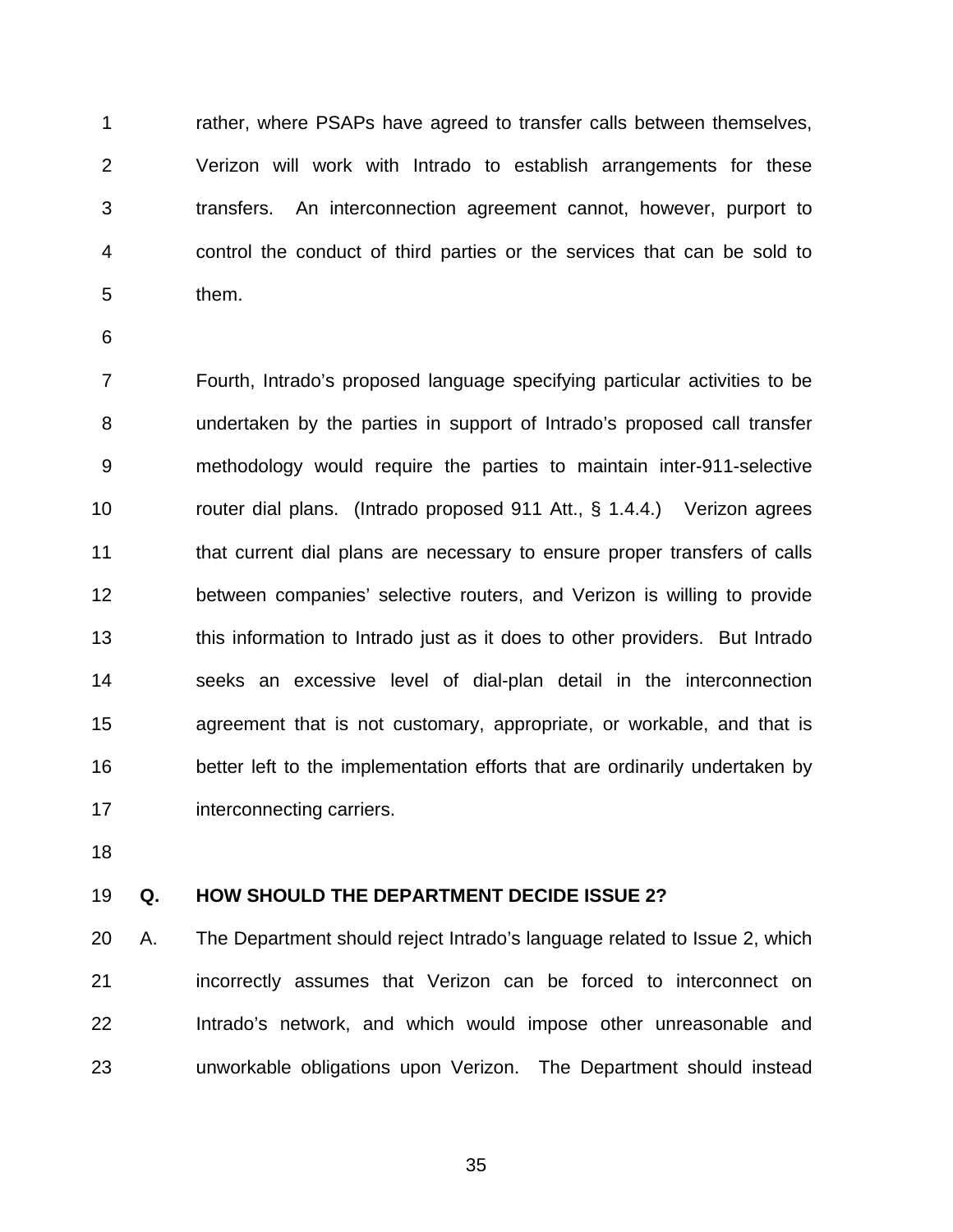1 2 direct the parties to incorporate into their interconnection agreement Verizon's proposed §1.4 of the 911 Attachment.

3

6

#### **ISSUE 3 WHETHER THE FORECASTING PROVISIONS SHOULD BE RECIPROCAL. (911 Att. § 1.6)** 4 5

#### 7 **Q. WHAT IS THE PARTIES' DISPUTE WITH RESPECT TO THIS ISSUE?**

8 9 10 11 12 13 14 15 A. The disputed language for this issue addresses forecasting of trunks for traffic exchanged between the parties' networks. Verizon's language for section 1.6.2 of the 911 Attachment requires Intrado to provide a semiannual forecast of the number of trunks Verizon will need to provide for the exchange of traffic with Intrado. Intrado proposes to make this language reciprocal, so that Verizon would need to provide forecasts of the number of trunks Intrado would need to provide for the exchange of traffic with Verizon.

16

### 17 18 **Q. WHY SHOULD THE DEPARTMENT REJECT INTRADO'S "RECIPROCAL" TRUNK FORECASTING REQUIREMENT?**

19 20 21 22 23 24 A. Intrado's proposal for so-called "reciprocal" forecasting obligations would serve no useful purpose and would impose an unnecessary burden on Verizon. Intrado's proposal is premised on the fallacy that there will be "mutual exchange of traffic between the Parties." (Petition at 20.) But as we have explained, traffic will flow virtually all one way, from Verizon to Intrado, under the parties' agreement, because Intrado will handle only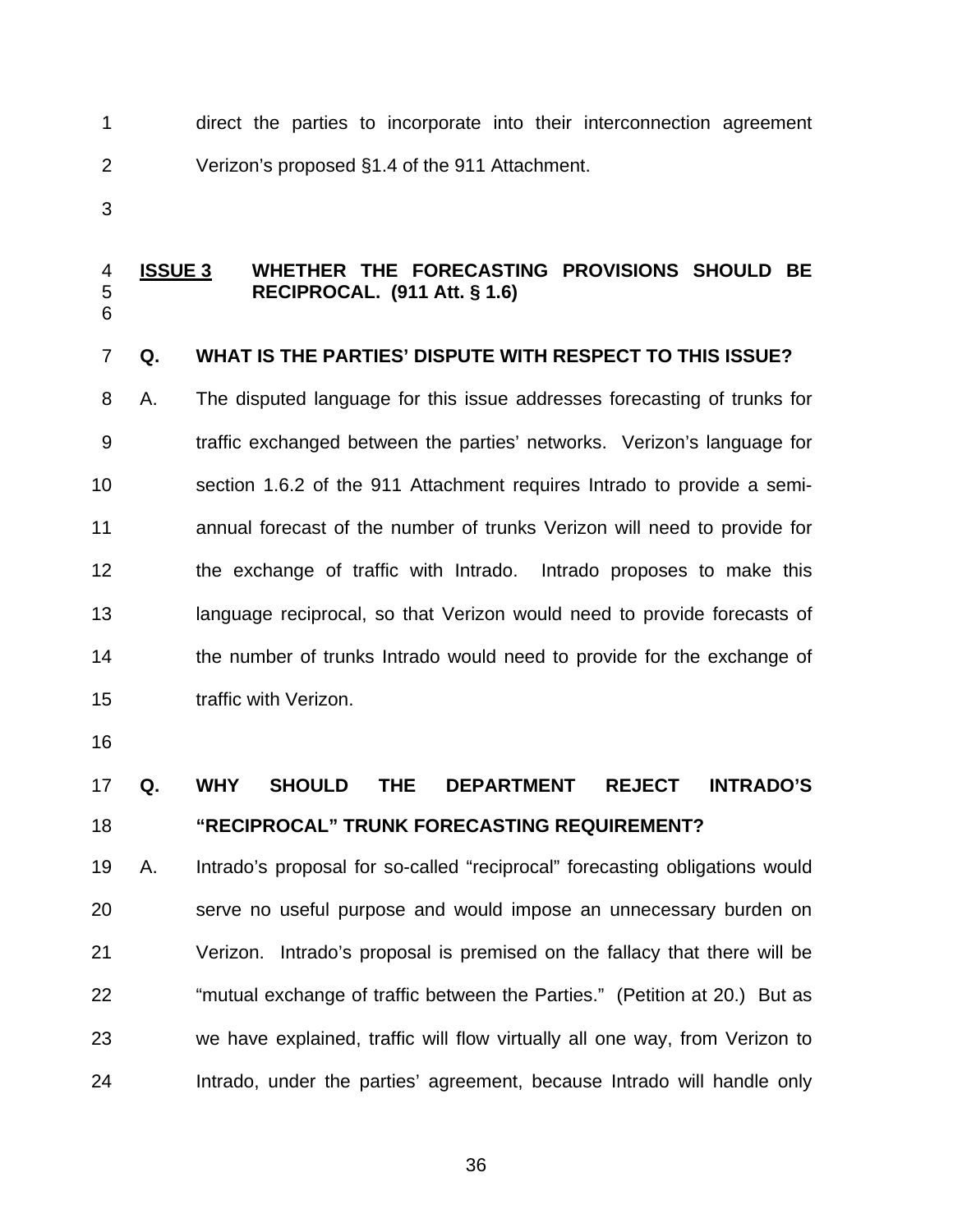1 2 3 4 5 6 7 8 9 10 11 12 13 911 calls from Verizon's end users (except for the transfer of an occasional misdirected call between a PSAP served by Intrado and a PSAP served by Verizon). The number of trunks necessary for traffic flowing from Verizon to Intrado will depend on Intrado's success in the market, which is something completely outside of Verizon's control and ability to predict. Once Intrado has established facilities to transport Verizon end user 911 calls to an Intrado-served PSAP, Intrado will be able to track the volume of traffic passing through its network to the PSAP. In addition, as the West Virginia Commission concluded in rejecting Intrado's reciprocal forecasting proposal, Intrado-served PSAPs, which have a business relationship with Intrado, will be better positioned than Verizon to assess call volumes to them (*W.V. Arb. Order* at 3-4), so there is no reason to place this burden on Verizon.

14

#### 15 16 **Q. IS INTRADO'S ASSERTED NEED FOR ONGOING TRUNK FORECASTS FROM VERIZON ALREADY ADDRESSED BY THE**

- 17 **DRAFT AGREEMENT?**
- 18 19 A. Yes. To the extent Intrado has a legitimate need for forecasts, that need will be fully met through language the parties have already agreed upon.
- 20 The agreed-upon language in 911 Attachment section 1.5.5, states:
- 21 22 23 24 25 26 Upon request by either Party, the Parties shall meet to: (a) review traffic and usage data on trunk groups; and (b) determine whether the Parties should establish new trunk groups, augment existing trunk groups, or disconnect existing trunks.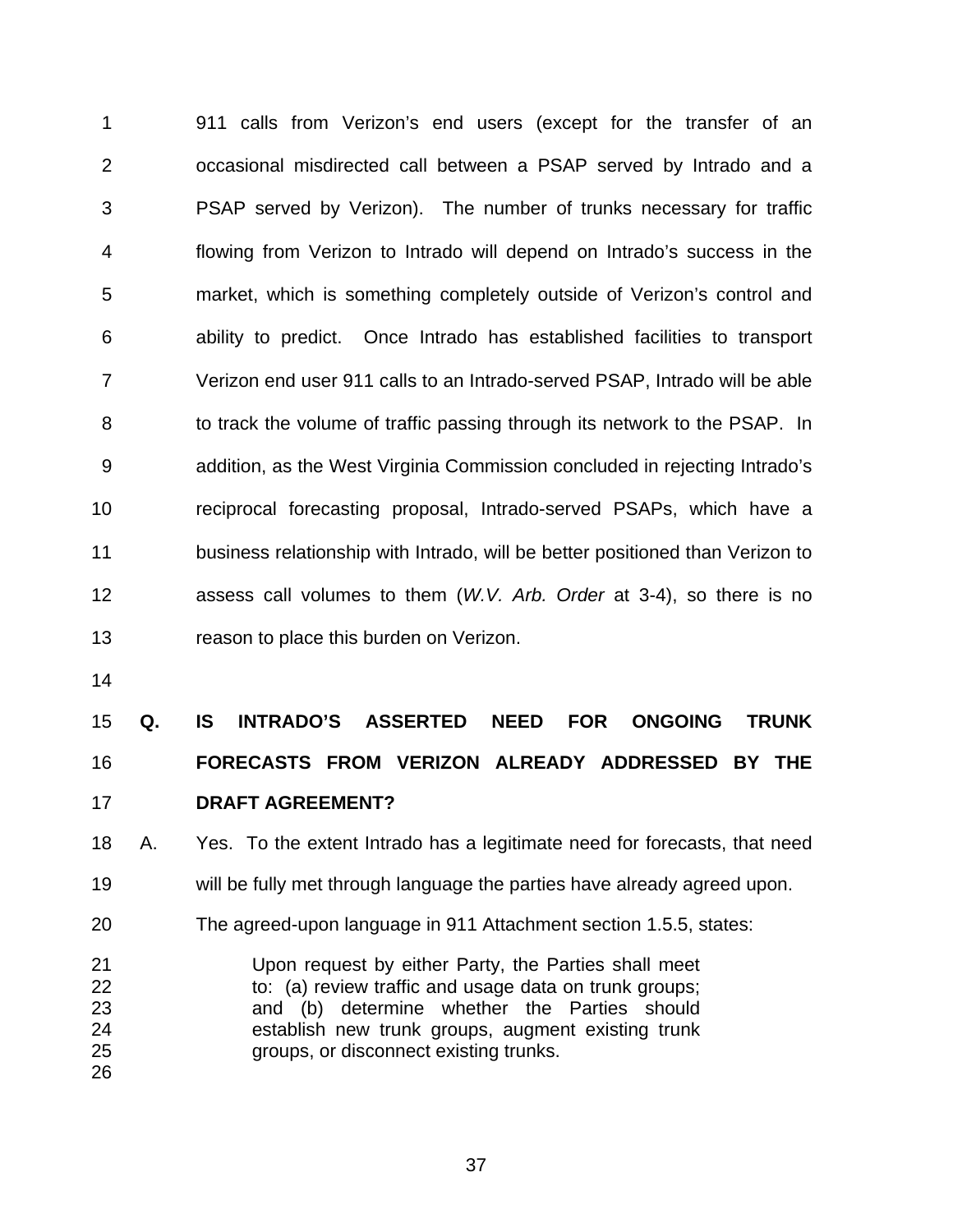1 2 3 4 This language, which requires Intrado and Verizon to cooperate in updating arrangements for traffic exchange, will assure that Intrado will receive the type and quantity of information it needs to assure adequate trunking between the parties' networks.

5

6 **Q. HOW SHOULD THE DEPARTMENT DECIDE ISSUE 3?** 

- 7 8 A. The Department should delete Intrado's proposed forecasting language in section 1.6 of the 911 Attachment.
- 9

**ISSUE 4 WHAT TERMS AND CONDITIONS SHOULD GOVERN HOW THE PARTIES WILL INITIATE INTERCONNECTION? (911 Att. § 1.5)** 10 11 12

### 13 14 **Q. WHAT ARE THE AREAS OF DISPUTE BETWEEN INTRADO AND VERIZON WITH RESPECT TO THIS ISSUE?**

15 16 17 18 19 20 21 22 23 24 A. This issue is related to Issue 1, whether Verizon can be forced to interconnect with Intrado at POIs on Intrado's network. Verizon's proposed language for Section 1.5 of the 911 Attachment correctly recognizes that interconnection will occur on Verizon's network, and that certain steps need to be taken to initiate service at the POI(s) on Verizon's network. Intrado's competing language, however, assumes that Intrado may require as many POIs on its network as it wishes and that Verizon will provide Intrado information about those interconnection arrangements; and, further, that there will be a need, each time Intrado signs up a new PSAP customer, for Verizon to establish new direct trunks from Verizon's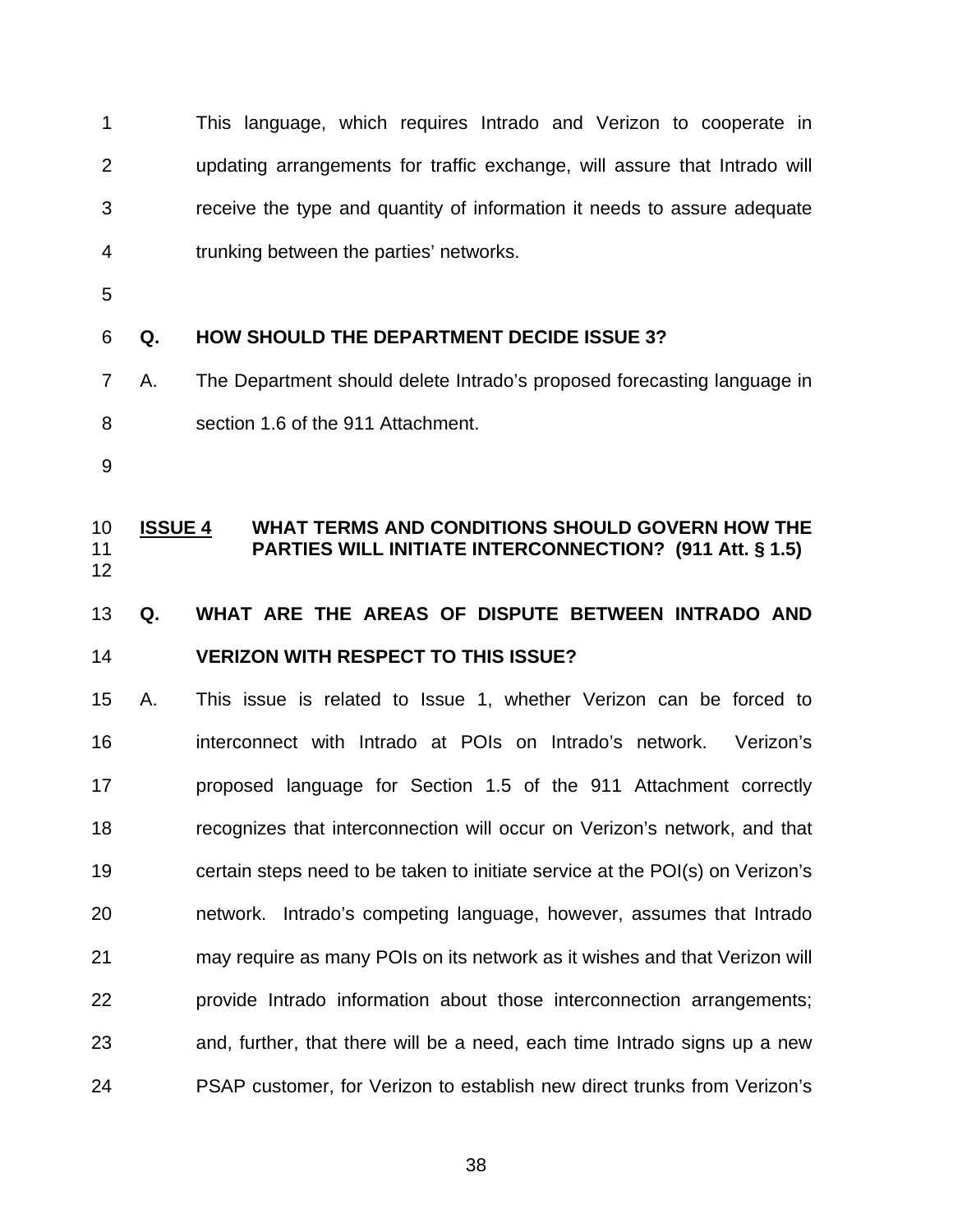1 2 end offices to a POI on Intrado's network (*see also* Verizon's response to Issue 5).

3

#### 4 **Q. WHY SHOULD THE DEPARTMENT REJECT INTRADO'S LANGUAGE?**

5 6 7 8 9 10 11 12 13 14 15 16 17 18 19 20 21 22 A. First, because it reflects the erroneous notion that Verizon must interconnect with Intrado on Intrado's network. Second, when Intrado interconnects with Verizon on Verizon's network (as it must) and Verizon routes its end users' 911 calls to Intrado through Verizon's 911 selective routers (*see* Verizon's response to Issue 5), then, while Intrado will have the right to interconnect at as many technically feasible points on Verizon's network as Intrado wishes (either when interconnection is initially established in a LATA or at a later time), as a practical matter Intrado will only need to interconnect to Verizon's network at the offices where Verizon's 911 selective routers are located. These interconnections would probably be established by Intrado when it initially interconnects with Verizon. Thereafter, changes to these interconnection arrangements would be managed under 911 Attachment Section 1.5.5. If Intrado for some reason needs additional interconnection arrangements in a LATA, it can order them from Verizon pursuant to Verizon's generally established business practices for CLEC interconnection. Therefore, Intrado's specific contract language on this point is unnecessary and would be confusing.

23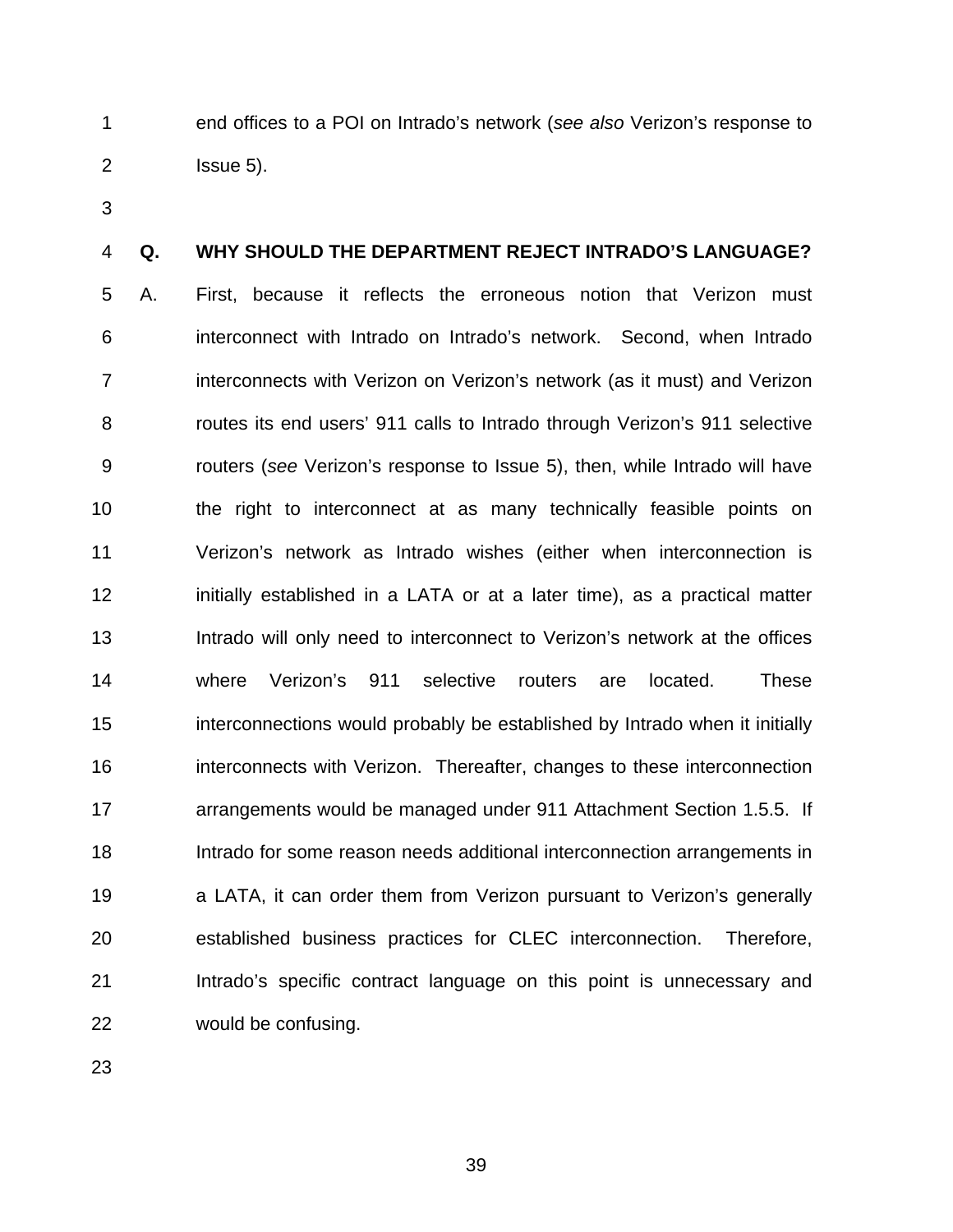# 1 **Q. HOW SHOULD THE DEPARTMENT RESOLVE ISSUE 4?**

2 3 4 5 6 7 A. Once the Department finds that Verizon cannot be required to interconnect on Intrado's network, Intrado's proposed language in §§ 1.5.1, 1.5.2, 1.5.3 and 1.5.4 of the 911 Attachment would be deleted in favor of Verizon's proposed language in those same sections, which correctly describes how Intrado can initiate interconnection at technically feasible POIs on Verizon's network.

8

12

#### **ISSUE 5 HOW SHOULD THE PARTIES ROUTE 911/E911 CALLS TO EACH OTHER? (911 Att. §§ 1.3, 1.4, 1.7.3; Glossary §§ 2.6, 2.64, 2.94, 2.95)** 9 10 11

#### 13 **Q. WHAT IS THE PARTIES' DISPUTE WITH RESPECT TO ISSUE 5?**

14 15 16 17 18 19 20 21 22 23 24 A. Issue 5 is another issue linked to Issue 1. As explained in Issue 1, the foundation of Intrado's network architecture proposal is Intrado's unlawful demand for Verizon to interconnect on Intrado's network. The other principal elements of Intrado's network architecture plan fall under Issue 5. Intrado described its network architecture proposal in its Petition in only the vaguest terms, probably because it is patently unreasonable. Intrado states that it would require Verizon to implement "certain minimum arrangements" for routing Verizon's customers' 911 calls to Intrado-served PSAPs, including "the requisite number of diversely routed 911/E-911 trunks." (Petition at 21.) What Intrado's proposal would actually require is for Verizon to buy or build a minimum of two new dedicated 911 trunks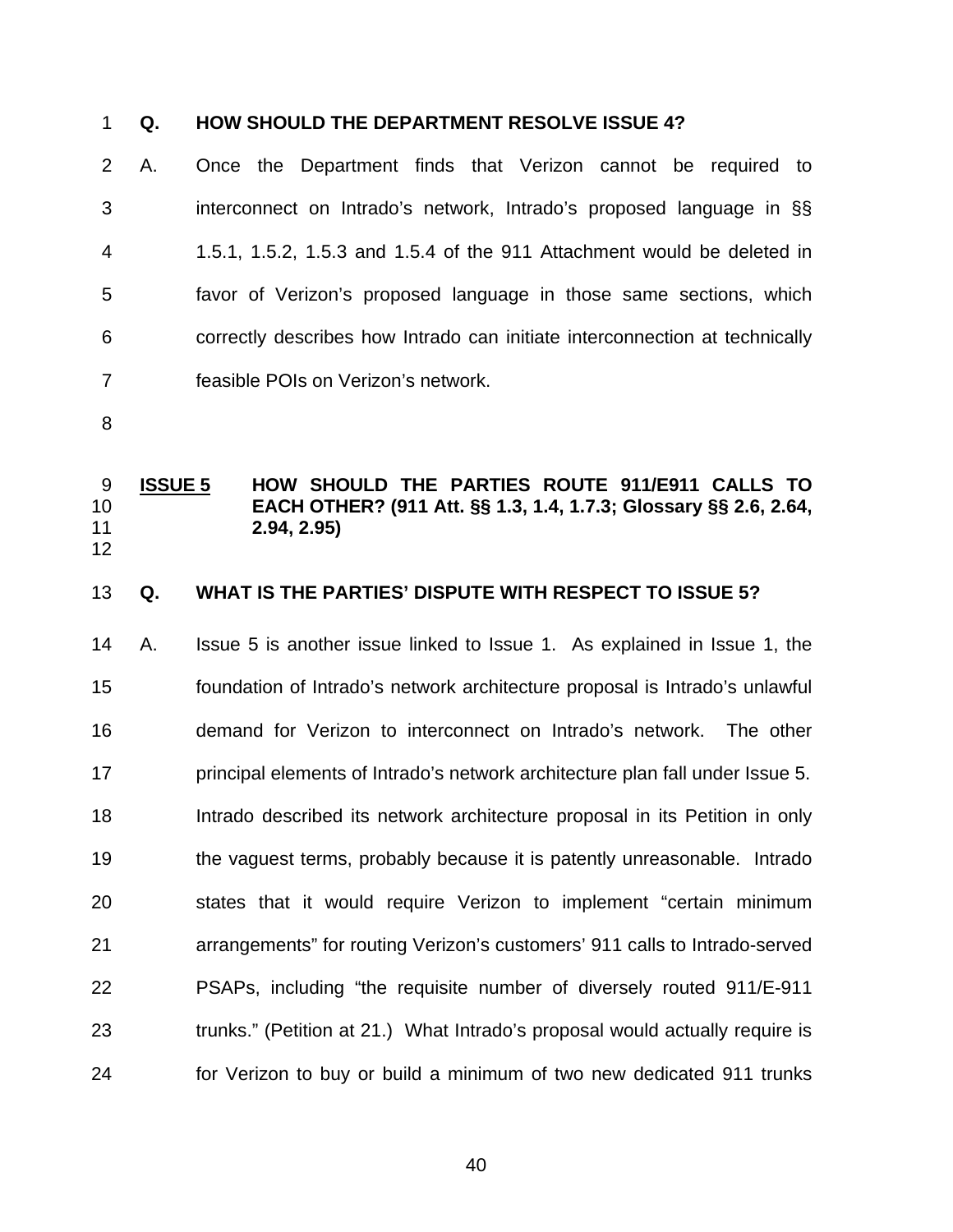1 2 3 4 5 6 7 8 9 10 11 12 13 from each end office (Verizon has 270 end offices) in areas where Intrado is the designated 911 service provider to an unspecified number of POIs somewhere on Intrado's network. (Intrado's proposed 911 Att., § 1.34(ii).) Intrado's proposal for direct end office trunking means that calls would no longer be aggregated at Verizon's selective routers, which today sort calls to the appropriate PSAP. But because Verizon's end offices do not have this call-sorting capability, some kind of new call-sorting method would have to be developed and deployed in those end offices. In other states, Intrado has recommended that Verizon deploy what Intrado calls "line attribute routing" to get calls to Intrado-served PSAPs, and Verizon expects that Intrado may make the same recommendation here, as well. Intrado proposes for Verizon (and, as explained below, other carriers) to bear the entire cost of Intrado's proposed network architecture.

14

#### 15 16 **Q. HOW DOES VERIZON PROPOSE TO ROUTE 911 CALLS FROM ITS CUSTOMERS TO INTRADO-SERVED PSAPS?**

17 18 19 20 21 22 A. In situations where Intrado serves a PSAP, Verizon would route calls from Verizon's customers to Intrado in the same way Verizon routes calls to a PSAP today. An E911 call from a Verizon end user would travel to Verizon's selective router over Verizon's existing trunks and then the selective router would route the call to a POI on Verizon's network, from which Intrado will carry the call to its selective router.

23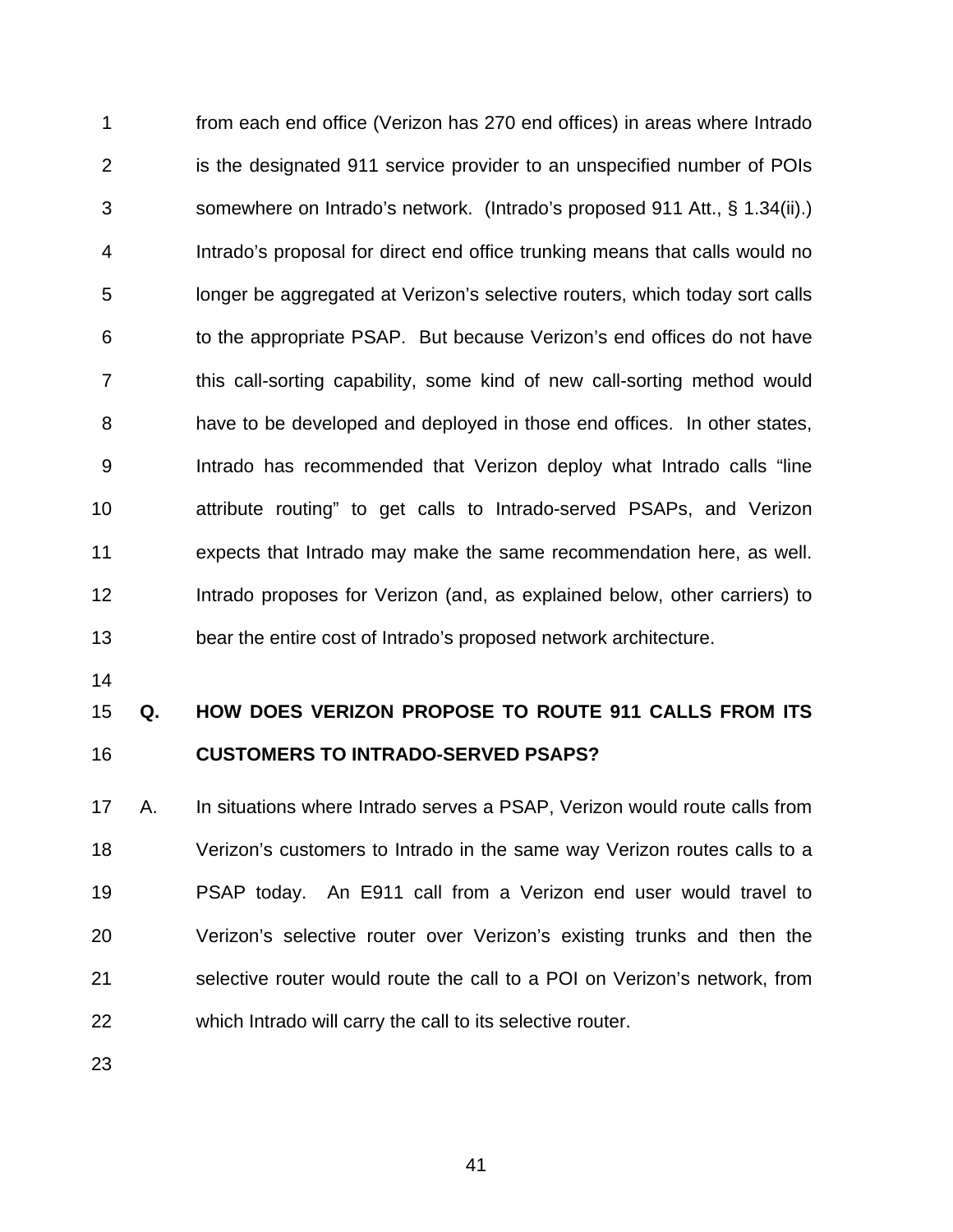### **Q. WHAT IS WRONG WITH INTRADO'S PROPOSAL TO CHANGE THIS APPROACH?** 1 2

3 4 5 A.First, as discussed in Issue 1, Intrado's network architecture proposal assumes that Intrado has the right to designate points of interconnection on Intrado's own network, which it does not.

6

7 8 9 10 11 Second, Intrado's proposal for Verizon to install direct trunks from its end offices to POIs on Intrado's network would dictate how Verizon designs its own network for the purpose of routing calls on Verizon's side of the POI. There is nothing that would justify one carrier dictating to another carrier how it transports traffic *within its own network.* 

12

13 14 15 16 Third, Intrado's direct trunking proposal would also dictate how *other*  carriers design their networks, by requiring them to also direct trunk to Intrado's network, rather than routing their traffic through Verizon's selective routers, as most CLECs and wireless carriers do today.

17

18 19 20 21 22 23 Fourth, Intrado's proposal risks compromising the reliability of the 911 system. Intrado's direct end office trunking approach will not work without implementation of some kind of new call-sorting methodology in Verizon's end offices. But Verizon's end offices do not have call-sorting capability, which resides exclusively in the selective routers. That means that Verizon would have to develop and implement some kind of new routing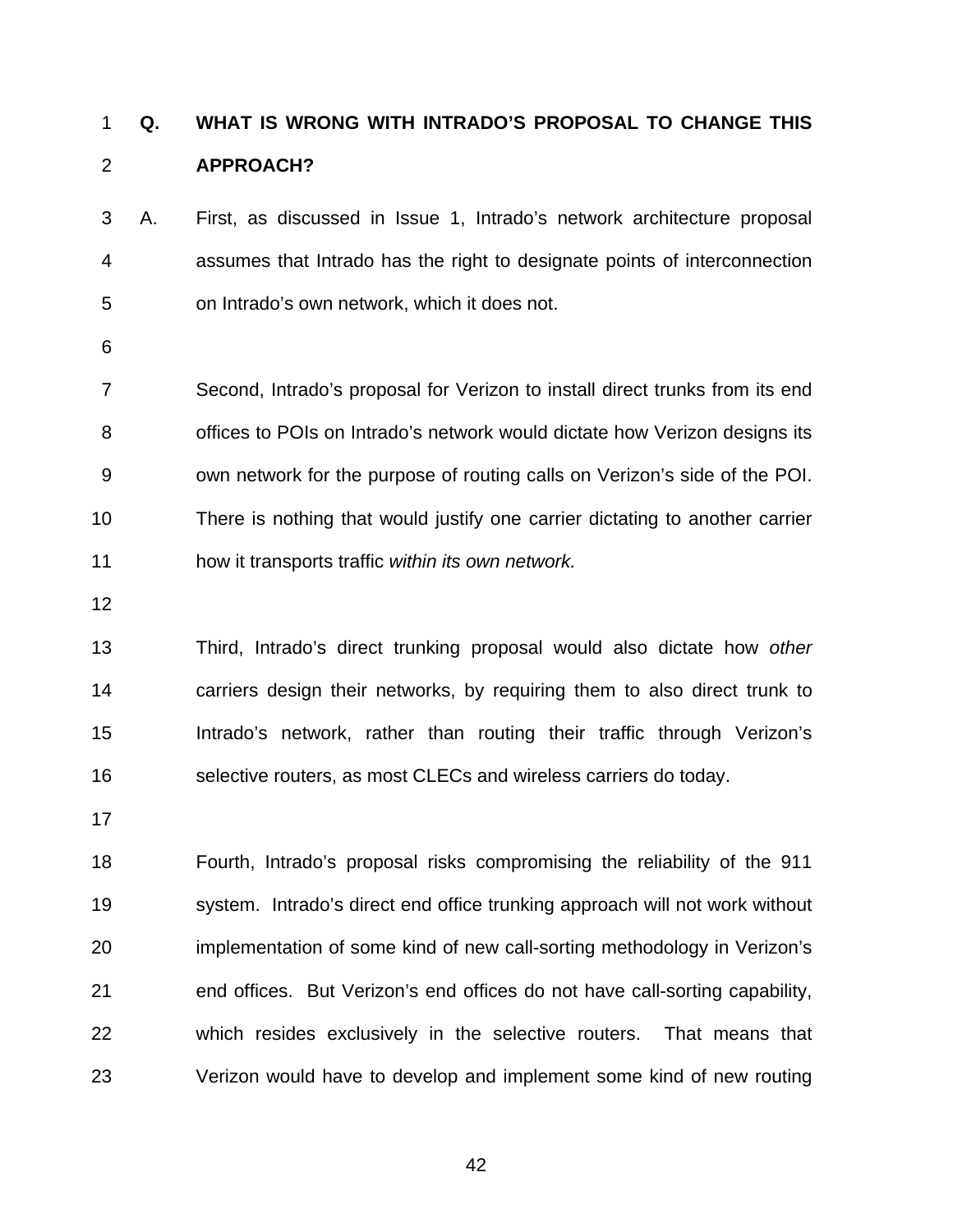feature in all of its end offices in areas with Intrado-served PSAPs. Verizon is not aware of any alternative to selective routing in use today, or even in development. The line attribute routing concept Intrado has proposed elsewhere has not been implemented anywhere and is in all material respects like the "class marking approach" that is both obsolete and not an accepted methodology for routing 911 calls, as we explain in more detail later. In addition, Intrado has not explained how it will force its network architecture proposal on other carriers that operate in Massachusetts; if it cannot do so, then there is no assurance these carriers' end users' calls will reach the appropriate PSAP. 1 2 3 4 5 6 7 8 9 10

11

 $\overline{a}$ 

12 13 14 15 16 17 18 19 20 21 All of these issues with Intrado's proposal are part of the overarching problem with that proposal—that is, it would require Verizon (and other carriers) to essentially build a new 911 network for Intrado. Again, Intrado has not told Verizon how many POIs it plans to establish or where on Intrado's network they would be, so Intrado's plan for Verizon to haul 911 traffic to potentially very distant POIs gives it *carte blanche* to impose unknown and unlimited costs upon Verizon. Even if Intrado's proposal were lawful (and it is not), we understand that the FCC requires carriers to pay the ILEC for any expensive forms of interconnection it requests, as Verizon will explain in its brief.<sup>[11](#page-46-0)</sup>

<span id="page-46-0"></span><sup>11</sup> *See Implementation of the Local Competition Provisions in the Telecomm. Act of 1996*, First Report and Order, 11 FCC Rcd 15499, ¶ 199 (1996).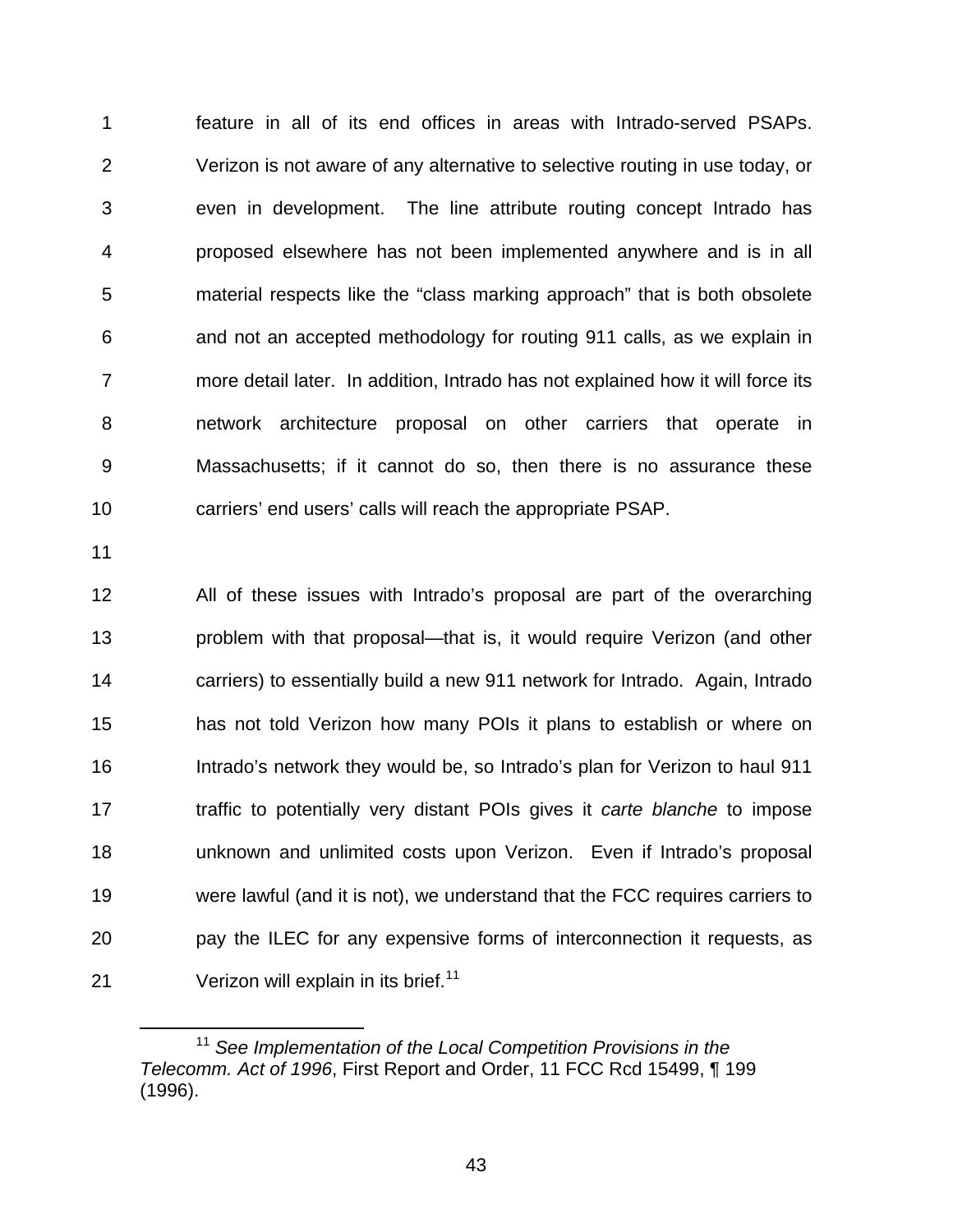### **Q. PLEASE EXPLAIN HOW INTRADO'S NETWORK ARCHITECTURE PROPOSAL WOULD AFFECT CARRIERS OTHER THAN VERIZON.**  1 2

3 4 5 6 7 8 9 10 11 12 13 14 15 A. CLECs and wireless carriers today typically choose to send their 911 calls to Verizon's selective routers for routing to PSAPs. If Intrado's direct trunking plan is approved, Verizon would no longer be able to transport 911 traffic from other carriers to Intrado-served PSAPs, so those carriers would have no choice but to lease or build their own facilities to directly connect on Intrado's network—thereby increasing their costs--or leave their customers without access to 911 service. Neither result is in the public interest. And we doubt that these other carriers would be eager to raise their own costs for Intrado's benefit by establishing new direct trunks to Intrado. In short, even assuming that Intrado could compel Verizon to comply with its interconnection proposal, there is a gaping hole in Intrado's plan that risks leaving many Massachusetts customers without access to E911 service.

16

# 17 18 19 **Q. DOES INTRADO HAVE THE RIGHT TO STOP VERIZON FROM TRANSPORTING CALLS FROM OTHER CARRIERS TO INTRADO-SERVED PSAPS?**

20 21 22 23 A. No. This legal issue will be addressed in greater detail in Verizon's briefs, but we understand that section 271(c)(2)(B)(vii)(I) of the Act requires Verizon to provide other carriers with nondiscriminatory access to 911 services. Today virtually all CLECs and wireless carriers provide their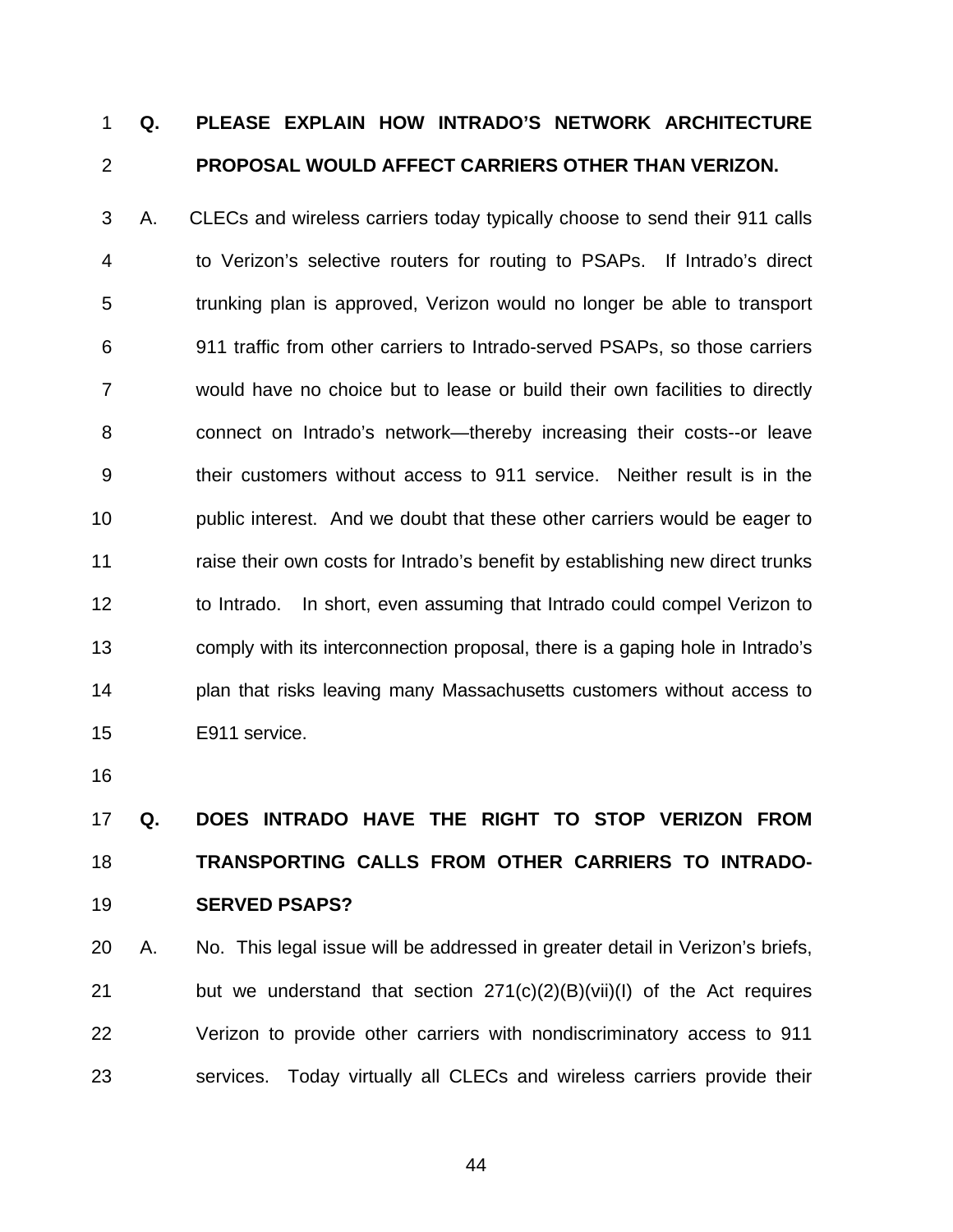1 2 3 4 5 customers access to 911 services by interconnecting at the ILECs' selective routers. Intrado's proposal would remove this option for CLECs, disrupt Verizon's agreements reflecting this option, and thus compromise Verizon's ability to meet its obligation to provide nondiscriminatory access to 911 services.

6

# 7 8 9 **Q. DOES INTRADO HAVE ANY PLAN TO ASSURE 911 CALLS GET TO THE RIGHT PSAP IF ITS DIRECT TRUNKING PROPOSAL IS ADOPTED?**

10 11 12 13 14 15 16 17 18 19 20 21 22 A. No. As we have explained, Verizon's end offices cannot perform the call sorting necessary to send 911 calls to the appropriate PSAP. This callsorting capability instead resides in Verizon's selective routers. But because Intrado's direct trunking proposal would bypass Verizon's selective routers, someone has to come up with another way to try to assure calls are sorted to the right PSAP. Intrado has, therefore, proposed for Verizon to deploy—and to pay for—new call-sorting capability in Verizon's end office switches. Intrado's demand for Verizon to provide direct trunks from Verizon's end offices to POIs on Intrado's network thus goes hand-in-hand with this new call routing methodology yet to be developed. There will be no reason for the Department to consider or any new call sorting alternative to Verizon's existing selective routers if it rejects (as it should) Intrado's direct trunking proposal.

23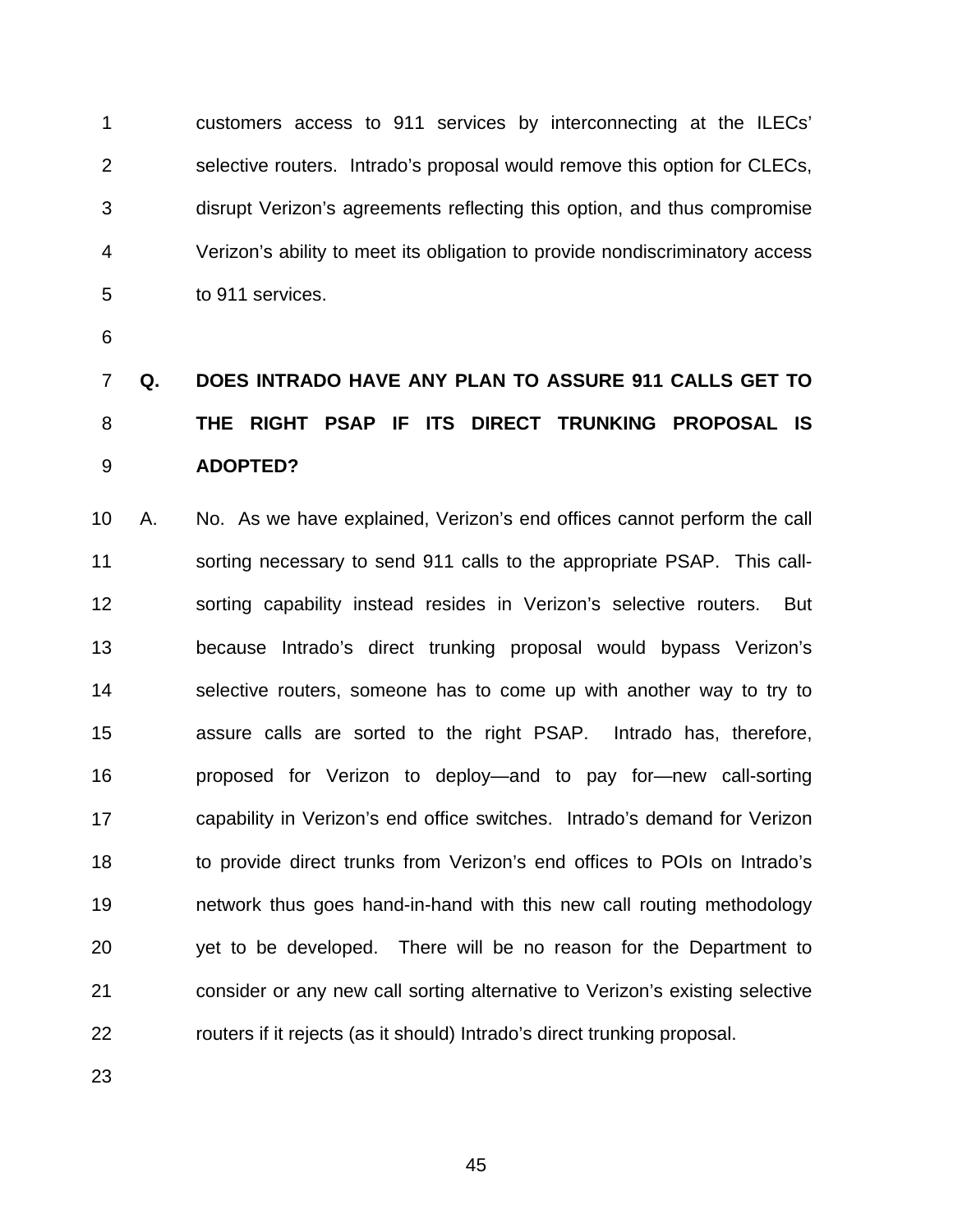### **Q. DOES INTRADO'S CONTRACT LANGAUGE REQUIRE LINE ATTRIBUTE ROUTING?**  1 2

3 4 5 6 7 8 9 10 11 12 13 14 15 16 17 18 19 20 21 A.No, Intrado's draft language does not require any specific call routing method, but Intrado nonetheless recognizes that its direct trunking proposal will not work without some kind of new call routing method to replace selective routing. Therefore, when Intrado began to litigate these arbitrations around the country, it unambiguously proposed line attribute routing as part of its direct trunking proposal. Line attribute routing, however, is not an industry standard, has never been used anywhere and is, in fact, just a concept dreamed up by Intrado to try to convince public utilities commissions that Intrado's direct trunking approach will work. As 911 entities and commissions have become aware of Intrado's line attribute concept, it has generated serious concerns. In Texas, for example, a coalition of state and local 911 agencies and associations were given special permission to file position statements in Intrado's arbitrations with Verizon and AT&T, in order to help "ensure that public safety interests are not compromised via either a negotiated or arbitrated interconnection agreement between the Parties." The Texas 911 coalition was particularly concerned about Intrado's line attribute routing proposal, explaining that granting that proposal "would be contrary to law, the public interest, public safety, and be null and void as a matter of law" in Texas.<sup>[12](#page-49-0)</sup>

<span id="page-49-0"></span><sup>12</sup> *Petition of Intrado, Inc. for Arbitration Pursuant to Section 252(b) of the Comm. Act of 1934, as Amended, to Establish an Interconnection Agreement with AT&T Texas*, Unopposed Joint Motion of the Tex. Comm'n on State Emergency Comm., the Texas 9-1-1 Alliance, and the Municipal Emergency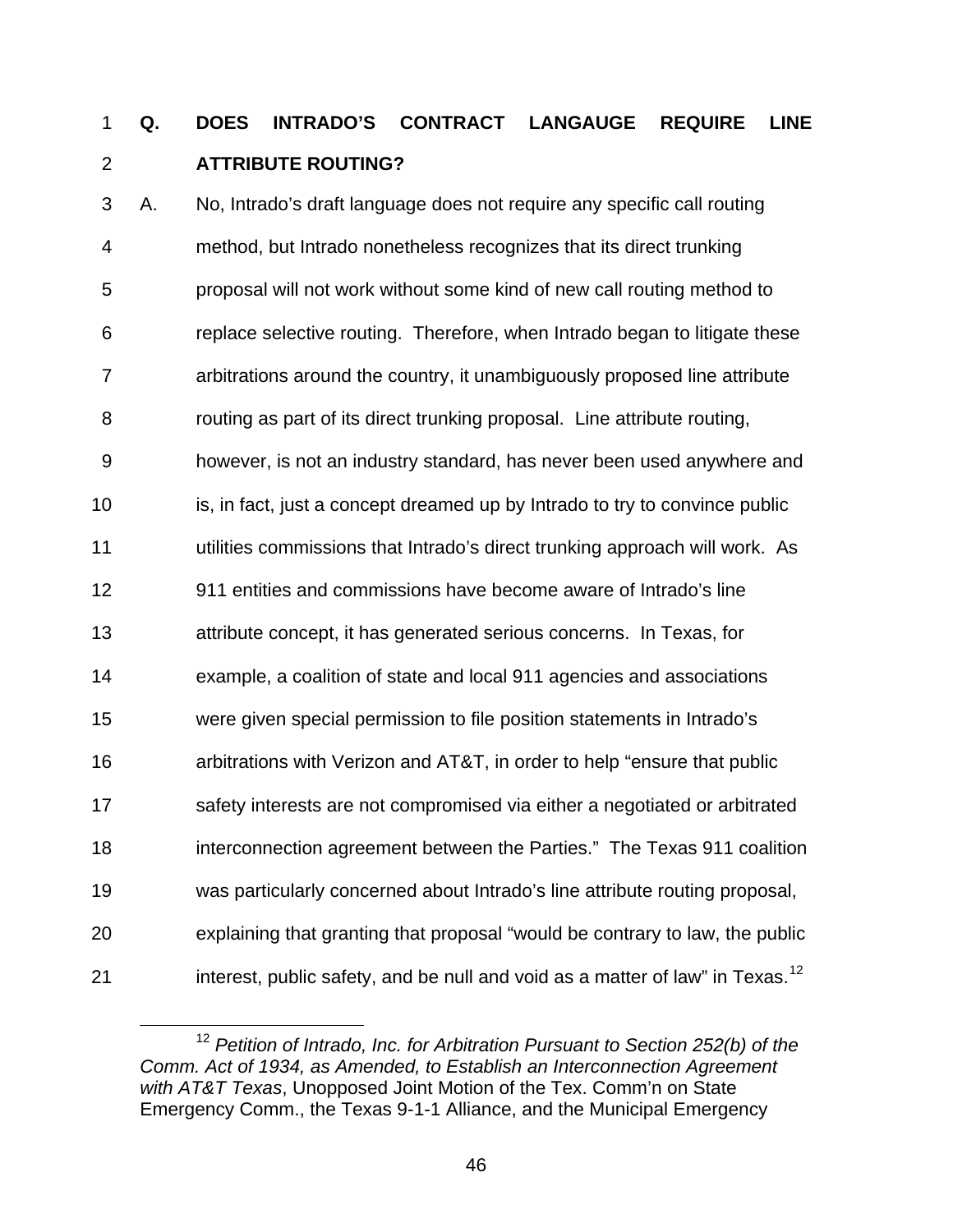| 1              | The West Virginia Enhanced 9-1-1 Council, in a letter to the Commission             |
|----------------|-------------------------------------------------------------------------------------|
| $\overline{2}$ | in Verizon's arbitration with Intrado, also expressed concern about                 |
| 3              | Intrado's line attribute routing proposal: "The 9-1-1 Council is concerned          |
| 4              | about the reliability and effectiveness of this method of emergency call            |
| 5              | delivery." <sup>13</sup> And the Ohio Commission rejected Intrado's direct trunking |
| 6              | proposal in Intrado's arbitrations with Embarg and Cincinnati Bell, citing          |
| $\overline{7}$ | the lack of any law to support it, as well as "conflicting evidence                 |
| 8              | concerning the reliability and expense of implementing such an                      |
| 9              | arrangement." (Ohio Embarg/Intrado Award, at 33; Ohio CBT/Intrado                   |
| 10             | Award, at 15.)                                                                      |
| 11             |                                                                                     |
| 12             | The concerns have prompted Intrado to adopt more of a soft-sell approach            |
| 13             | to line attribute routing, in an effort to try to salvage its direct trunking       |
| 14             | proposal. Instead of asking public utilities commissions to require Verizon         |
| 15             | implement line attribute routing, Intrado is now "offering" or<br>to                |
| 16             | "recommending" it as the routing component of its direct trunking proposal.         |

17 This tack does not make Intrado's case any more credible. Whether

 $\overline{a}$ 

<span id="page-50-0"></span><sup>13</sup> Letter from R. Hoge, Secretary, West Virginia Enhanced 9-1-1 Council, Inc. to S. Squire, Exec. Secretary, W.V. Pub. Serv. Comm'n, filed in Docket 08- 0298-T-PC, dated Nov. 7, 2008 (attached as Ex. 10.)

Comm. Districts Ass'n for Leave to File a Statement of Position, at 2-3 (filed Oct. 17, 2008); *Petition of Intrado, Inc. for Arbitration Pursuant to Section 252(b) of the Comm. Act of 1934, as Amended, to Establish an Interconnection Agreement with Verizon Southwest*, Unopposed Joint Motion of the Tex. Comm'n on State Emergency Comm., the Texas 9-1-1 Alliance, and the Municipal Emergency Comm. Districts Ass'n for Leave to File a Statement of Position, at 1-2 (Oct. 17, 2008) (attached as Ex. 9).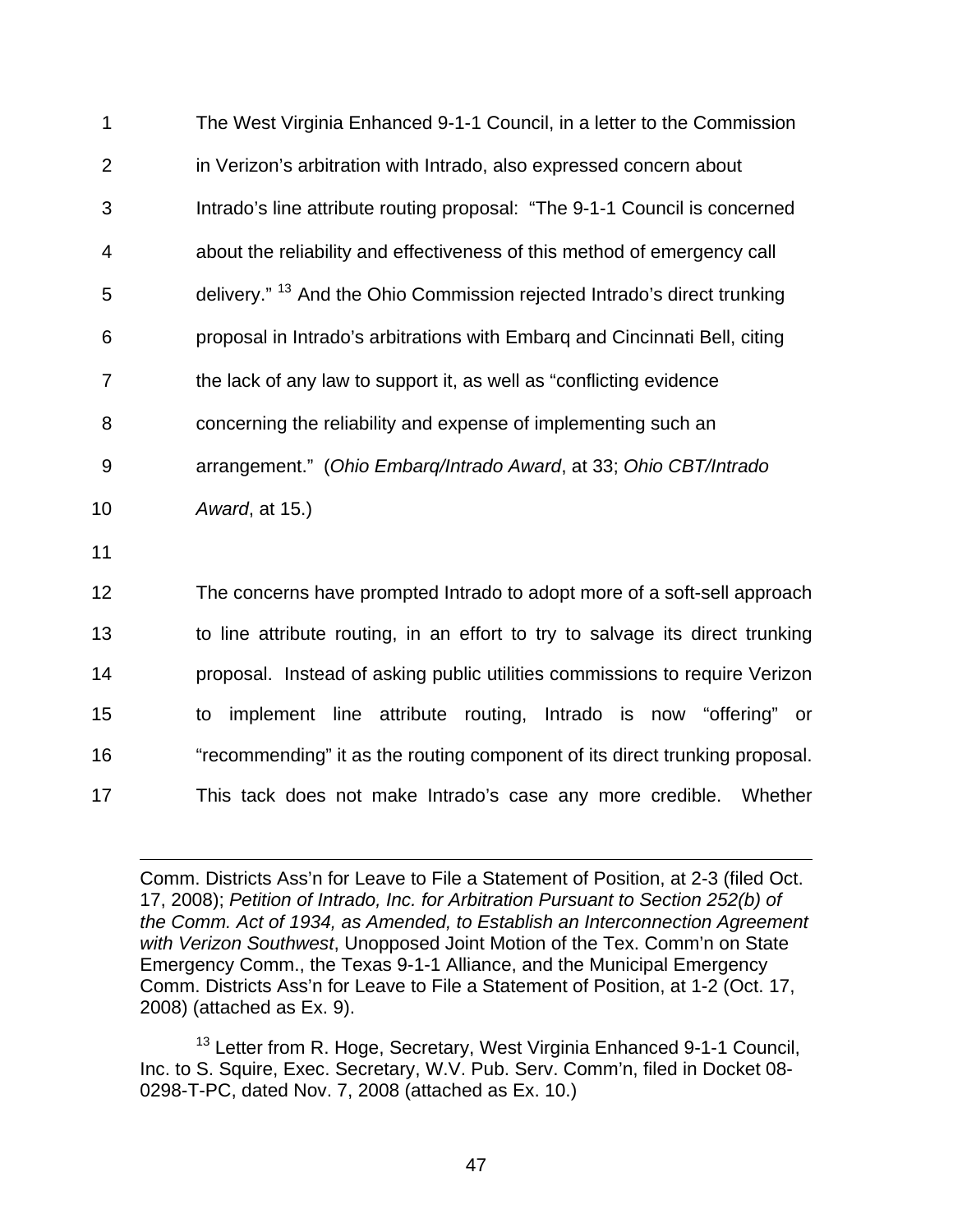1 2 3 Intrado proposes line attribute routing or nothing at all for call routing along with its direct trunking proposal, there is no existing, reliable call-sorting alternative to selective routing.

4

### 5 6 **Q. DID INTRADO PROPOSE LINE ATTRIBUTE ROUTING IN ITS PETITION FOR ARBITRATION HERE?**

7 8 9 10 11 12 13 A. As we pointed out, Intrado's Petition is vague on the details of its direct trunking proposal, and its Petition was silent as to how Verizon would be expected to route calls to the right PSAP if Intrado's direct trunking proposal is adopted. Intrado may not propose anything in its testimony, either. However, in the event that Intrado supports line attribute routing here, as it has everywhere else, we are obliged to address it here, because there is no rebuttal testimony in the schedule.

14

### 15 16 **Q. WHAT WOULD IMPLEMENTATION OF LINE ATTRIBUTE ROUTING INVOLVE?**

17 18 19 20 21 22 23 24 A. Verizon would have to establish line attribute tables for Verizon central offices where Intrado is designated as the 911/E911 service provider for an area containing Verizon end users; engineer and install separate trunk groups for each PSAP; manually reprogram each of its access lines served in the affected central offices and modify its ordering and provisioning systems to accommodate this arrangement--causing Verizon to have duplicate ordering and provisioning processes to serve its end users.

25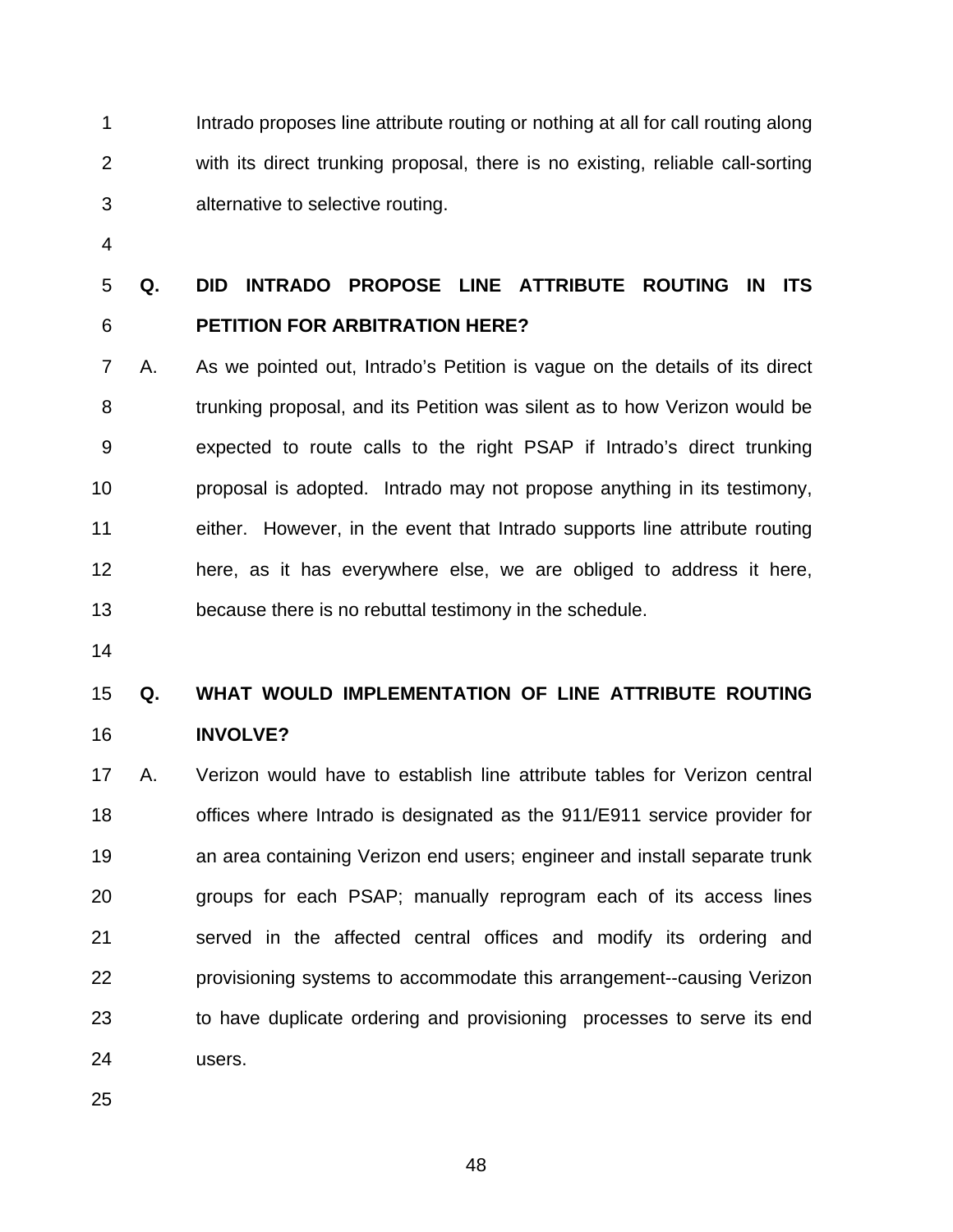1 2 3 4 5 6 7 8 9 10 11 Verizon has not implemented line attribute routing before in Massachusetts or anywhere else; indeed, it is only a concept at this point, so we can't be certain that the activities we've listed include everything that Verizon would need to do to develop and deploy this new feature. In addition, Intrado has refused to identify the location of the POIs where it would require Verizon and all other carriers to interconnect. It is, therefore, difficult to precisely quantify how much Intrado's proposal would increase Verizon's expenses (and expenses to other carriers), but it will surely be enormously expensive. In Florida, Embarq, a much smaller carrier than Verizon in Massachusetts, estimated that it would cost a million dollars for Embarq to implement Intrado's line attribute routing proposal there.

12

### 13 14 **Q. IS LINE ATTRIBUTE ROUTING SIMILAR TO ANOTHER CALL ROUTING METHOD USED IN THE PAST?**

15 16 17 18 19 20 21 A. Yes. What Intrado has referred to as line attribute routing is substantially the same as a process known in the industry as "class marking." Class marking is a manual process in which each end user's telephone number is programmed into the serving end office switch to correspond to a specific 911 trunk group when the end user dials 911. When a single switch supplies dial tone to a large area that is served by multiple PSAPs, class marking requires separate 911 trunks for each PSAP.

22

23 24 For example, if Verizon has an end office switch that provides local service to customers in three towns served by three different PSAPs,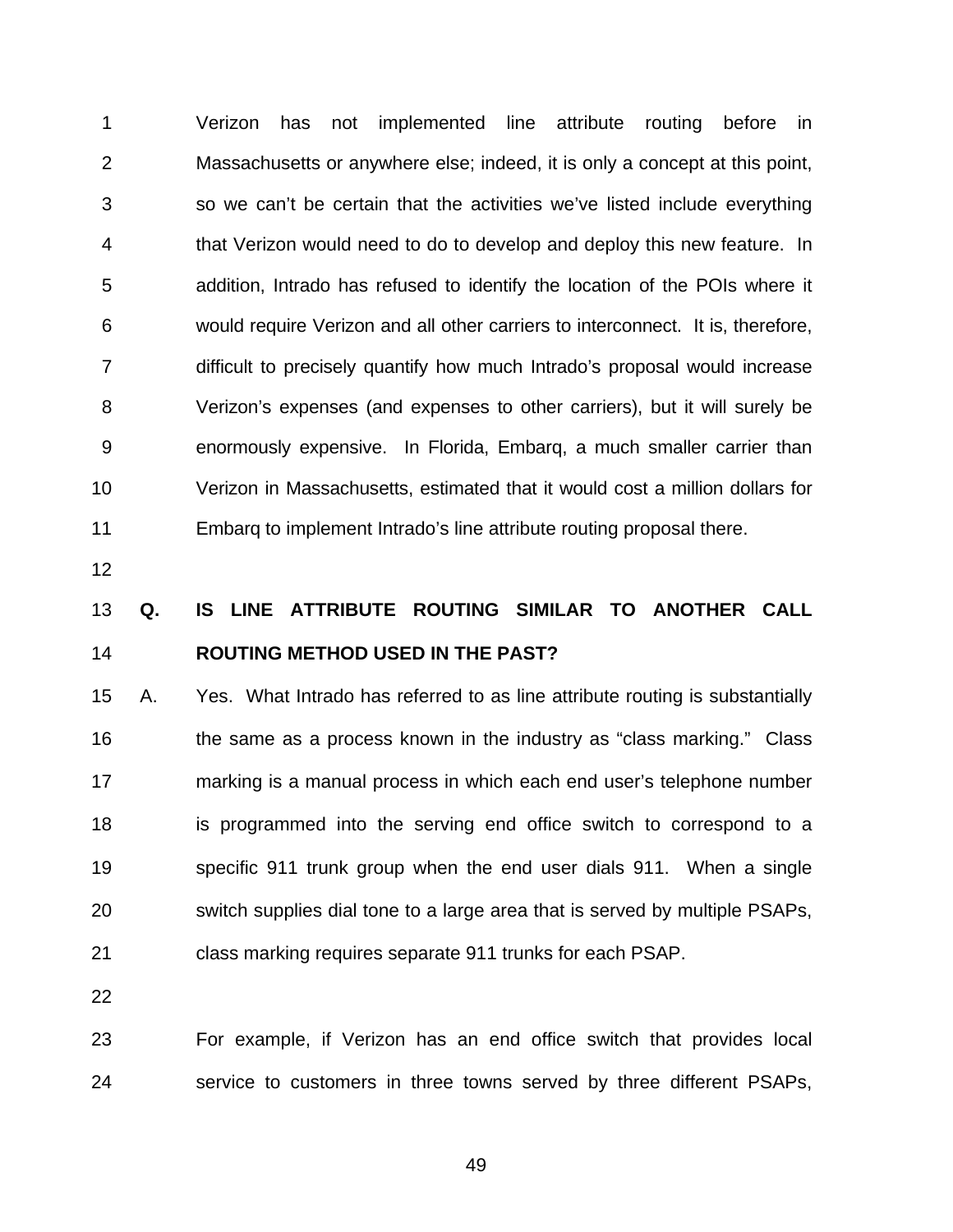1 2 3 class marking/line attribute routing would require Verizon to establish three different sets of 911 trunks, one set for each PSAP, as well as to manually program each end user's line in the switch.

4

### 5 **Q. IS THERE ANY DIFFERENCE BETWEEN CLASS MARKING AND LINE**

6

# **ATTRIBUTE ROUTING?**

7 8 9 10 11 12 13 14 15 A. Our understanding is that the only difference between "class marking" and "line attribute routing" is that Intrado claims its process would require Verizon (and presumably all other non-incumbent telecommunications carriers) to validate the address information of their end users against the master street address guide ("MSAG") or street index guide ("SIG"). As explained below, and contrary to Intrado's suggestion that this MSAG/SIG validation process is an enhancement to class marking, it is more likely to increase the likelihood of error and is even more costly than class marking.

16

### 17 18 **Q. IS THE WAY THAT VERIZON ROUTES 911 CALLS TODAY VIA SELECTIVE ROUTERS THE INDUSTRY STANDARD?**

19 20 21 22 23 A. Yes. Using selective routers is efficient because it enables a company to aggregate and route calls to multiple PSAPs through a single switch. Conversely, it is not efficient to build multiple trunks from multiple end offices to multiple selective routers, as Intrado's proposal would require. The industry standard is to concentrate trunks from end offices at a "911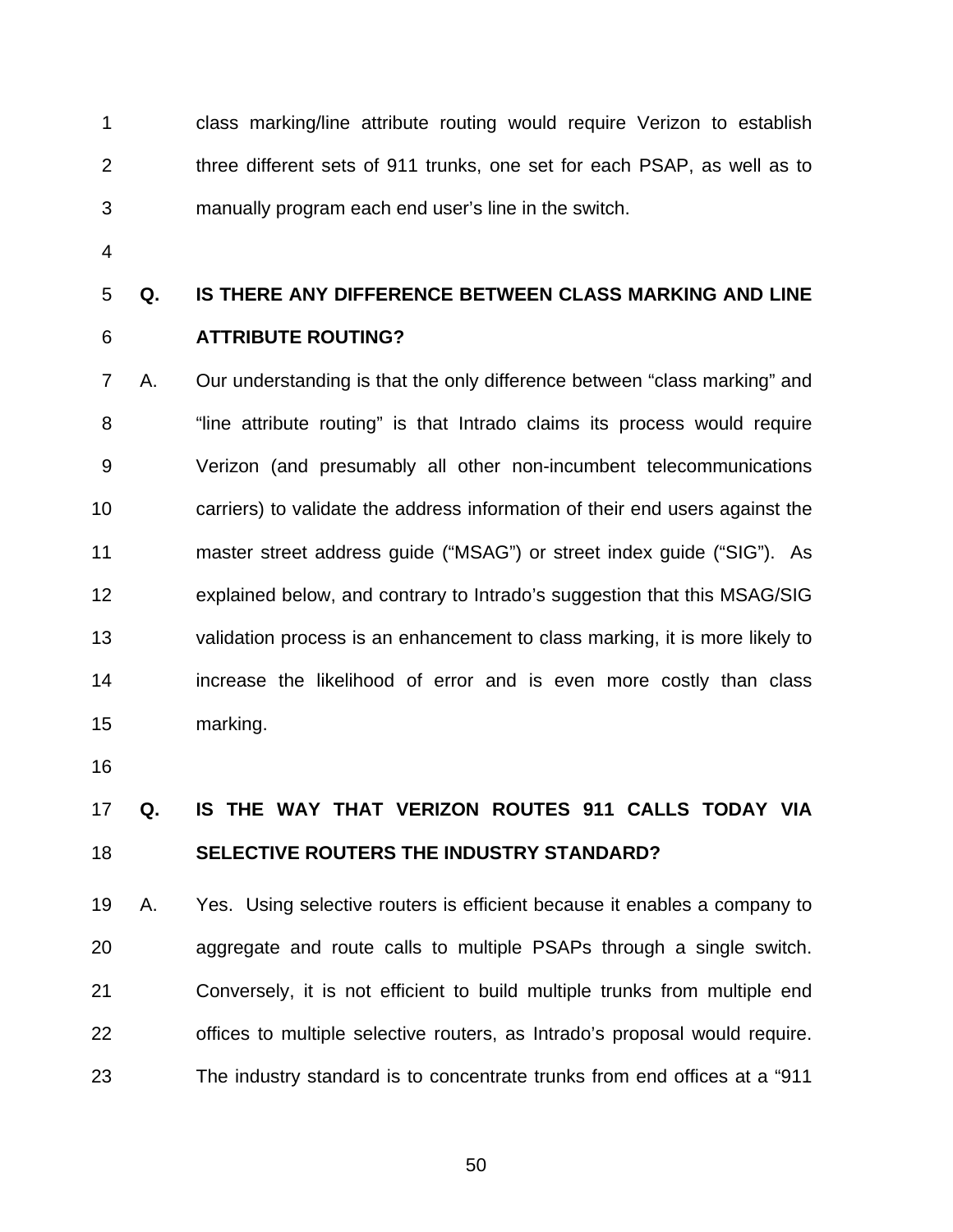tandem" or selective router from which a single trunk group serves the PSAP. This type of most-efficient configuration is used throughout the country.<sup>[14](#page-54-0)</sup> 1 2 3

4

# 5 6 **Q. IS SELECTIVE ROUTING MORE EFFICIENT AND RELIABLE THAN CLASS MARKING?**

7 8 9 10 11 12 13 14 15 16 17 18 19 20 A. Yes. Class marking was a temporary accommodation occasionally used approximately 20 years ago by some carriers before selective routers were widely deployed. As NENA has recognized, "[c]lass marking in the end office is typically a manual process, and error-prone in comparison to mechanized Selective Routing control." (*Id*. at 30.) Line attribute routing, like class marking, would still require manual reprogramming of each of Verizon's lines in central offices serving counties served by Intrado; there is no automated process today for such reprogramming (which would be a major undertaking requiring unknown cost and time to develop and test). Manual processing, in addition to being time consuming and expensive, always introduces the potential for greater error than an automated process, and Intrado's line attribute routing proposal appears to require even more manual processing than class marking because of its MSAG/SIG verification process.

<span id="page-54-0"></span>21

 $\overline{a}$ 

<sup>14</sup> *See* National Emergency Number Association ("NENA") Technical Development Conference 9-1-1 Tutorial ("NENA Tutorial"), at 5. This tutorial can be accessed at the following website: http://www.nena.org/florida/Directory/911Tutorial%20Study%20Guide.pdf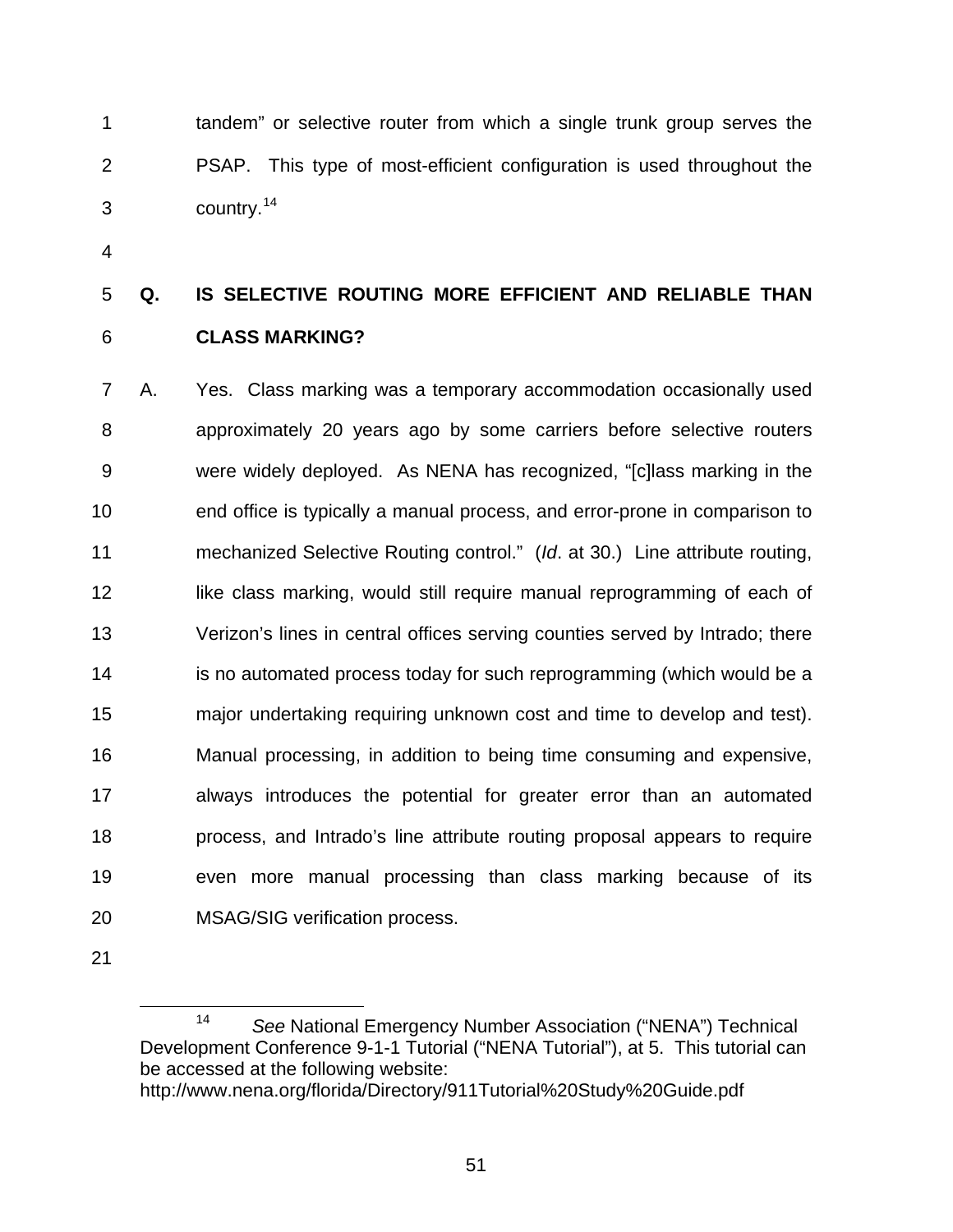1 2 3 4 5 In short, Intrado's line attribute routing proposal suffers from the same fundamental drawbacks that made class marking unacceptable. It would be recklessly detrimental to public safety to order a process that is purely conceptual—as is Intrado's line attribute routing proposal—for any purpose in the 911 context.

6

#### 7 8 **Q. WHAT OTHER PUBLIC SAFETY CONCERN DOES INTRADO'S PLAN RAISE?**

9 10 11 12 13 14 15 16 A. An additional network reliability concern, as noted above, is that Intrado's network architecture proposal would require all carriers, including CLECs and wireless carriers, to direct trunk traffic to Intrado-served PSAPs. Intrado has not explained how it plans to force these carriers to adopt its network architecture proposal. In the absence of agreement with Intrado, it appears the 911 calls of these carriers' customers would not reach Intrado-served PSAPs. Intrado has not addressed this very serious public safety concern, which alone merits rejection of its proposal.

17

# 18 19 20 **Q. HAS INTRADO CLAIMED THAT A NEW CALL ROUTING METHODOLOGY IS A SECTION 251 INTERCONNECTION REQUIREMENT?**

21 22 23 24 A. No, nor could it. The new call routing methodology that Intrado's direct trunking proposal would require—whether it is line attribute routing or something else—has nothing to do with interconnection under  $\S 251(c)(2)$ of the Act, so Verizon has no obligation to provide it, let alone provide and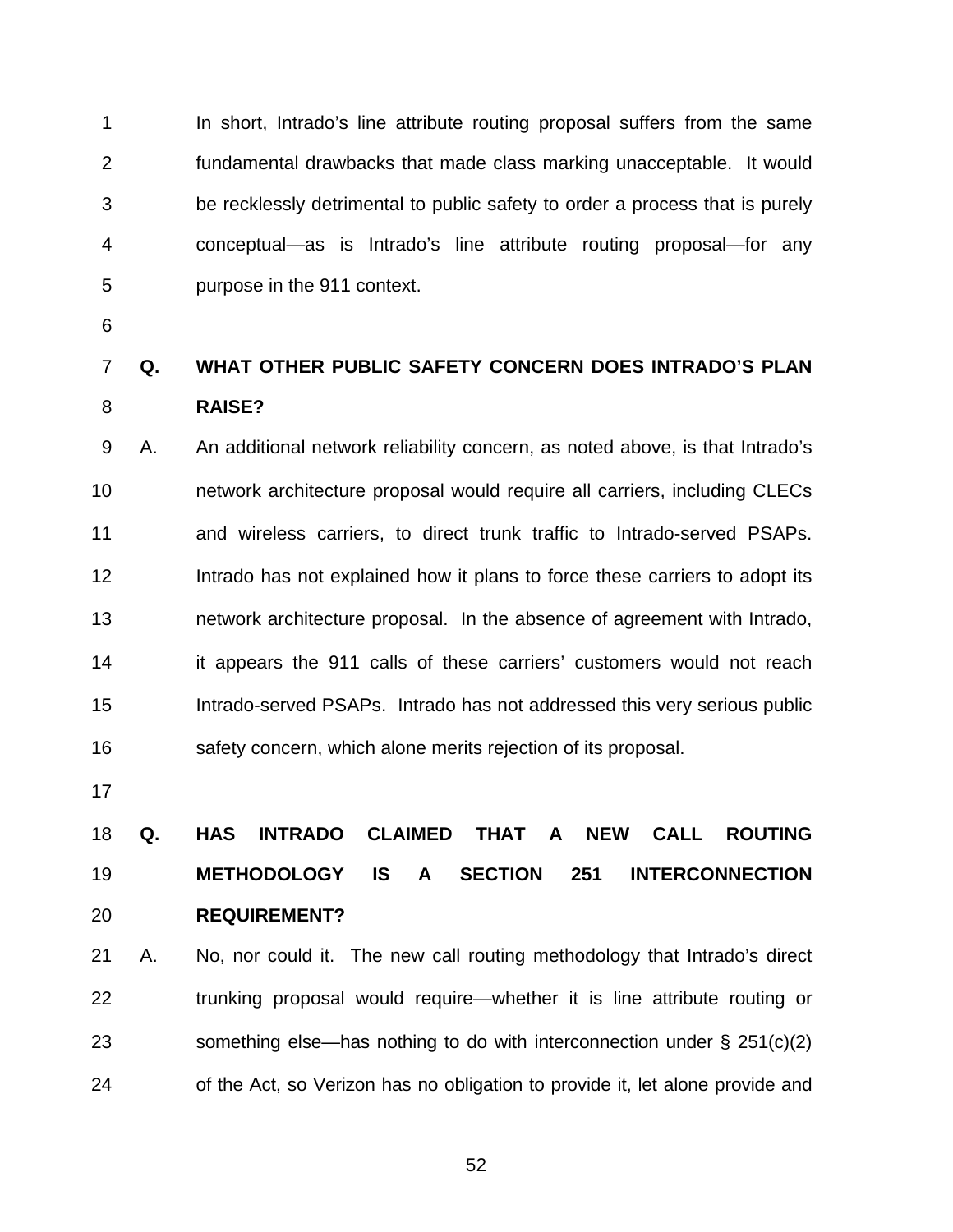1 2 3 4 5 6 7 pay for it. A new way of routing calls to PSAPs would be a process affecting switch translations and line coding and routing, which occur on the ILEC's side of the POI. The ILEC alone is responsible for what happens on its side of the POI, just as the CLEC is responsible for what happens on its side of the POI. Intrado has no right to dictate what Verizon does on its side of the POI, and it cites no legal authority supporting its attempt to do so.

8

### 9 10 **Q. THEN HOW DOES INTRADO ATTEMPT TO JUSTIFY ITS PROPOSAL?**

11 12 13 14 15 16 A. Again, instead of citing any law, Intrado claims that its proposal for Verizon to direct trunk its end users' 911 traffic from Verizon's end offices to Intrado's selective routers is consistent with Verizon's use of dedicated trunks to route its own end users' call to its PSAP customers, and the way in which Verizon "requires" competitors to deliver their end users' 911 calls to Verizon's selective routers. (Petition at 22.)

17

#### 18 **Q. IS THAT TRUE?**

19 20 21 22 23 A. No. As we discussed under Issue 1, interconnection with Verizon's network by CLECs is fundamentally different from Intrado's proposed method of "interconnection" with Verizon's network. Intrado's attempt to defend its network architecture proposal by claiming that it's just the same thing Verizon requires of other carriers is wrong. Again, when Verizon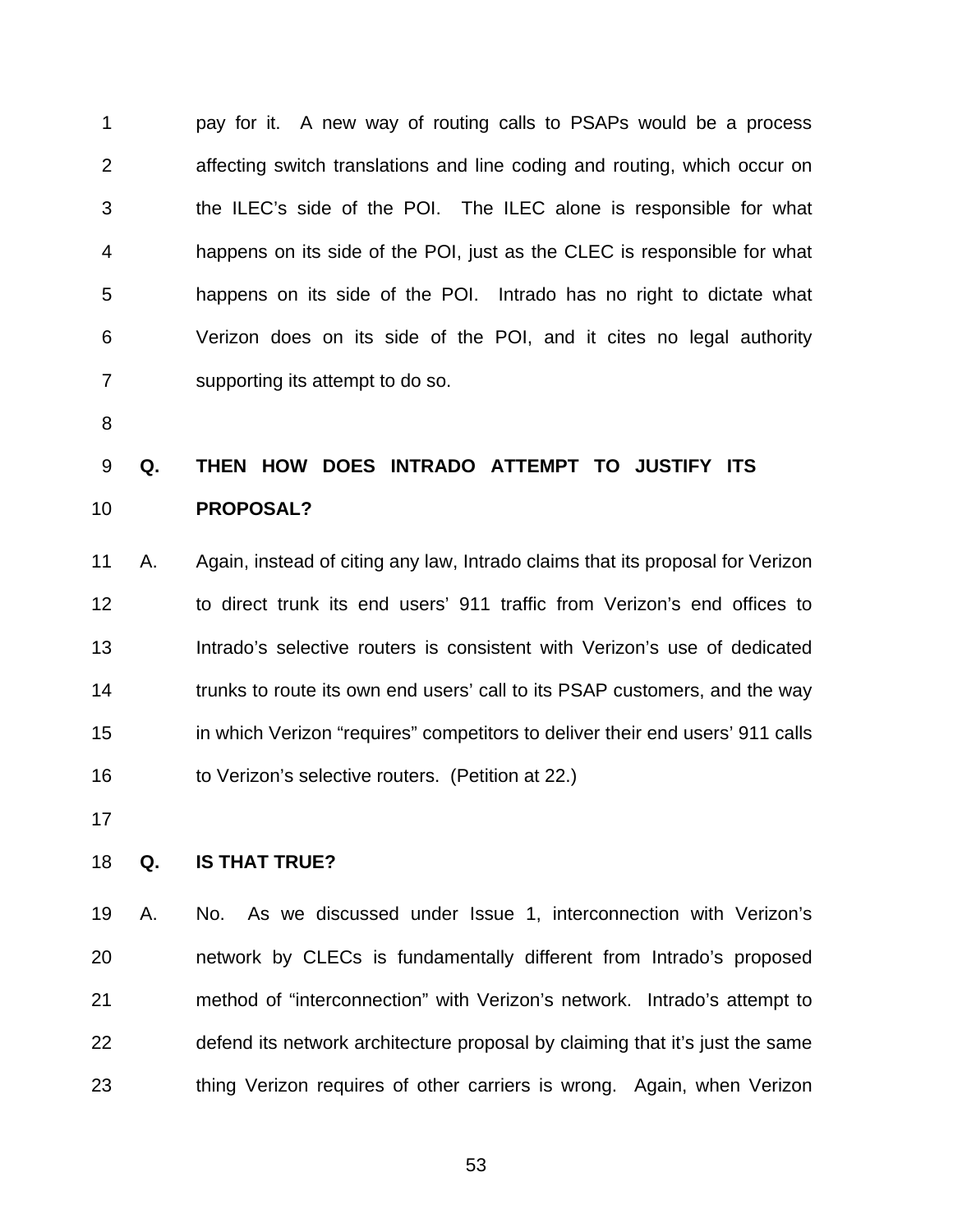exchanges traffic with CLECs through section 251(c) interconnection agreements—like the one Intrado is seeking here—those CLECs bring their traffic to Verizon's network because federal law requires them to interconnect within the ILEC's network. And Verizon does not "require" all CLECs to bring their 911 traffic to Verizon's selective routers, but most do so because it is the most efficient solution for them. 1 2 3 4 5 6

7

<span id="page-57-0"></span> $\overline{a}$ 

## 8 9 10 **Q. IS THERE ANY ALTERNATIVE, OTHER THAN INTRADO'S LINE ATTRIBUTE ROUTING PROPOSAL, THAT MIGHT BE USED TO IMPLEMENT INTRADO'S DIRECT TRUNKING PLAN?**

11 12 13 14 15 16 17 18 19 20 21 22 23 A. No, and that is the reason for Intrado's waffling on line attribute routing. If Intrado doesn't propose any routing component in conjunction with its direct trunking recommendation, Intrado would be making just half a proposal. Line attribute routing is the only proposal Intrado has to support its direct trunking approach, so Intrado has no choice but to keep advocating it, despite its manifest drawbacks and the public safety concerns it raises. Intrado, therefore, is left lending lukewarm support for line attribute routing, but taking the position that it is ultimately Verizon's responsibility to make Intrado's direct trunking proposal work—and apparently, to bear the liability for dropped 911 calls when it doesn't work as well as the reliable, industry-standard selective routing system used today. Indeed, Intrado's tariff specifies that it will bear no liability for portions of its service provided by other carriers.<sup>[15](#page-57-0)</sup> So, in addition to

<sup>&</sup>lt;sup>15</sup> Intrado Mass. Tariff No. 1, § 2.5.1.2.5, "Connections with Other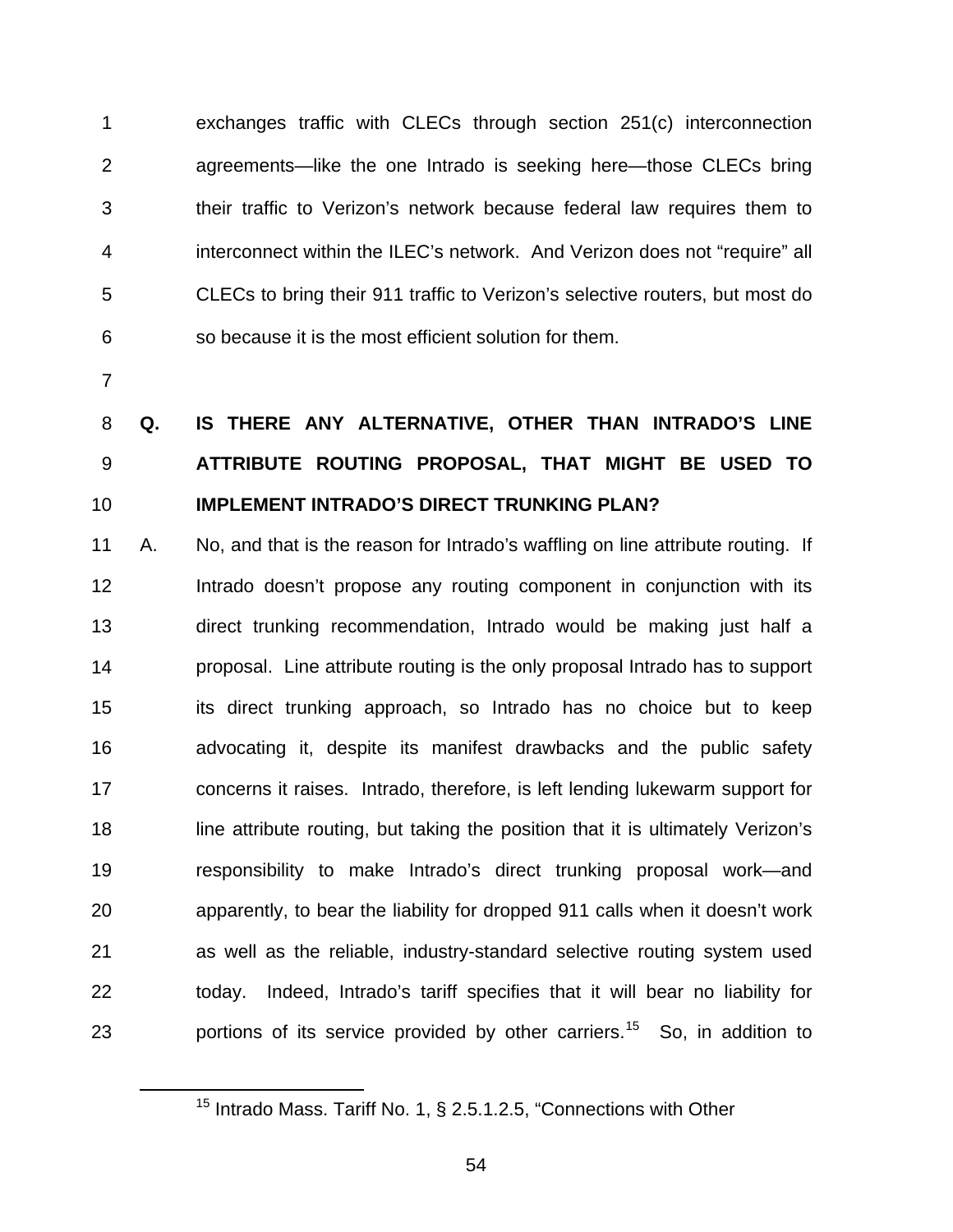shifting the costs of its network to Verizon, Intrado is attempting to shift the liability for its services to Verizon. 1 2

3

4 5 6 7 8 9 10 11 12 13 While Intrado may be willing to risk Verizon's end users' safety by leaving open the question of how to assure their 911 calls get to their destination, Verizon would never willingly expose its customers to such risk—and neither, Verizon submits, should this Department be willing to do so. If Intrado wishes to shift the industry toward its new direct trunking approach (which all carriers, not just Verizon, would have to adopt under Intrado's plan), then that is an issue to be worked out by the industry, with appropriate input from all relevant agencies and potentially affected parties. This critical issue is not something to be left to an ILEC to figure out by itself as a result of a bilateral arbitration decision.

14

 $\overline{a}$ 

#### 15 **Q. HAS INTRADO DOWNPLAYED THE EXTRAORDINARY NATURE OF**

#### 16 **ITS LINE ATTRIBUTE ROUTING RECOMMENDATION?**

17 18 19 20 21 A. Yes. For example, Intrado has suggested that line attribute routing should not be burdensome for Verizon because it is comparable to the process used for presubscription to a long-distance provider. Again, Verizon has not implemented so-called line attribute routing anywhere, and no one has asked for this feature. Line attribute routing is a completely different

Telecommunications Providers" states: "When the facilities or services of other companies are used in establishing connections to points or services provided to Customers not reached by the Company's facilities, the Company is not liable for any act or omission of the other company or companies and their agents, servants, or employees."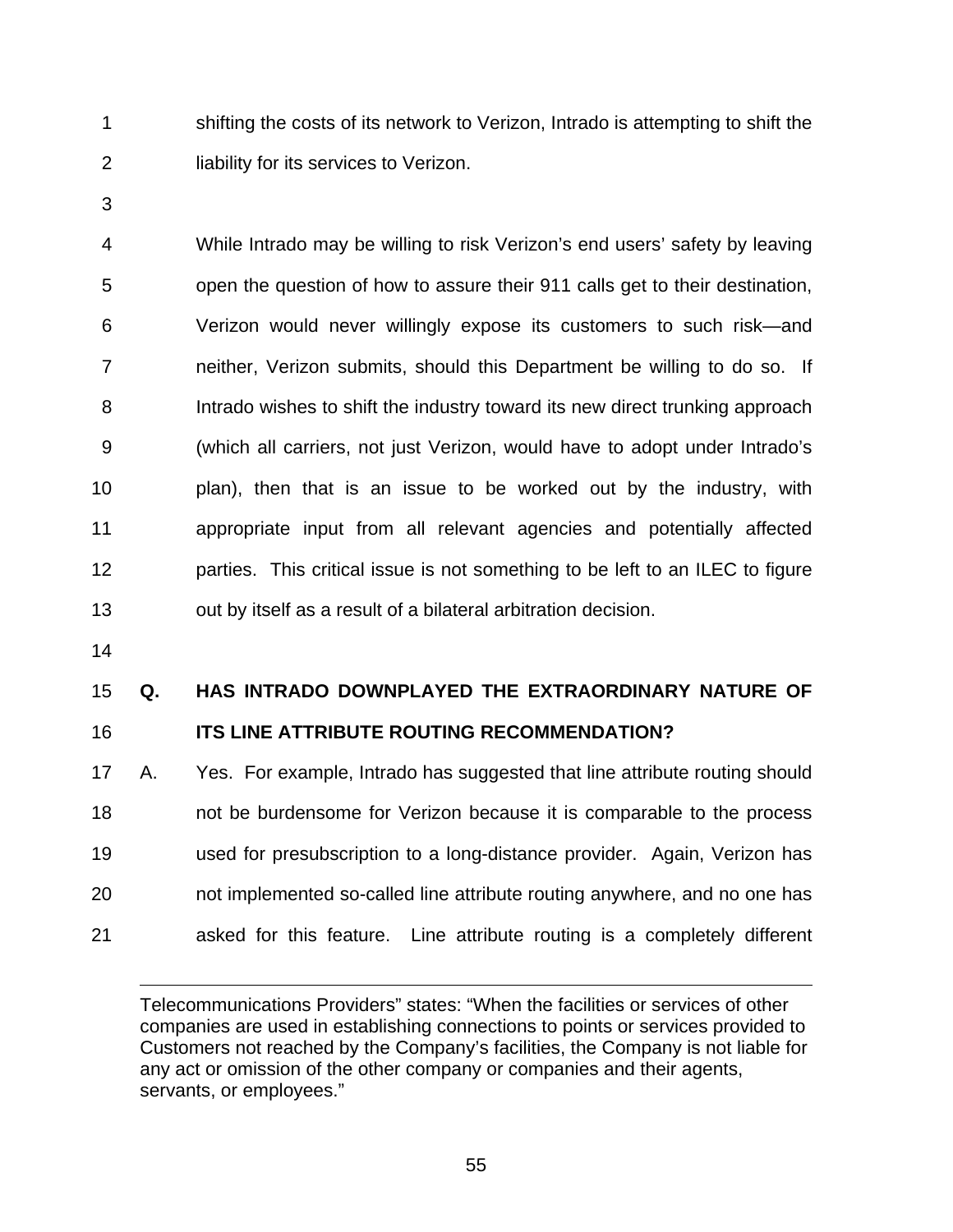1 2 3 4 5 process from toll-provider presubscription—the implementation of which was itself a multi-year effort across the states. The fact that ILECs implemented presubscription provides no support for Intrado's proposal for Verizon to implement *and pay for* the completely different process of line attribute routing (or any other, unspecified call routing mechanism).

6

# 7 8 9 **Q. DOES INTRADO RECOGNIZE THAT VERIZON WOULD PAY FOR IMPLEMENTING INTRADO'S NETWORK ARCHITECTURE PROPOSAL?**

10 11 12 13 14 15 16 17 18 19 20 21 22 23 A. Intrado has never disputed that it expects Verizon to pay for Intrado's proposed network architecture—interconnection on Intrado's network, new direct trunks, and a new call-sorting feature—but Intrado has not recognized the magnitude of the costs associated with these demands. Its position has simply been that the costs of providing end users access to 911/E911 services should be borne by the communications service provider and recovered from the rates charged to its local exchange service subscribers. In other words, Verizon and other carriers should be expected to raise their retail rates to cover the cost of establishing Intrado's new 911 system. Intrado, of course, has no end users, so all the burden would be on other carriers' customers—apparently, in addition to the 911 surcharges they already pay for access to the existing 911 system. This anticompetitive suggestion is obviously not in Verizon's customers' interests and not in the public interest.

24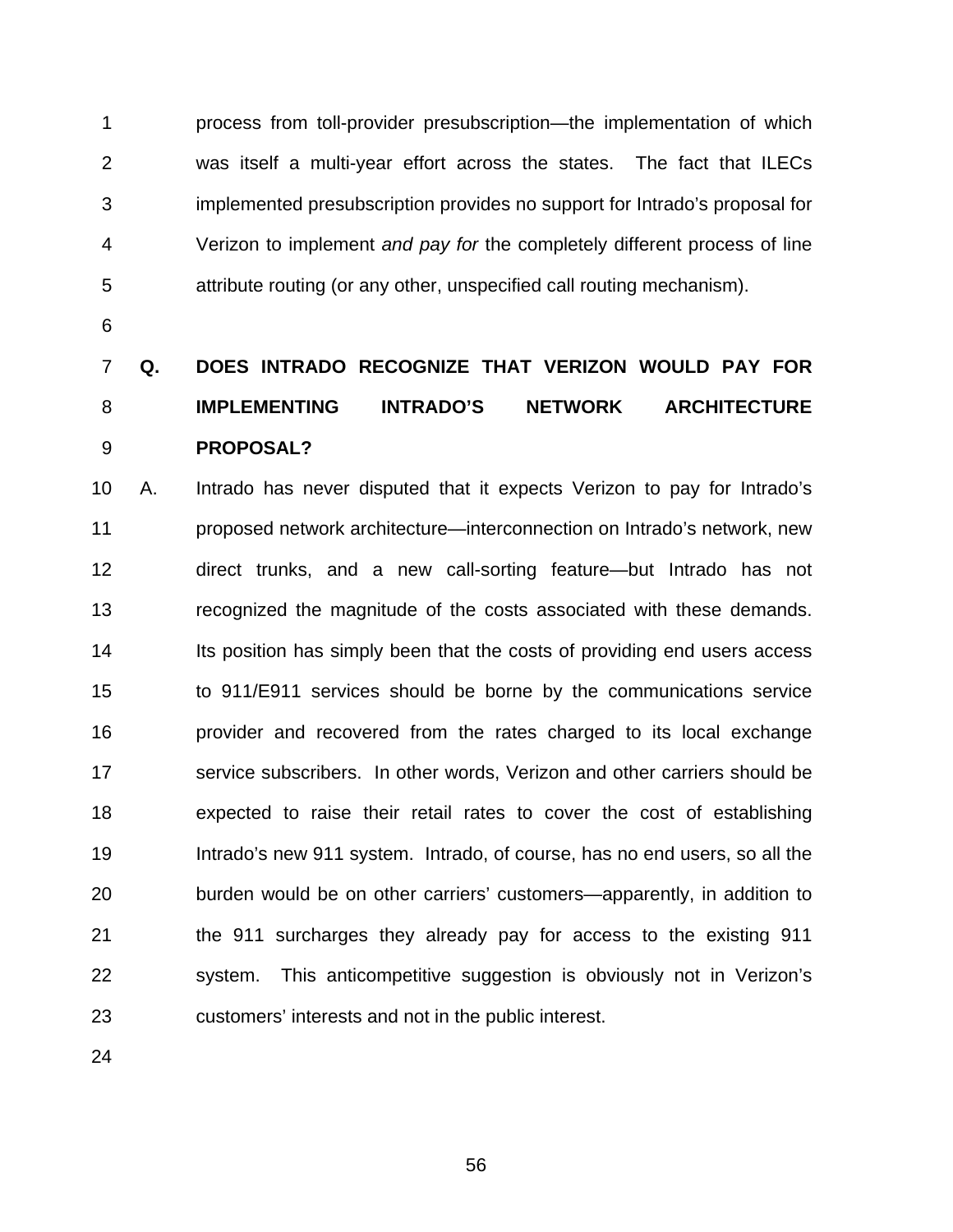1 2 3 4 5 6 7 8 9 It also has nothing to do with Verizon's obligations under section 251(c) of the Act. The Department does not have the latitude to ignore the law and make a policy choice that Verizon and other carriers should bear the costs of implementing Intrado's business plan, even if the Department did believe Intrado's speculation that it would provide superior 911 services with its as-yet-unbuilt network. And even if the Department had such authority, Intrado's plan would not be in the public interest, because fair and efficient competition cannot develop if carriers are forced to bear their competitors' costs.

10

### 11 12 **Q. HAS INTRADO SUGGESTED THAT VERIZON'S TARIFFS GIVE IT AN ADVANTAGE OVER INTRADO?**

13 14 15 16 17 18 A. Yes. Intrado has suggested that Verizon has a competitive advantage over Intrado because only ILECs have tariffs that they use to recover costs associated with access to 911/E-911 services to end users. Verizon does not understand this argument, because Intrado has its own tariff, under which it can presumably recover its costs from governmental agencies responsible for paying telecommunications bills.

19

20 21 22 23 In any event, Verizon's tariffs would not give Verizon the ability to recover any of the costs Intrado is trying to shift to Verizon (nor should Verizon's customers have to pick up those costs). Under Intrado's proposal, Verizon would have to bear all the costs of Intrado's interconnection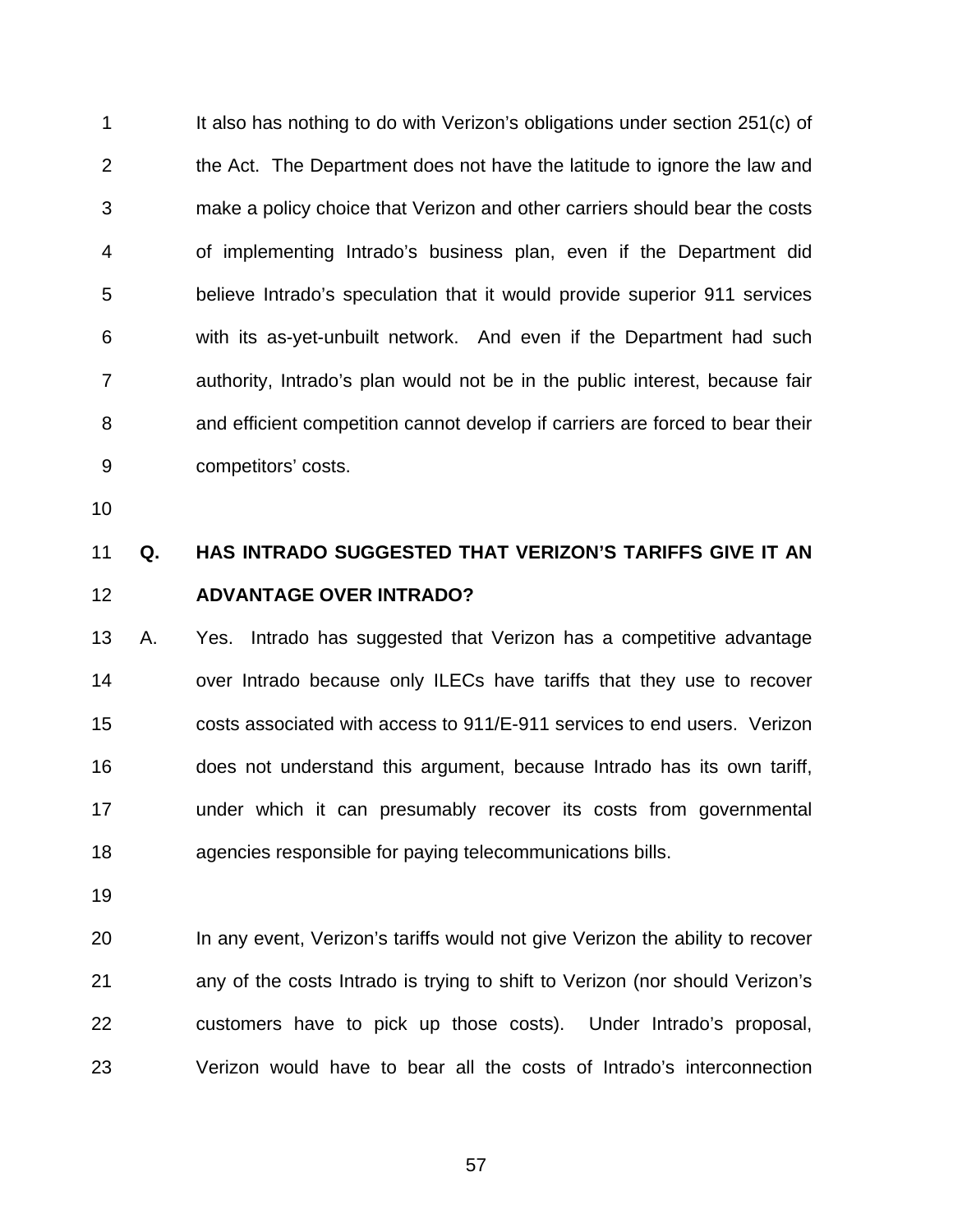1 2 3 arrangements, plus it would have to forego recovery for tariffed elements that it will still provide. How Intrado could describe this situation as giving Verizon a competitive advantage is incomprehensible.

4

# 5 6 7 **Q. DOES INTRADO'S DIRECT TRUNKING PROPOSAL CREATE PROBLEMS WITH ROUTING 911 CALLS FROM SPLIT WIRE CENTERS?**

8 9 10 11 12 13 14 15 16 17 18 19 20 21 22 23 A. Yes, this is another problem with Intrado's proposal. Split wire centers are Verizon wire centers that serve some end users whose 911 calls will be destined for a Verizon-served PSAP and some end users whose 911 calls will be destined for a PSAP served by another carrier (in this case, Intrado). Split wire centers may exist, for instance, where a wire center serves more than one county. Because Verizon routes 911 calls to PSAPs by means of selective routers and cannot identify at the end office which PSAP should receive a caller's 911 calls, Intrado's proposal to require direct trunking of 911 calls from Verizon end offices to Intrado's network without use of a Verizon selective router would require Verizon to route to Intrado all of the 911 calls from an end office, including 911 calls bound for PSAPs served by Verizon. As a consequence, Intrado's proposal would require Verizon to route all of the 911 calls from that wire center (including those bound for the Verizon-served PSAP) to Intrado, and Intrado would hand the calls for the Verizon-served PSAP back to Verizon. There is no legitimate reason to adopt this inefficient arrangement.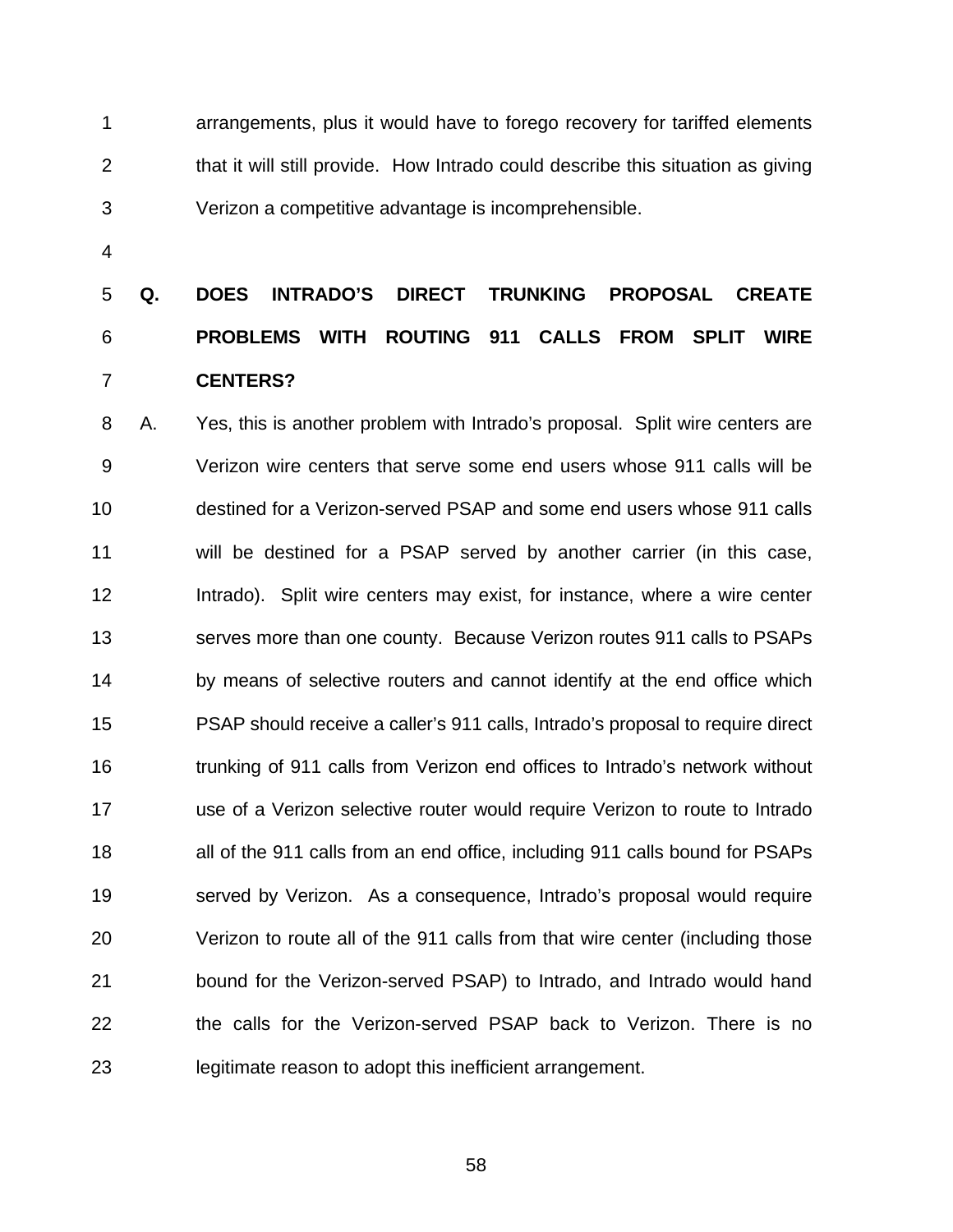**Q. IS INTRADO'S DIRECT TRUNKING PROPOSAL NECESSARY TO ASSURE NETWORK RELIABILITY, AS INTRADO HAS SUGGESTED?**  1 2 3 4 5 6 7 8 A. No, as we have explained, just the opposite is true. The arrangement Intrado suggests is not necessary for any legitimate reason, including reliability of the 911 network. Given the critical need to assure reliable 911 communications, the Department cannot accept Intrado's bald speculation that its scheme will have a higher degree of reliability than Verizon's proven process.

9

10 11 12 13 14 15 16 17 18 19 20 Intrado's untested proposals are likely to undermine -- not enhance - network reliability. As we have explained, Intrado's proposal would prohibit Verizon from aggregating calls at its selective routers. These include not just calls from Verizon's end users, but the end users of CLECs and wireless carriers that currently send their 911 traffic to Verizon's selective routers for sorting to the right PSAP. If Intrado fails to secure direct trunking agreements from all of these carriers, their end users' emergency calls will not be transmitted to Intrado-served PSAPs. Intrado has not provided and cannot provide any assurance that it will be able to force direct trunking agreements on every carrier that might today send emergency calls to PSAPs through Verizon's selective router.

21

22 23 24 **Q. INTRADO TAKES THE POSITION THAT VERIZON'S SELECTIVE ROUTING IS AN UNECESSARY STEP IN THE CALL PATH TO THE PSAPS. IS THAT TRUE?**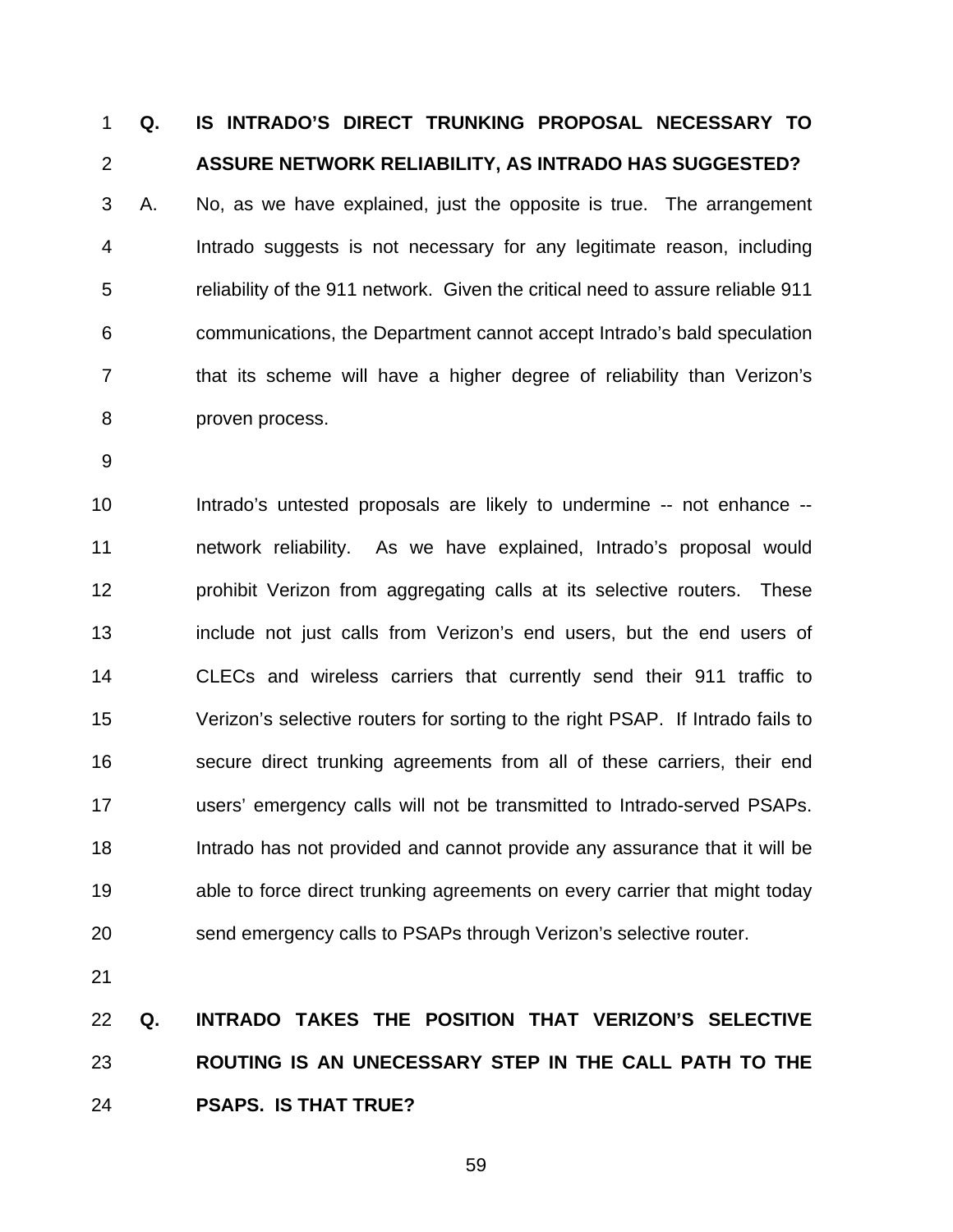1 2 3 4 5 6 7 8 9 10 A. No. Selective routing is necessary for calls to be directed to the appropriate PSAP. When a Verizon end office is served by multiple PSAPs, selective routing is the only industry-accepted means available for 911 calls to be routed to the correct PSAP. And, for other carriers (such as CLECs and wireless carriers), unless they establish direct connections to Intrado's network, they will need to continue to route their calls to Intrado-served PSAPs through a Verizon selective router.It would only be potentially unnecessary for a particular Verizon end office if all of the PSAPs serving that end office were served by Intrado and *and all other carriers established direct trunks to route emergency calls to Intrado.*

11

# 12 13 14 **Q. DOES THE DEPARTMENT NEED TO DETERMINE WHETHER INTRADO'S LINE ATTRIBUTE ROUTING PROPOSAL IS TECHNICALLY FEASIBLE?**

15 16 17 18 19 20 21 22 23 A. No. Verizon expects Intrado to argue that Verizon is required to implement any technically feasible interconnection or access request. Verizon will explain in its legal brief why this notion is wrong, but we understand that the Act makes technical feasibility a consideration only in the context of a CLEC's designation of a POI within the ILEC's network. (47 U.S.C. § 251(c)(2)(B).) Intrado's direct trunking proposal, of course, erroneously assumes POIs on Intrado's network. In addition, as we've pointed out, Intrado's proposals have nothing to do with section 251 interconnection. They are simply demands for Verizon to change the way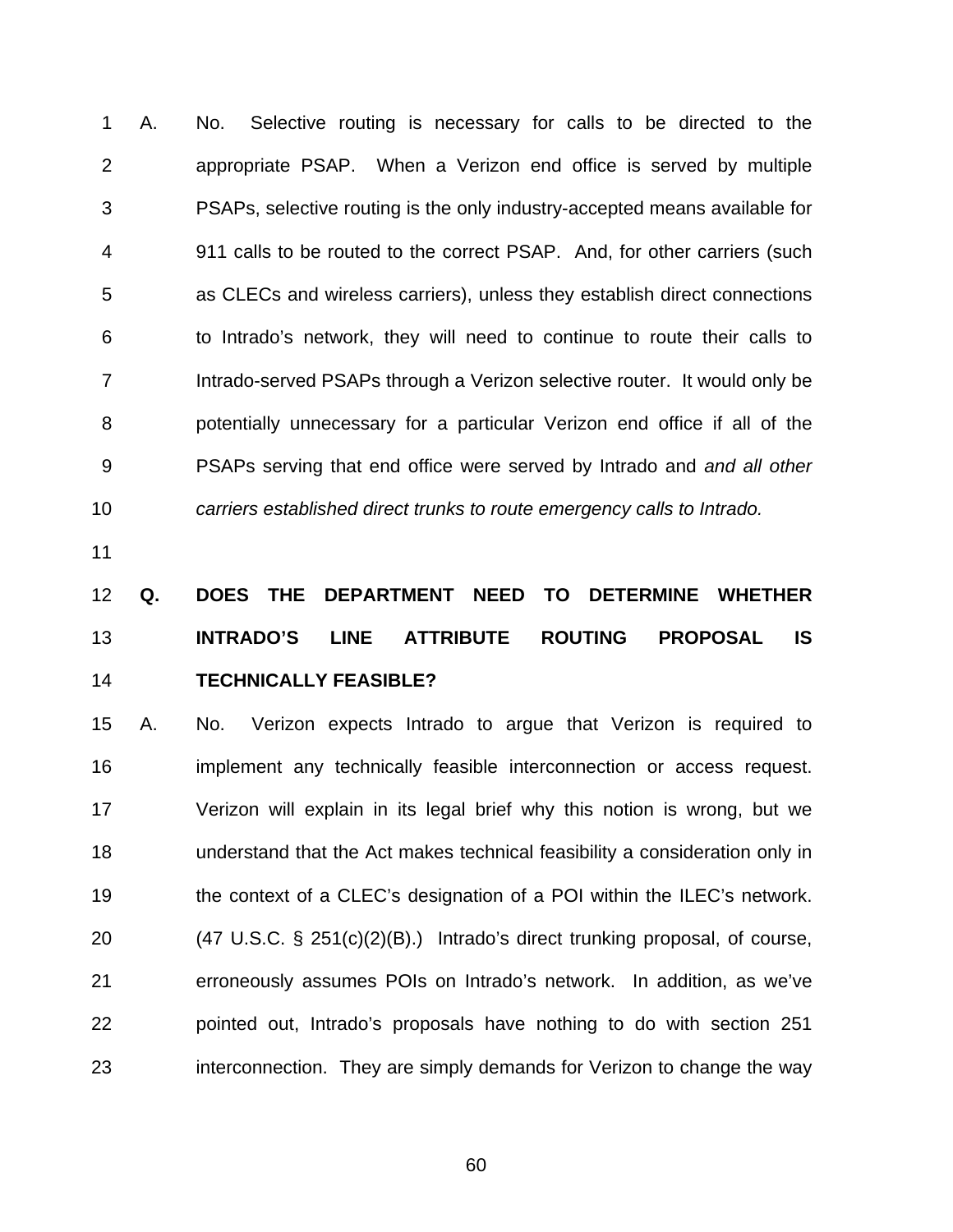1 2 it sorts calls in its facilities on its own network, so that Intrado and its PSAP customers can bypass Verizon's selective routers.

3

# 4 5 6 7 **Q. IF THE DEPARTMENT REJECTS INTRADO'S DIRECT TRUNKING PROPOSAL, WOULD INTRADO AGREE THAT VERIZON SHOULD BE PERMITTED TO RECOVER ITS COSTS FOR THE SELECTIVE ROUTING IT PROVIDES TO INTRADO-SERVED PSAPS?**

8 9 10 11 12 13 14 15 16 A. No. Intrado's position has been that selective routing is part of local exchange service that should be built into local service rates, rather than assessed to PSAPs. Intrado has, therefore, asserted that PSAPs should not pay for selective routing *even if Commissions reject Intrado's direct trunking/new call routing proposal* and Verizon still provides selective routing to PSAPs served by Intrado. In other words, Intrado openly advocates denying Verizon payment for 911 functions provided to Intradoserved PSAPs and expects Verizon's end users to pick up the costs of Intrado's business plan.

17

18 19 20 21 22 23 Intrado's aim in denying Verizon cost recovery for selective routing is clear and entirely illegitimate. To the extent that neither the PSAP nor Intrado has to pay Verizon for the selective routing functions Verizon performs for an Intrado-served PSAP, Intrado can provide relatively more attractive pricing to PSAPs than its competitors, which would have to recover selective routing costs from their own end users.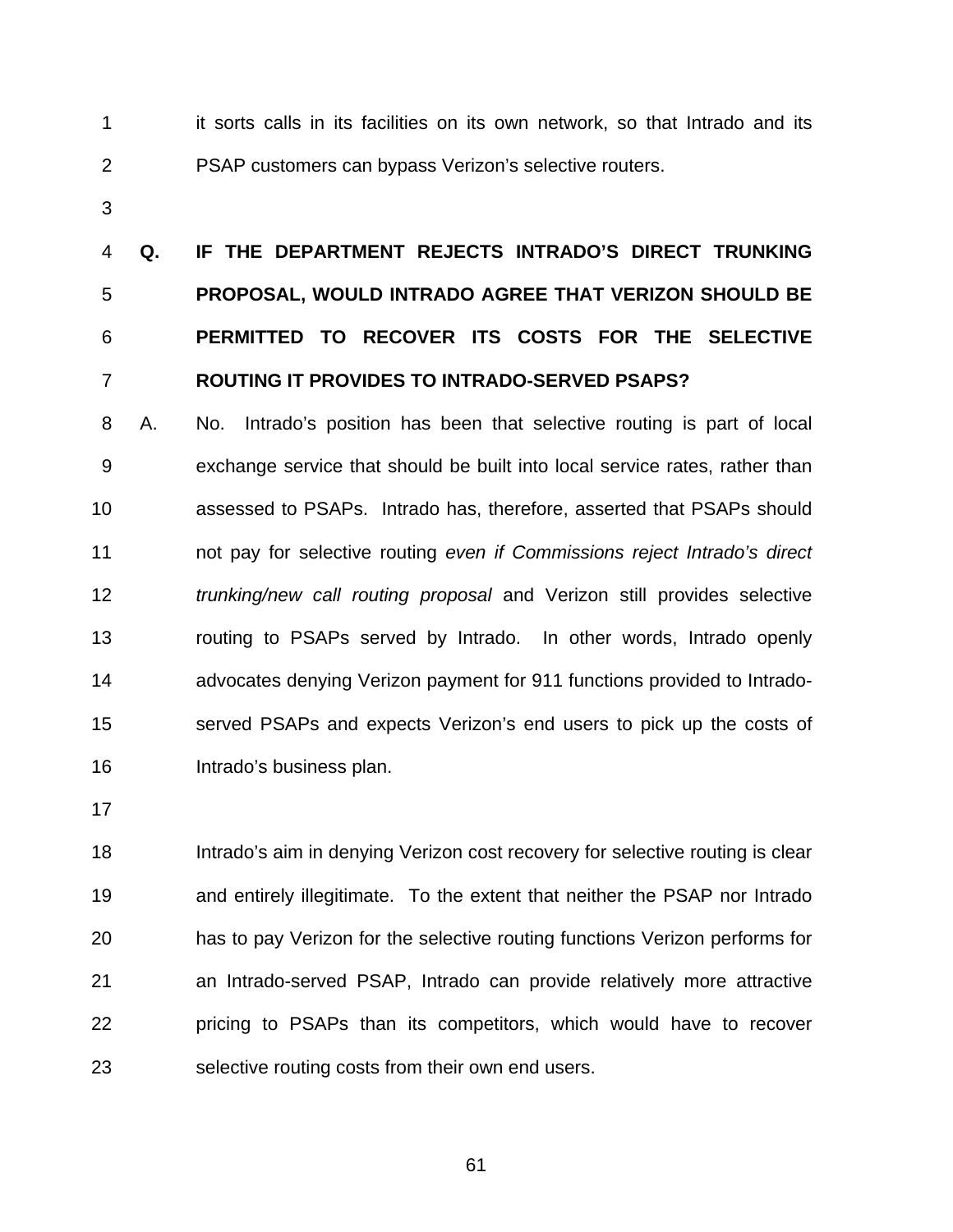# **Q. INTRADO HAS CLAIMED THAT ITS DIRECT TRUNKING/LINE ATTRIBUTE ROUTING PROPOSAL WILL BENEFIT VERIZON. IS THAT TRUE?**  1 2 3

4 5 6 7 8 9 10 11 12 13 14 15 16 17 18 19 20 21 22 23 A. No. Intrado has claimed that its direct trunking approach would yield benefits to Verizon in terms of easing trunk capacity issues and addressing ALI failures, lengthy repair times, and address validation errors. Intrado's claims are ill-founded. First, Verizon, not Intrado, has the right to decide how best to configure its own network, and it is certainly *not* the approach Intrado is proposing in this case. Second, direct end office trunking to Intrado's selective routers would exacerbate, not alleviate, potential problems with trunk capacity. A fundamental traffic capacity principle is that there is greater traffic capacity and less chance of blockage when traffic is aggregated to one group of facilities (Verizon's approach) and a greater chance of 911 call blockage if Verizon is forced to separate its end user traffic to multiple trunk groups (as Intrado proposes). Third, there are no problems that need addressing today in Verizon's 911 network in terms of ALI failures, lengthy repair times, address validation errors, or anything else—certainly nothing that would justify the major network reconfiguration that Intrado would require. There is absolutely no way any minimal benefits to be gained from Intrado's proposal, even if there were any, could outweigh the enormous expense Verizon would have to incur to establish and maintain the direct trunking system Intrado proposes—and no way Intrado can overcome the lack of any legal support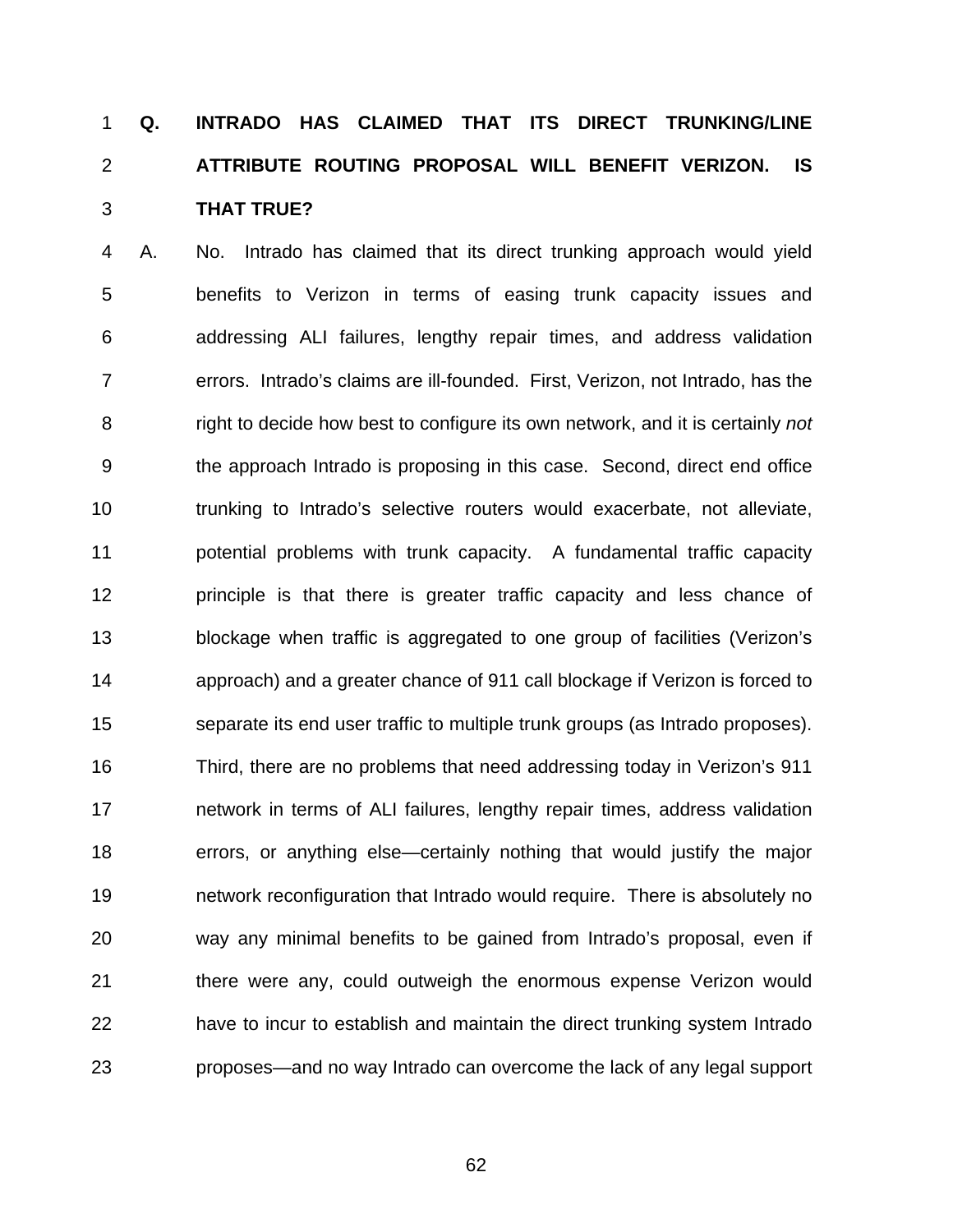1 2 for the Department to order Verizon to implement Intrado's network architecture proposal.

3

### 4 5 **Q. HAS ANY COMMISSION RULED ON INTRADO'S DIRECT TRUNKING/LINE ATTRIBUTE PROPOSAL?**

6 7 8 9 10 11 12 13 14 15 16 A. To Verizon's knowledge, only the Ohio and West Virginia Commissions have ruled on Intrado's direct trunking proposal, and they rejected it. The West Virginia Arbitrator ruled that "Intrado's proposals for direct trunking, line attribute routing and the elimination of the use of Verizon's selective routers are all rejected, since, with the establishment of the point of interconnection on Verizon's network, those requests by Intrado intrude upon Verizon's right to engineer its own system in the manner that it deems best." (*W.V. Award* at 20; *W.V. Order* at 3 ("the arbitrator properly determined that Verizon may organize its call delivery to the POI as it sees fit and properly rejected the Intrado demand for dedicated trunk lines from every end office to the Intrado network.").

17

18 19 20 21 22 In Intrado's arbitrations with Embarq and Cincinnati Bell Telephone in Ohio, the Ohio Commission ruled that the ILECs were "not required to utilize direct end office trunking in conjunction with class marking/line attribute routing." The Ohio Commission pointed out that there was no FCC requirement for direct trunking and cited concerns about reliability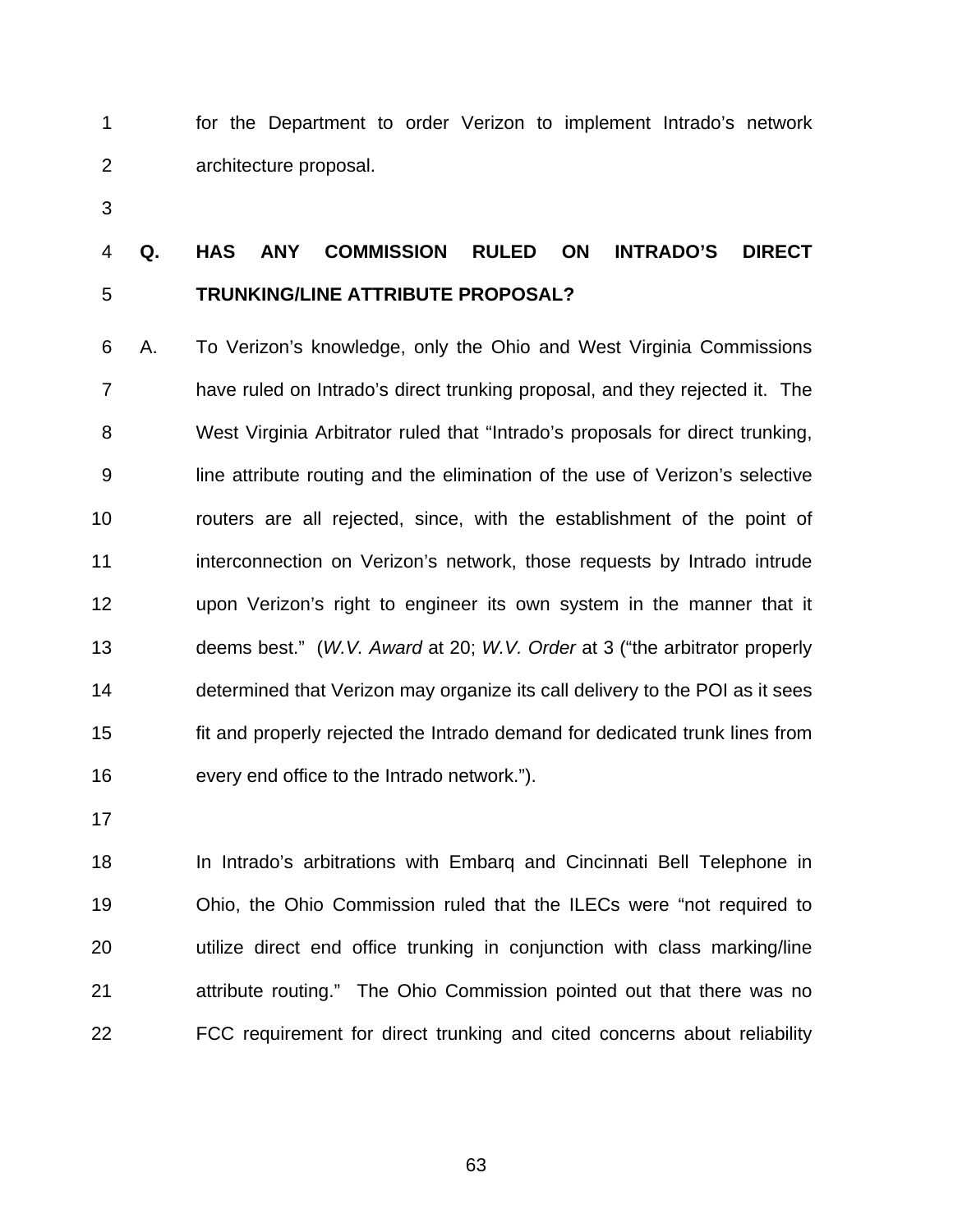and expense as additional reasons for rejecting Intrado's direct trunking proposal.<sup>[16](#page-67-0)</sup> 1 2

3

#### 4 **Q. HOW SHOULD ISSUE 5 BE RESOLVED?**

5 6 7 8 9 10 11 12 13 14 15 A. The Department should reject Intrado's proposals, which have no basis in law or sound policy. Specifically, the Department should find that Verizon is not required to: (1) build facilities to and interconnect at a point or points of interconnection on Intrado's network; (2) install direct trunking from its end offices to POIs on Intrado's network; or (3) implement line attribute routing or any other new kind of call routing methodology to go along with direct trunking. The Department should reject Intrado's language related to these proposals and instead direct the parties to incorporate into their interconnection agreement the language Verizon proposes for sections 1.3, 1.4, and 1.7.3 of the 911 Attachment, and sections 2.6, 2.64, 2.94 and 2.95 of the Glossary.

16

 $\overline{a}$ 

#### **ISSUE 6 WHETHER THE 911 ATTACHMENT, § 1.1.1 SHOULD INCLUDE RECIPROCAL LANGUAGE DESCRIBING BOTH PARTIES' 911/E-911 FACILITIES. (911 Att. § 1.1.1)** 17 18 19 20

#### <span id="page-67-0"></span>21 **Q. WHAT IS THE PARTIES' DISPUTE WITH RESPECT TO THIS ISSUE?**

<sup>16</sup> *See Ohio Embarq/Intrado Order*, at 15; *Ohio CBT/Intrado Order*, at 15.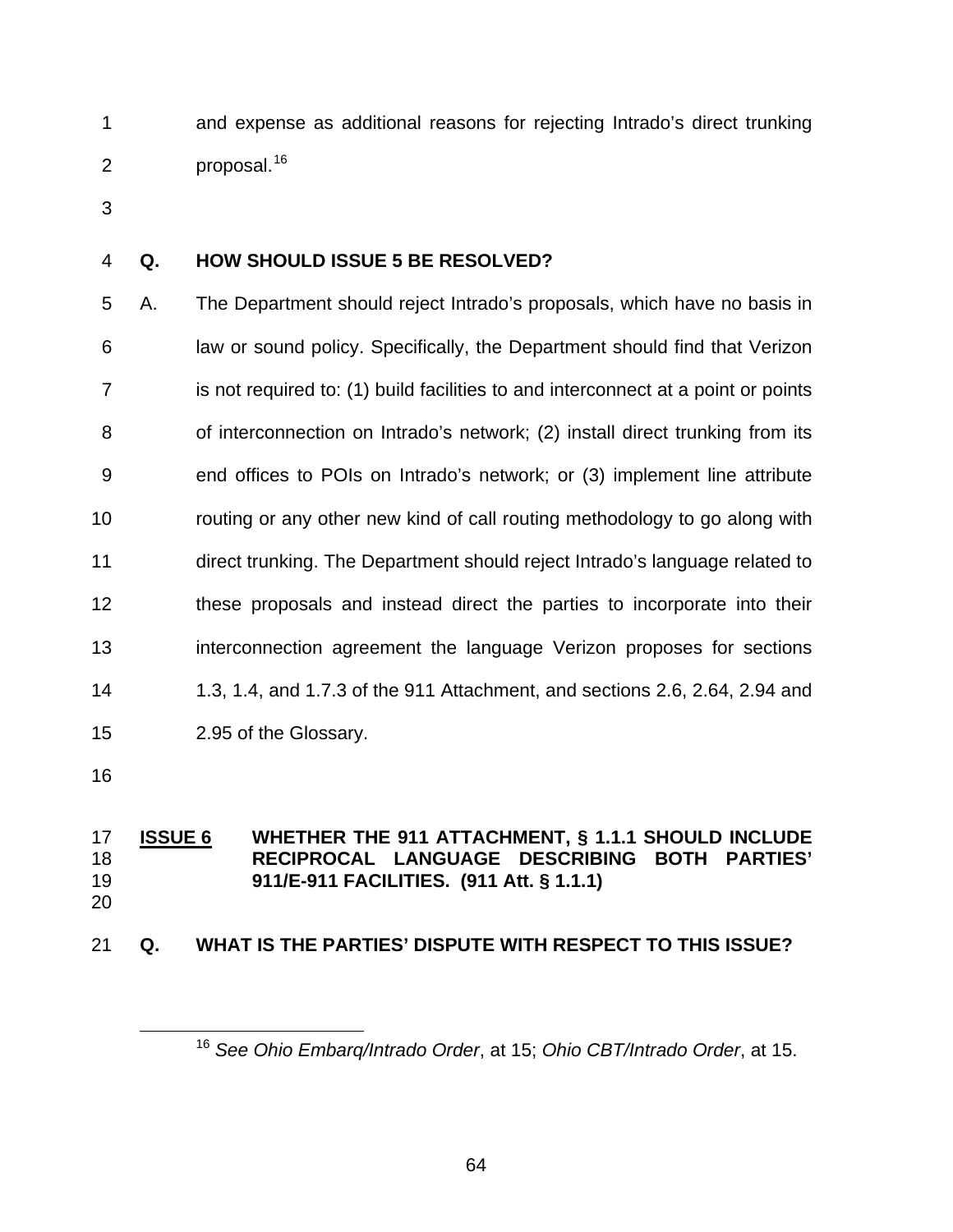1 2 3 4 5 6 7 8 9 10 11 12 13 14 15 A. Contrary to Intrado's statement of position in its Petition (at 23), Verizon has not opposed including language in the Agreement describing its own 911/E-911 network components (as well as Intrado's). Rather, Verizon opposes Intrado's language *inaccurately* describing Verizon's network components. Intrado's language with respect to Verizon's "Tandem/Selective Router(s)" is deliberately vague as to the function of these routers—which Verizon's language makes clear is to route 911 calls between Verizon's end offices and the PSAPs—-no doubt to advance Intrado's objective of forcing Verizon to bypass its own selective routers and to instead implement some new form of call routing. In addition, Intrado's language does not reflect the location of a 911 Tandem/Selective Router in Verizon's network—that is, at a point between Verizon's end offices and the PSAPs. Accordingly, the Department should exclude from the Agreement Intrado's proposed sentence describing Verizon's 911/E911 facilities.

16

17 Alternatively, the Department should adopt the following sentence in place

18 of Intrado's proposed sentence:

19 20 21 22 23 24 For areas where Verizon is the 911/E-911 Service Provider, Verizon provides and maintains (a) Verizon 911 Tandem/Selective Router(s) for routing 911/E-911 Calls from Verizon End Offices to PSAP(s) and (b), if Verizon manages the ALI Database, the ALI Database.

25 26 Verizon's compromise language accurately describes the key function performed by Verizon's 911 tandem/selective routers in Verizon's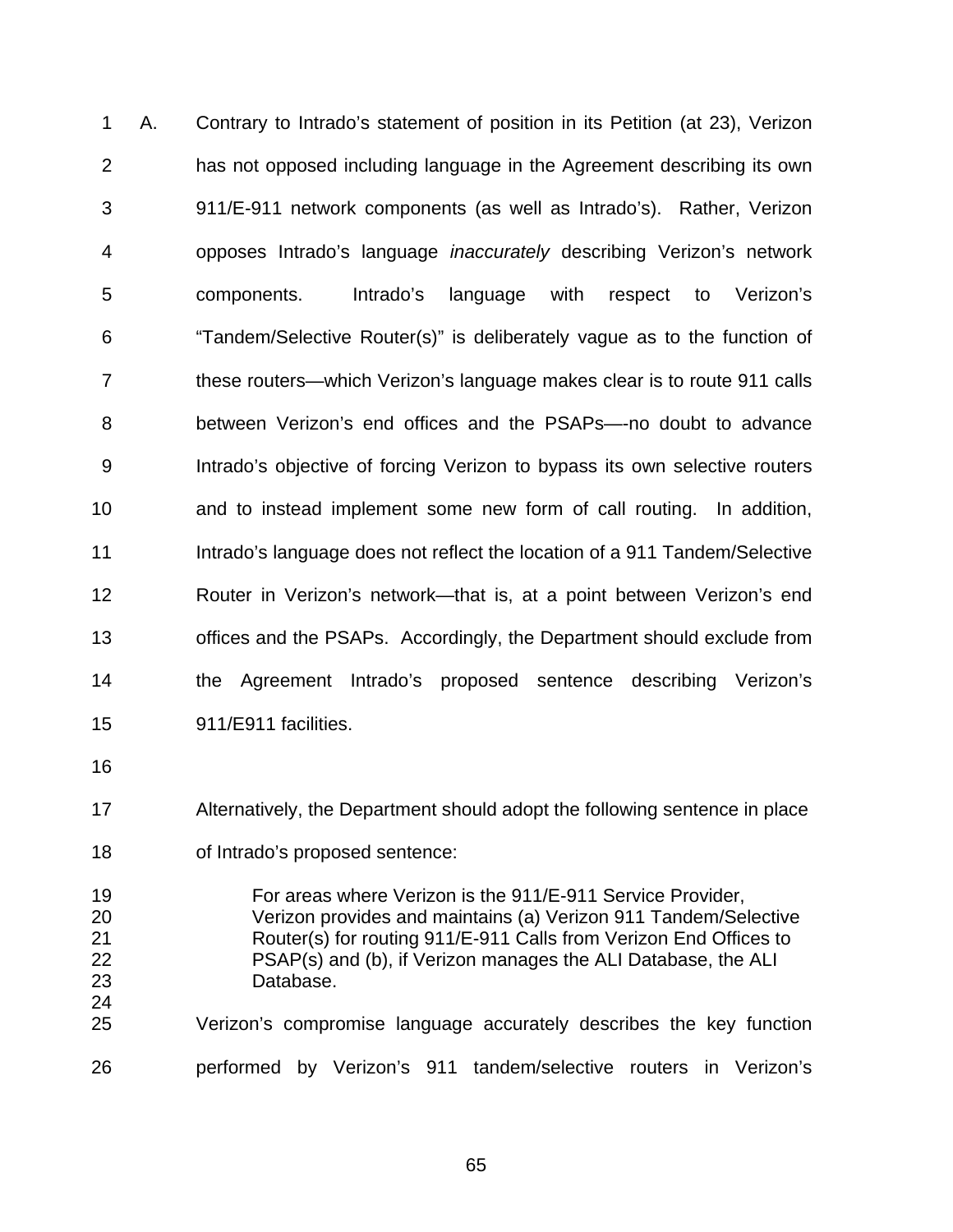1 2 3 4 5 6 7 network—that is, routing calls from the Verizon end offices from which 911 calls originate to PSAPs. Verizon's compromise language is also consistent with Verizon's proposed definitions of "Verizon 911 Tandem/Selective Router" in Glossary § 2.64 and "Verizon 911 Tandem/Selective Router" in Glossary § 2.94 and properly reflects that Verizon manages the ALI database where Verizon has been selected by the 911 Controlling Authority to do so.

8

**ISSUE 7 WHETHER THE AGREEMENT SHOULD CONTAIN PROVISIONS WITH REGARD TO THE PARTIES MAINTAINING ALI STEERING TABLES, AND, IF SO, WHAT THE PROVISIONS SHOULD BE. (911 Att., Intrado proposed § 1.2.1)** 9 10 11 12 13

#### 14 **Q. WHAT IS THE PARTIES' DISPUTE WITH RESPECT TO THIS ISSUE?**

15 16 17 18 19 20 21 22 23 24 25 A. This issue deals with how ALI databases are maintained in areas where Intrado provides 911 service to a PSAP and manages an ALI database. Verizon does not disagree with Intrado that the parties should work together to ensure that misdirected 911 calls are directed to the right PSAP. (Petition at 24.) Therefore, Verizon has agreed to language requiring the parties to "establish mutually acceptable arrangements and procedures for inclusion of Verizon End User data in the ALI Database" for areas where Intrado is the 911 provider and manages the ALI (automatic location identification) database. (911 Att., § 1.2.) But Verizon does *not*  agree that Intrado's additional language with regard to ALI steering tables belongs in an interconnection agreement. (*See* Intrado proposed § 1.2.1,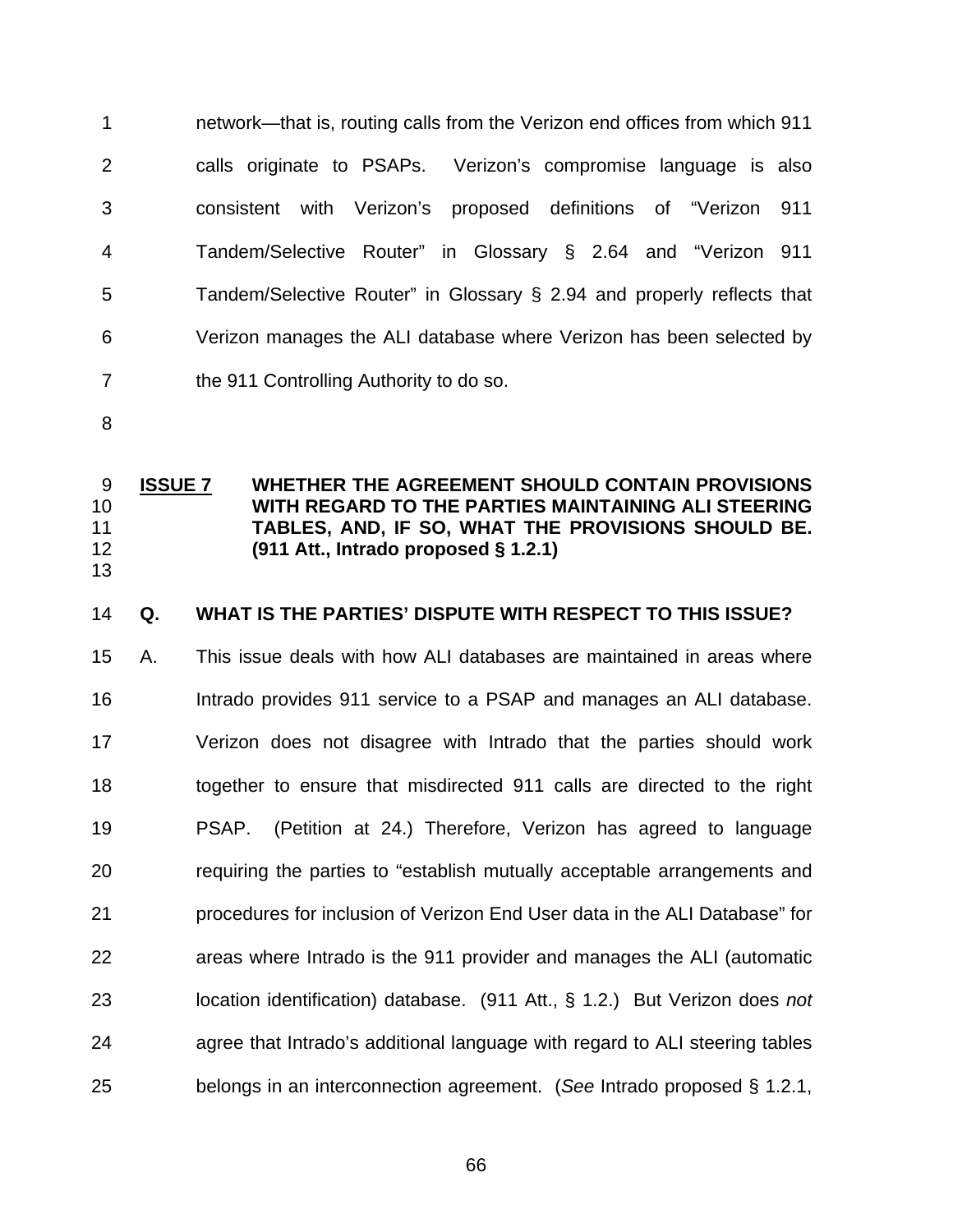1 2 3 911 Attachment, requiring Parties to "maintain the necessary ALI steering tables to support display of ALI between the Parties' respective PSAP Customers upon transfer of 911/E911 Calls.")

4

#### 5 **Q. WHY DOES VERIZON DISAGREE WITH INTRADO'S PROPOSAL?**

- 6 7 8 9 10 11 A. As Intrado has acknowledged, the ALI function is an information service. This issue will be treated in legal briefs, but we understand that, because the FCC has determined that the provision of caller location information to a PSAP is an information service, not a telecommunications service, such services fall outside the scope of interconnection agreements negotiated and arbitrated under sections 251 and 252 of the Act.
- 12

### 13 14 **Q. IS VERIZON OPPOSED TO ADDRESSING ALI ARRANGEMENTS IN NON-SECTION-251/252 AGREEMENTS?**

- 15 A. No.
- 16

#### 17 18 **Q. DOES VERIZON HAVE COMMERCIAL AGREEMENTS ADDRESSING ALI ARRANGEMENTS?**

19 20 21 22 A. Yes, Verizon has commercial agreements that address the creation of steering tables. However, there is no language in these agreements requiring Verizon to "maintain" another E911 Service Provider's steering tables, as Intrado unreasonably proposes.

23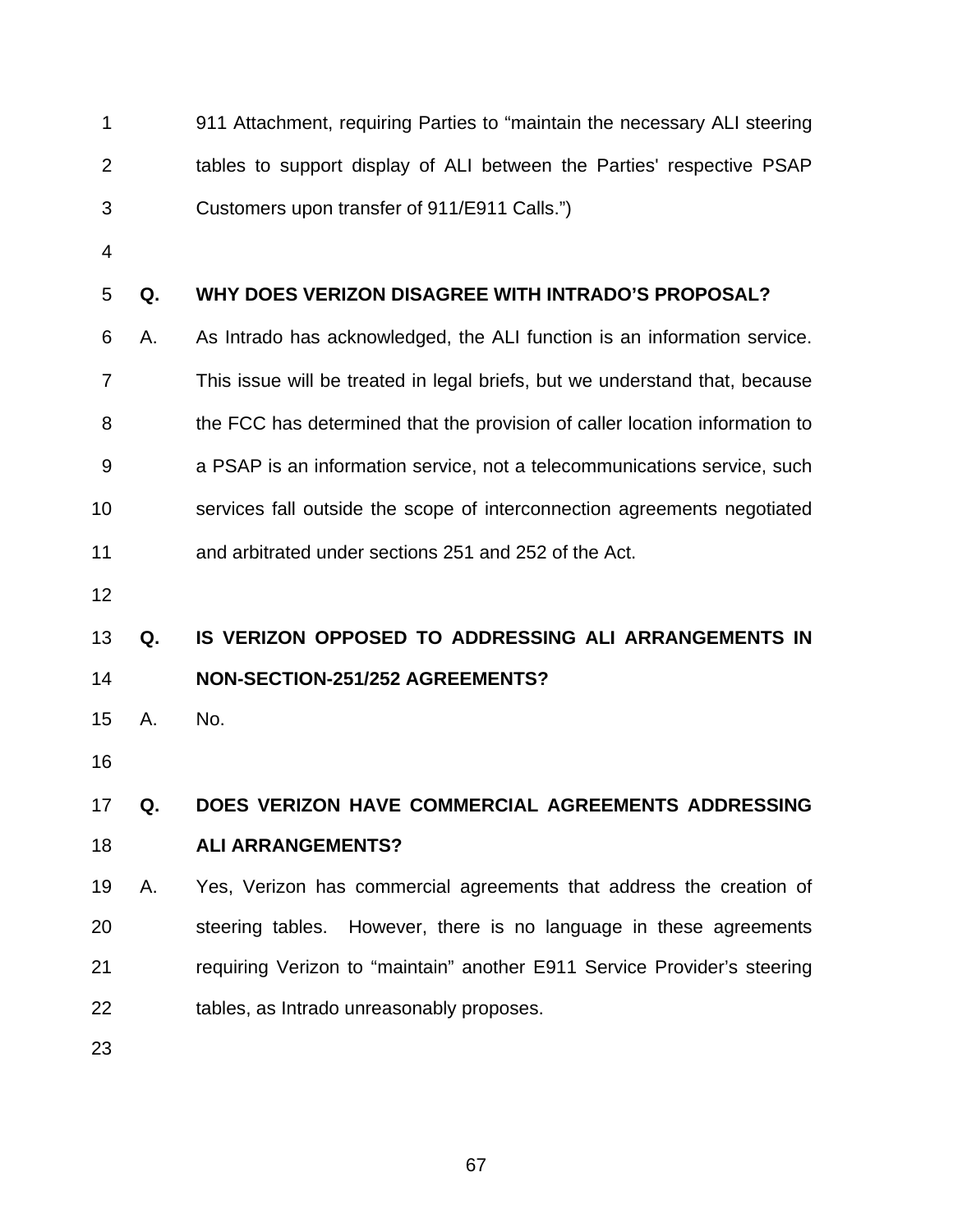### **Q. DOES VERIZON HAVE A COMMERCIAL AGREEMENT WITH INTRADO THAT ADDRESSES ALI ARRANGEMENTS?**  1 2

- 3 A. Yes.
- 4

### 5 6 **Q. DOES THAT AGREEMENT ADDRESS THE ISSUE THAT INTRADO HAS RAISED IN THIS ARBITRATION?**

- 7 8 9 10 11 12 A. To Verizon's knowledge, its commercial agreement with Intrado provides Intrado with everything it needs to conduct its business with respect to ALI database arrangements between the Parties. If Intrado believes that the existing commercial agreement needs to be modified, that issue is properly addressed outside the context of a section 251(c) interconnection agreement.
- 13

#### 14 **Q. HOW SHOULD THE DEPARTMENT DECIDE ISSUE 7?**

- 15 16 17 18 19 A. The Department should reject Intrado's proposed language in section 1.2.1 of the 911 Attachment related to ALI databases. The Parties can negotiate separate commercial terms, if necessary, addressing any additional, legitimate needs Intrado may have in relation to ALI database arrangements.
- 20

**ISSUE 8 WHETHER CERTAIN DEFINITIONS RELATED TO THE PARTIES' PROVISION OF 911/E911 SERVICE SHOULD BE INCLUDED IN THE INTERCONNECTION AGREEMENT AND WHAT DEFINITIONS SHOULD BE USED. (Glossary §§ 2.6 ("ANI"), 2.63 ("911/E-911 Service Provider"), 2.64 ("911 Tandem/Selective Router"), 2.67 ("POI"), 2.94 ("Verizon 911**  21 22 23 24 25 26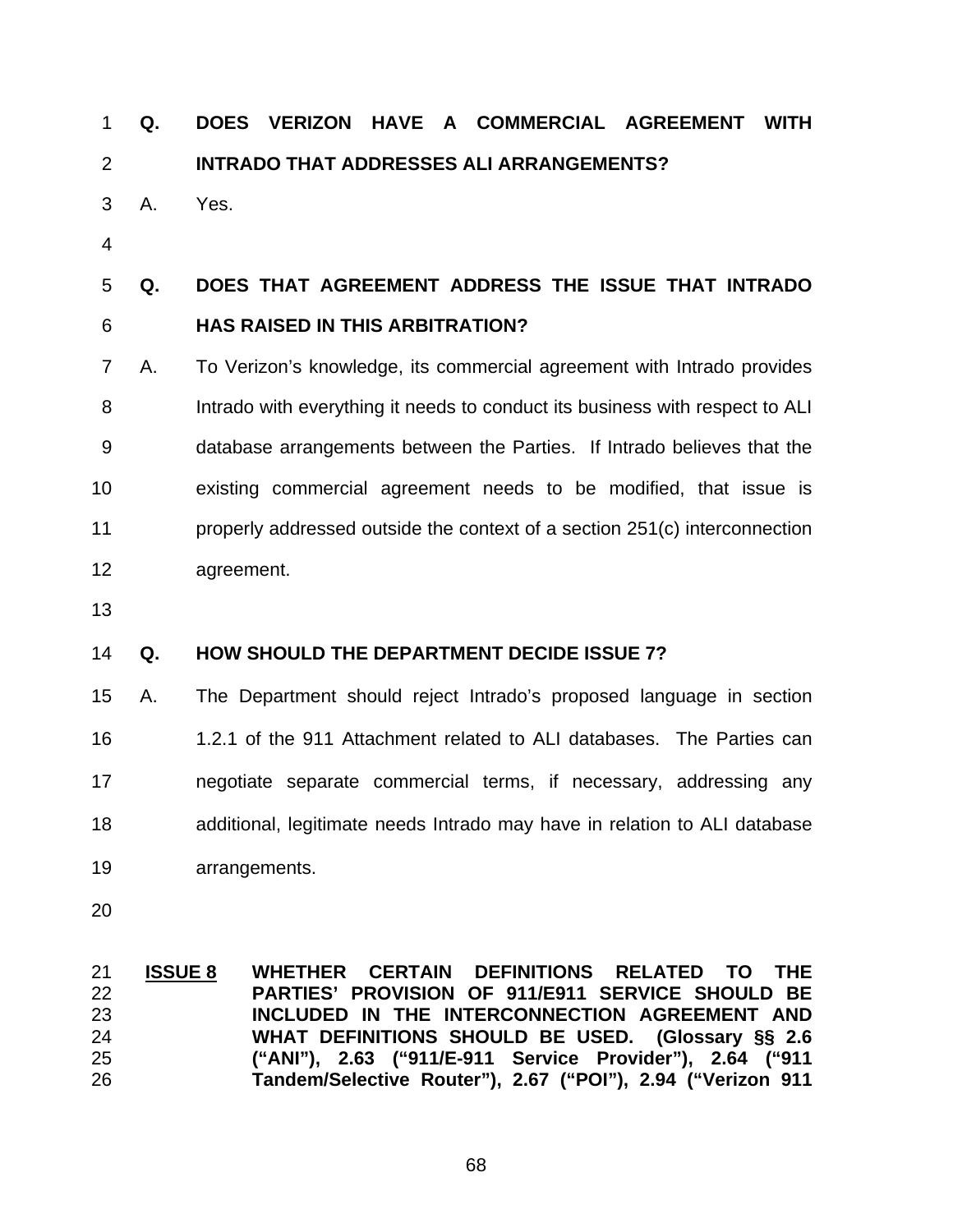**Tandem/Selective Router"), and 2.95 ("Verizon 911 Tandem/Selective Router Interconnection Wire Center")** 

### 4 5 **Q. DOES THE PARTIES' DISPUTE ABOUT DEFINITIONS IN THE GLOSSARY RELATE TO OTHER ISSUES IN THIS CASE?**

6 7 8 9 10 11 12 13 14 15 16 A. Yes. Each of the Glossary definitions identified in Issue 8 is referenced in one or more of the draft interconnection agreement sections relating to Issues 1, 2 and 5. The parties' disputes about the Glossary terms, like many others in this arbitration, relate to the parties' fundamental dispute about network architecture—specifically, Intrado's unlawful proposal for Verizon to interconnect with Intrado at multiple, unspecified points on Intrado's network by means of direct trunks supplied by Verizon and that would bypass Verizon's selective routers. As a general matter, Intrado's definitions for Issue 8 incorrectly assume implementation of Intrado's proposed, unlawful and unprecedented network architecture, so they must be rejected.

17

1 2 3

#### 18 **Q. WHAT IS THE SPECIFIC DISPUTE BETWEEN INTRADO AND**

### 19 **VERIZON WITH RESPECT TO THE DEFINITION OF AUTOMATIC**

#### 20 **NUMBER IDENTIFICATION ("ANI") IN § 2.6 OF THE GLOSSARY?**

21 22 23 24 A. Intrado's proposed definition of ANI is related to an express requirement proposed by Intrado in its language in the 911 Attachment that Verizon deliver 911 calls to Intrado with ANI. Since the Department should reject Intrado's proposed language for the 911 Attachment for the reasons set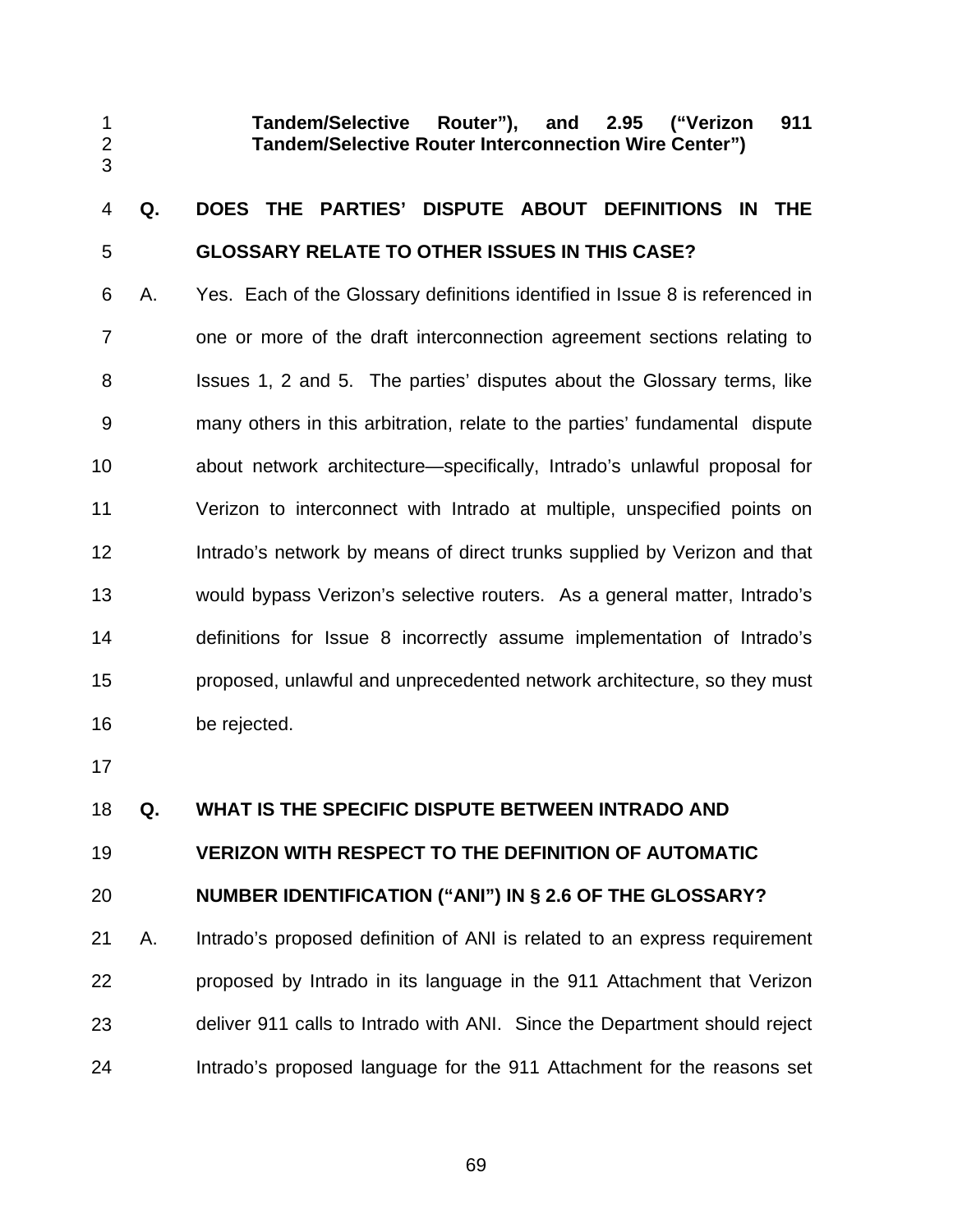1 2 3 4 5 out under Issues 1 and 5, above, there will be no need for a definition of ANI. Moreover, there is no need to include in the 911 Attachment language requiring Verizon to deliver 911 calls to Intrado with ANI, because technical aspects of call transport such as this should be left to the evolving requirements of applicable law and industry practice.

6

## 7 8 **Q. WHY SHOULD THE DEPARTMENT ADOPT VERIZON'S PROPOSED DEFINITION OF "911/E-911 SERVICE PROVIDER" (GLOSSARY §**

9 **2.63)?** 

10 11 12 13 14 15 A. The parties agree on most of the definition of "911/E-911 Service Provider," but Intrado has refused to accept Verizon's language reflecting the legal requirement for POI(s) to be on Verizon's network. As we explained under Issue 1 and elsewhere, Intrado is not entitled to select POIs on its own network, so the Department should approve Verizon's language.

16

17 18 19 **Q. DO THE PARTIES HAVE THE SAME DISPUTE WITH RESPECT TO THE DEFINITION OF "POI (POINT OF INTERCONNECTION)" IN § 2.67 OF THE GLOSSARY?** 

20 21 22 A. Yes. There, too, Verizon's proposed definition of "POI (Point of Interconnection)" reflects the legal requirement that the POI must be within Verizon's network. Intrado has unreasonably refused to accept this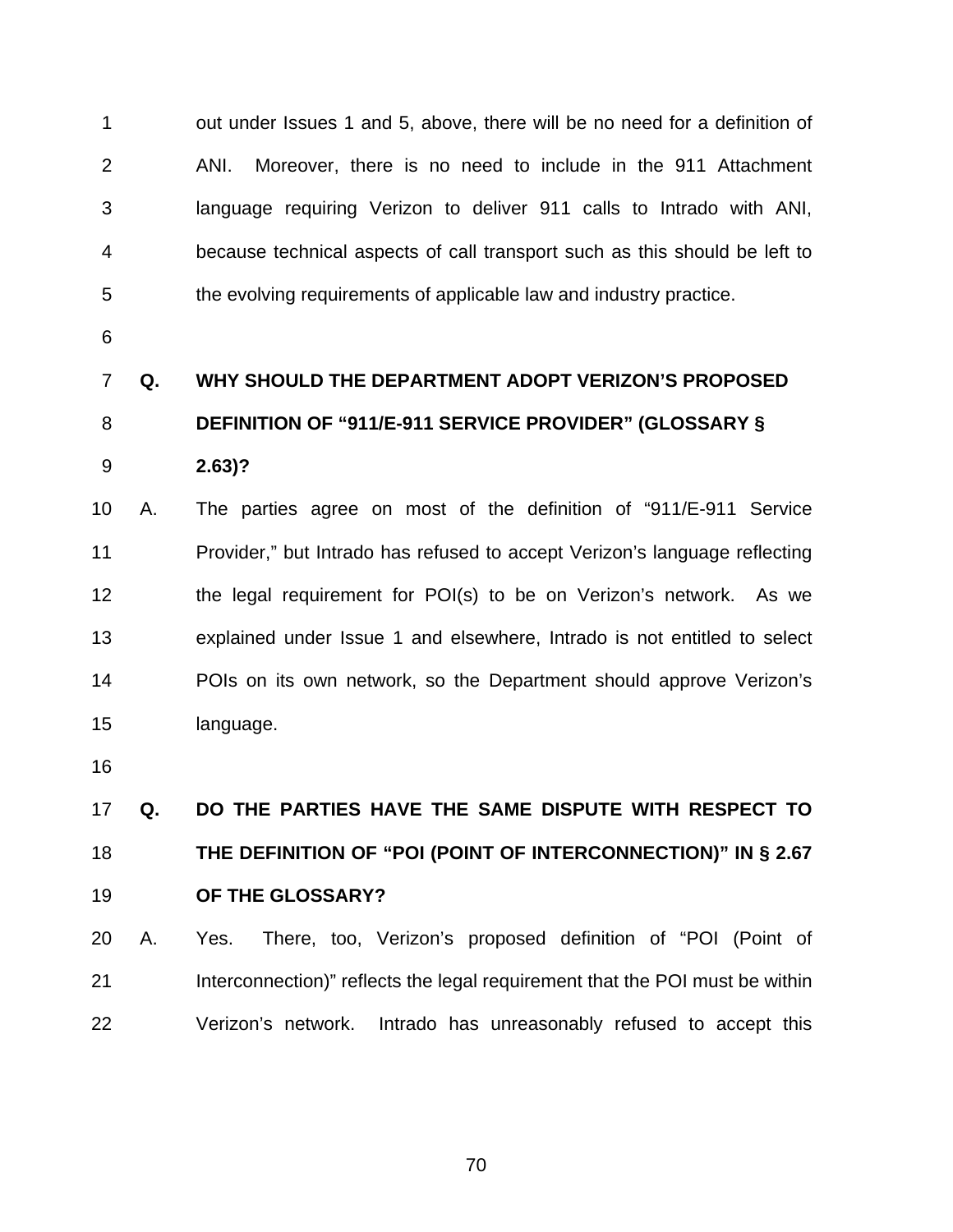1 2 language, because it maintains the erroneous position that it may designate POIs on its own network.

3

4 5 6 **Q. INTRADO PROPOSES A SINGLE GENERIC DEFINITION OF "911 TANDEM/SELECTIVE ROUTER." WHY IS INTRADO'S APPROACH UNACCEPTABLE? (GLOSSARY § 2.6.4.)**

7 8 9 A. Intrado's proposed, generic definition of "911 Tandem/Selective Router" does not fully reflect the location and operation of this facility in Verizon's existing retail network. Intrado proposes the following definition of "911

- 10 Tandem/Selective Router:"
- 11 12

13 14 Switching or routing equipment that is used for routing and terminating originating end user 911/E-911 Calls to a PSAP and/or transfer of 911/E911 Calls between PSAPs.

15 16 17 18 19 20 21 22 23 24 25 26 Verizon agrees that a 911 Tandem/Selective Router is switching or routing equipment that is used for routing end user 911/E-911 calls to a PSAP. Verizon also agrees that in some instances such equipment may be used to transfer 911/E-911calls between PSAPs. However, a 911 Tandem/Selective Router is not always used for this call transfer purpose—whether or not it will be determined by the PSAPs. Intrado's joinder of the two possible uses of 911 Tandem/Selective Router (that is, routing end user calls and transferring calls between PSAPs) into a single sentence with the conjunction "and" inaccurately suggests that a 911 Tandem/Selective Router *always* performs the call transfer function. By using "and/or," Intrado's language could be interpreted to mean that equipment could be deemed to be a 911 Tandem/Selective Router even if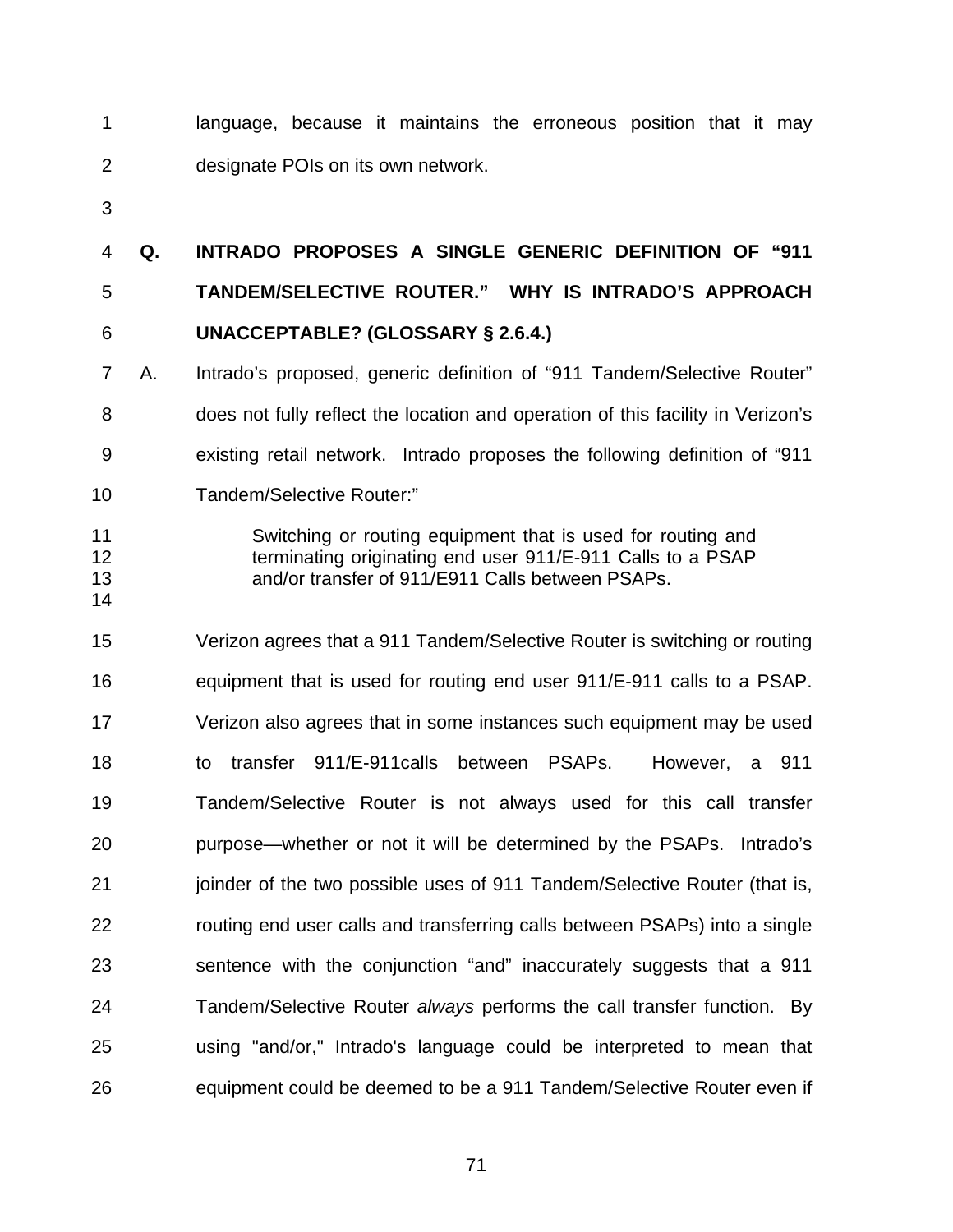1 2 3 4 5 it performed only the PSAP-to-PSAP call transfer function. In Verizon's network, a 911 Tandem/Selective Router would not perform only this function. It either performs only the first function (routing end user calls to PSAPs), or both the first and second functions, but not just the second alone. Therefore, Intrado's language must be rejected as inaccurate.

6

## 7 8 9 **Q. ARE THERE OTHER REASONS WHY INTRADO'S PROPOSED DEFINITION OF "911 TANDEM/SELECTIVE ROUTER" IS INAPPROPRIATE (GLOSSARY § 2.6.4)?**

10 11 12 13 14 15 16 17 18 19 A. Yes. Intrado's definition fails to properly describe the location and function of a 911 Tandem/Selective Router in Verizon's network, which is located at a point between Verizon end offices and the PSAPs and which functions to route traffic from Verizon end offices to PSAPs. The first part of Intrado's definition — "Switching or routing equipment that is used for routing and terminating originating end user 911/E-911 Calls to a PSAP" could also include a Verizon end office switch, since a Verizon end office switch routes end user 911/E-911 calls to a PSAP. However, a Verizon end office switch is not a 911 Tandem/Selective Router, so Intrado's definition is inaccurate.

20

21 22 23 24 25 Verizon correctly defines "911 Tandem/Selective Router" in a way that is appropriate for this equipment in either Party's network as follows: "Switching or routing equipment that is used for routing 911/E-911 Calls." This definition is broad enough to cover both 911/E-911 calls routing to a PSAP and 911/E-911 call transfer between PSAPs.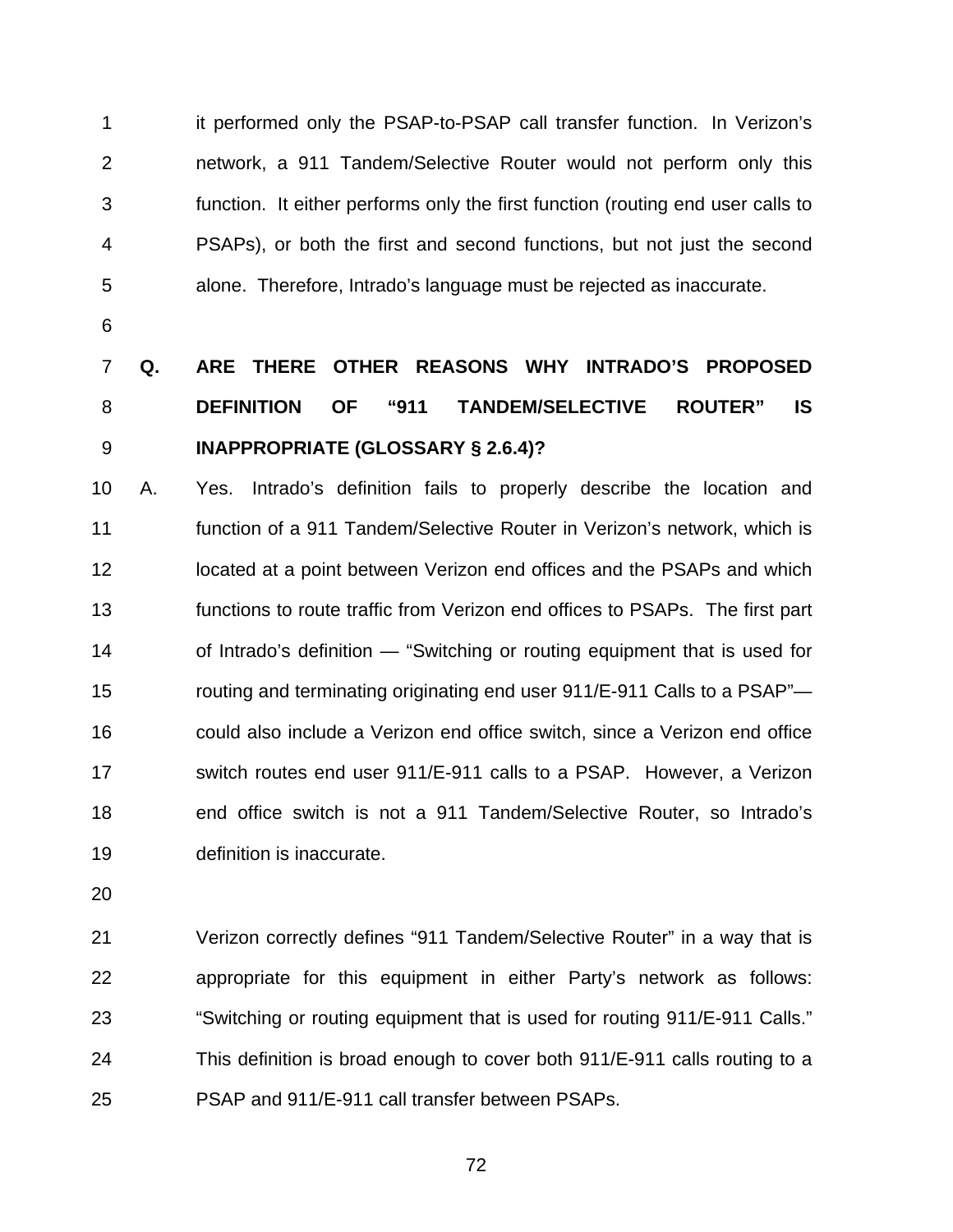1 2 3 4 5 6 7 8 9 10 11 12 13 14 15 16 17 18 19 20 21 22 23 Verizon's language also properly specifies the location (*i.e*., between Verizon end offices and the PSAPs) and function (*i.e*., to receive 911 calls from Verizon end offices and route them to PSAPs) of a "911 Tandem/Selective Router" in Verizon's network as follows: In Verizon's network, a 911 Tandem/Selective Router receives 911/E-911 Calls from Verizon's End Offices and routes these 911/E-911 Calls to a PSAP. Verizon's definition of "Verizon 911 Tandem/Selective Router" in Glossary § 2.64, likewise, accurately describes the function of this equipment: "A 911 Tandem/Selective Router in Verizon's network which receives 911/E-911 Calls from Verizon End Offices and routes these 911/E-911 Calls to a PSAP." And, then, given the location and operation of the 911 Tandem/Selective Router in Verizon's network, Verizon defines "Verizon 911 Tandem/Selective Router Interconnection Wire Center" in Glossary § 2.95 as: "A building or portion thereof which serves as the premises for a Verizon 911 Tandem/Selective Router." Because these provisions more accurately describe the function and location of the equipment at issue, the Department should adopt them instead of Intrado's factually inaccurate definitions.

24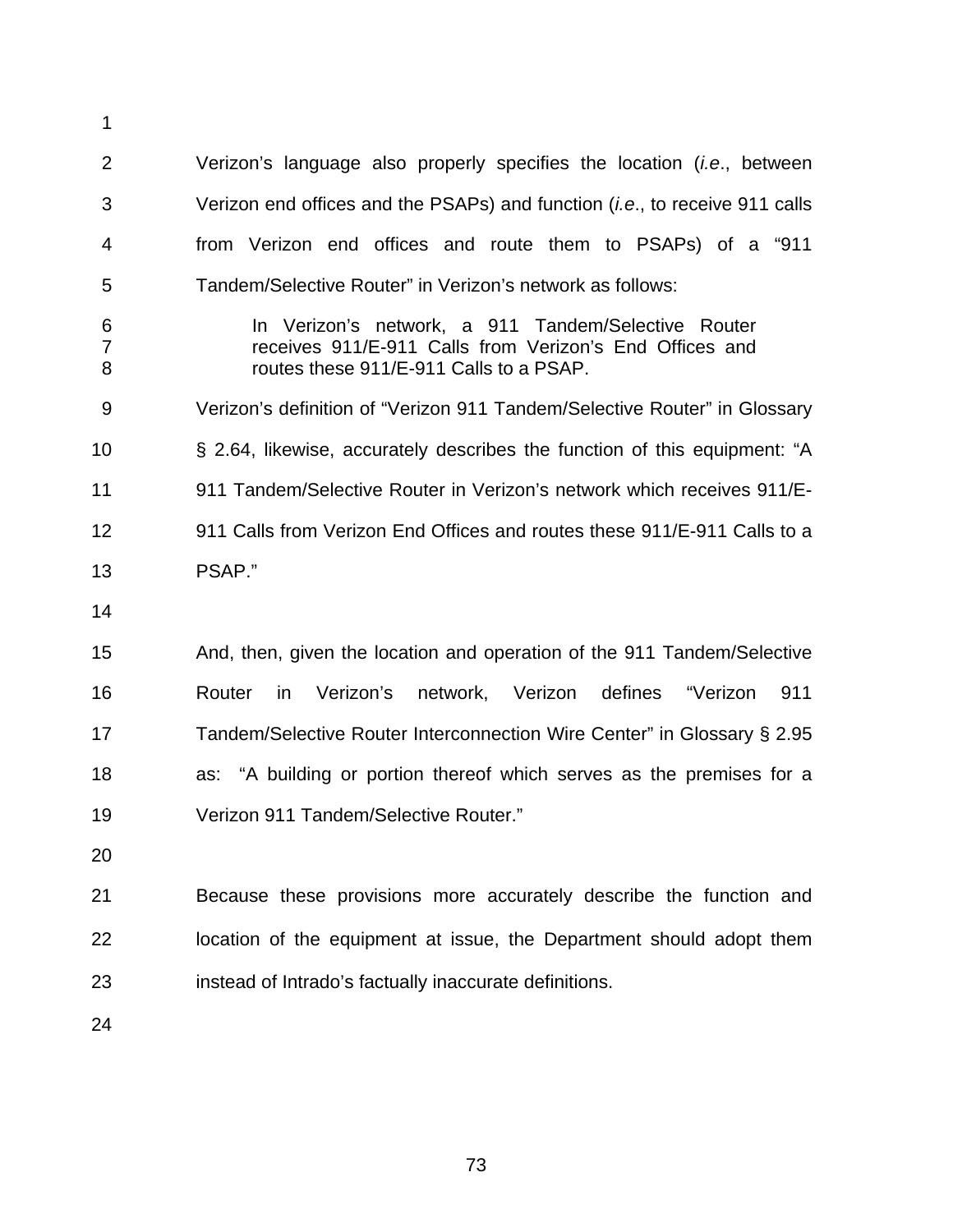## **Q. WHY SHOULD THE DEPARTMENT ADOPT VERIZON'S PROPOSED DEFINITION OF "VERIZON 911 TANDEM/SELECTIVE ROUTER INTERCONNECTION WIRE CENTER" (GLOSSARY § 2.95)?**  1 2 3

4 5 6 7 8 9 10 11 12 13 14 15 16 17 18 19 A. Verizon's proposed definition for "Verizon 911 Tandem/Selective Router Interconnection Wire Center" (Glossary § 2.95) correctly describes a Verizon 911 Tandem/Selective Router Interconnection Wire Center as "[a] building or portion thereof which serves as the premises for a Verizon 911 Tandem/Selective Router." Contrary to Intrado's position, this definition is different from the generic definition of "Interconnection Wire Center" (Glossary § 2.47) and is necessary to describe the location and function of 911 Tandem/Selective router in Verizon's network. Including Verizon's proposed definition of "Verizon 911 Tandem/Selective Router Interconnection Wire Center" is also appropriate because one of the POIs on Verizon's network is specifically stated in the 911 Attachment to be a "Verizon 911 Tandem/Selective Router Interconnection Wire Center." Intrado has no legitimate reason to reject Verizon's language. Intrado's opposition to that language is again based on its unsupported proposal to prevent Verizon from using its selective routers to direct calls to Intradoserved PSAPs.

- 
- 20

### **ISSUE 9 SHOULD 911 ATT. § 2.5 BE MADE RECIPROCAL AND QUALIFIED AS PROPOSED BY INTRADO COMM? (911 Att. § 2.5)** 21 22 23 24

25 **Q. WHAT IS THE PARTIES' DISPUTE WITH RESPECT TO THIS ISSUE?**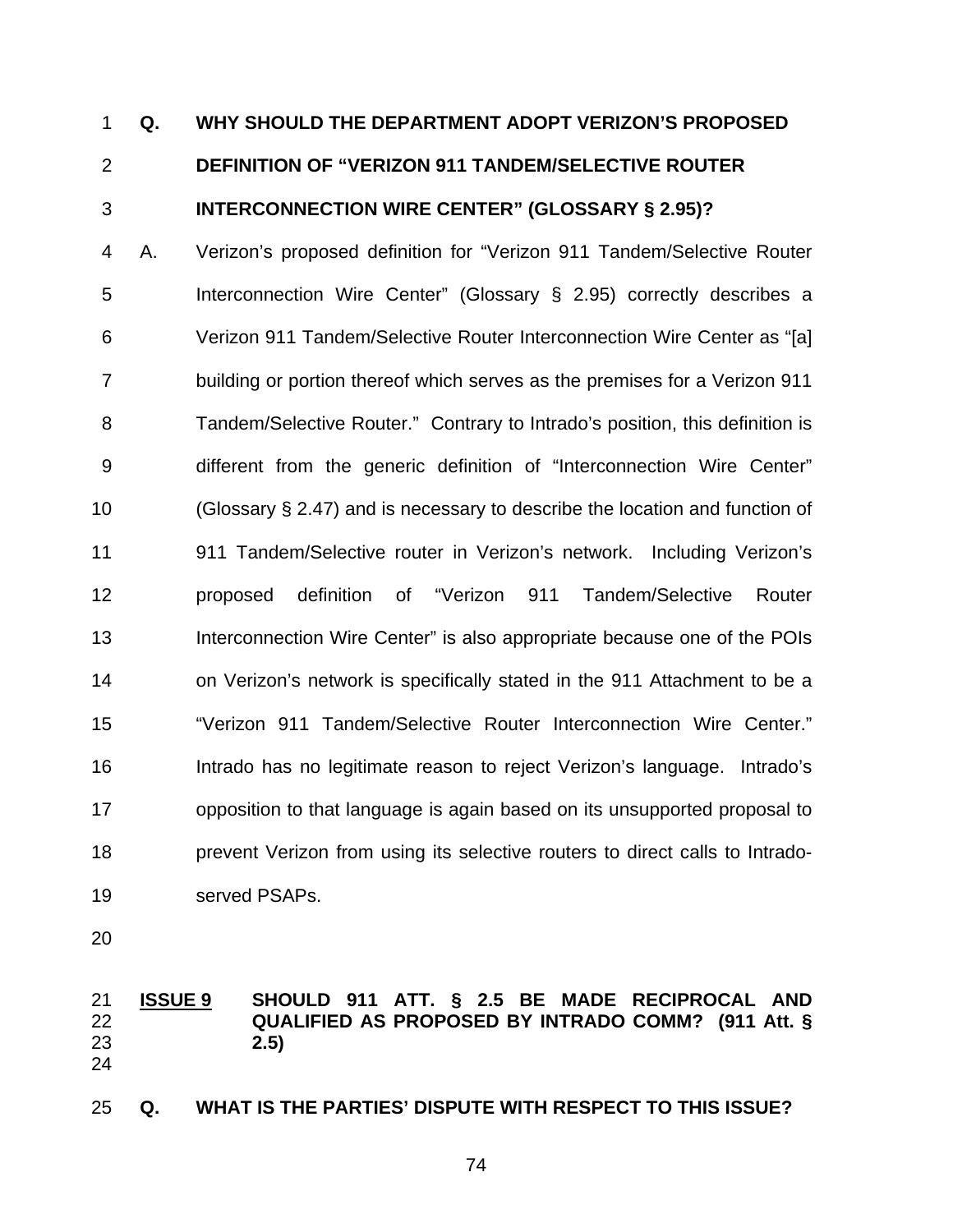1 2 3 4 5 6 7 8  $9^{\circ}$ 10 11 12 A. Verizon's proposed Section 2.5 provides that nothing in the agreement will limit Verizon's ability to deliver calls directly to a PSAP served by Intrado. Intrado proposes to make this section reciprocal and to qualify it by limiting the reservation of rights to situations where the PSAP has agreed to the direct interconnection. To satisfy Intrado's asserted concern about reciprocity, Verizon has offered to add a new section 2.6 as follows: 2.6 Nothing in this Agreement shall be deemed to prevent Intrado Comm from delivering, by means of facilities provided by a person other than Verizon, 911/E-911 Calls directly to a PSAP for which Verizon is the 911/E-911 Service Provider.

13 14 15 16 17 18 19 However, Verizon does not agree that these sections should be qualified by language that interconnection must be authorized by the PSAP. Whether a party has a right to deliver calls to a PSAP is a matter between that party and the PSAP and is outside of the scope of the parties' agreement. Because Intrado's language is an unwarranted intrusion upon Verizon's rights with respect to third parties, it should be rejected. The Department should instead adopt Verizon's compromise language.

20

**ISSUE 10 WHAT SHOULD VERIZON CHARGE INTRADO COMM FOR 911/E911 RELATED SERVICES AND WHAT SHOULD INTRADO COMM CHARGE VERIZON FOR 911/E-911 RELATED SERVICES? (911 Att. §§ 1.3, 1.4 and 1.7; Pricing Att. §§ 1.3, 1.5 and Appendix A)**  21 22 23 24 25

26

27 28 **Q. WHAT ARE THE AREAS OF DISPUTE BETWEEN INTRADO AND VERIZON WITH RESPECT TO THIS ISSUE?**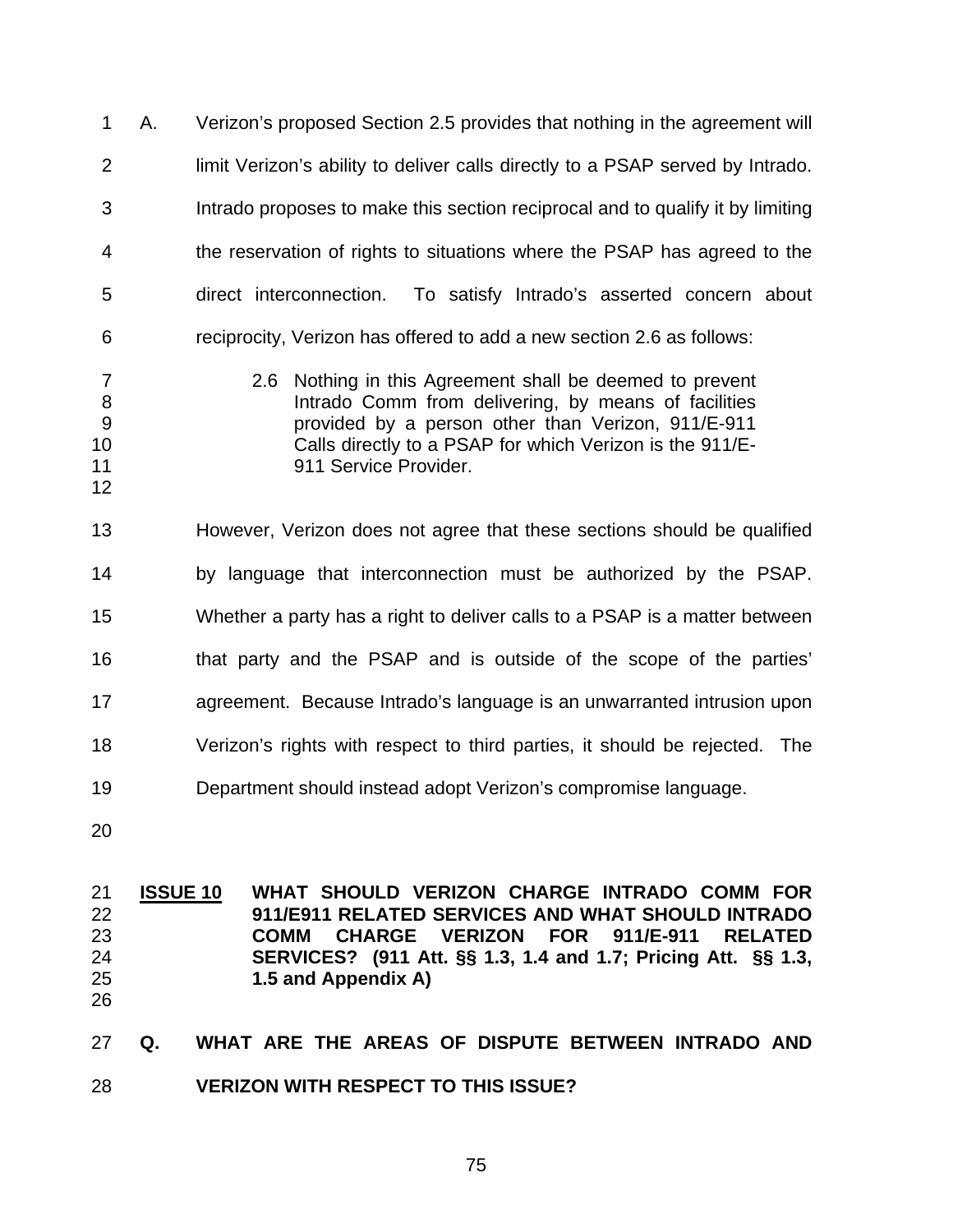1 2 3 A. This issue deals with the 911 Attachment and the Pricing Attachment and the rates Verizon will charge Intrado for 911/E-911-related services and the rates that Intrado proposes to charge Verizon.

4

5 6 **Q. PLEASE DESCRIBE GENERALLY WHAT THE 911 ATTACHMENT AND THE PRICING ATTACHMENT ADDRESS.** 

7 8 9 10 11 12 13 14 15 16 17 A. The attachments to the Agreement (such as the Collocation Attachment, the Verizon-proposed 911 Attachment and the Verizon-proposed Pricing Attachment) describe the charges that Verizon will bill for services it provides under the agreement. In particular, Intrado must pay Verizon for interconnection at the POI on Verizon's network (for instance, collocation charges) and must pay for any facilities and services provided by Verizon to carry 911/E-911 calls between the POI on Verizon's network and Intrado's network. Transport and termination of 911/E-911 calls will be handled on a non-charged basis, so Verizon will not bill Intrado for the transport and termination of 911/E-911 calls transferred from an Intradoserved PSAP to a Verizon-served PSAP.

18

19 20 21 22 23 24 Verizon's proposed 911 Attachment and the Pricing Attachment would apply Verizon's tariffed rates for tariffed services and, in the absence of a tariff rate, the rates set out in Appendix A to the Pricing Attachment. The rates in Appendix A are Verizon's standard, Department-approved rates offered to other CLECs for elements that CLECs may take from Verizon, including unbundled network elements, and appropriate references to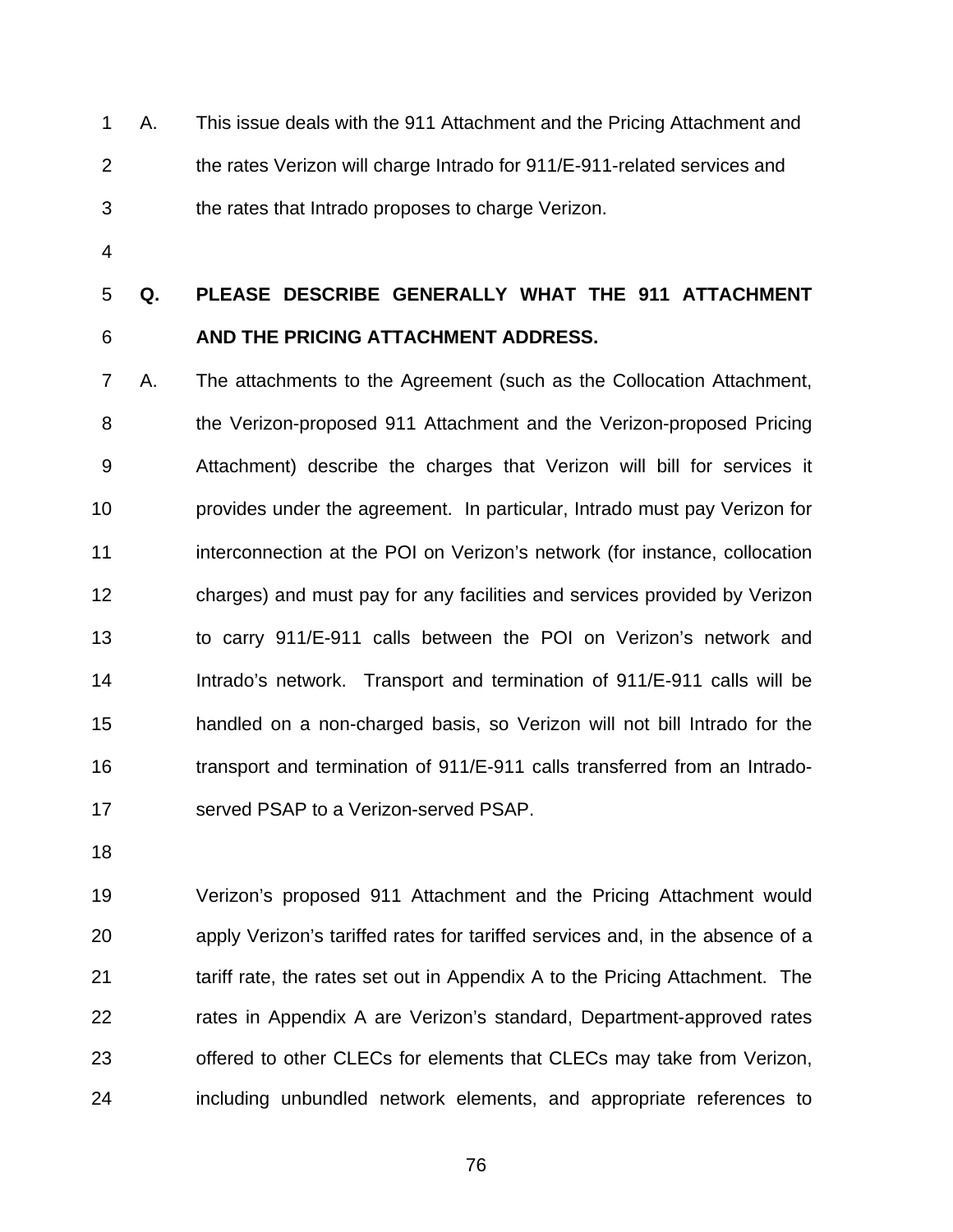| 1              |    | Verizon's tariff rates for such services as entrance facilities and transport                                  |
|----------------|----|----------------------------------------------------------------------------------------------------------------|
| 2              |    | for interconnection, and exchange access services.                                                             |
| 3              |    |                                                                                                                |
| 4              | Q. | IS THERE ANY DISPUTE ABOUT VERIZON'S PROPOSED APPENDIX                                                         |
| 5              |    | <b>A RATES?</b>                                                                                                |
| 6              | А. | No. The rates themselves are not in dispute.                                                                   |
| $\overline{7}$ |    |                                                                                                                |
| 8              | Q. | IS THERE ANY DISPUTE CONCERNING VERIZON'S PROPOSED                                                             |
| 9              |    | <b>PRICING ATTACHMENT?</b>                                                                                     |
| 10             | А. | The 911 Attachment and the Pricing Attachment contain a few<br>Yes.                                            |
| 11             |    | generic references to Verizon tariffs that would apply applicable tariffed                                     |
| 12             |    | rates to services that Intrado may take, but for which prices are not stated                                   |
| 13             |    | in the agreement. In other words, tariffed rates would apply to tariffed                                       |
| 14             |    | services.                                                                                                      |
| 15             |    |                                                                                                                |
| 16             | Q. | <b>DOES</b><br><b>WHY</b><br><b>INTRADO</b><br><b>OBJECT</b><br><b>TO</b><br><b>VERIZON'S</b><br><b>TARIFF</b> |
| 17             |    | <b>REFERENCES?</b>                                                                                             |
| 18             | А. | There appear to be two reasons. First, Intrado's position seems to be that                                     |
| 19             |    | anything it buys from Verizon must be "developed pursuant to the pricing                                       |
| 20             |    | standards contained in Section 252(d) of the Act" (Petition at $27-28$ ) —                                     |
| 21             |    | that is, in accordance with the FCC's TELRIC methodology that is used to                                       |
| 22             |    | price elements required under section 251 of the Act. That is a plainly                                        |
| 23             |    | erroneous idea that, as Verizon will explain in its briefs, has no legal basis.                                |
| 24             |    | Intrado is entitled to TELRIC pricing for the elements the FCC has                                             |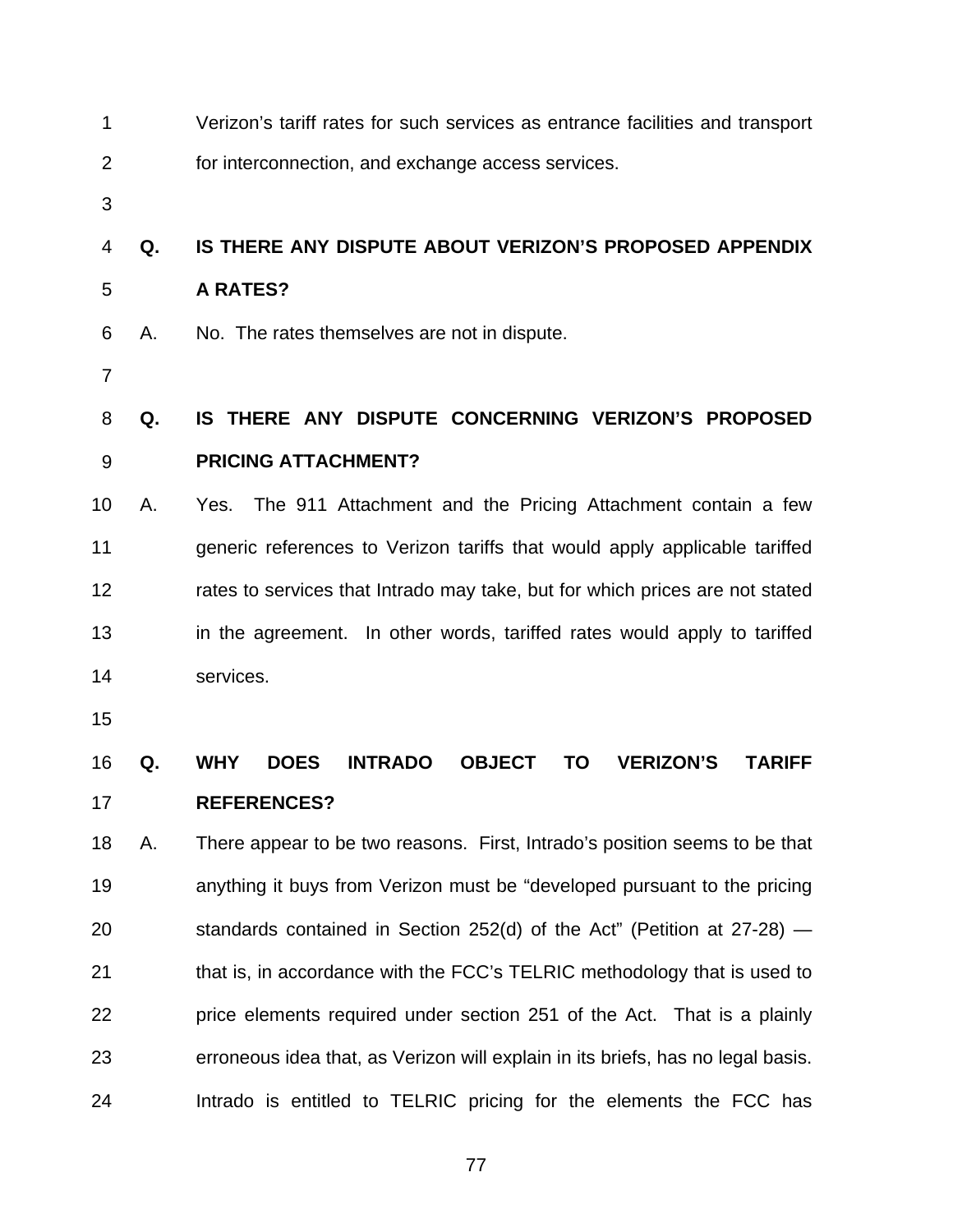1 2 3 4 5 6 7 identified for such pricing, and these elements, as well as appropriate references to Verizon's tariff rates, are already included in Appendix A to the Pricing Attachment. The mere fact that Intrado (and only Intrado) labels a service or feature an interconnection element does not make it subject to TELRIC pricing. Intrado cannot circumvent Verizon's tariffs and obtain better pricing than any other carrier can for the same service simply by claiming that Intrado needs it for interconnection.

8

### 9 **Q. WHAT IS INTRADO'S SECOND REASON FOR OPPOSING VERIZON'S**

#### 10 **TARIFF REFERENCES?**

11 12 13 14 A. Intrado states that without having set forth in the interconnection agreement specific pricing for every element that Intrado may someday take from Verizon, "Intrado Comm cannot effectively compete with Verizon" because it will not "know its operating costs." (Petition at 28.)

15

16 17 18 19 20 21 22 23 24 This argument is unconvincing. Verizon's generic tariff references are a standard part of its Department-approved interconnection agreements with CLECs. Verizon's approach is proven and workable and has not had any of the nefarious effects Intrado conjures. Contrary to Intrado's arguments, Verizon cannot immediately change its tariffed prices on a whim. Verizon's rates for the wholesale services that Intrado is likely to purchase from Verizon, such as entrance facilities and transport from Verizon's access tariffs, remain subject to Department review and approval. Tariff changes must be submitted to, and approved by, the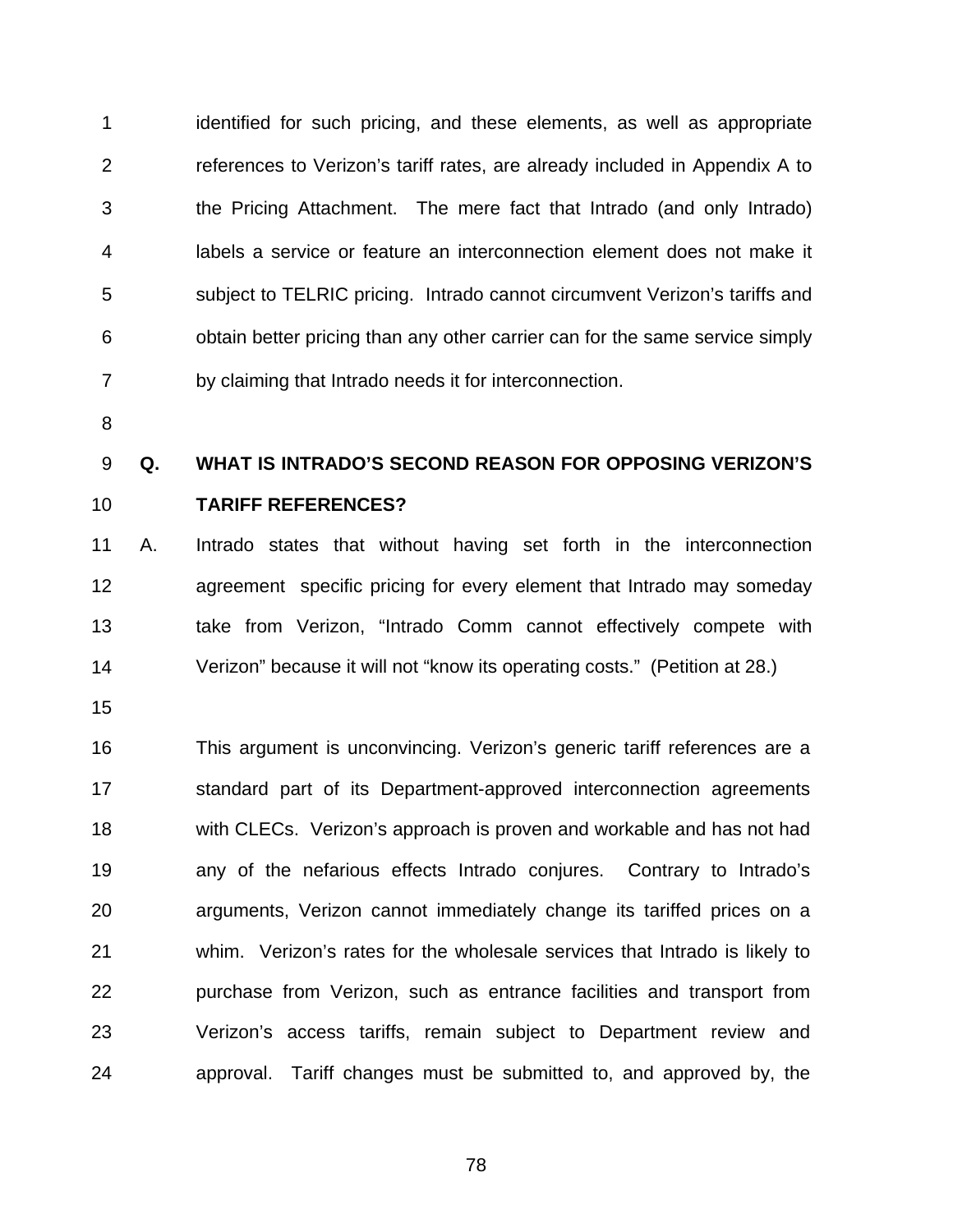1 2 Department and all interested parties have the opportunity to oppose and seek Department review of Verizon's tariff changes.

3

4 5 6 7 8 9 10 11 12 Verizon offers a wide variety of tariffed services that Intrado might someday purchase, including transport services and facilities connecting Intrado's network to Verizon's network. Verizon cannot predict which of these tariffed services, if any, Intrado might wish to take in the future and Intrado probably cannot, either. It would be unreasonable, infeasible, and unnecessary to expect the interconnection agreement to list all of its tariffed rates for all of its services. Verizon's tariff references make clear that Intrado may purchase tariffed services and that it will receive the same, nondiscriminatory rates offered to all CLECs.

13

### 14 15 **Q. WOULD VERIZON AGREE TO LIST ITS AVAILABLE TARIFFS IN THE AGREEMENT?**

16 17 18 19 20 21 22 23 24 A. Yes, if it will resolve the dispute, Verizon will list its existing tariffs in Glossary Section 2.82, which defines the term "Tariff." However, Verizon should not be required to list, each time the term "Tariff" is used in the agreement, all of the specific tariffs (or worse, specific tariff sections) that might or might not apply to the function discussed at that point in the contract. For instance, if the agreement states that Intrado must pay Verizon's tariffed rates for transport from Intrado's network to Verizon's network, Verizon cannot be expected to list all of the many tariff provisions under which Intrado might potentially purchase transport services**.** Again,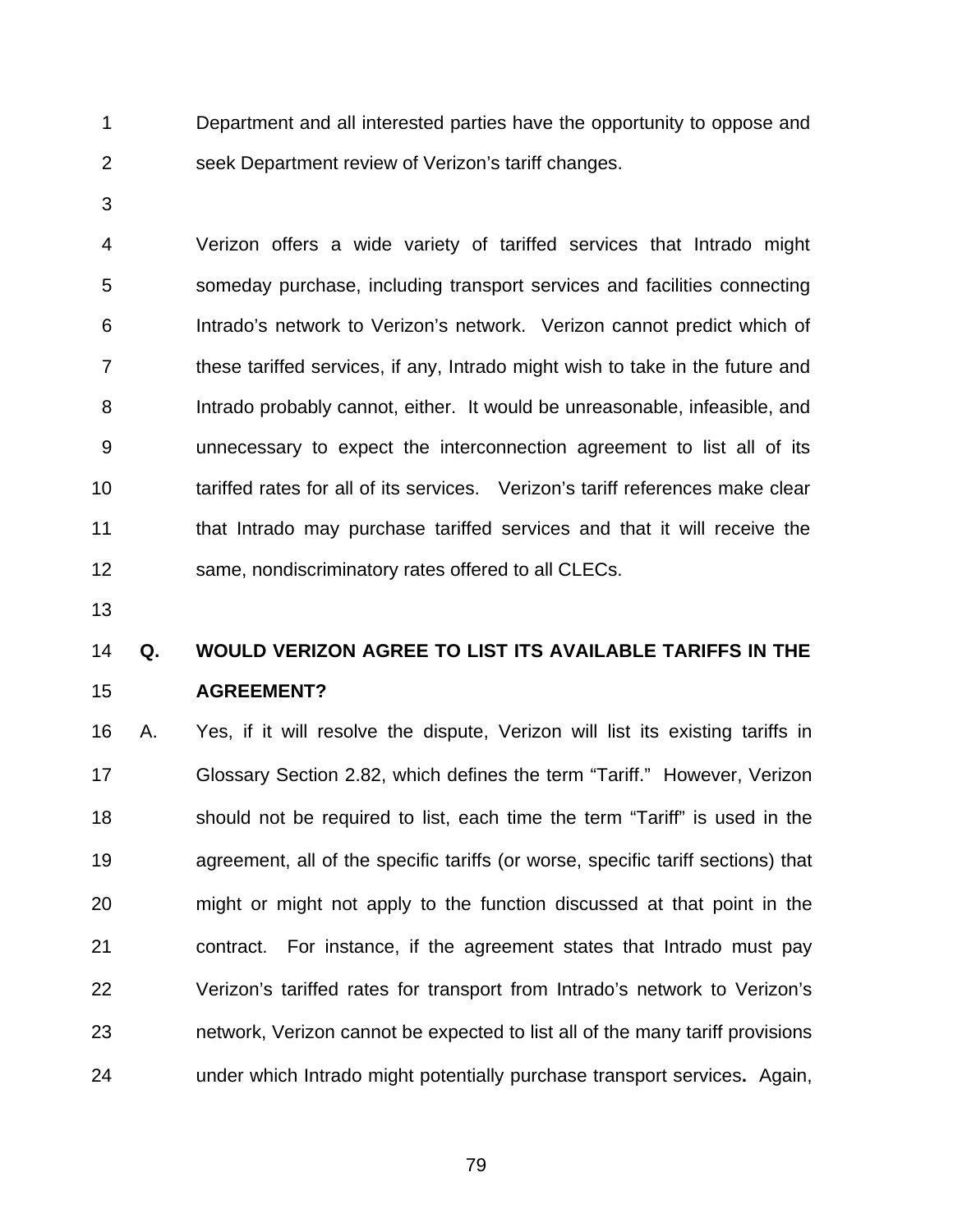1 2 3 4 Verizon cannot determine in advance which services Intrado might purchase or how Intrado might configure them; therefore, Verizon cannot determine the particular tariff provisions that might apply in these future situations.

5

6 7 8 **Q. DOES INTRADO'S PROPOSED INTERCONNECTION AGREEMENT CONTAIN RATES THAT INTRADO PROPOSES TO CHARGE VERIZON?** 

- 9 A. Yes. This is Intrado's entire pricing proposal:
- 10

| <b>Service</b><br>Element<br>Description: | <u>Recurring</u><br><b>Charges:</b> | <b>Non-Recurring</b><br>Charge: |
|-------------------------------------------|-------------------------------------|---------------------------------|
| Per DS1                                   | \$127.00                            | \$250.00                        |
| Per DS0                                   | 40.00                               | <u>\$250.00</u>                 |

11

- 12 (Intrado's proposed App. A, Pricing Attachment.)
- 13

### 14 **Q. WHAT, EXACTLY, ARE THESE CHARGES FOR?**

- 15 16 17 A. It is impossible to tell. Intrado's proposed language does not specify what services "per DS1" or "per DS0" it proposes to charge for, or what facility arrangements it might have in mind.
- 18
- 19 20 21 **Q. IS IT APPROPRIATE FOR INTRADO TO CHARGE VERIZON FOR INTERCONNECTION OF VERIZON'S FACILITIES TO INTRADO'S NETWORK?**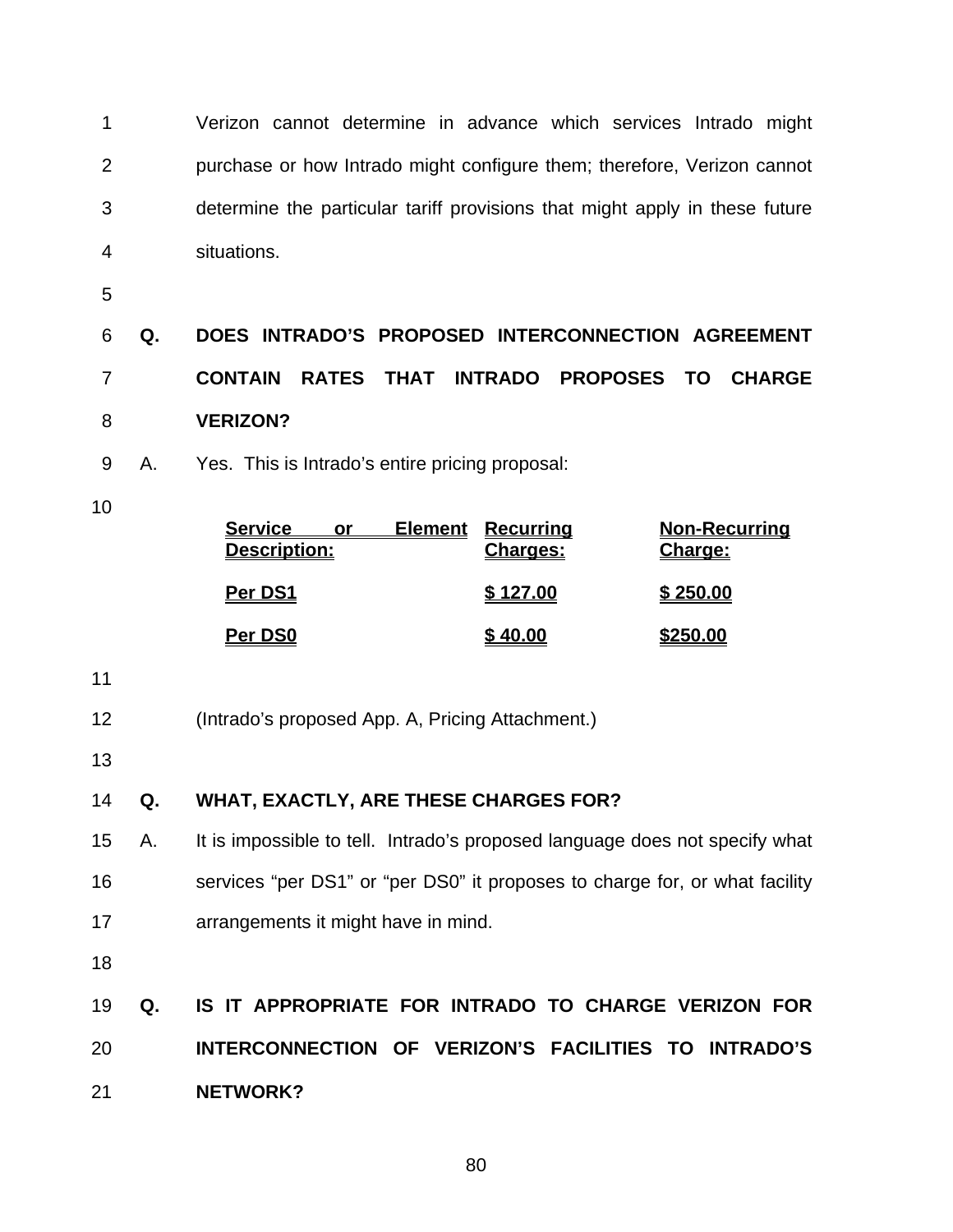1 2 3 4 5 6 7 A. No. To the extent Intrado's charges relate to interconnection or facilities used to carry 911 calls, they are inappropriate. The parties have agreed that the transport and termination of 911/E-911 calls will be handled on a non-charged basis. Thus, Intrado should not bill Verizon any charges for the transport and termination of 911/E-911 calls from Verizon end users to PSAPs served by Intrado or for the transport and termination of 911/E-911 calls transferred from Verizon-served PSAPs to Intrado-served PSAPs.

8

9 10 11 12 13 14 15 16 17 18 19 In addition, since Intrado must interconnect with Verizon at a technically feasible point on Verizon's network, Intrado has no right to charge Verizon for interconnection and transport facilities to carry 911/E-911 calls to Intrado's network, as the West Virginia Commission found. (*W.V. Arb. Award* at 24 ("Since it has been determined that there will be no Intrado charges to Verizon because of the decision on Point of Interconnection, the last page of Appendix A to the Pricing Attachment shall be deleted.").) Therefore, to the extent Intrado would impose "port" or "termination" fees (*see* Petition at 28), these types of charges are inappropriate. This issue will become moot once the Department determines, in the context of Issue 1, that Intrado cannot force Verizon to interconnect on Intrado's network.

20

### 21 22 **Q. HAS INTRADO PROVIDED ANY COST SUPPORT FOR ITS PROPOSED RATES?**

23 24 A. No. Intrado has offered no cost or other justification for the rates it proposes for the unspecified services in Appendix A to the Pricing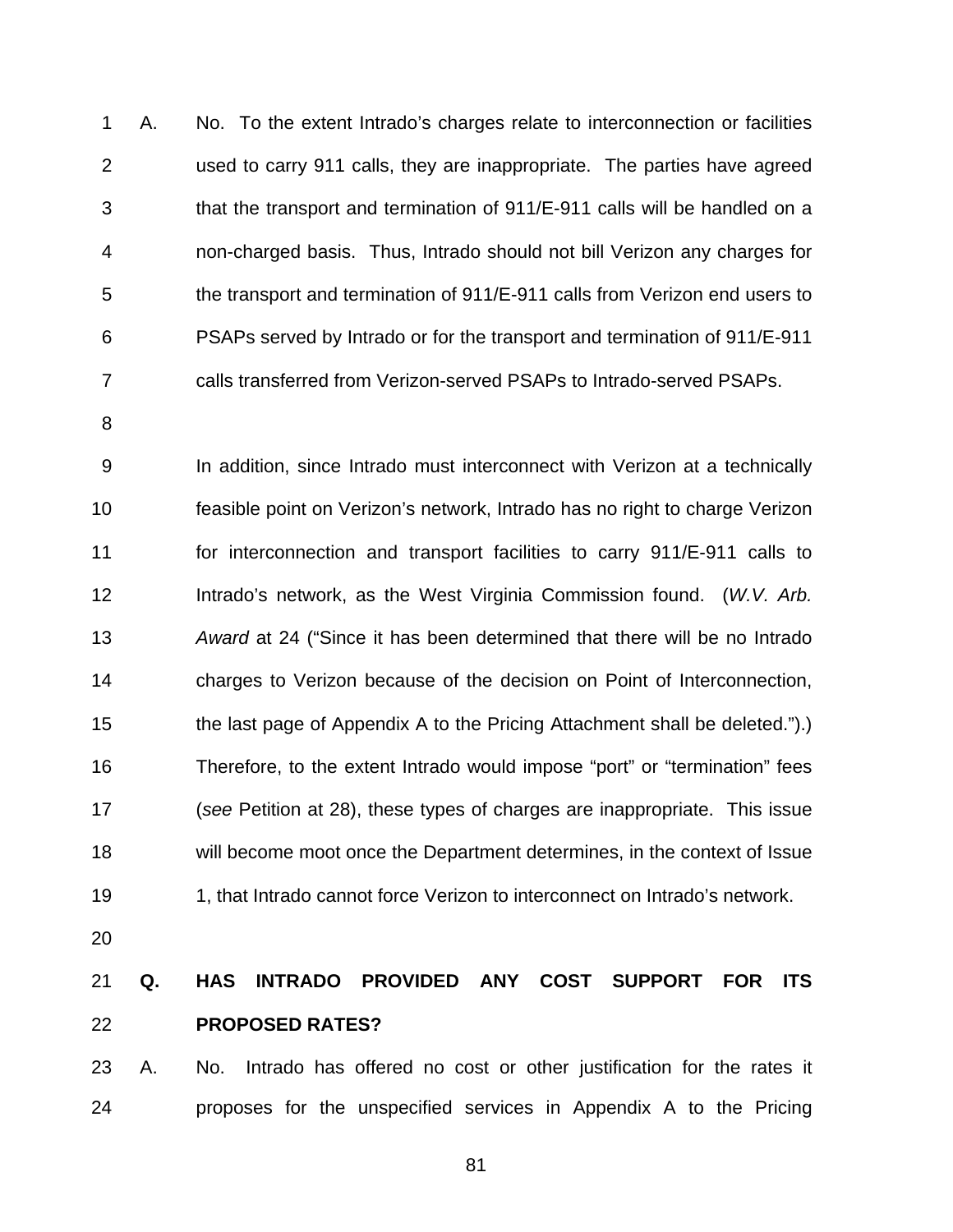- 1 2 3 4 Attachment. Even if Intrado had clearly described the services or functions to which its proposed rates are intended to apply (and it did not), the Department would have no choice but to reject those rates because Intrado has provided absolutely no support for them.
- 5

18

**ISSUE 11 WHETHER ALL "APPLICABLE" TARIFF PROVISIONS SHALL BE INCORPORATED INTO THE AGREEMENT, WHETHER TARIFFED RATES SHALL APPLY WITHOUT A REFERENCE TO THE SPECIFIC TARIFF, WHETHER TARIFFED RATES MAY AUTOMATICALLY SUPERSEDE THE RATES CONTAINED IN THE PRICING ATTACHMENT, APPENDIX A WITHOUT A REFERENCE TO THE SPECIFIC TARIFF, AND WHETHER THE VERIZON PROPOSED LANGUAGE IN PRICING ATTACHMENT SECTION 1.5 WITH REGARD TO "TBD" RATES SHOULD BE INCLUDED IN THE AGREEMENT. (GT&C § 1.1; 911 Att. § 1.3 (Verizon § 1.3.3, Intrado § 1.3.6), 1.4.2, 1.7.3; Pricing Att. §§ 1.3, 1.5 and Appendix A)** 6 7 8 9 10 11 12 13 14 15 16 17

#### 19 **Q. WHAT IS THE PARTIES' DISPUTE WITH RESPECT TO THIS ISSUE?**

20 21 22 23 24 25 26 27 28 29 A. The dispute here is essentially the same as the dispute discussed in Issue 10, with respect to Verizon's use of tariff references in the Agreement. Verizon proposes language referring to "applicable tariff provisions" at various places in the draft agreement, including, but not limited to, in General Terms and Conditions §1.1, the Collocation Attachment, the 911 Attachment and the Pricing Attachment. Verizon also proposes language in Pricing Attachment section 1.5 that states that "TBD" (to-be-determined) rates will be replaced with applicable tariff rates, when they become effective, or rates required, approved or allowed to go into effect by the Department or the FCC.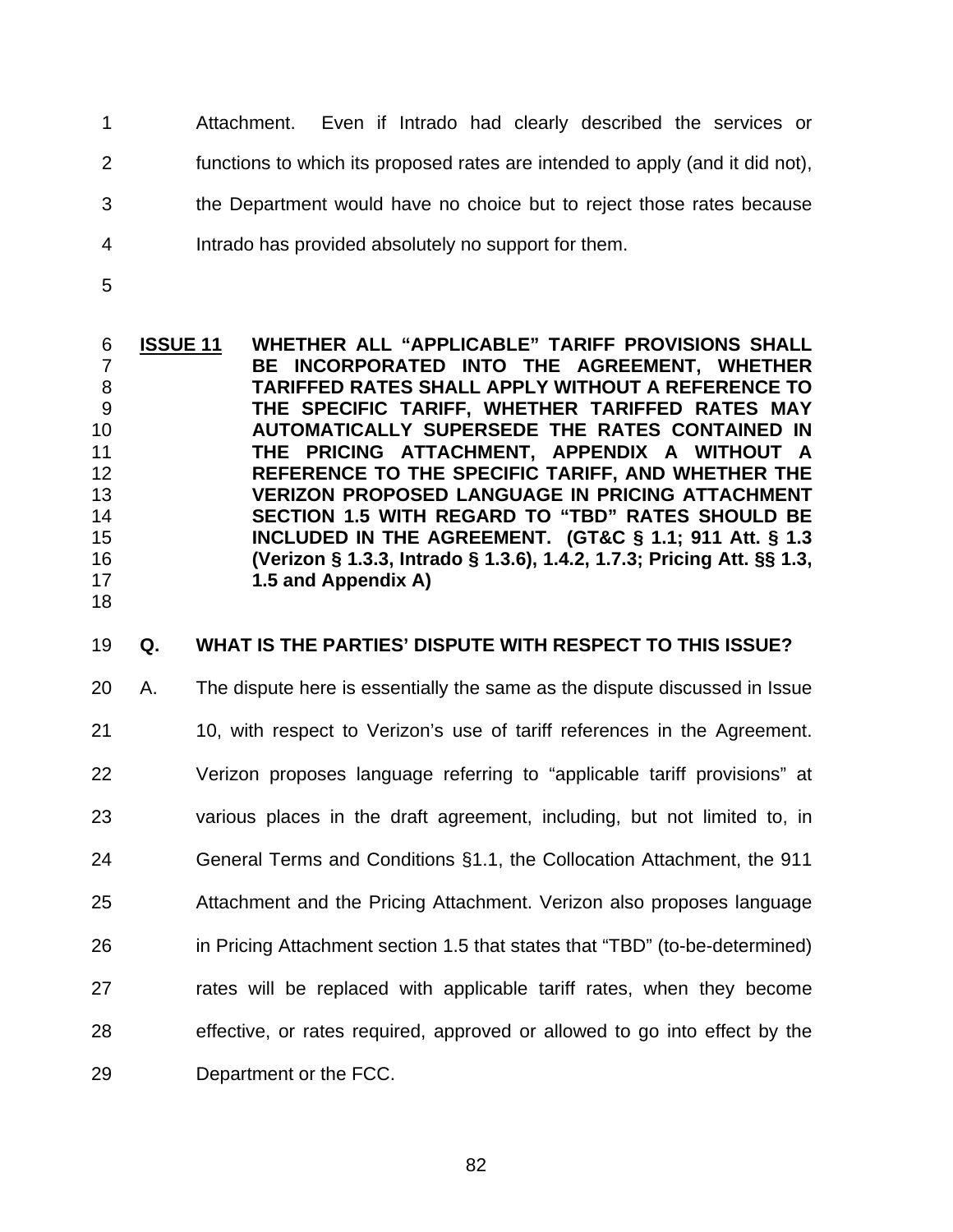2 3 4 5 6 7 8 9 Intrado objects to these general references to applicable tariff provisions, as well as to Verizon's standard Pricing Attachment provision stating that the rates for a party's services will be the rates set out in the party's applicable tariff and that, in the absence of an applicable tariff rate, the rates in Appendix A of the Pricing Attachment apply. Intrado also suggests that all prices under the Agreement should be developed in accordance with the Section 252(d) pricing standards, which Verizon understands to mean TELRIC pricing.

10

1

### 11 12 **Q. IS VERIZON'S POSITION HERE THE SAME AS IT WAS ON THE DISPUTE ABOUT TARIFF REFERENCES IN ISSUE 10?**

13 14 15 16 17 18 19 20 21 22 23 A. Yes. Applying tariff rates for the services Verizon provides Intrado is appropriate because these rates are subject to Department review in accordance with applicable legal standards. Using tariff rates helps ensure that Intrado receives the same, nondiscriminatory prices that other CLECs do (and that Intrado does not receive more favorable rates). Intrado's proposal to limit the tariffs that apply to those that are specifically cited in the Agreement or in Appendix A of the Pricing Attachment is infeasible because neither Verizon nor Intrado can identify the tariffs, tariff rates and sections that might apply to particular services that Intrado might possibly take at some point in the future. As we explained in the context of Issue 10, Intrado is also incorrect that it is entitled to TELRIC pricing for anything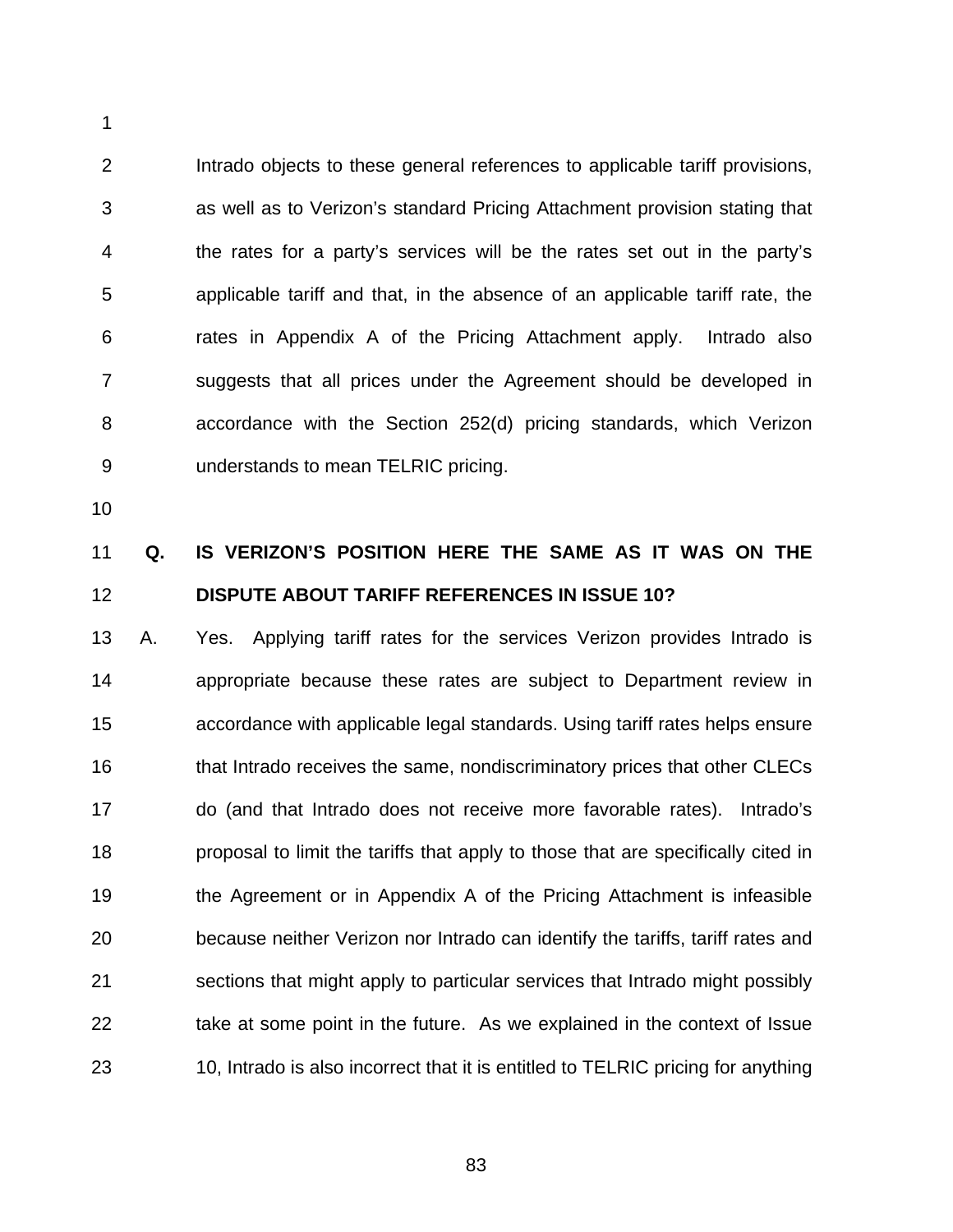- 1 Verizon provides under the Agreement. The Department should, therefore,
- 2 adopt Verizon's proposed references to "applicable tariffs."
- 3

#### **ISSUE 12: WHETHER VERIZON MAY REQUIRE INTRADO COMM TO CHARGE THE SAME RATES AS, OR LOWER RATES THAN, VERIZON RATES FOR THE SAME SERVICES, FACILITIES, AND ARRANGEMENTS. (Pricing Att. § 2)** 4 5 6 7

8

9 10 **Q. WHAT IS THE DISPUTE BETWEEN INTRADO AND VERIZON WITH RESPECT TO THIS ISSUE?** 

11 12 13 14 15 A. Verizon proposes language in the Pricing Attachment that would require Intrado to charge no more than Verizon charges Intrado for the same services, facilities and arrangements. Intrado contends that it should be allowed to charge Verizon higher rates than those Verizon charges Intrado.

16

17 18 19 **Q. DOES VERIZON PROPOSE TO CHARGE INTRADO FOR THE SAME SERVICES, FACILITIES AND ARRANGEMENTS THAT INTRADO PROPOSES TO CHARGE TO VERIZON?** 

20 21 22 23 24 25 A. As explained in Issue 10, Intrado proposes "per DS1" and "per DS0" nonrecurring and recurring charges, presumably for some kind of interconnection service. Verizon's charges will depend upon how Intrado proposes to interconnect to points on Verizon's network. For example, if Intrado has the right to collocate equipment at Verizon offices and if it chooses to do so, Intrado would be charged rates from Verizon's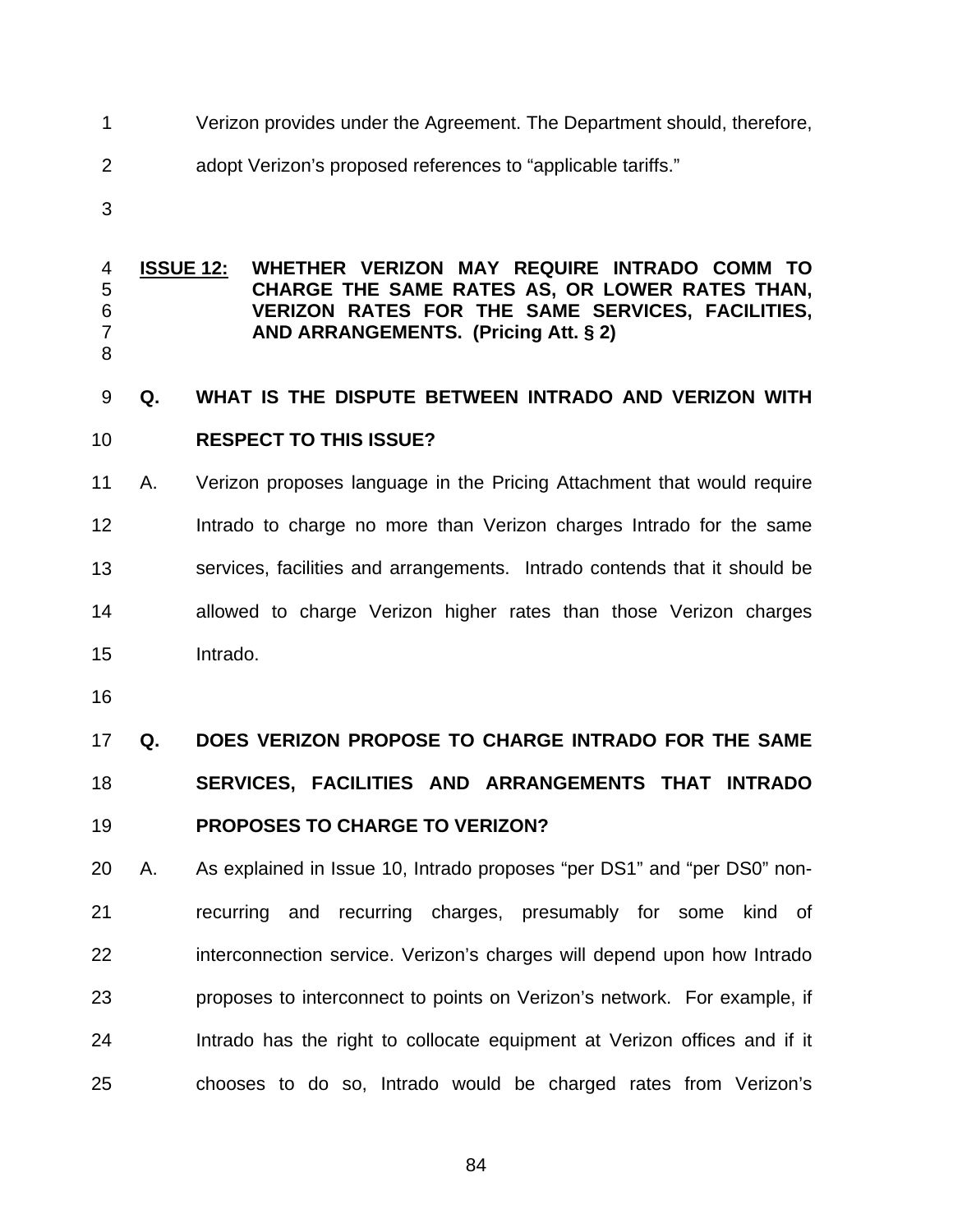1 2 3 4 5 collocation price schedule, as approved by the Department. Neither Verizon's proposed Pricing Attachment nor the Department-approved price schedules contain a rate for "interconnection" per DS1 and per DS0 as Intrado has depicted its rates. It is unclear what Verizon rates Intrado believes are "comparable" to the rates it proposes.

6

## 7 8 9 **Q. IF VERIZON DOES HAVE RATES FOR SERVICES, FACILITIES AND ARRANGEMENTS THAT ARE COMPARABLE TO INTRADO'S, SHOULD INTRADO'S RATES BE NO HIGHER THAN VERIZON'S?**

10 11 12 13 14 A. Yes. Verizon's rates are subject to review and approval by the Department and therefore are subject to a presumption of reasonableness. If Intrado wants to charge Verizon higher rates, Intrado should be required to show, based on its costs, that its proposed rates are reasonable.

15

16 17 18 19 20 21 22 Rate parity proposals are quite common and have been implemented in a number of areas. For instance, a CLEC must charge the ILEC the same reciprocal compensation rates as the ILEC charges the CLEC, unless the CLEC can justify higher rates based on its costs. In addition, the FCC and at least a dozen states have requirements capping CLEC access rates at the rate of the competing ILEC. As the New York Commission stated in adopting a rate parity proposal similar to the one Verizon is making here: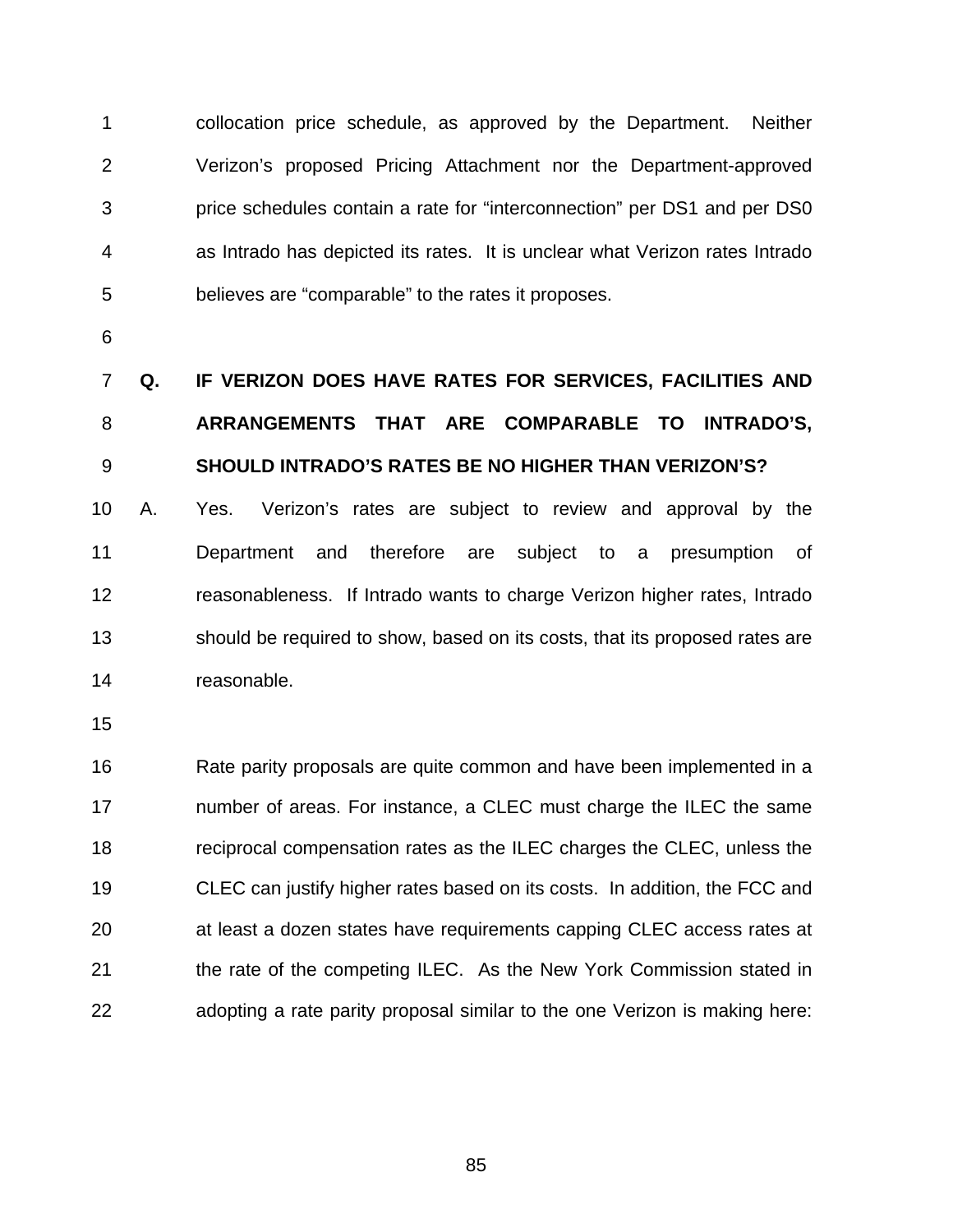"We find Verizon's proposal to be reasonable, as it is premised on the established practice we employ."<sup>[17](#page-89-0)</sup> 1 2

3

4 5 6 7 8 9 In the absence of voluntary agreement, there must be some basis to determine the justness and reasonableness of Intrado's rates in order to impose them on Verizon. If Intrado does not demonstrate its costs, the best alternative is to benchmark to large ILEC rates, because they have been subject to much greater regulatory scrutiny and economic discipline than CLEC rates.

10

### 11 12 **Q. WHY DOES INTRADO OBJECT TO VERIZON'S PROPOSED LANGUAGE?**

13 14 15 16 17 A. Intrado complains that Verizon's proposal is "one-sided and many have the effect of forcing Intrado Comm to lower its rates without competitive justification." (Petition at 31.) Intrado has claimed that no competitive provider can conduct business where its business model is determined by the price-setting of its competitor.

18

### 19 **Q. ARE INTRADO'S CONCERNS JUSTIFIED?**

20 21 22 A. No, they are misguided and greatly exaggerated. First, Verizon's rate parity provision will not determine Intrado's business model, because it will not establish the prices Intrado sets in the marketplace; it will affect only

<span id="page-89-0"></span> $\overline{a}$ <sup>17</sup> *Joint Petition of AT&T Comm. et al. Pursuant to Section 252(b) of the Telecom. Act of 1996 for Arbitration to Establish an Interconnection Agreement with Verizon New York Inc*, Order Resolving Arbitration Issues, at 86 (N.Y. P.S.C. July 30, 2001.)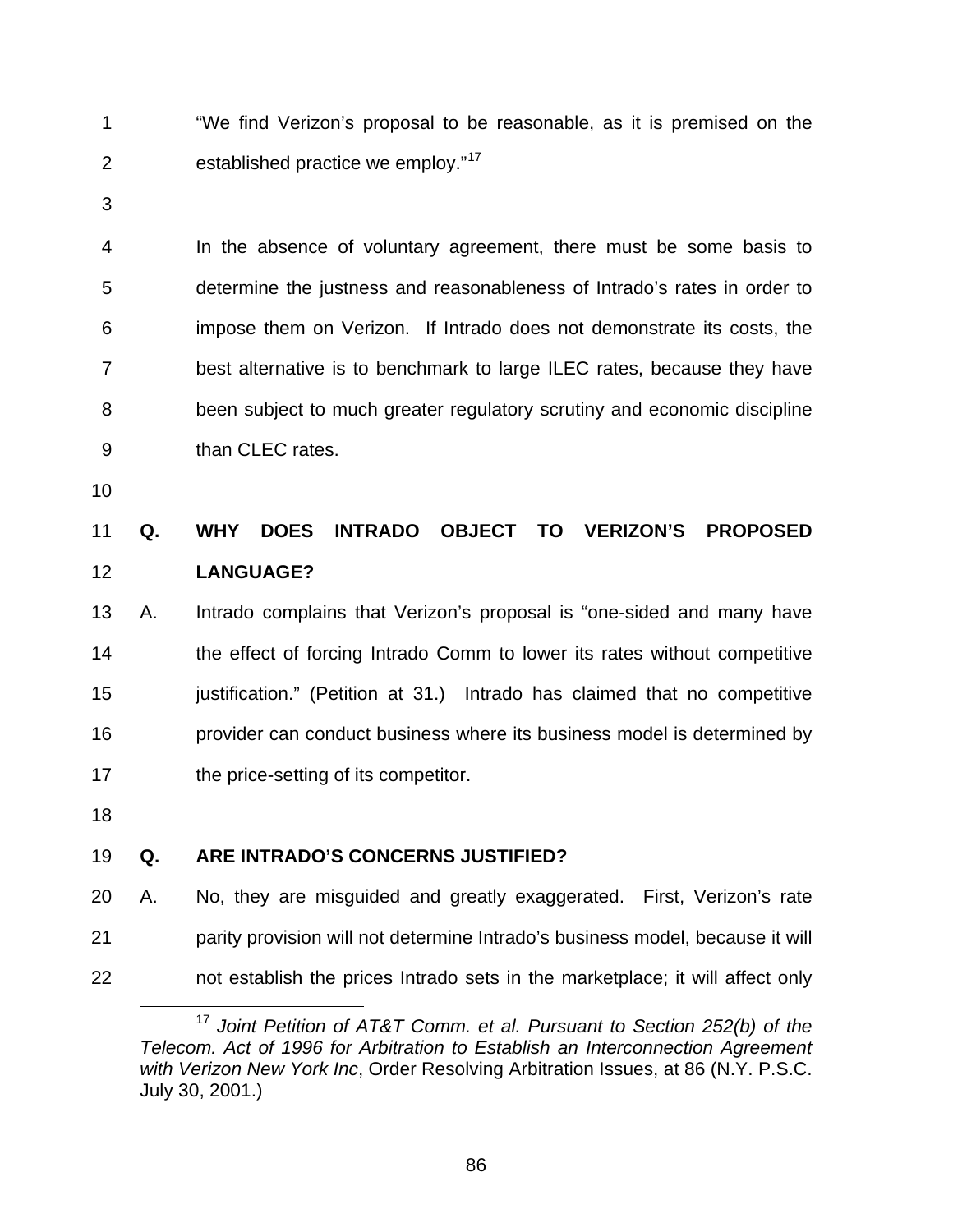1 2 3 the prices Intrado may charge Verizon. Second, rate parity provisions are standard terms in Verizon's interconnection agreements and have not caused the problems Intrado claims they will.

4

5 Q. 6 7 8 **Q. BUT INTRADO HAS CLAIMED THAT THE KIND OF RATE PARITY PROVISION VERIZON PROPOSES FOR THE INTERCONNECTION AGREEMENT HERE HAS BEEN REJECTED BY OTHER COMMISSIONS.** 

9 10 11 12 13 A. Intrado has claimed elsewhere that other commissions have rejected Verizon's rate parity language in interconnection agreements, but it has not cited any such decisions. In any event, it's undeniably true that Verizon's rate parity provision is a customary term in agreements throughout Verizon's national footprint, including here in Massachusetts.

14

15 16 **Q. WHY DOES INTRADO MEAN BY SAYING THAT VERIZON'S PROPOSAL IS ONE-SIDED?** 

17 18 19 20 21 22 23 A. It is hard to tell, but one might assume it's because Verizon's proposal would require Intrado to benchmark to Verizon's rates, rather than Verizon benchmarking to Intrado's rates. But the latter approach would make no sense, and we're not aware of any rule anywhere requiring ILECs to benchmark to CLEC rates. Rate parity requirements are based on the ILEC's rates because they have typically been subject to much greater regulatory scrutiny and economic discipline than CLEC rates.

24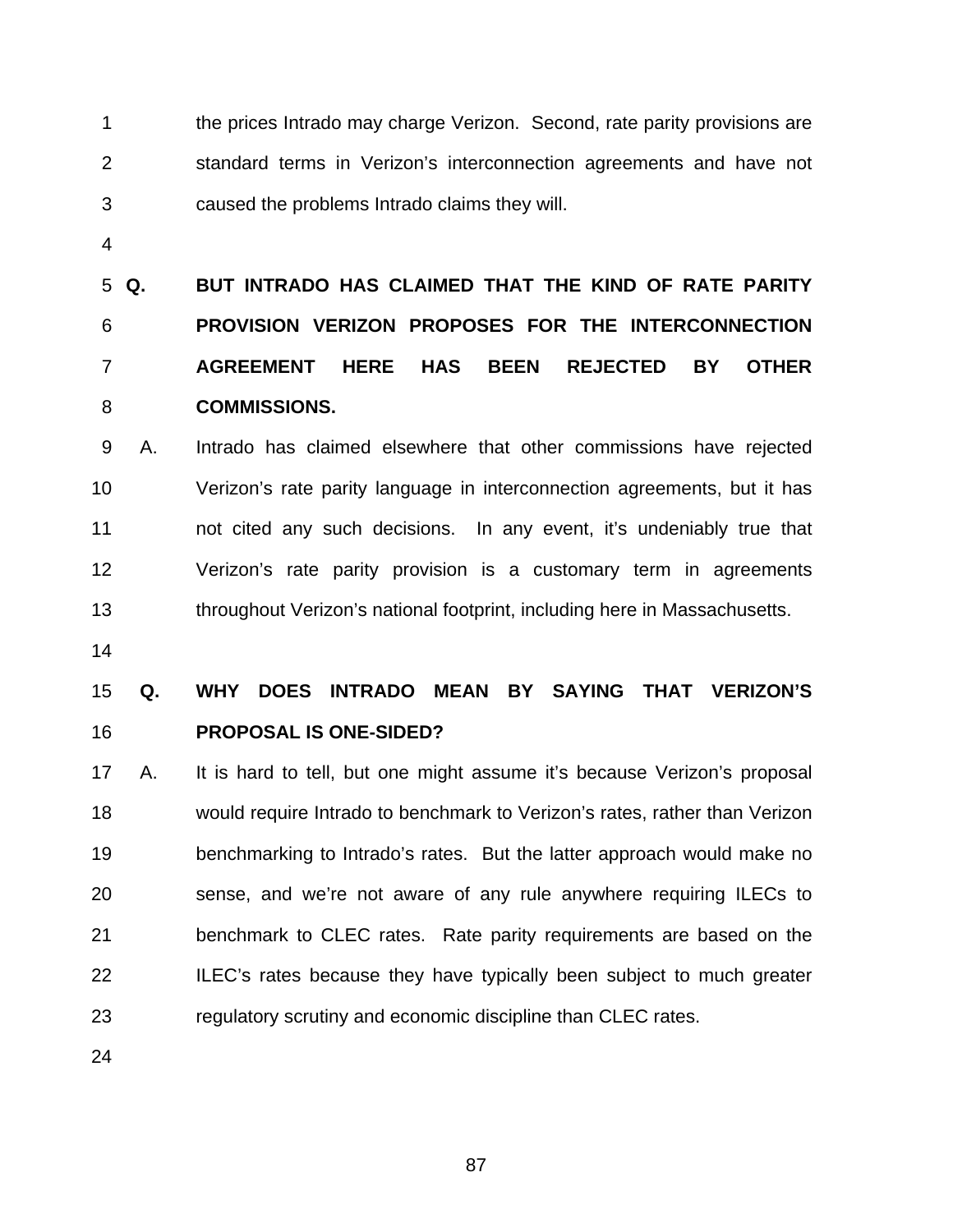1 2 3 4 5 6 After all, unless Verizon voluntarily agrees to pay Intrado a particular rate, there must be some basis upon which to determine the rate that Verizon will be compelled to pay Intrado, and that rate must be just and reasonable. In the absence of a cost investigation into Intrado's proposed rates, the only reasonable solution is to cap those rates at those *already*  found by the Department to be just and reasonable – Verizon's.

7

### 8 9 **Q. WOULD VERIZON'S PROPOSAL PERMIT INTRADO TO CHARGE HIGHER RATES THAN VERIZON IF THEY WERE JUSTIFIED?**

10 11 12 A. Yes. Intrado could charge rates above those Verizon charges for comparable services if Intrado showed that its costs exceeded Verizon's charges for the service.

13

### 14 15 **Q. WILL THE DEPARTMENT'S RESOLUTION OF ISSUE 1 HAVE AN IMPACT ON THIS DISPUTE?**

16 17 18 19 20 21 A. Yes. If the Department decides Issue 1 in Verizon's favor, the issue of Intrado's proposed charges for interconnection facilities will no longer be an issue. However, the issue of parity in pricing the same services, facilities and arrangements will remain an issue regardless of the Department's resolution of Issue 1, because Intrado could seek to apply its tariff rates to Verizon under the draft agreement.

22

### 23 **Q. HOW SHOULD THE DEPARTMENT DECIDE ISSUE 12?**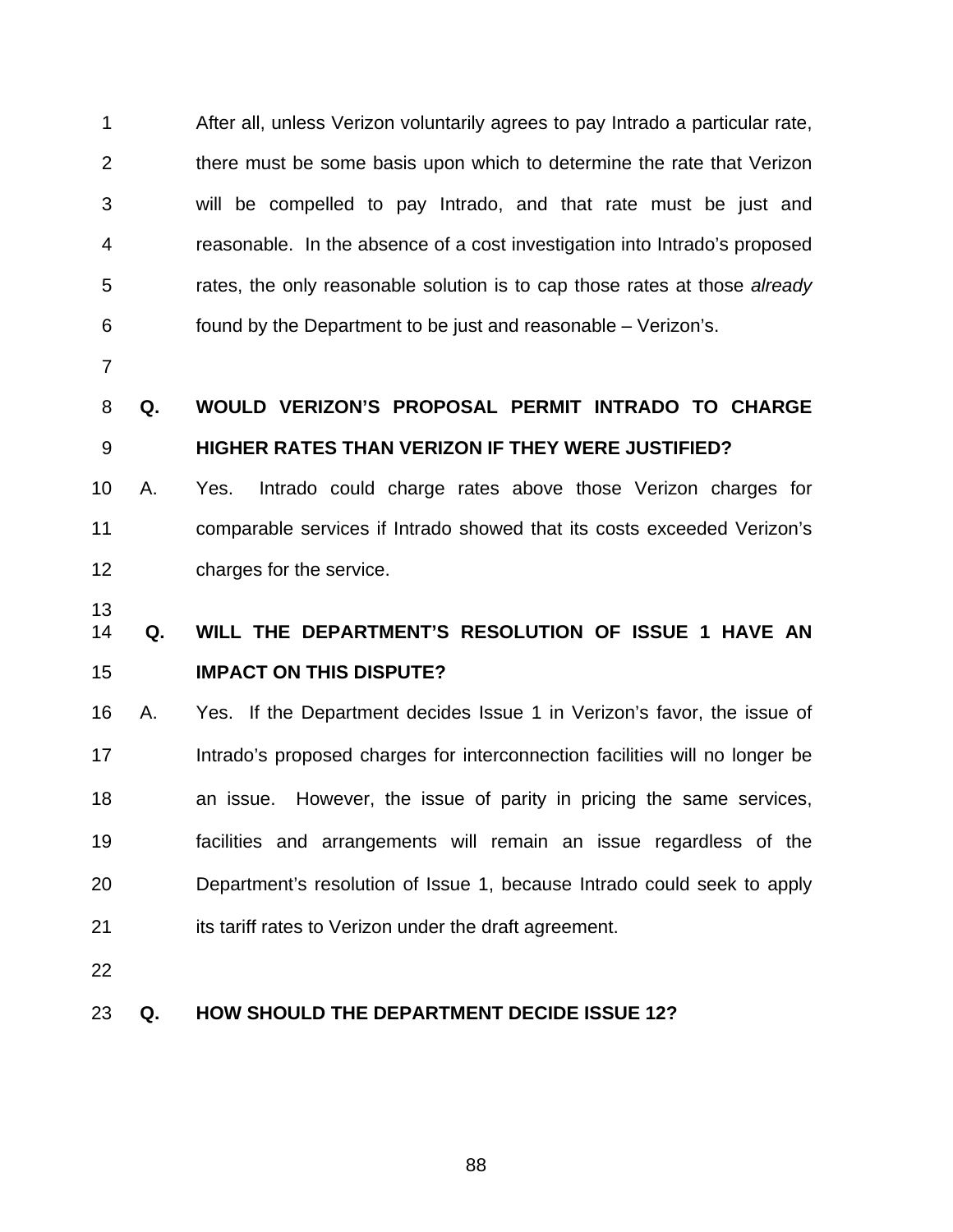- 1 2 3 A. The Department should approve Verizon's proposed § 2 of the Pricing Attachment that would prohibit Intrado from charging more than Verizon charges Intrado for the same services, facilities and arrangements.
- 4

**ISSUE 13 SHOULD THE WAIVER OF CHARGES FOR 911 CALL TRANSPORT, 911 CALL TRANSPORT FACILITIES, ALI DATABASE, AND MSAG, BE QUALIFIED AS PROPOSED BY INTRADO COMM BY OTHER PROVISIONS OF THE AGREEMENT? (911 Att. §§ 1.7.2 and 1.7.3)** 5 6 7 8 9 10

#### 11 **Q. WHAT IS THE PARTIES' DISPUTE WITH RESPECT TO THIS ISSUE?**

12 13 14 15 16 17 18 19 20 21 22 23 24 25 A. As discussed earlier, the parties have agreed not to charge each other intercarrier compensation for 911/E911 calls. In sections 1.7.2 and 1.7.3, however, Intrado has proposed language that would create a loophole that might permit such charges. Specifically, Intrado proposes to add the phrase, "Except as otherwise set forth in this Agreement or in Appendix A to the Pricing Attachment" to the agreed-upon language in § 1.7.2. The Department should reject this unnecessary and inappropriate qualification, which has no legitimate basis. Aside from undercutting the parties' agreement not to bill for transport of 911/E-911 calls, Intrado's proposed language contemplates that Intrado might bill Verizon for interconnection or facilities for transport of 911/E-911 calls to Intrado's network, which, as discussed in Issue 1, incorrectly assumes that Intrado may designate POIs on Intrado's network. Moreover, if Intrado's objective is to allow it to bill charges in connection with the ALI database or the MSAG, Intrado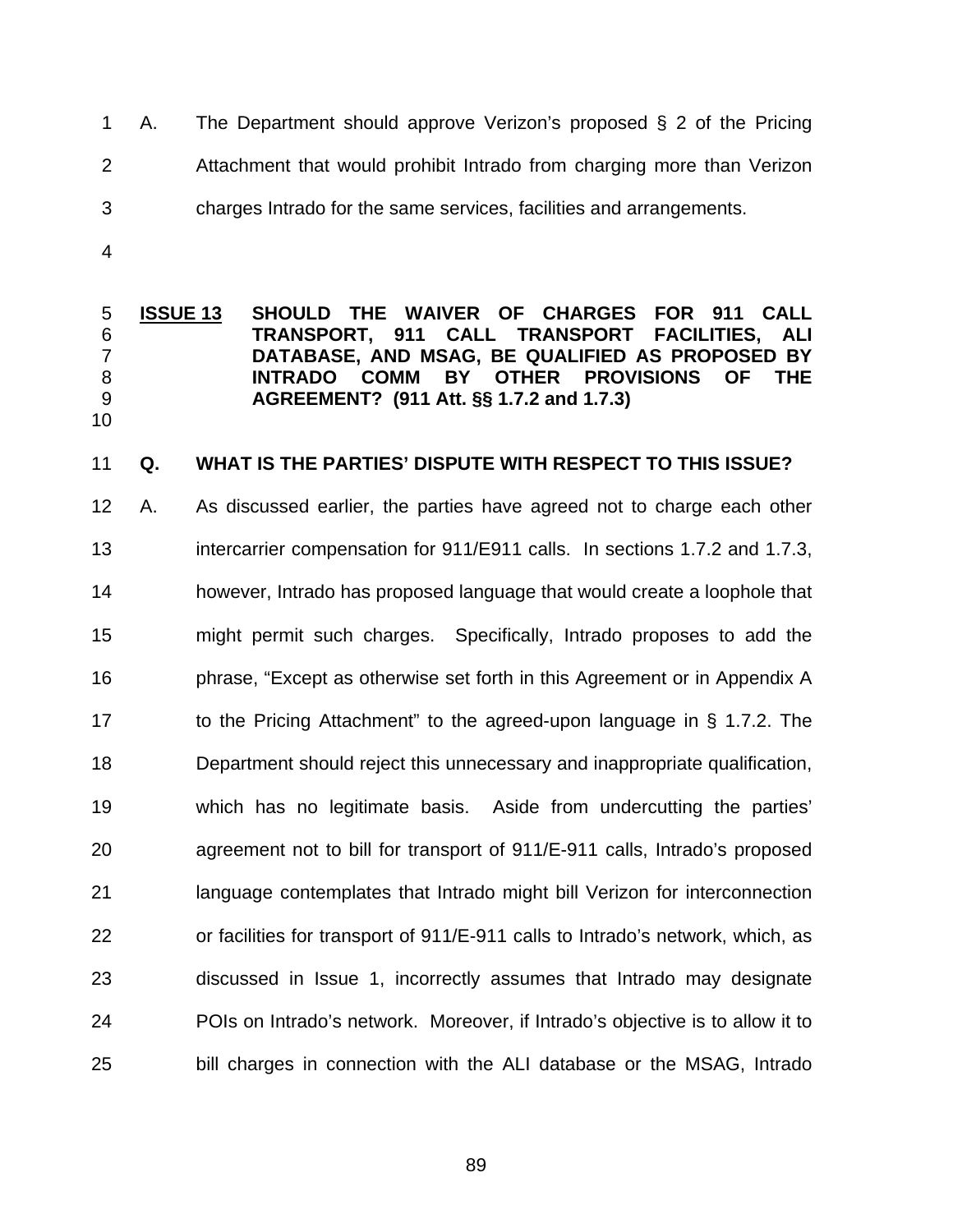- 1 2 should recover these costs from the applicable government agency as part of the 911 services Intrado provides for the PSAP.
- 3

4 5 Intrado also proposes language in § 1.7.3 that would require Verizon to pay Intrado to interconnect at POIs on Intrado's network. That is

- 6 inappropriate for the reasons discussed in Issue 1.
- 7 For all of these reasons, the Department should reject Intrado's proposed
- 8 qualifying language in §§ 1.7.2 and 1.7.3 and Intrado's proposed language
- 9 in § 1.7.3 of the 911 Attachment regarding payment of charges for
- 10 interconnection to POIs on Intrado's network.
- 11

### **ISSUE 14: SHOULD THE RESERVATION OF RIGHTS TO BILL CHARGES TO 911 CONTROLLING AUTHORITIES AND PSAPS BE QUALIFIED AS PROPOSED BY INTRADO COMM BY "TO THE EXTENT PERMITTED UNDER THE PARTIES' TARIFFS AND APPLICABLE LAW"? (911 Att. §§ 2.3 and 2.4)** 12 13 14 15 16

17

### 18 **Q. WHAT IS THIS ISSUE ABOUT?**

- 19 A. The agreed-upon language for sections 2.3 and 2.4 of the 911 Attachment
- 20 specifies that nothing in the Agreement shall prevent Verizon or Intrado
- 21 from billing PSAPs for specified services, facilities and arrangements.
- 22 Intrado seeks to qualify this language with the phrase "[t]o the extent
- 23 permitted under the Parties' Tariffs and Applicable Law."
- 24

### 25 **Q. WHAT IS WRONG WITH INTRADO'S PROPOSAL?**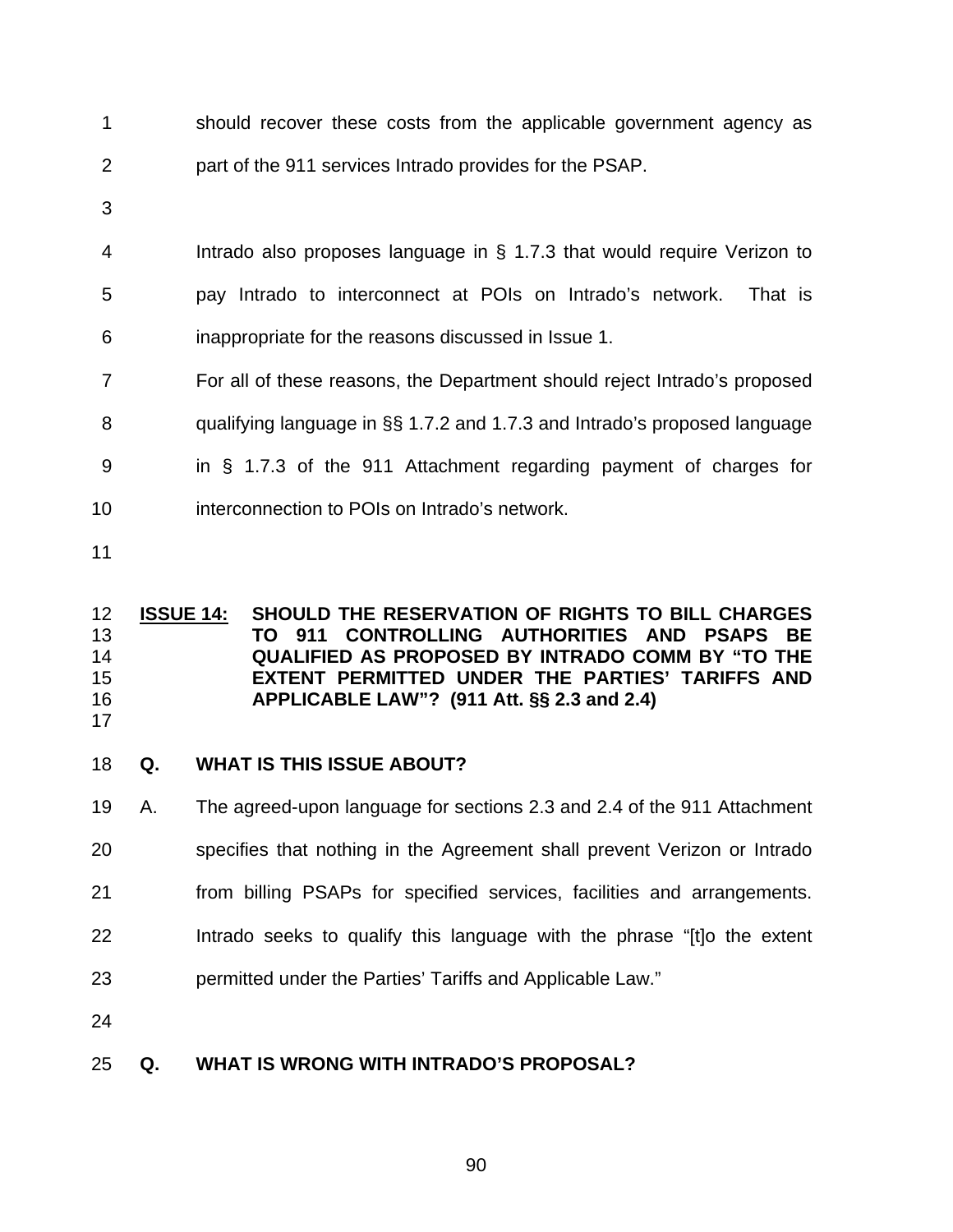1 2 3 4 5 6 7 8 9 A. Sections 2.3 and 2.4 are reservations of rights as between the Parties; they do not and cannot affect rights with respect to third parties, including PSAPs. It is not appropriate for Intrado to try, in the interconnection agreement, to limit Verizon's right to charge third parties for services and facilities provided to those entities. Whether Verizon is able to assess charges to government agencies or other third parties is a matter between those entities and Verizon, not a matter for the interconnection agreement between Verizon and Intrado. The Department should reject Intrado's attempt to intrude upon Verizon's relationships with third parties.

10

11 12 13 14 15 **Q. INTRADO HAS ARGUED THAT WITHOUT ITS PROPOSED QUALIFICATION, VERIZON WOULD HAVE FREE REIN TO BILL MASSACHUSETTS PUBLIC SAFETY AGENCIES FOR SERVICES VERIZON NO LONGER PROVIDES TO THEM. (PETITION AT 33.) IS THAT TRUE?** 

16 17 18 19 20 21 22 23 24 A. No. Obviously, no company has free rein to bill an entity for services it does not provide, and nothing in the undisputed portion of the language for section 2.3 and 2.4 in any way states or implies that Verizon would be able to do so. These provisions are reservations of rights as between Verizon and Intrado; they do not and cannot affect any rights with respect to third parties, including the State 911 Department. If the State 911 Department believes that Verizon is charging it for tariffed services that Verizon is not providing, that is a matter between the State 911 Department and Verizon—not for an interconnection agreement between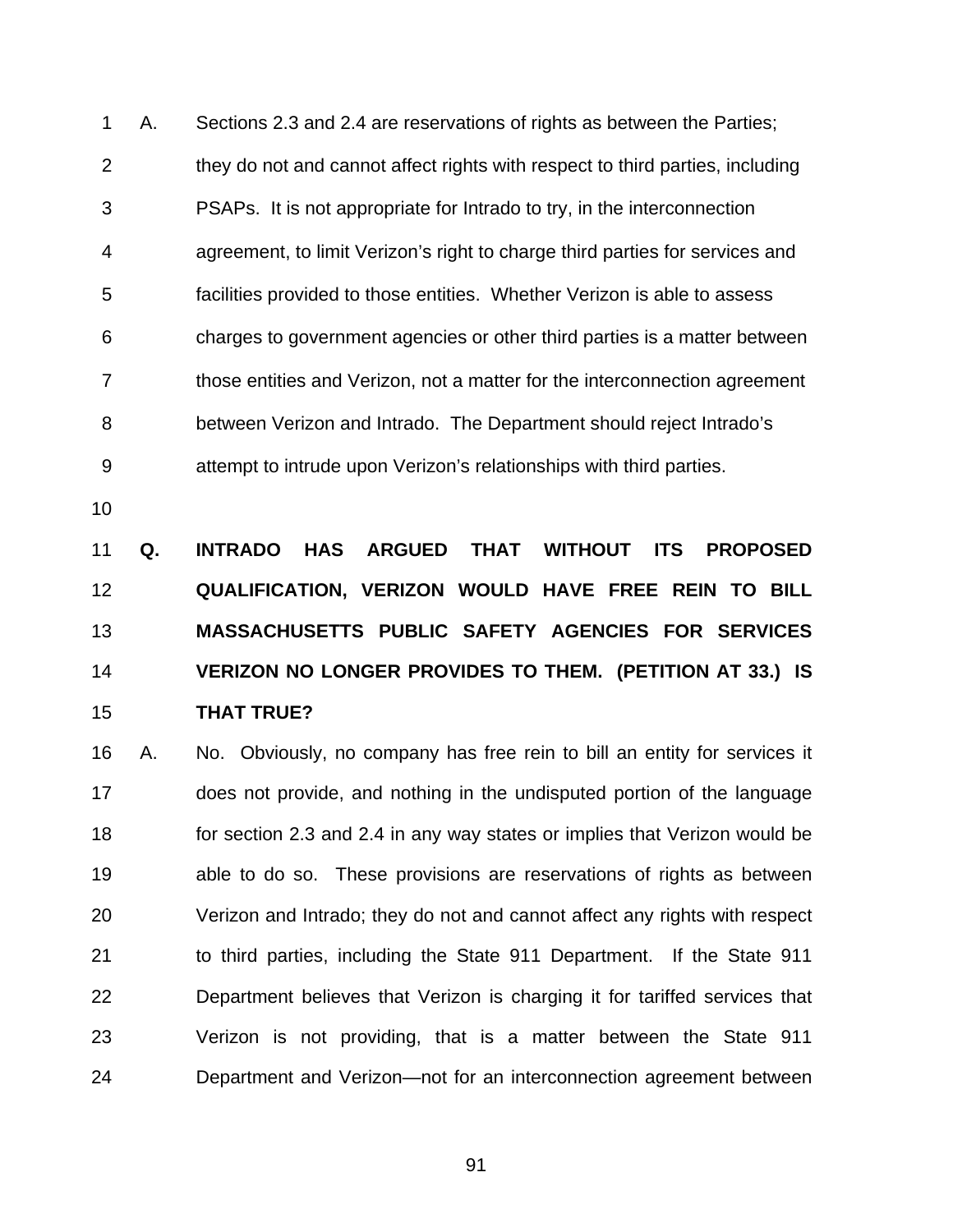- 1 2 Verizon and Intrado. The Department should reject Intrado's attempt to intrude upon Verizon's relationships with third parties.
- 3

## 4 5 6 7 **Q. BUT IF INTRADO'S LANGUAGE JUST CONFIRMS THE OBVIOUS PRINCIPLE THAT A COMPANY CAN'T CHARGE A THIRD PARTY FOR SERVICES THE PARTY ISN'T PROVIDING, WHAT'S THE HARM IN ADDING IT?**

8 9 10 11 12 13 14 15 16 17 A. The qualification Intrado proposes is not a benign addition. It appears to be designed to prevent Verizon from charging an Intrado-served PSAP for anything—even services Verizon continues to provide. The foundation of Intrado's positions in this arbitration is that other carriers and their end users who call 911 should bear the cost of Intrado's proposed 911 system. By qualifying the statement of Verizon's right to charge for specified services provided to PSAPs with a reference to Intrado's own tariffs, Intrado will have the opportunity to—and no doubt, will—insert language in its tariff reflecting its view that Verizon cannot charge PSAPs anything when Intrado is serving the PSAP.

18

### 19 20 **Q. HAS INTRADO TRIED TO ADVANCE THIS OBJECTIVE IN OTHER FORUMS?**

21 22 23 24 25 A. Yes. Intrado's actions in Florida confirm Intrado's intent. There, Intrado sought a declaratory ruling that neither Intrado nor the PSAP would have any obligation to pay the ILEC for anything once a PSAP selected Intrado to provide 911 services. There was no dispute about the obvious fact that the law does not permit carriers to charge for services they don't provide;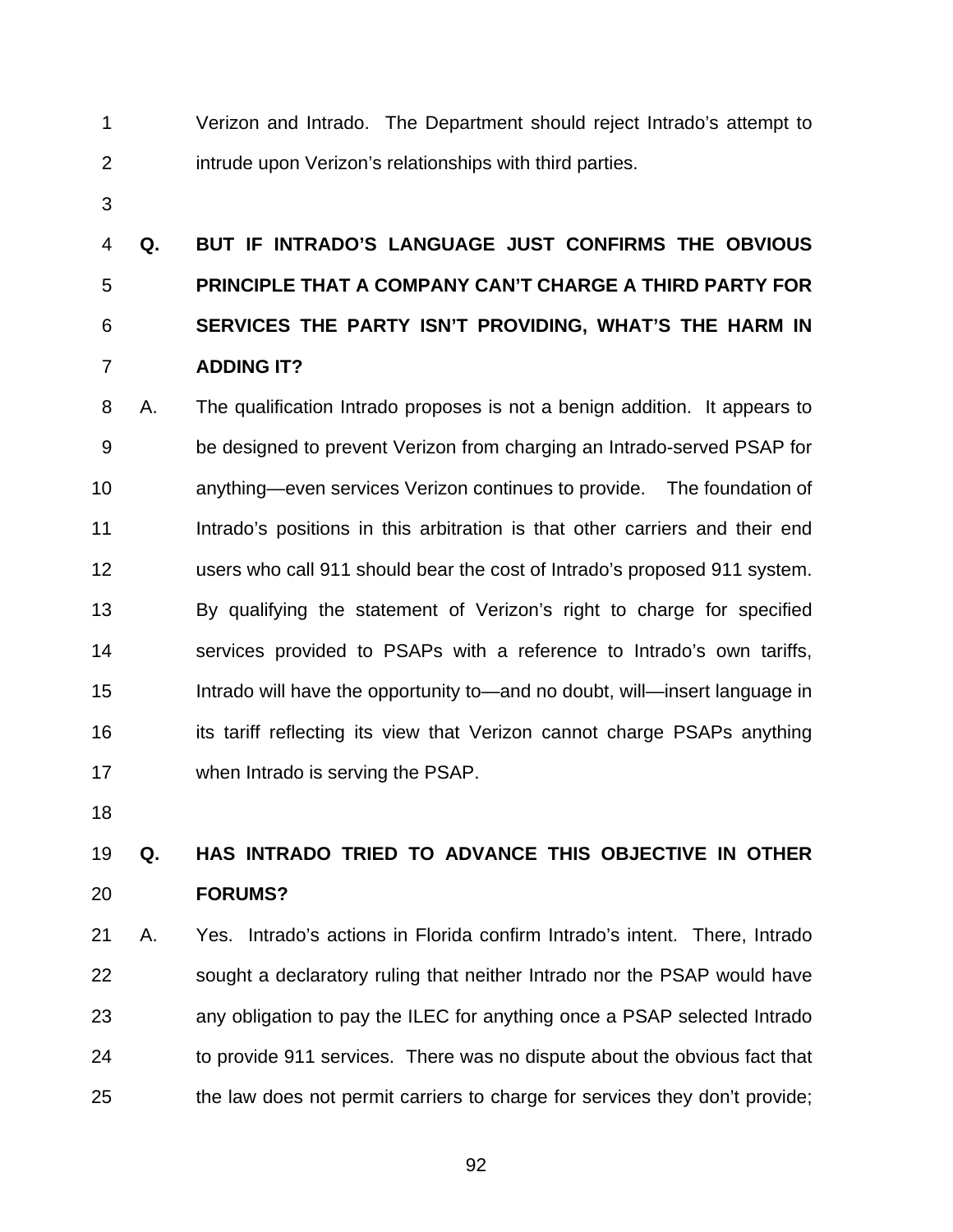instead, Intrado's objective to deny other carriers compensation for services provided to Intrado-served PSAPs was clear to the intervenors and the Commission. As the Florida Commission stated in denying Intrado's request: 1 2 3 4

5 6 7 8 9 10 11 12 13 14 15 16 17 18 Intrado either assumes that once it becomes the primary E911 provider to a PSAP, all ILEC 911 services to that PSAP will necessarily cease or it fails to consider the possibility that the ILECs may have to continue to provide certain ancillary 911 services to Intrado or to the PSAP in order for Intrado's primary E911 service to properly function, for which the ILECs are entitled to compensation pursuant to their tariffs. AT&T provided four examples of when it would arguably have to continue to provide compensable 911 service to PSAPs when Intrado is the primary E911 provider. Intrado's Response to AT&T's Motion to Dismiss and Response is silent with regard to that assertion.<sup>[18](#page-96-0)</sup>

- 19
- 20 21 22 The Florida Commission refused to accept Intrado's view that once a PSAP designates Intrado as its 911 provider, there is no reason for an ILEC to continue charging the PSAP for services the ILEC continues to
- 23 provide.
- 24
- 25 The West Virginia Commission, likewise, rejected the same proposal
- 26 Intrado is making here, finding that:

| 27 | I'll is inappropriate to attempt to assert or negotiate in this |
|----|-----------------------------------------------------------------|
| 28 | proceeding the right of entities not parties to the Agreement.  |
| 29 | If applicable law or Commission-approved tariffs authorize a    |
| 30 | party to impose charges on PSAPs or 911 controlling             |

<span id="page-96-0"></span> $\overline{a}$ <sup>18</sup> *Petition for Declaratory Statement Regarding Local Exchange Telecommunications Network Emergency 911 Service, by Intrado Comm. Inc*., Order Denying Amended Petition for Declaratory Statement, Order No. PSC-08- 0374-DS-TP, at 14 (Fla. P.S.C. June 4, 2008) (attached as Ex. 11).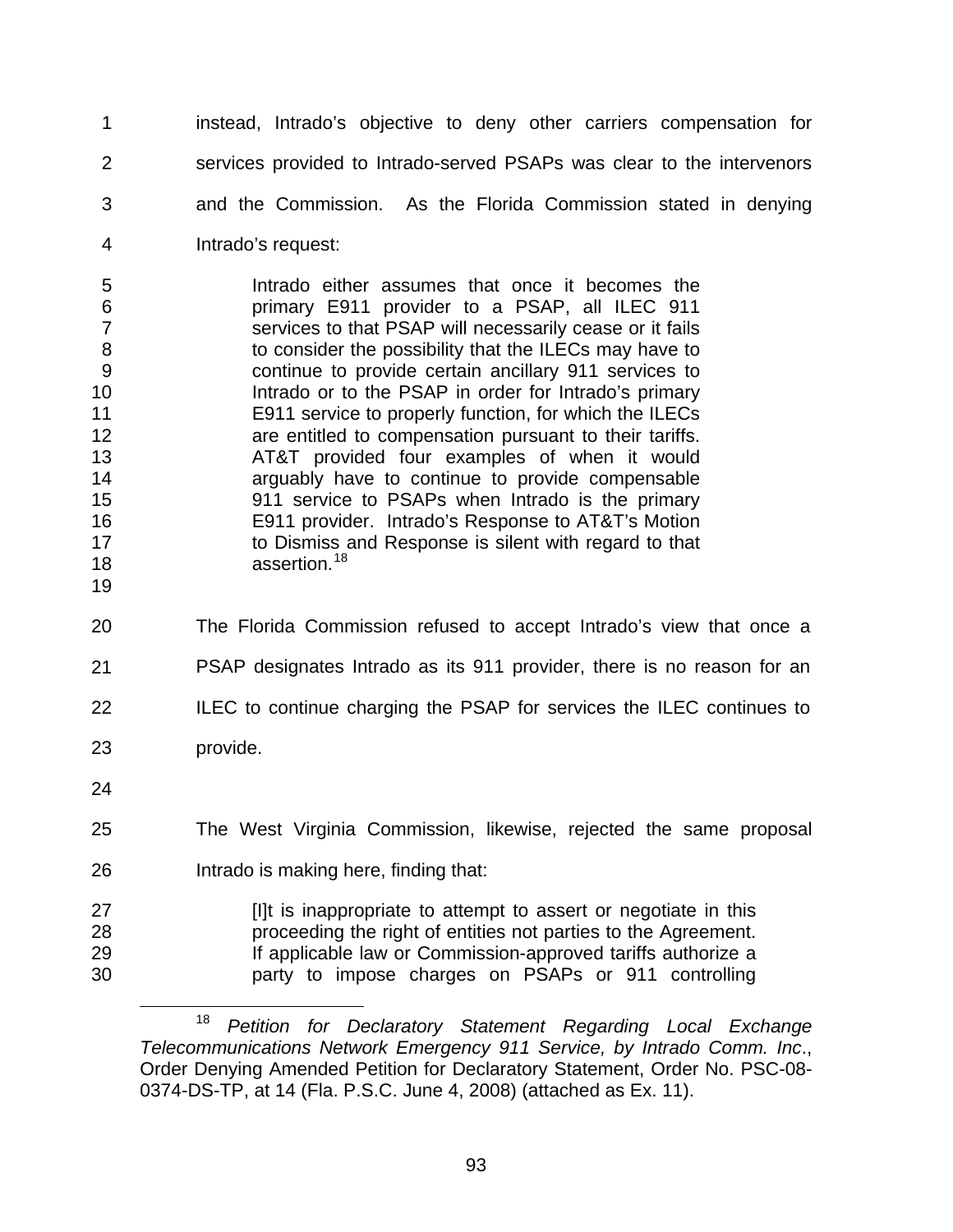- authorities, that need not be stated in this Interconnection agreement, which is, after all, only between Verizon and Intrado.<sup>[19](#page-97-0)</sup> 1 2 3 4 5 6 7 The Department should, likewise, reject Intrado's attempt to prohibit other carriers from charging a PSAP for services they may continue to provide when Intrado serves the PSAP.
- 8

### **ISSUE 15: SHOULD INTRADO COMM HAVE THE RIGHT TO HAVE THE AGREEMENT AMENDED TO INCORPORATE PROVISIONS PERMITTING IT TO EXCHANGE TRAFFIC OTHER THAN 911/E-911 CALLS? (GT&C § 1.5)**  9 10 11 12

13

<span id="page-97-0"></span><u>.</u>

### 14 **Q. WHAT ARE THE AREAS OF DISPUTE BETWEEN INTRADO AND**

### 15 **VERIZON WITH RESPECT TO THIS ISSUE?**

16 A. In the event that Intrado seeks to provide services other than 911/E911

17 services while the interconnection agreement is effective, Intrado wants

- 18 the right to request and obtain an amendment covering those other
- 19 services. (*See* Intrado proposed § 1.5, General Terms and Conditions.)
- 20 Intrado's proposed language states:

21 22 23 24 25 26 27 28 29 30 Notwithstanding the foregoing, the Parties agree that: (a) Intrado Comm may seek to offer telecommunications and local exchange services other than 911/E-911 Calls in the future; and (b) upon Intrado Comm's request, the Parties will amend this Agreement as necessary to provide for the interconnection of the Parties' networks pursuant to 47 U.S.C. § 251(c)(2) for the exchange of traffic other than 911/E-911 Calls.

<sup>19</sup> *W.V. Arb. Award* at 28.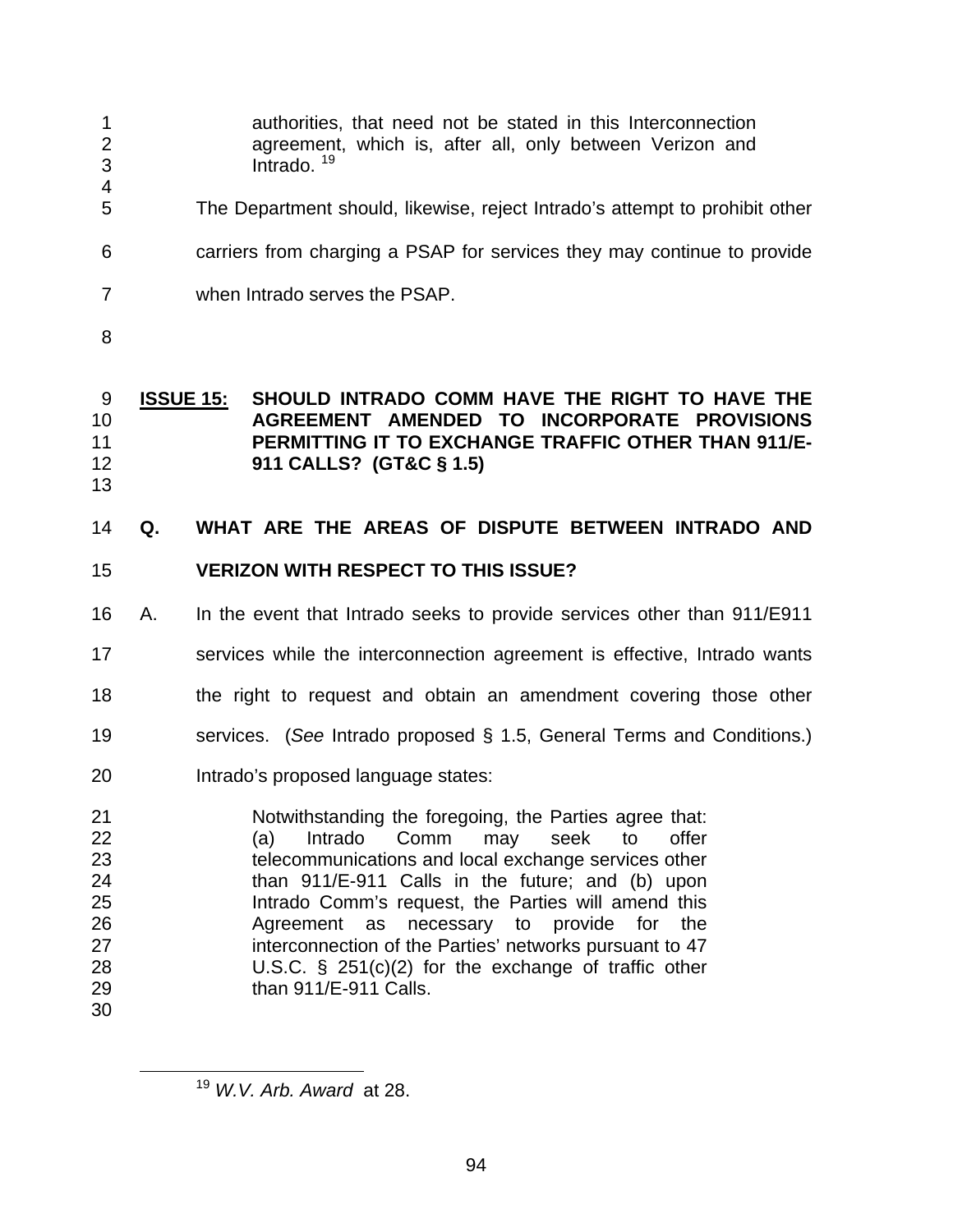1 2 3 4 5 6 7 8 9 10 11 12 13 14 15 16 17 18 This language provides Intrado the unilateral right to an amendment, outside of the contract's change of law provisions which would allow either Party to seek an amendment to the agreement under appropriate circumstances. The change of law provision in § 4.6 of the agreement, unlike Intrado's proposed language above, specifies how the Parties may resolve disputes and the circumstances under which amendment would be appropriate. Intrado's language is inappropriate, because the parties agreed to negotiate and arbitrate an agreement based largely on the fact that Intrado is seeking to provide only 911-related services to PSAPs. This is a unique interconnection agreement; the give-and-take in negotiations and the parties' compromises assumed a much narrower scope of services and operation than the usual CLEC agreement, under which the CLEC, unlike Intrado, will provide basic local exchange services to business and residence end users. Absent a change in law affecting provisions of the agreement which would allow a Party to request an amendment to the agreement (see § 4.6, General Terms and Conditions), Intrado should not have a unilateral right to seek an amendment to the agreement.

19

#### 20 **Q. WHY IS INTRADO'S PROPOSAL INAPPROPRIATE?**

21 22 23 24 25 A. It is not appropriate to allow Intrado to retain the benefit of any provisions already obtained through negotiation or arbitration and then seek the benefit of additional provisions associated with exchange of traffic other than 911/E-911 calls. If Intrado wishes to greatly expand the scope of the agreement, it should negotiate an entirely new agreement in which all of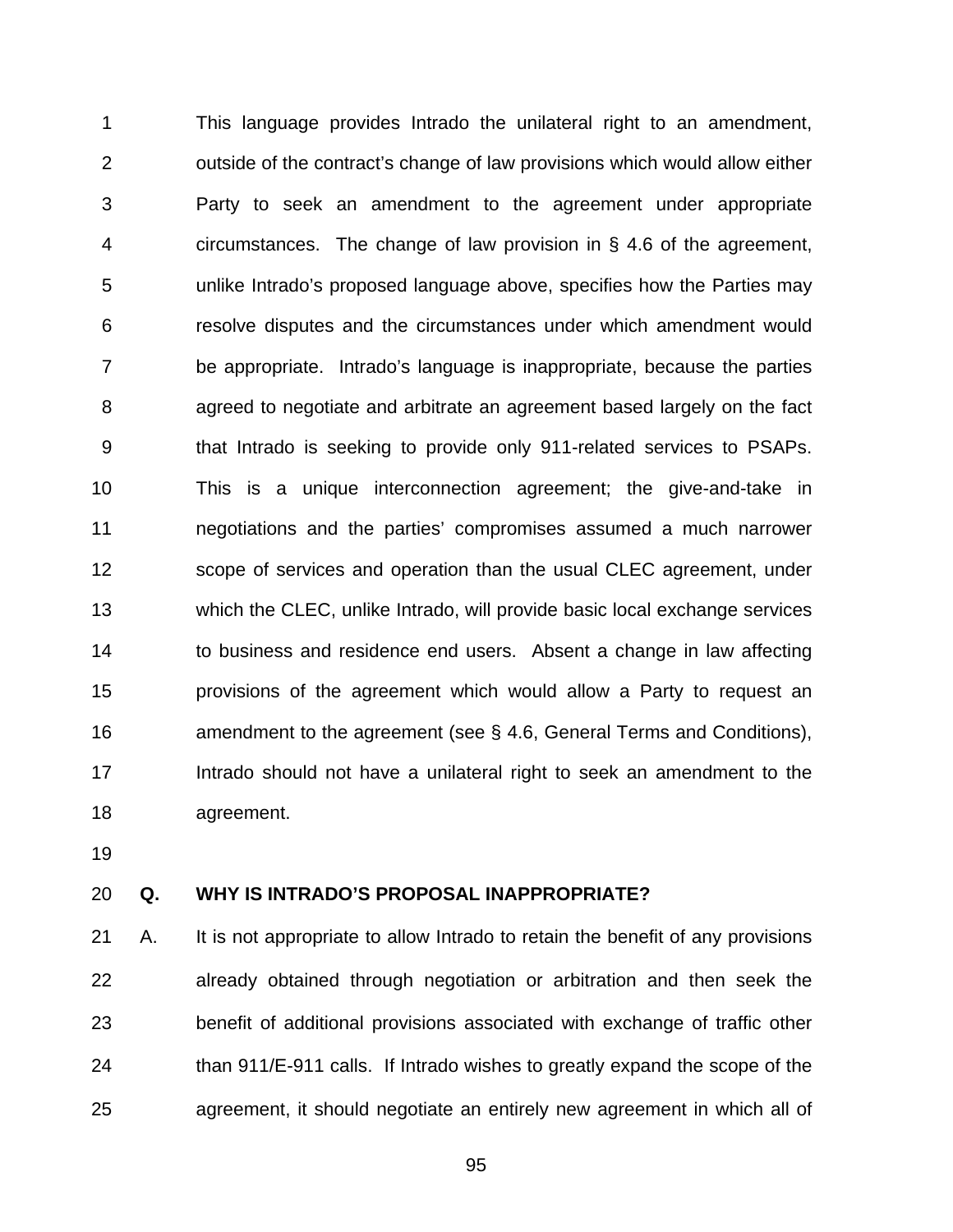1 2 3 4 the provisions of the agreement will be at issue and the parties will be able to engage in a fair and balanced trade-off of one provision against another. The Department should, therefore, reject Intrado's proposed language in section 1.5 of the General Terms and Conditions.

5

## 6 7 8 **Q. WOULD NEGOTIATING AN ENTIRELY NEW AGREEMENT ELIMINATE THE PROGRESS THE PARTIES HAVE ALREADY MADE, AS INTRADO HAS SUGGESTED?**

9 10 11 12 13 14 15 A. No, because the new agreement would focus on the new services that are not covered in the existing agreement. Moreover, there is no guarantee that it would take any less time for the parties to litigate provisions related to wholly new Intrado services and activities than it would for them to follow the Act's negotiation and arbitration framework for a new agreement, under which the parties will be able to engage in a fair and balanced trade-off in light of Intrado's changed business.

16

17 18 19 The Department should find, as the West Virginia Arbitrator did, that Intrado's proposal is contrary to the Act's requirement to make available to requesting carriers agreements *in their entirety*, not pieces of agreements.

20 (*W.V. Arb. Award* at 26.)

21

### **ISSUE 16 SHOULD THE VERIZON PROPOSED TERM "A CALLER" BE USED TO IDENTIFY WHAT ENTITY IS DIALING 911 OR SHOULD THIS TERM BE DELETED AS PROPOSED BY INTRADO COMM? (911 Att. § 1.1.1)** 22 23 24 25 26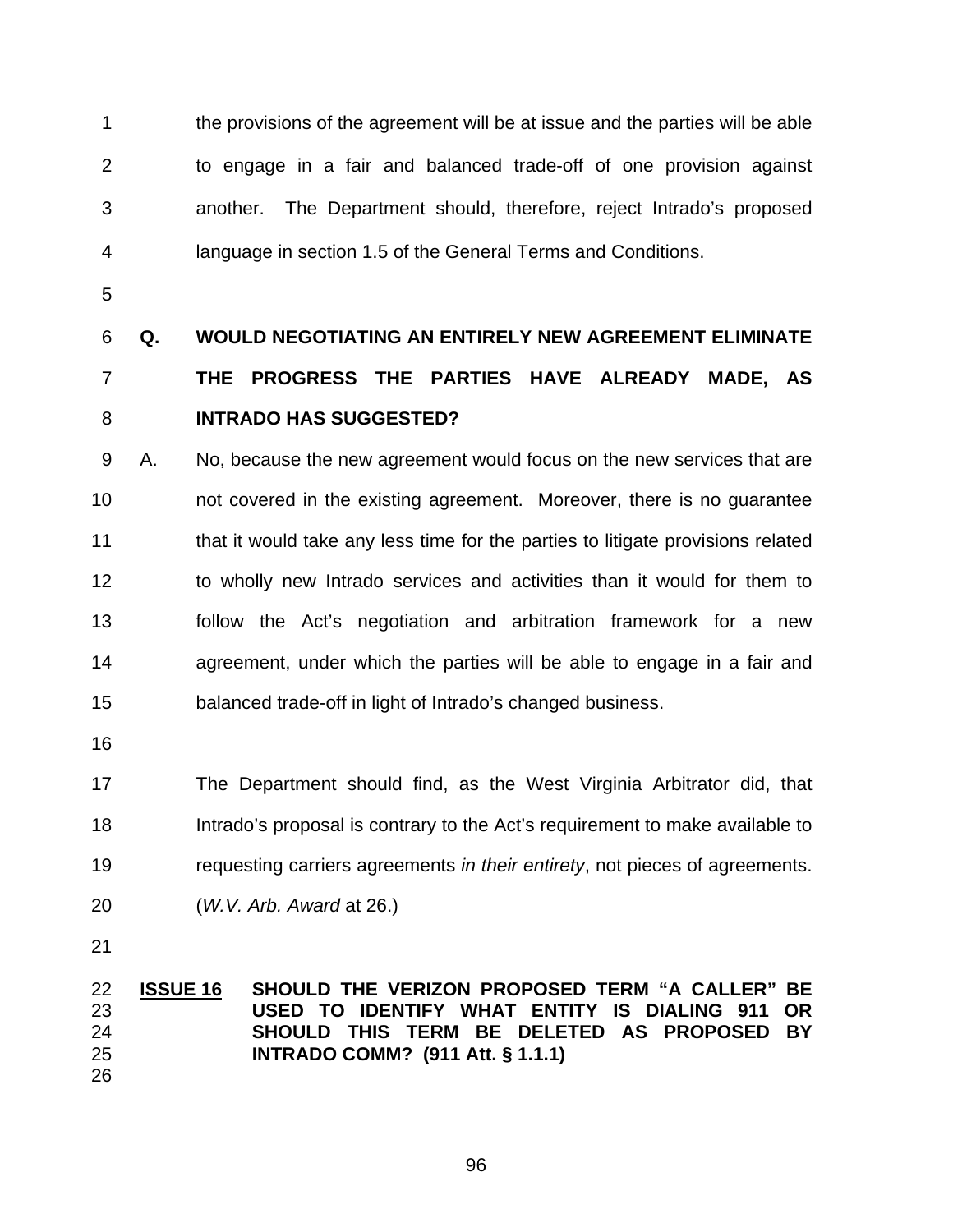# 1 **Q. WHAT IS THIS ISSUE ABOUT?**

2 3 4 5 A. Verizon proposes including the term "a caller" in section 1.1.1 of the 911 Attachment to make clear what entity is dialing 911. Intrado contends that there is no reason for the description of "911/E-911 Arrangements" to include what entity is dialing 911.

6

### 7 **Q. WHY IS VERIZON'S LANGUAGE NECESSARY?**

8 9 10 11 12 13 14 15 A. Section 1.1.1 describes how 911/E-911 arrangements provide access to the appropriate PSAP by dialing a 3-digit universal telephone number, "911." Verizon simply proposes to include "a caller" between the words "provide" and "access" so that the sentence reads: "911/E-911 arrangements provide a caller access to the appropriate PSAP by dialing a 3-digit universal telephone number, '911.'" Verizon's language accurately describes the function of 911/E911 arrangements and provides additional clarity.

16

## 17 18 19 **Q. DOES INTRADO HAVE A GOOD REASON FOR PROPOSING TO DELETE VERIZON'S REFERENCE TO "A CALLER" IN THE DESCRIPTION OF 911/E911 ARRANGEMENTS?**

20 21 22 23 A. No. Intrado argues that there is no reason to include the phrase "a caller" in the description of 911/E911 Arrangements and Verizon is inappropriately trying to limit the definition of those Arrangements. (Petition at 34-35.) This argument makes no sense. Intrado is seeking